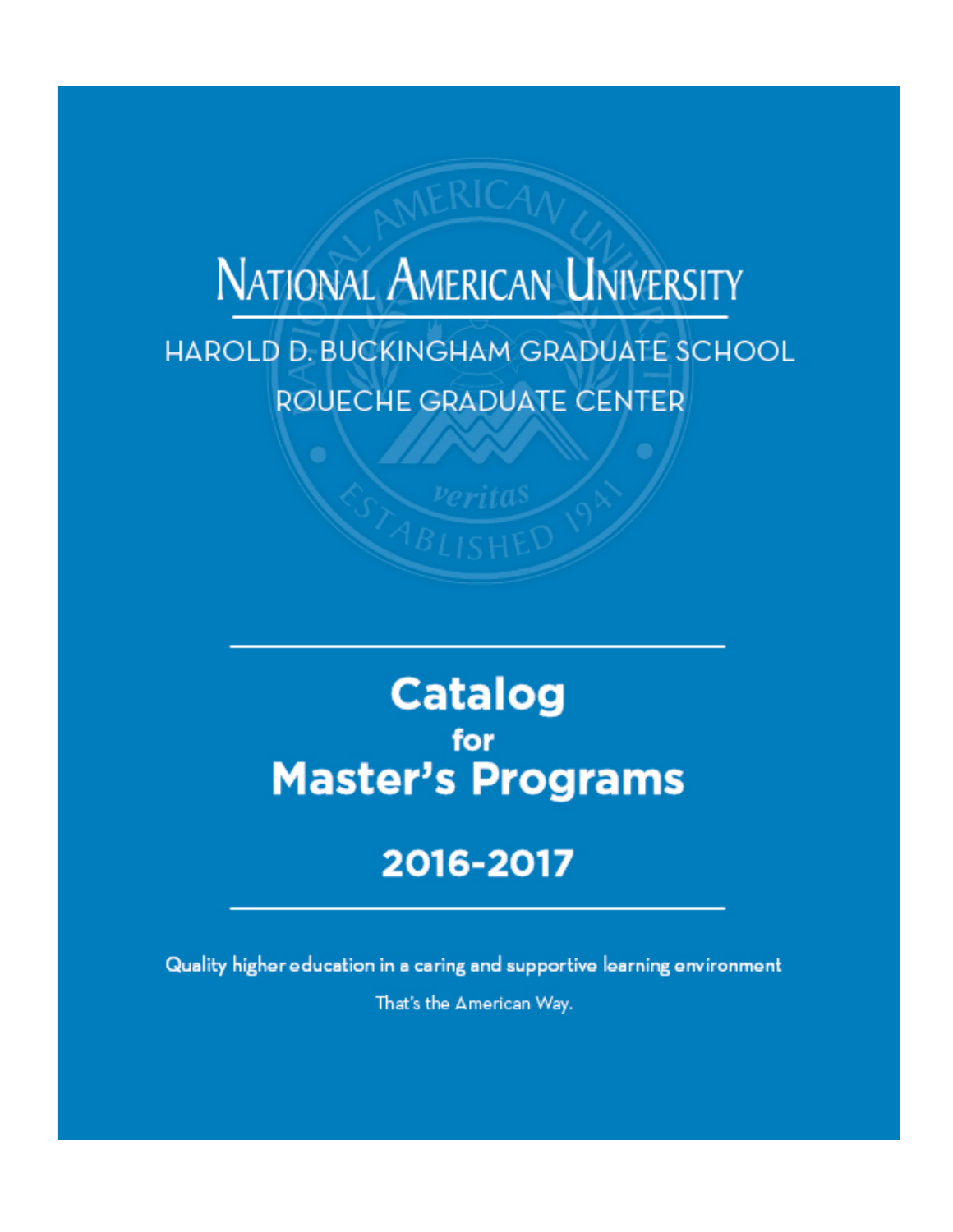# TABLE OF CONTENTS

| NATIONAL AMERICAN UNIVERSITY LOCATIONS4                |    |
|--------------------------------------------------------|----|
|                                                        |    |
| HAROLD D. BUCKINGHAM GRADUATE SCHOOL  6                |    |
|                                                        |    |
|                                                        |    |
|                                                        |    |
|                                                        |    |
| ACCREDITATION - APPROVALS - AFFILIATIONS7              |    |
| EQUAL EDUCATIONAL OPPORTUNITY POLICY  9                |    |
|                                                        |    |
|                                                        |    |
|                                                        |    |
|                                                        |    |
|                                                        |    |
|                                                        |    |
|                                                        |    |
| ADMISSION REQUIREMENTS - MBA AND MM  13                |    |
| ADMISSIONS REQUIREMENTS - EXECUTIVE MBA13              |    |
| <b>ADMISSION REQUIREMENTS - MSN - SCHOOL OF</b>        |    |
|                                                        |    |
|                                                        |    |
|                                                        |    |
| <b>INTERNATIONAL STUDENT ADMISSION REQUIREMENTS 14</b> |    |
| NON-NATIVE ENGLISH SPEAKING STUDENTS  15               |    |
| TERMINATION FROM THE GRADUATE PROGRAM15                |    |
|                                                        |    |
| <b>MASTER OF BUSINESS ADMINISTRATION 17</b>            |    |
|                                                        |    |
| MBA PROGRAM REQUIREMENTS  17                           |    |
| MBA PREREQUISITE REQUIREMENTS  17                      |    |
|                                                        |    |
| MBA ELECTIVE AND EMPHASIS OPTIONS  18                  |    |
| MBA STUDENT LEARNING OUTCOMES 19                       |    |
| <b>EXECUTIVE MASTER OF BUSINESS ADMINISTRATION.21</b>  |    |
| EXECUTIVE MBA PROGRAM FORMAT 21                        |    |
| EXECUTIVE MBA ADMISSION PROCESS21                      |    |
| EXECUTIVE MBA LEARNING MODEL AND                       |    |
| <b>METHODOLOGY</b> .                                   | 21 |
| EXECUTIVE MBA PROGRAM REQUIREMENTS21                   |    |
|                                                        |    |
| TERMINATION FROM THE EXECUTIVE MBA22                   |    |
|                                                        |    |
|                                                        |    |
|                                                        |    |
| MM PREREQUISITE REQUIREMENTS 23                        |    |
|                                                        |    |
| MM ELECTIVE AND EMPHASIS OPTIONS23                     |    |
| MM STUDENT LEARNING OUTCOMES25                         |    |
|                                                        |    |
|                                                        |    |
|                                                        |    |

| SCHOOL OF NURSING PHILOSOPHY26                |
|-----------------------------------------------|
| NURSING PRACTICE AND NURSING EDUCATION27      |
|                                               |
| MSN STUDENT LEARNING OUTCOMES (SLOS) 28       |
|                                               |
|                                               |
|                                               |
|                                               |
|                                               |
|                                               |
| ATTENDANCE AND PARTICIPATION POLICY 31        |
|                                               |
|                                               |
|                                               |
|                                               |
| EDUCATIONAL PHILOSOPHY OF NATIONAL            |
|                                               |
|                                               |
|                                               |
| EXPECTATION OF MASTER'S STUDENTS 32           |
|                                               |
| GRADING STANDARDS - GRADUATE33                |
| GRADUATION REQUIREMENTS - MBA AND MM 33       |
| REQUIREMENTS FOR GRADUATION WITH AN MBA       |
| AND AN MM (DUAL DEGREE)33                     |
| GRADUATION REQUIREMENTS - EXECUTIVE MBA 33    |
| GRADUATION REQUIREMENTS - MSN 34              |
|                                               |
|                                               |
|                                               |
|                                               |
|                                               |
|                                               |
|                                               |
| REGULAR AND SUBSTANTIVE INTERACTION LEARNER   |
|                                               |
|                                               |
|                                               |
| STUDENT REENTRY - GRADUATE 36                 |
| STUDENT COURSE LOAD POLICY - MBA, MM, AND     |
|                                               |
|                                               |
| TRANSFERABILITY OF CREDIT DISCLOSURE37        |
| UNDERGRADUATE/MASTER'S DUAL CREDIT COURSES 37 |
|                                               |
|                                               |
|                                               |
|                                               |
|                                               |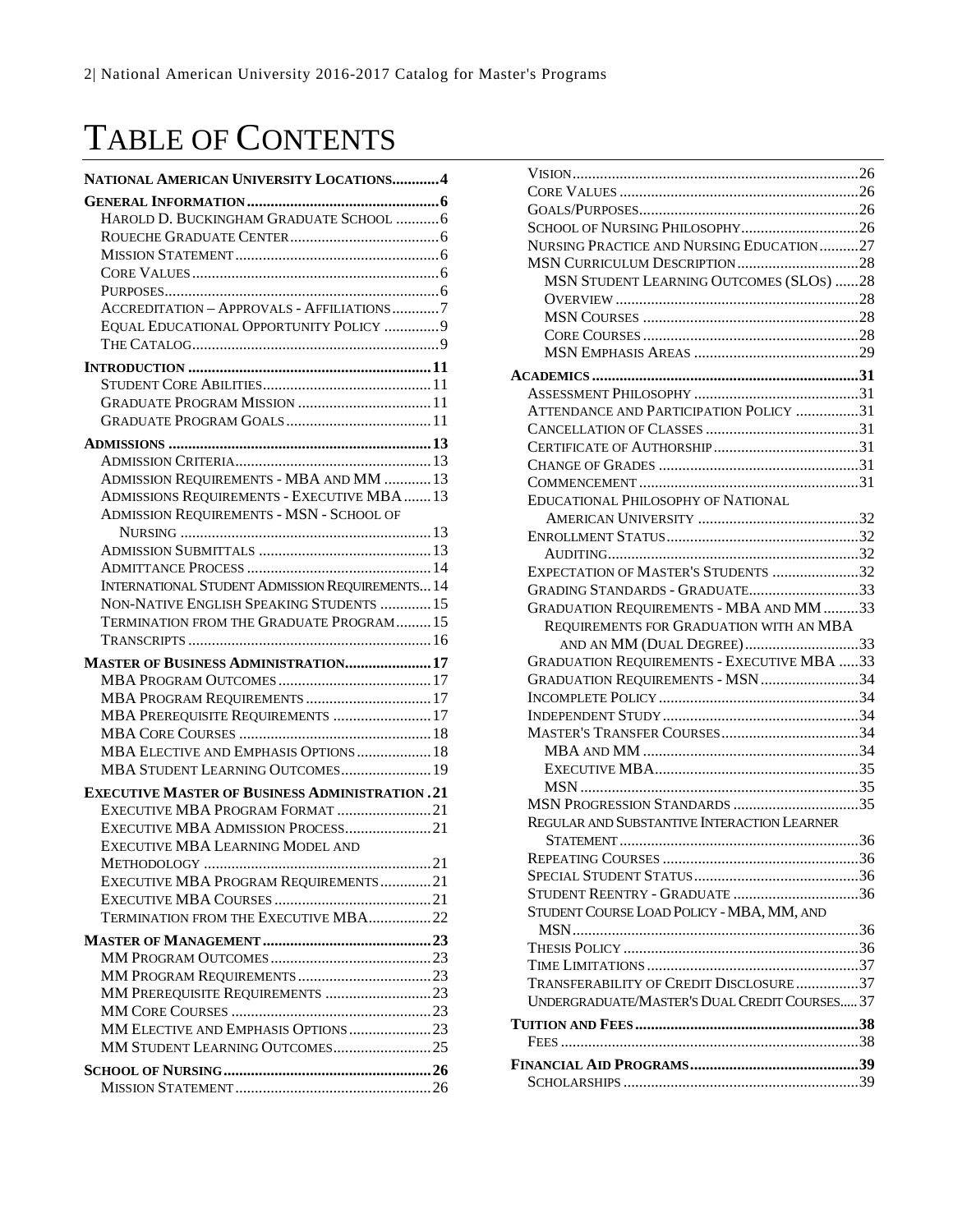| EXECUTIVE MBA FINANCIAL AID AND                  |
|--------------------------------------------------|
|                                                  |
|                                                  |
|                                                  |
|                                                  |
| CI - INFORMATION TECHNOLOGY 41                   |
|                                                  |
|                                                  |
|                                                  |
|                                                  |
|                                                  |
|                                                  |
|                                                  |
|                                                  |
|                                                  |
|                                                  |
| SK - SKILL BASED COMMUNICATION55                 |
| SATISFACTORY ACADEMIC PROGRESS POLICY 56         |
| SATISFACTORY ACADEMIC PROGRESS POLICY -          |
|                                                  |
| SATISFACTORY ACADEMIC PROGRESS TABLE -           |
|                                                  |
| UNIVERSITY POLICIES AND PROCEDURES 58            |
|                                                  |
| <b>ACADEMIC RELIEF FOR U.S. MILITARY</b>         |
|                                                  |
| AMERICANS WITH DISABILITIES ACT POLICY -         |
|                                                  |
|                                                  |
|                                                  |
|                                                  |
|                                                  |
|                                                  |
| ENROLLMENT DATES AND QUARTER SYSTEM -            |
|                                                  |
| ENROLLMENT DATES AND TRIMESTER SYSTEM -          |
|                                                  |
| FALSIFICATION OF EDUCATIONAL RECORDS  64         |
|                                                  |
|                                                  |
| REFUND POLICY: ON-CAMPUS AND ONLINE STUDENTS  66 |
|                                                  |

| STUDENT CONCERNS - MINNESOTA STUDENTS72              |  |
|------------------------------------------------------|--|
| TIME COMMITMENT AND EXPECTATIONS72                   |  |
| STUDENT SERVICES AND LEARNER SERVICES 74             |  |
|                                                      |  |
|                                                      |  |
|                                                      |  |
|                                                      |  |
|                                                      |  |
| HARASSMENT AND NON-DISCRIMINATORY POLICY 75          |  |
| HEALTH AND ACCIDENT INSURANCE 76                     |  |
| NAU FOUNDATION ACADEMIC EXCELLENCE AWARD76           |  |
|                                                      |  |
| RECOGNITION AND SCHOLARSHIPS 77                      |  |
|                                                      |  |
|                                                      |  |
|                                                      |  |
|                                                      |  |
|                                                      |  |
| MBA, MM, AND MSN - FALL 2016 - SUMMER 2017 78        |  |
| MBA, MM, AND MSN - FALL 2017 - SUMMER 2018 79        |  |
| MBA, MM, AND MSN - FALL 2018 - SUMMER 2019 80        |  |
| MBA, MM, AND MSN - FALL 2019 - SUMMER 2020 82        |  |
|                                                      |  |
|                                                      |  |
|                                                      |  |
|                                                      |  |
| HAROLD D. BUCKINGHAM GRADUATE SCHOOL AT              |  |
| THE ROUECHE GRADUATE CENTER  86                      |  |
| <b>MASTER'S CURRICULUM AND PERSISTENCE</b>           |  |
|                                                      |  |
| <b>GRADUATE ASSESSMENT AND CURRICULUM COUNCIL.86</b> |  |
|                                                      |  |
|                                                      |  |
|                                                      |  |
|                                                      |  |
|                                                      |  |
|                                                      |  |

Published March 2017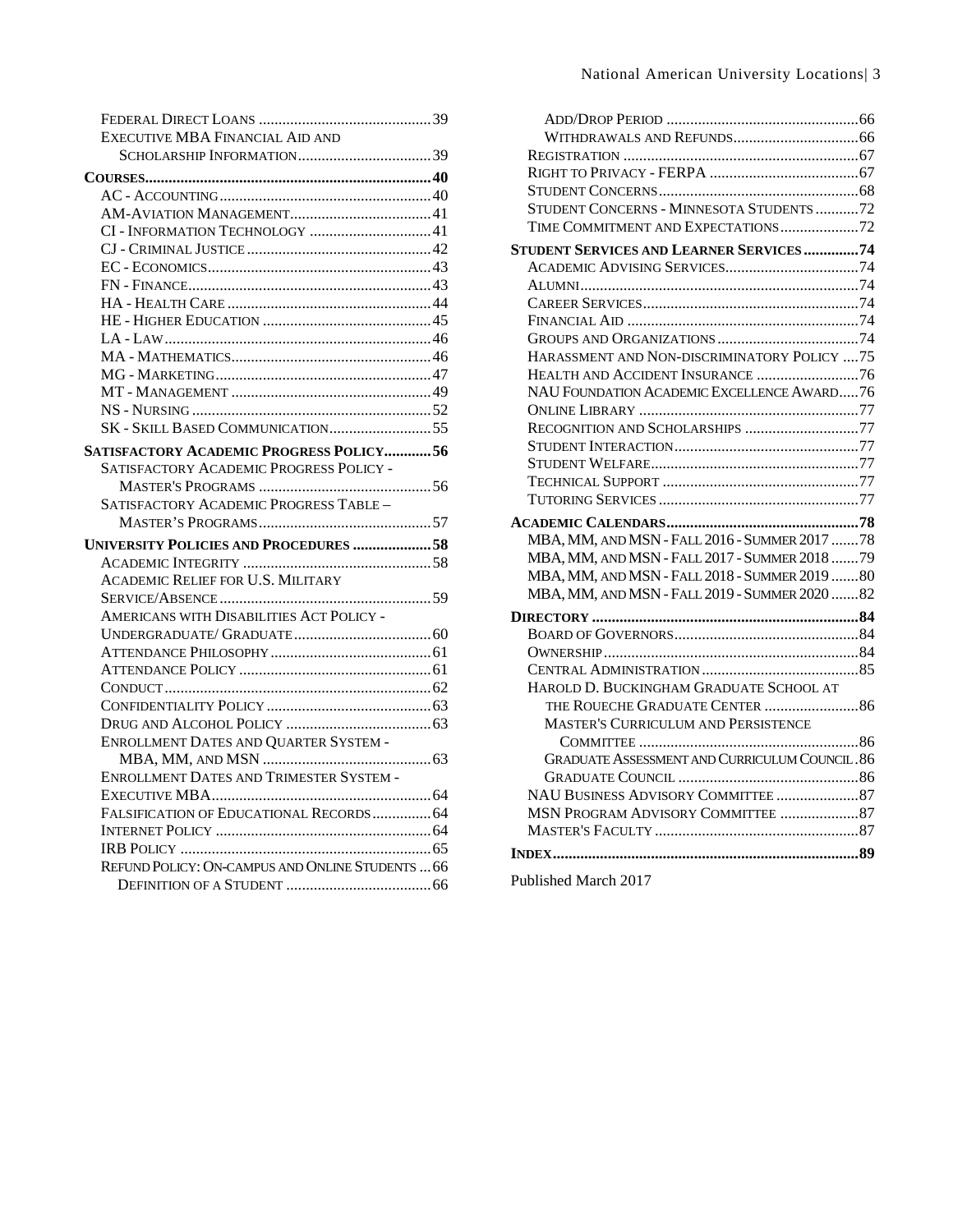# <span id="page-3-0"></span>NATIONAL AMERICAN UNIVERSITY LOCATIONS

#### **Central Administration**

5301 Mount Rushmore Rd. Rapid City, SD 57701 (605) 721-5200 (605) 721-5241 (FAX)

#### **COLORADO**

**Aurora (Westwood Teach-Out)** 350 Blackhawk St. Aurora, CO 80011 (303) 876-7100 (303) 876-7105 (FAX)

#### **Centennial**

8242 South University Blvd., Suite 100 Centennial, CO 80122-3157 (303) 542-7000 (303) 542-7005 (FAX)

**Colorado Springs** 1915 Jamboree Drive, Suite 185 Colorado Springs, CO 80920 (719) 590-8300 (719) 590-8305 (FAX)

#### **Colorado Springs South**

1079 Space Center Drive, Suite 140 Colorado Springs, CO 80915 (719) 208-3800 (719) 208-3805 (FAX)

#### **INDIANA**

**Indianapolis** 3600 Woodview Trace, Suite 200 Indianapolis, IN 46268 (317) 810-8100 (317) 810-8105 (FAX)

#### **KANSAS**

**Garden City** 801 Campus Drive Garden City, KS 67846 (620) 805-3550

**Overland Park** 10310 Mastin Overland Park, KS 66212-5451 (913) 981-8700 (913) 981-8705 (FAX)

#### **Wichita**

7309 E. 21st St. N., Suite G40 Wichita, KS 67206 (316) 448-5400 (316) 448-5405 (FAX)

**Wichita West** 8428 W. 13th St., Suite 110-120 Wichita, KS 67212 (316) 448-3150 (316) 448-3155 (FAX)

#### **MINNESOTA**

**Bloomington** 7801 Metro Parkway, Suite 200 Bloomington, MN 55425 (952) 356-3600 (952) 356-3605 (FAX)

#### **Brooklyn Center**

6200 Shingle Creek Parkway, Suite 130 Brooklyn Center, MN 55430 (763) 852-7500 (763) 852-7505 (FAX)

**Burnsville** 513 W. Travelers Trail Burnsville, MN 55337 (952) 563-1250 (952) 563-1255 (FAX)

#### **Rochester**

3906 E. Frontage Road NW/Hwy 52 Rochester, MN 55901 (507) 286-1650 (507) 286-1655 (FAX)

**Roseville** 1550 W. Highway 36 Roseville, MN 55113-4035 (651) 855-6300 (651) 855-6305 (FAX)

#### **MISSOURI**

**Independence** 3620 Arrowhead Avenue Independence, MO 64057 (816) 412-7700 (816) 412-7705 (FAX)

#### **Lee's Summit**

401 NW Murray Road Lee's Summit, MO 64081 (816) 600-3900 (816) 600-3905 (FAX)

**Zona Rosa**

7490 NW 87th St. Kansas City, MO 64153 (816) 412-5500 (816) 412-5505 (FAX)

#### **NEBRASKA**

**Bellevue** 3604 Summit Plaza Drive Bellevue, NE 68123-1065 (402) 972-4250 (402) 972-4255 (FAX)

#### **NEW MEXICO**

**Albuquerque** 4775 Indian School Road NE, Suite 200 Albuquerque, NM 87110-3976 (505) 348-3700 (505) 348-3705 (FAX)

**Albuquerque West** 10131 Coors Blvd, Suite I-01 Albuquerque, NM 87114 (505) 348-3750 (505) 348-3755 (FAX)

#### **OKLAHOMA**

Tulsa 8040 S. Sheridan Road Tulsa, OK 74133 (918) 879-8400 (918) 879-8405 (FAX)

#### **SOUTH DAKOTA**

**Ellsworth AFB** 1000 Ellsworth St., Suite 2400-B Ellsworth AFB, SD 57706 (605) 718-6550 (605) 718-6555 (FAX)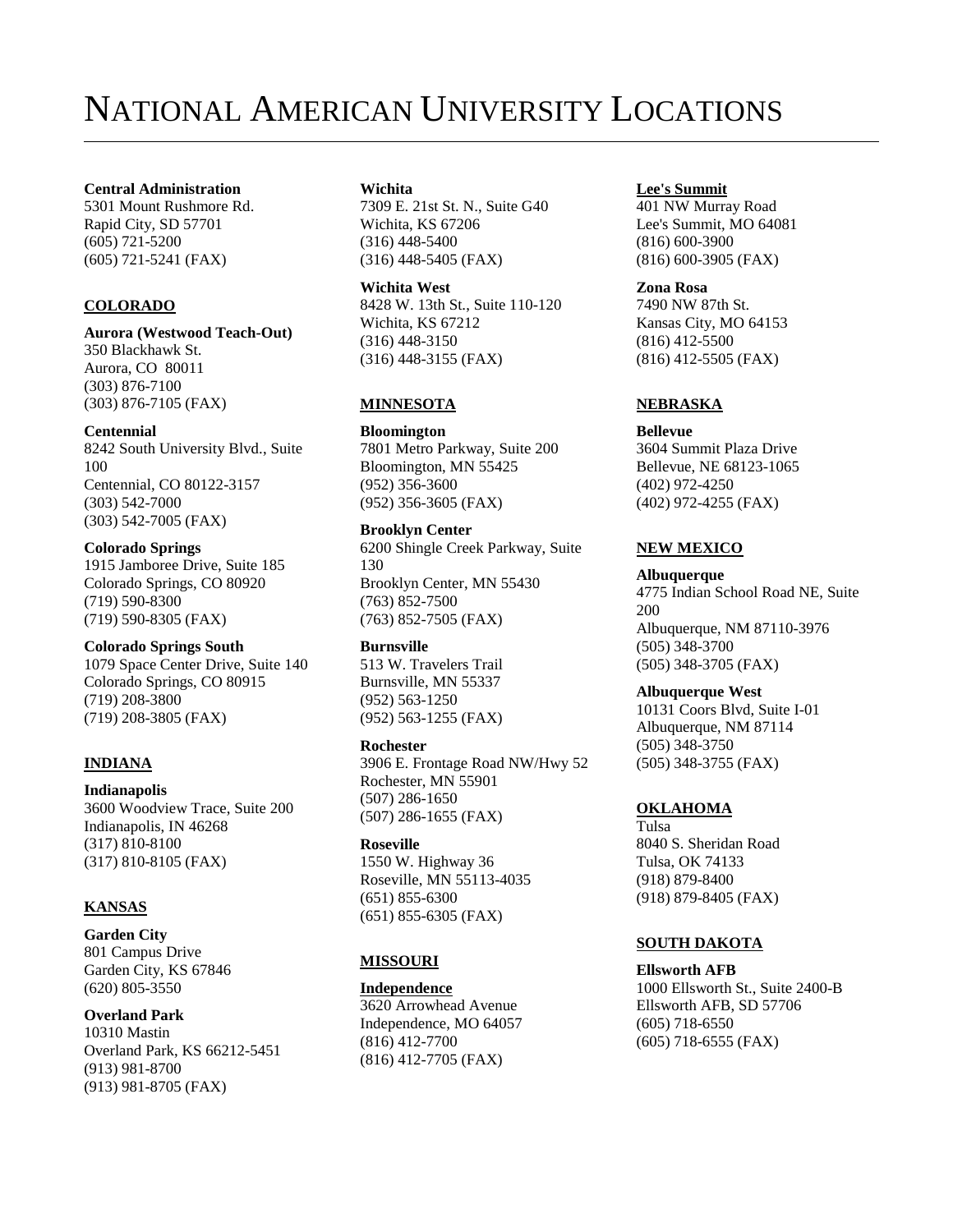#### **Online Campus**

5301 Mount Rushmore Rd. Rapid City, SD 57701 (605) 394-4953 (800) 770-2959 General Information (800) 209-0182 Admissions (605) 394-5082 (FAX)

#### **Rapid City**

5301 Mount Rushmore Rd. Rapid City, SD 57701 (605) 394-4800 (605) 394-4871 (FAX)

#### **Sioux Falls**

5801 S. Corporate Place Sioux Falls, SD 57108 (605) 336-4600 (605) 336-4605 (FAX)

#### **Watertown**

925 29th St. SE, Suite E. Watertown, SD 57201 (605) 884-7200 (605) 884-7205 (FAX)

#### **Workforce Development &**

**Continuing Education**

5301 Mount Rushmore Rd. Rapid City, SD 57701 (855) 299-7915

#### **TEXAS**

**Austin**

13801 Burnet Road, Suite 300 Austin, TX 78727 (512) 651-4700 (512) 651-4705 (FAX)

#### **Georgetown**

1015 W. University Avenue, Suite 700 Georgetown, TX 78628 (512) 942-6750 (512) 942-6755 (FAX)

**Harold D. Buckingham Graduate School Roueche Graduate Center**

6836 Austin Center Blvd., Suite 270 Austin, TX 78731 (512) 813-2300 (512) 813-2305 (FAX)

#### **Houston**

11511 Katy Freeway, Suite 200 Houston, TX 77079 (832) 619-7300

#### **Lewisville**

475 State Highway 121-Bypass Lewisville, TX 75067-8193 (972) 829-2150 (972) 829-2156 (FAX)

### **Lone Star College-University Center**

**at Montgomery** 3232 Colleg Park Drive Conroe, TX 77384 (972) 773-8800

(972) 773-8805 (FAX)

#### **Mesquite**

18600 LBJ Freeway Mesquite, TX 75150-5628 (972) 773-8800 (972) 773-8805 (FAX)

#### **Richardson**

300 N. Coit Road, Suite 225 Richardson, TX 75080 (972) 773-8650 (972) 773-8655 (FAX)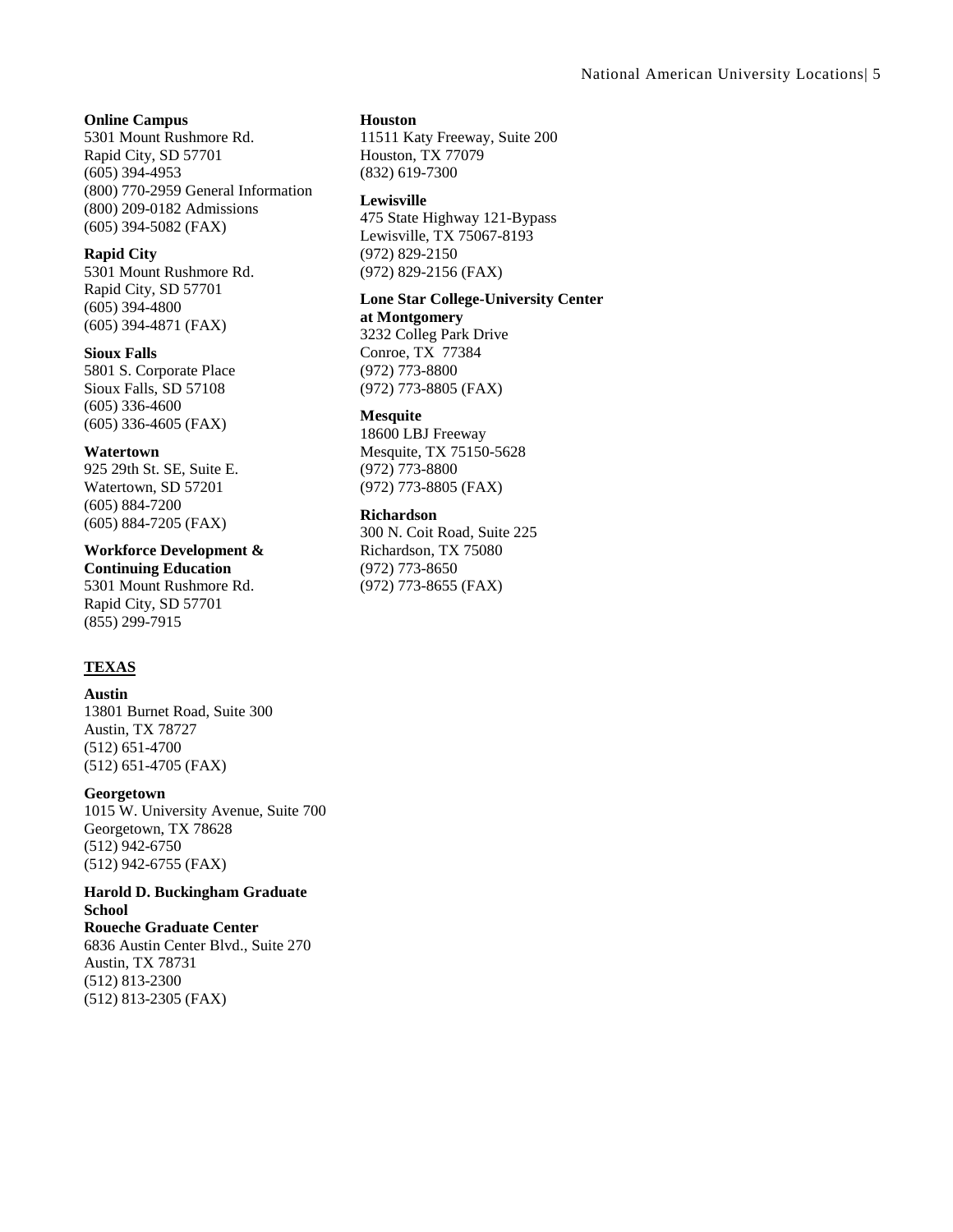# <span id="page-5-0"></span>GENERAL INFORMATION

## <span id="page-5-1"></span>HAROLD D. BUCKINGHAM GRADUATE SCHOOL

Harold D. Buckingham is widely considered the spiritual founder of National American University. A passionate advocate for higher learning, Mr. Buckingham embraced an open enrollment philosophy where quality educational opportunities exist for every person who desires it. He also strongly believed that it was the responsibility of colleges and universities to do everything in their power to ensure students succeed. Over two decades after his death in 1995, the university is still committed more than ever to his goals and ideals. In his honor, the graduate school is known as the Harold D. Buckingham Graduate School.

*"The success of our past greatly inspires us toward success in the future."*

*~ Harold D. Buckingham*

### <span id="page-5-2"></span>ROUECHE GRADUATE CENTER

National American University established the Harold D. Buckingham Graduate School in 2000 in Rapid City, S.Dak. In 2012, the graduate school moved its headquarters to Austin, Texas and is now housed in the Roueche Graduate Center located at 6836 Austin Center Boulevard, Ste. 270, Austin, TX 78731.

The center is named in honor of Dr. John E. Roueche, president of the center. Dr. Roueche is Director Emeritus of the Community College Leadership Program and Sid W. Richardson Chair Emeritus at The University of Texas at Austin.

The purpose of the Roueche Graduate Center is to coordinate all graduate programs at NAU. The university recognized the importance of focusing on master's and doctoral student experiences to prepare future practitioners and leaders.

### <span id="page-5-3"></span>MISSION STATEMENT

National American University welcomes students of diverse interests, cultures and abilities and prepares them for careers in technical and professional fields by providing quality higher education in a caring and supportive environment.

The university builds learning partnerships with students and other institutions and organizations locally, nationally and internationally through its private, regionally accredited system of campuses and education centers offering courses in traditional, accelerated and distance learning formats.

As a comprehensive technical and professional institution of higher learning, the university responds to the changing needs of students, employers, and their communities by providing undergraduate and graduate programs and continuing education opportunities to serve an evolving global society.

## <span id="page-5-4"></span>CORE VALUES

- Offer high quality instructional programs and services.
- Provide a caring and supportive learning environment.
- Offer technical and professional career programs.

### <span id="page-5-5"></span>PURPOSES

- 1. Offer quality technical and professional degree programs, as documented by institutional and academic assessment processes at the associate, bachelor's and graduate level, diplomas, certificates and adult degree completion programs to traditional, adult and international learners.
- 2. Provide a general education program to build awareness, abilities and interests to empower lifelong learners as knowledgeable citizens of the global community.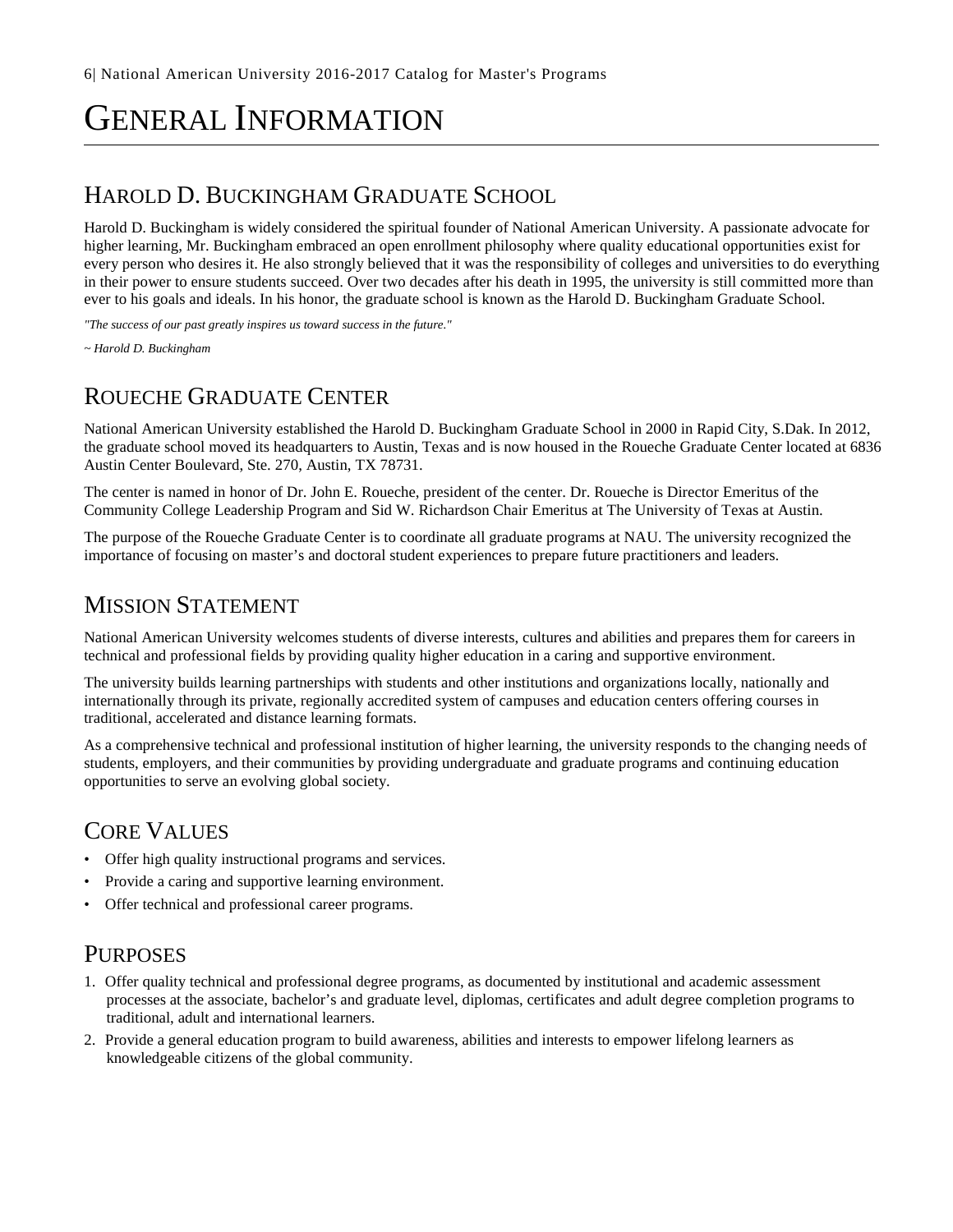- 3. Provide a collegiate experience through instructional and support services that create a stimulating, caring and supportive learner-centered environment in which students are encouraged to achieve the educational goals established by the university.
- 4. Promote a learning and working environment by providing new technologies, methodologies and practices that enhance and extend quality programs and services.
- 5. Prepare students to provide leadership and services for the employment needs of business, industry and government worldwide.
- 6. Pursue communication, cooperation and alliances with educational institutions, organizations and associations on a local, regional, national and international basis.
- 7. Respond to the ever-changing societal demands for personal and professional development and continuing education through flexible scheduling and convenient access via traditional, accelerated and distance delivery methodologies.
- 8. Assist students in the development of ethical values and behaviors.
- 9. Foster an environment that encourages involvement by employees in the innovation and solution-seeking processes and provide an opportunity for personal and leadership development while promoting diversity in culture and perspective.
- 10.Provide a stable institutional environment where human, financial and physical resources are sufficient to accomplish its educational and institutional goals as a sound basis for continued growth and development.

*Adopted by the National American University Board of Governors, January 2012*

### <span id="page-6-0"></span>ACCREDITATION – APPROVALS - AFFILIATIONS

National American University is accredited by the Higher Learning Commission, 230 South LaSalle Street, Suite 7-500, Chicago, IL, 60604, https://hlcommission.org, (800) 621-7440.

National American University is approved by the Higher Learning Commission to offer programs and courses through distance education. The university is authorized to offer online programs and courses in over 40 states through its participation in the State Authorization Reciprocity Agreement (SARA). A list of SARA member states is available at http://nc-sara.org/.

In addition, the following National American University programs are separately accredited or approved by national educational and professional associations.

National American University has received specialized accreditation for its business programs through the International Assembly for Collegiate Business Education (IACBE), located in Lenexa, Kan., USA. The business programs in the following degrees are accredited by the IACBE:

- Master of Business Administration (p. [17\)](#page-16-0)
- Master of Business Administration with emphasis in Accounting (p[. 17\)](#page-16-0)
- Master of Business Administration with emphasis in Aviation Management (p[. 18\)](#page-17-2)
- Master of Business Administration with emphasis in E-Marketing (p. [17\)](#page-16-0)
- Master of Business Administration with emphasis in Health Care Administration (p. [17\)](#page-16-0)
- Master of Business Administration with emphasis in Human Resource Management (p[. 17\)](#page-16-0)
- Master of Business Administration with emphasis in Information Technology Management (p[. 17\)](#page-16-0)
- Master of Business Administration with emphasis in International Business (p. [17\)](#page-16-0)
- Master of Business Administration with emphasis in Management (p. [17\)](#page-16-0)
- Master of Business Administration with emphasis in Operations and Configuration Management (p. [17\)](#page-16-0)
- Master of Business Administration with emphasis in Project and Process Management (p. [17\)](#page-16-0)
- Master of Management (p[. 23\)](#page-22-0)
- Master of Management with emphasis in Aviation Management (p. [23\)](#page-22-6)
- Master of Management with emphasis in Criminal Justice Management (p. [23\)](#page-22-5)
- Master of Management with emphasis in E-Marketing (p. [23\)](#page-22-5)
- Master of Management with emphasis in Health Care Administration (p. [23\)](#page-22-5)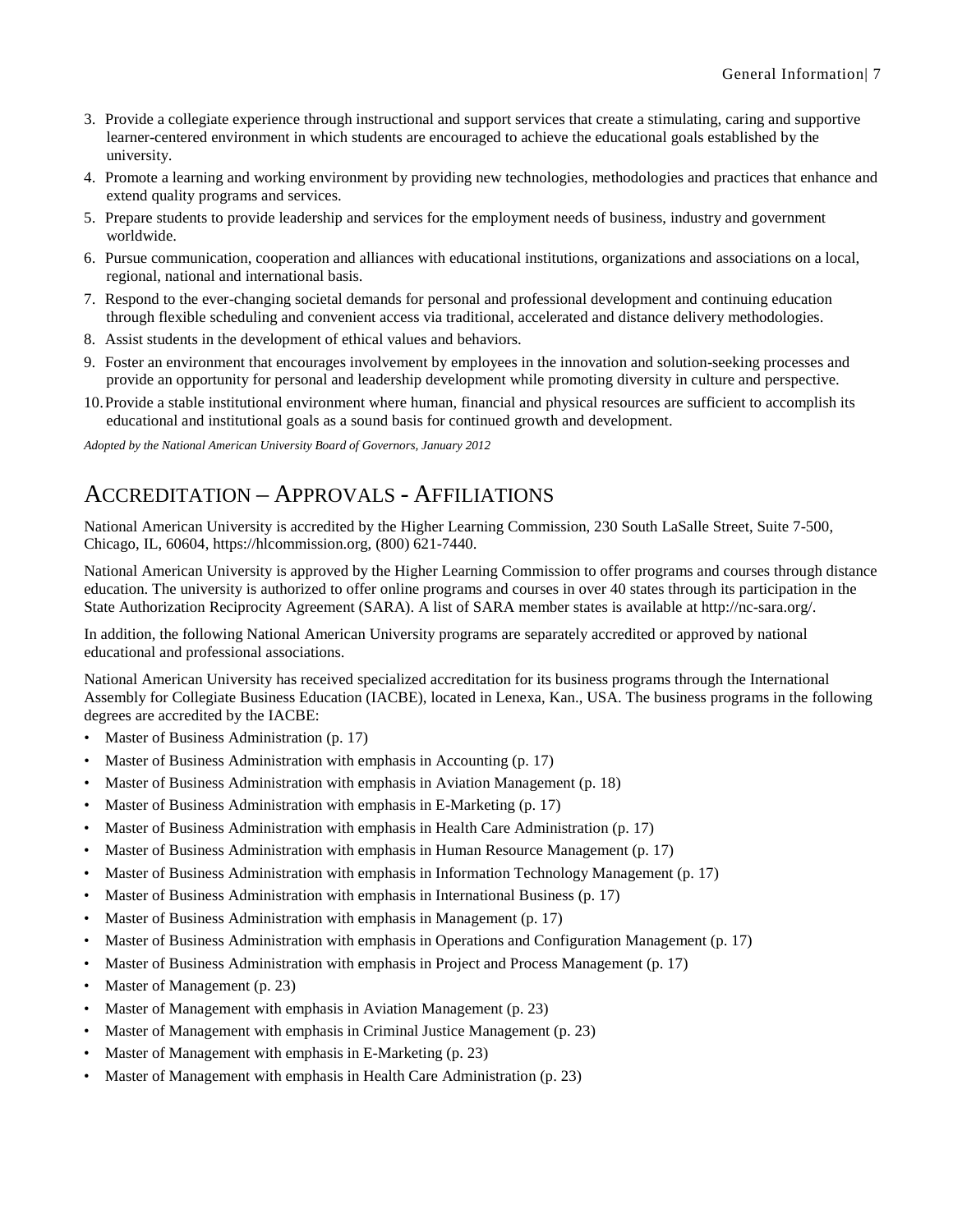#### 8| National American University 2016-2017 Catalog for Master's Programs

- Master of Management with emphasis in Human Resource Management (p. [23\)](#page-22-5)
- Master of Management with emphasis in Information Technology Management (p. [23\)](#page-22-5)
- Master of Management with emphasis in Operations and Configuration Management (p[. 23\)](#page-22-5)
- Master of Management with emphasis in Project and Process Management (p. [23\)](#page-22-5)
- Bachelor of Science in Accounting
- Bachelor of Science in Management
- Bachelor of Science in Business Administration
- Bachelor of Science in Business Administration with emphasis in Accounting
- Bachelor of Science in Business Administration with emphasis in Entrepreneurship
- Bachelor of Science in Business Administration with emphasis in Financial Management
- Bachelor of Science in Business Administration with emphasis in Human Resource Management
- Bachelor of Science in Business Administration with emphasis in Management
- Bachelor of Science in Business Administration with emphasis in Management Information Systems
- Bachelor of Science in Business Administration with emphasis in Marketing
- Bachelor of Science in Business Administration with emphasis in Pre-Law
- Bachelor of Science in Business Administration with emphasis in Retail Management
- Bachelor of Science in Business Administration with emphasis in Supply Chain Management
- Bachelor of Science in Business Administration with emphasis in Tourism and Hospitality Management
- Associate of Applied Science in Accounting
- Associate of Applied Science in Management
- Associate of Applied Science in Business Administration

The health information technology associate degree program is accredited by the Commission on Accreditation for Health Informatics and Information Management Education (CAHIIM) (www.cahiim.org).

The invasive cardiovascular technology program at Austin, TX is accredited by the Commission on Accreditation of Allied Health Education Programs (www.caahep.org) upon the recommendation of Joint Review Committee on Education in Cardiovascular Technology. Commission on Accreditation of Allied Health Education Programs, 25400 US Hwy 19 N., Suite 158, Clearwater, FL 33763, 727-210-2350. www.caahep.org

The medical assisting programs offered at Albuquerque, Austin, Bellevue, Bloomington, Brooklyn Center, Centennial, Colorado Springs, Georgetown, Independence, Overland Park, Roseville, Sioux Falls, Tulsa, Wichita, and Zona Rosa are accredited by the Commission on Accreditation of Allied Health Education Programs (www.caahep.org) on the recommendation of the Medical Assisting Education Review Board (MAERB). The Commission on Accreditation of Allied Health Education Programs can be contacted at 25400 U.S. Highway 19 North, Suite 158 Clearwater, FL 33763, (727) 210- 2350.

The Occupational Therapy Assistant (OTA) programs offered at the Centennial, Co. and Independence, Mo. campuses, are accredited through the Accreditation Council for Occupational Therapy Education (ACOTE) of the American Occupational Therapy Association (AOTA), located at 4720 Montgomery Lane, Suite 200, Bethesda, MD 20814-3449. ACOTE's telephone number, c/o AOTA, is 301-652-AOTA. www.acoteonline.org.

The paralegal studies program offered at the Rapid City and Sioux Falls campuses are separately approved by the American Bar Association (ABA). The program offered in the Minneapolis/St. Paul metro area, including the Bloomington campus, Brooklyn Center campus, Burnsville campus, and Roseville campus, is separately approved by the ABA.

The pharmacy technician programs offered at Independence and Roseville are accredited by the American Society of Health-System Pharmacists (ASHP).

The veterinary technology program is accredited by the Committee on Veterinary Technician Education and Activities (CVTEA).

Conditional approval was granted by the Missouri State Board of Nursing for the university's ASN program (Zona Rosa campus).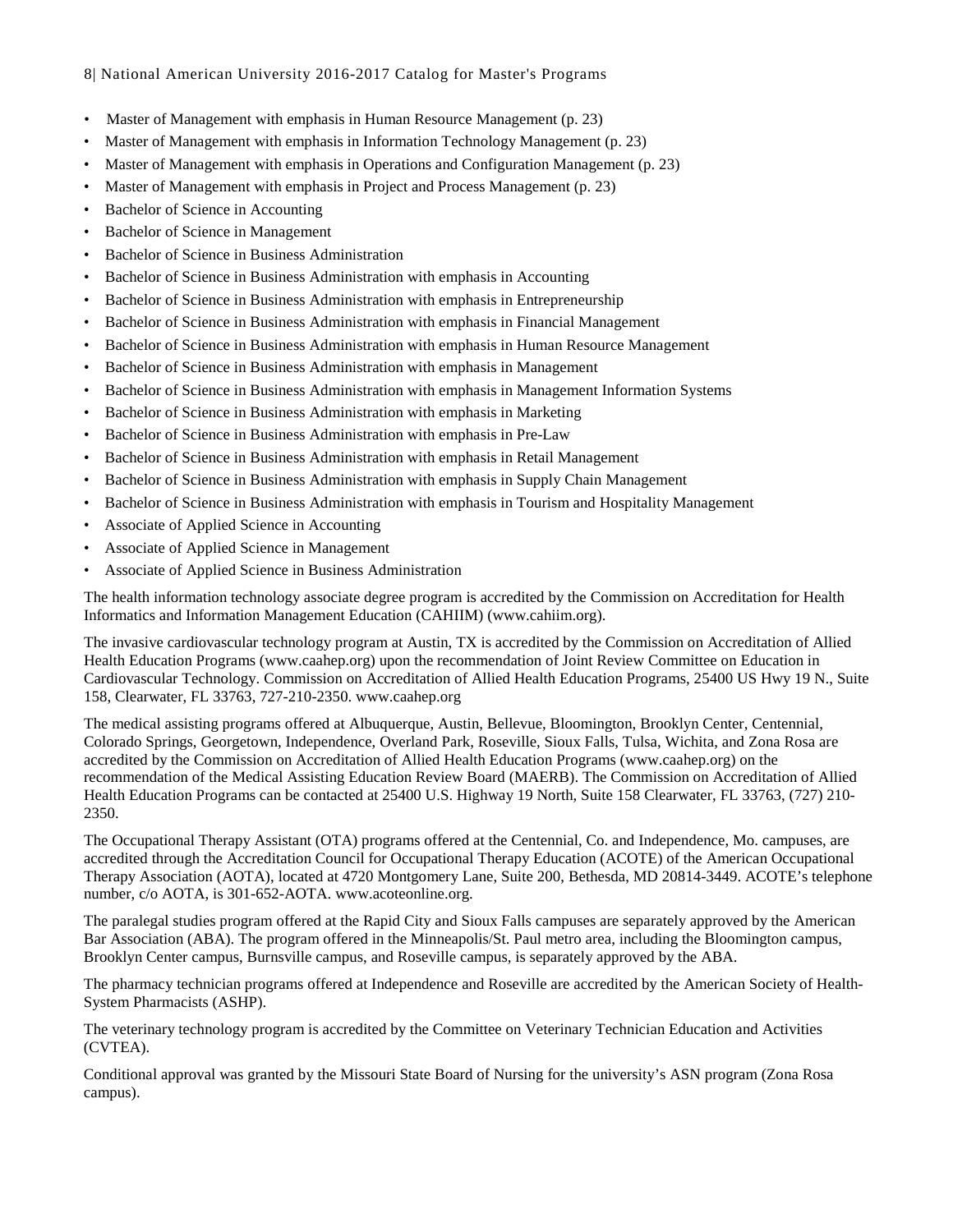Initial approval was granted by the New Mexico Board of Nursing for the university's Bachelor of Science in Nursing (BSN) program (Albuquerque campus).

Initial approval was granted by the Texas Board of Nursing for the university's BSN program (Austin campus).

The pre-licensure BSN program offered at the Bloomington campus is approved with conditions by the Minnesota Board of Nursing.

Interim approval was granted by the South Dakota Board of Nursing for the university's BSN program (Rapid City and Sioux Falls campuses).

Program approval was granted by the Kansas State Board of Nursing for the university's BSN program, including LPN Bridge to BSN (Overland Park and Wichita West campuses).

Full approval was granted by the South Dakota Board of Nursing for the university's Online RN to BSN program.

The Accreditation Commission for Education in Nursing (ACEN) granted continuing accreditation for the NAU Zona Rosa, Missouri ASN program. For more information, please contact the ACEN at 3343 Peachtree Road NE Suite 850, Atlanta, GA 30326, (404) 975-5000, www.acenursing.org.

The baccalaureate and master's (p[. 26\)](#page-25-0) degree programs in nursing at National American University are accredited by the Commission on Collegiate Nursing Education, One Dupont Circle, NW, Suite 530, Washington DC 20036, (202) 887-6791.

National American University is approved for veteran's training and for administering the various educational programs sponsored by state and federal agencies.

National American University is authorized by the Kansas Board of Regents, 1000 SW Jackson Street, Suite 520, Topeka, KS 66612. Telephone number 785-430-4240.

National American University is registered with the Minnesota Office of Higher Education pursuant to Minnesota Statutes sections 136A.61 to 136A.71. Registration is not an endorsement of the institution. Credits earned at the institution may not transfer to all other institutions.

National American University is authorized by: The Indiana Commission for Higher Education/The Indiana Board for Proprietary Education, 101 W. Ohio Street, Suite 670, Indianapolis, IN 46204-1984. Telephone number (317) 464-4400 ext. 141.

### <span id="page-8-0"></span>EQUAL EDUCATIONAL OPPORTUNITY POLICY

National American University is committed to providing equal educational and employment opportunity regardless of sex, marital status, race, color, religion, age, ancestry, national origin, disability or veteran status. Equal educational opportunity includes: recruitment and admission; access to courses and facilities; access to academic advising, placement testing, and tutoring services; financial assistance and student employment; health and insurance services; and extracurricular programs and activities.

Questions and comments concerning the university's EEO Policy may be directed to Dr. Manuel Gomez, Associate Provost and Dean of the Faculty, 5301 Mount Rushmore Rd., Rapid City, SD 57701, email: mgomez@national.edu, or phone: (605) 721- 5274.

## <span id="page-8-1"></span>THE CATALOG

This catalog reflects the regulations, policies, procedures, programs, and fees for National American University as of March 2017. National American University reserves the right to adopt, amend, and implement its policies and procedures as it deems appropriate and necessary. Under certain circumstances, National American University may grant exceptions to its policies and procedures in individual cases when it is determined, in the sole and absolute discretion of the university, that such action would be appropriate to further the mission and purposes of the university.

For the convenience of our university community, the undergraduate and graduate catalogs have been published online. Students may access the catalogs at www.national.edu or through the student portal. The most current version of the catalogs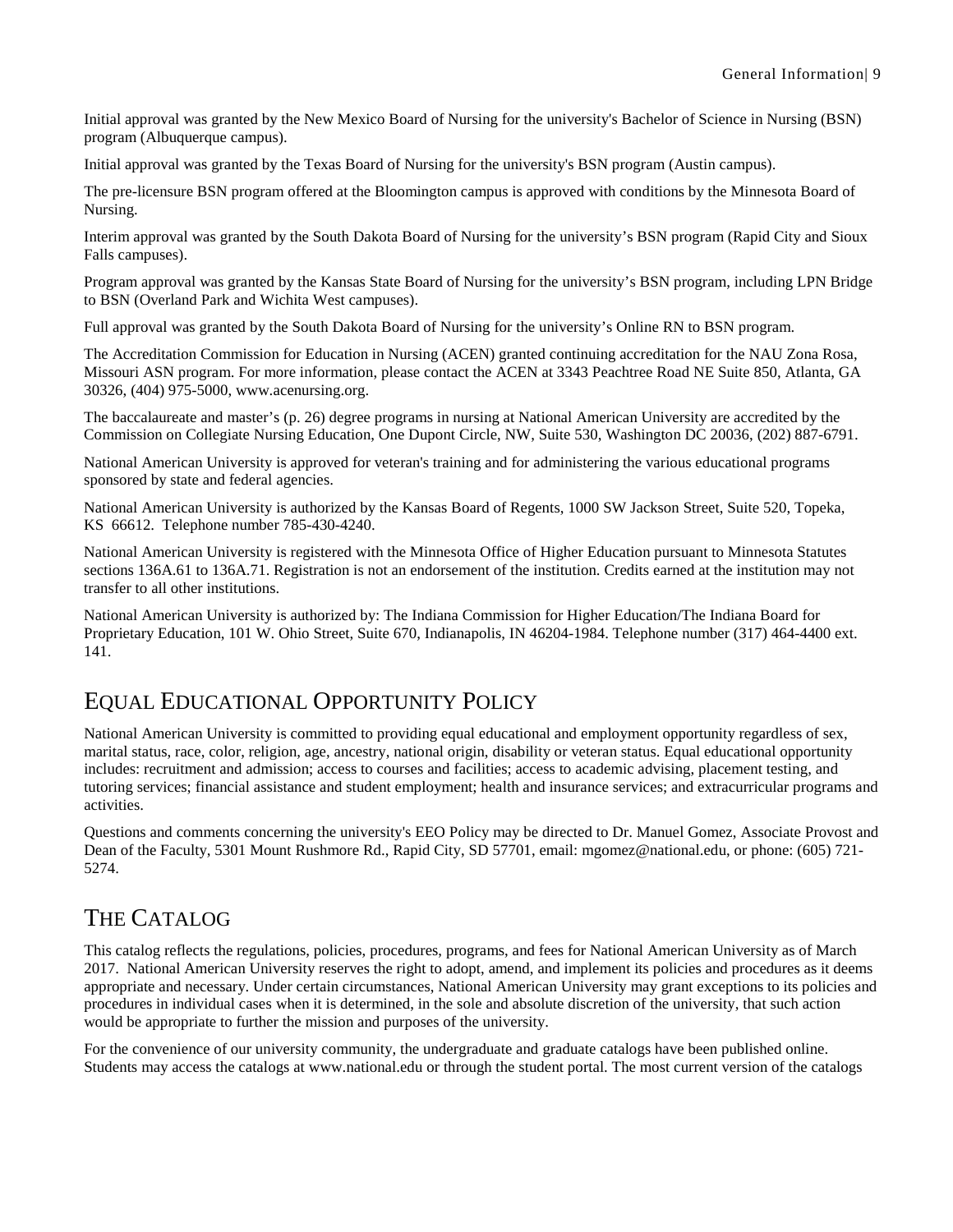will always be posted online. The university also reserves the right to correct clerical errors. Therefore, students should refer to the online version for updates, clerical corrections, and other changes.

The provisions of this catalog are not to be regarded as a contract between the student and NAU.

Prospective students should contact the admissions office for information regarding any such possible changes. Currently enrolled students should consult the campus executive officer, academic dean, or other appropriate administrators.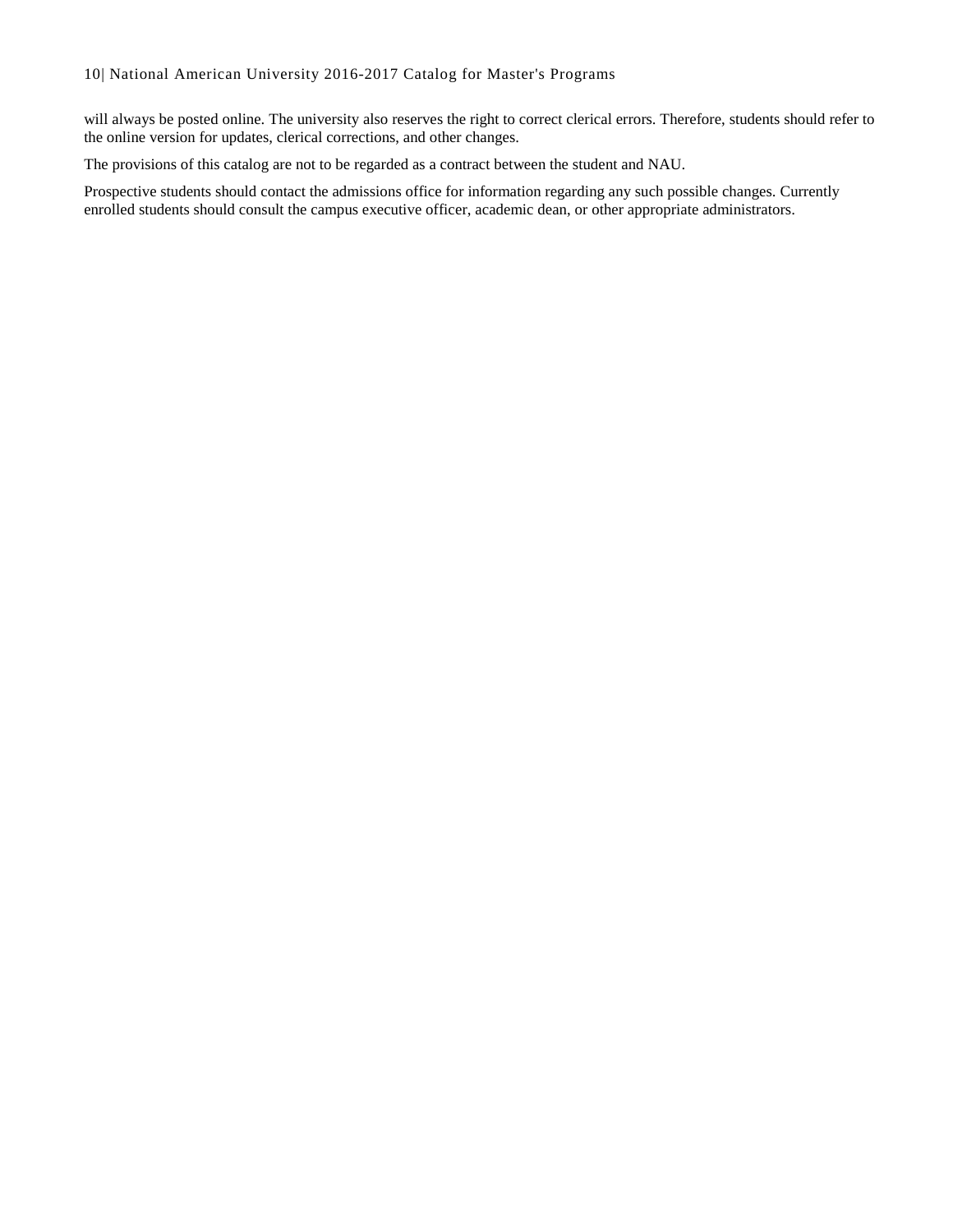# <span id="page-10-0"></span>**INTRODUCTION**

National American University (NAU) currently offers online degrees in Master of Business Administration (MBA), Master of Management (MM), Master of Science in Nursing (MSN) and Executive Master of Business Administration (EMBA). Core courses for the MBA and MM are also offered at the Rapid City and Ellsworth campuses. The graduate degree programs are designed to provide students with an innovative curriculum as well as the skills needed for effective leadership and management. In addition to the core program courses, students have the opportunity to select elective courses to fit their individual career needs. The EMBA is designed for experienced managers who want to advance in their career to a higher, executive leadership position.

To fulfill our mission of providing career and professional education responsive to student interests and the needs of a variety of employers, the graduate degree programs focus on the needs that many employers have for graduate-level business, management and healthcare workers. This mission is accomplished by graduate-level programs that emphasize the synthesis of knowledge in the relevant subject areas needed for those filling middle and upper management positions in a wide variety of organizations.

NAU's master's degree programs seek to assist students in developing the ability to communicate issues effectively to interested parties. Students participate in a variety of activities that provide meaningful planning and problem solving opportunities. Activities include executive seminars, case studies, team projects and research. Students are prepared to meet a wide variety of challenges in their careers. The program advisory board reviews program requirements to ensure that curriculum content corresponds with the needs of the business environment.

Additional elective courses enable graduate candidates to gain an in-depth understanding in selected academic areas for which they have a special interest.

The student will meet with his or her graduate advisor to develop a plan of study based on prior education and work experience, career goals and individual needs. The graduate advisor will assist the student in assessing whether he/she has met the prerequisite course requirements. The resulting academic plan will be submitted to the dean of graduate studies for approval or disapproval. After approval, the student will receive a copy of the approved plan of study. A copy will also be placed in the student's file for future reference.

### <span id="page-10-1"></span>STUDENT CORE ABILITIES

Student core abilities are the intrinsic intellectual skill sets that all students will have successfully demonstrated upon completion of any of NAU's degree programs. These fundamental competencies are the underlying basis of all course, program, and institutional learning goals and outcomes.

- 1. Critical Thinking and Problem Solving is the process of actively and skillfully gathering, organizing, and analyzing information to propose solutions and evaluate their effectiveness.
- 2. Professional Competence is a combination of knowledge and capabilities that allow the performance of a profession according to the standards of practice for the chosen field.
- 3. Collaboration and Communication is the ability to interact with others to create relationships, partnerships, and professional networks, utilizing the exchange of information through speaking, writing, visual, and other appropriate modes of expression.
- 4. Personal and Social Responsibility is the development of a strong work ethic, personal integrity, and competence in ethical and moral reasoning, as well as the ability to consider the viewpoints of others, and the responsibility to contribute to one's wider community.

# <span id="page-10-2"></span>GRADUATE PROGRAM MISSION

The mission of the practitioner-oriented graduate programs at NAU is to provide a blended learning environment where students can explore a global perspective while learning to make regionally relevant decisions.

### <span id="page-10-3"></span>GRADUATE PROGRAM GOALS

The goals of the NAU graduate program are to:

- 1. Provide students with a thorough understanding of theory and application related to the area of study so they can collect and analyze data to formulate analytically sound decisions and understand the likely consequences of those decisions.
- 2. Provide students with graduate-level knowledge and skills in current technology application for use in communication, data collection/analysis, and problem solving.
- 3. Involve students in leadership development through participation in classroom and professional activities.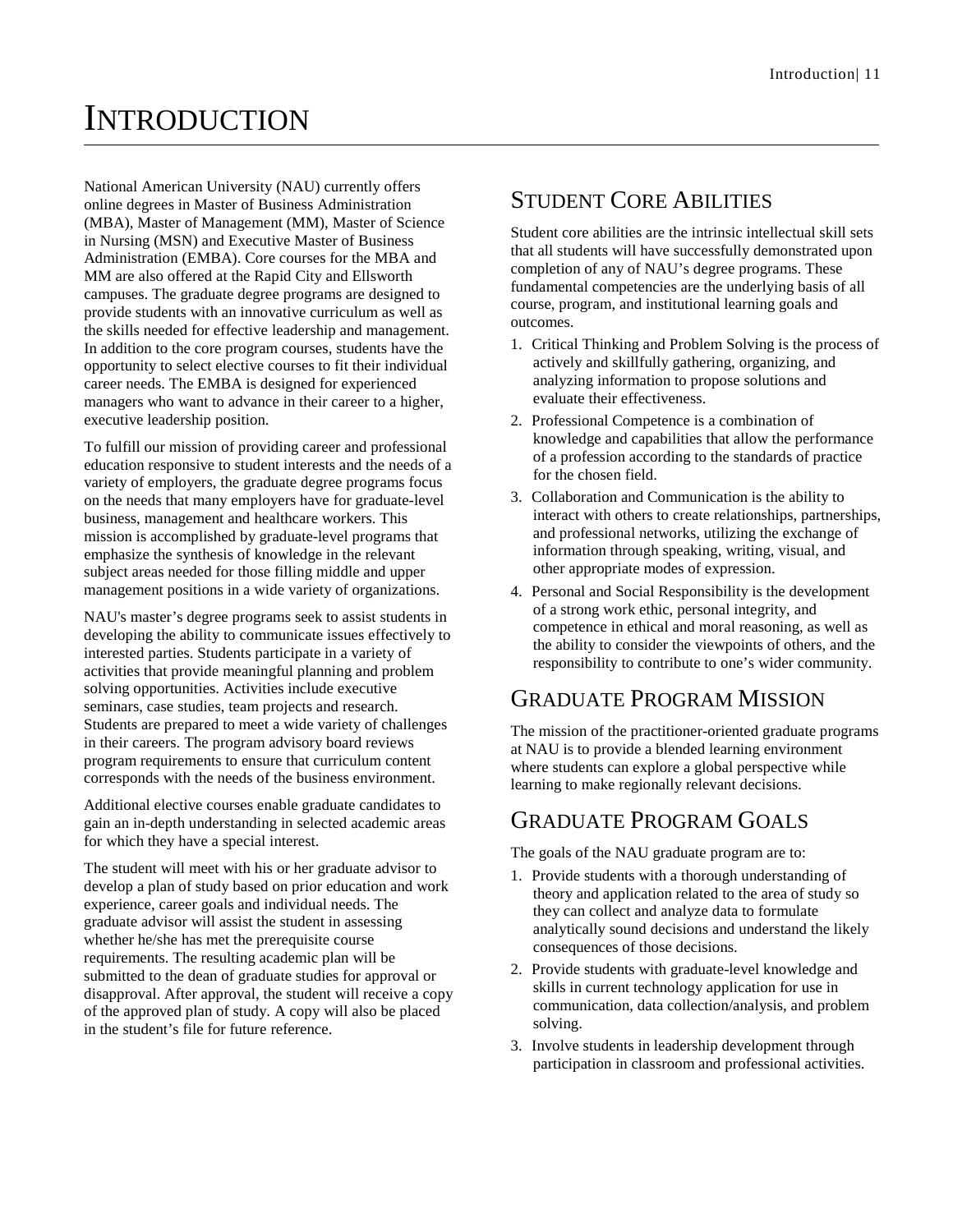- 4. Foster an interest by students for involvement in student and professional organizations.
- 5. Provide students with an understanding of professional ethics and application to the work environment.
- 6. Prepare students for future leadership positions in forprofit, nonprofit, and/or government organizations.
- 7. Develop a high level of proficiency in verbal and written communications skills required in leadership positions.
- 8. Provide students with opportunities to develop their awareness of the global perspective and to understand how diversity may impact decisions.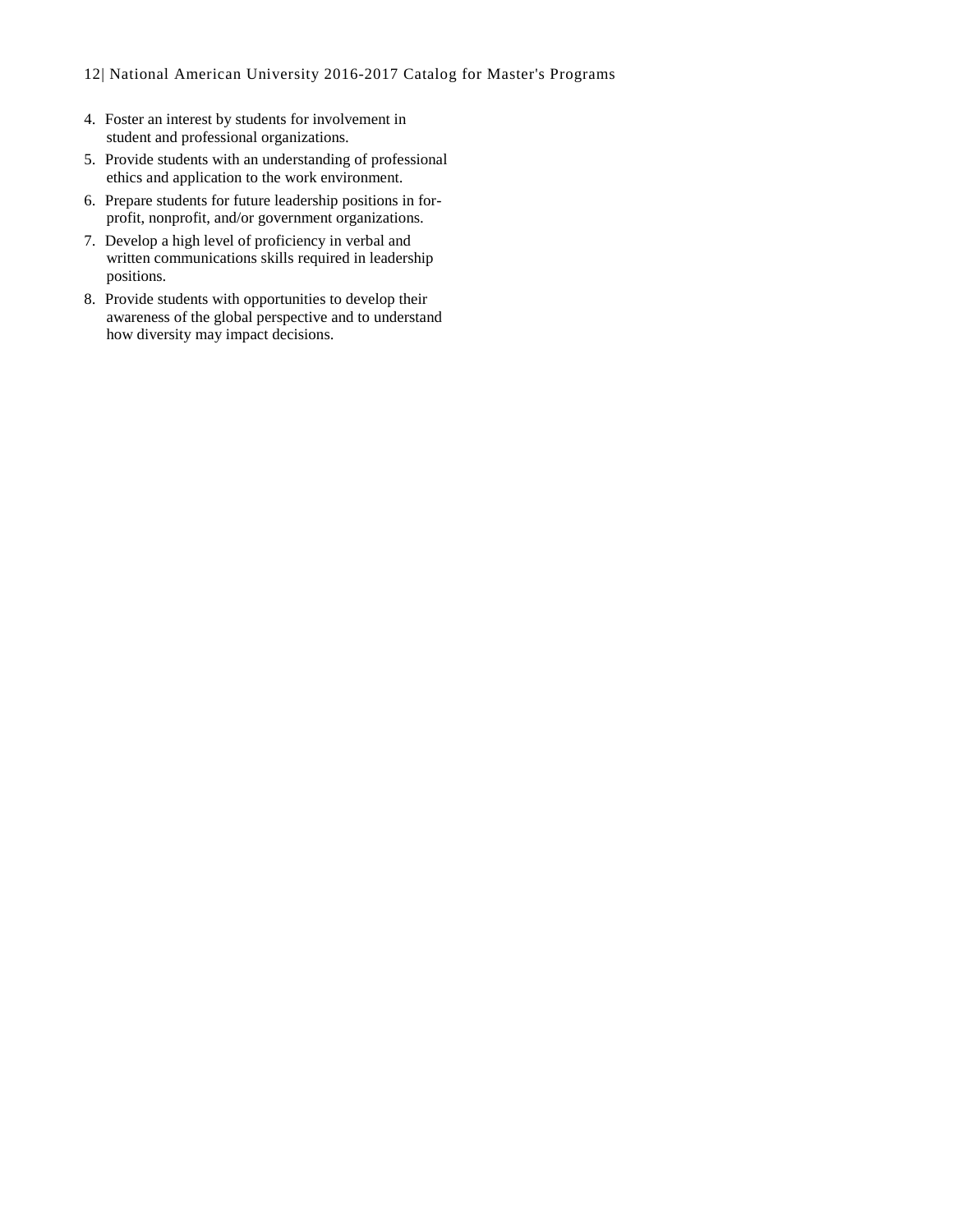# <span id="page-12-0"></span>ADMISSIONS

### <span id="page-12-1"></span>ADMISSION CRITERIA

The ideal graduate student is highly motivated, values lifelong learning opportunities, has the ability to perform academic work at the graduate level, and is able to contribute positively to the learning environment of fellow graduate students. Admission requirements are designed to ensure that the students in the master's programs reflect these attributes.

# <span id="page-12-2"></span>ADMISSION REQUIREMENTS - MBA AND MM

A minimum of a baccalaureate degree or equivalent from an institution recognized or accredited by an appropriate government or third-party agency. Transcripts from other organizations may be reviewed on a case-by-case basis.

## <span id="page-12-3"></span>ADMISSIONS REQUIREMENTS - EXECUTIVE MBA

Admission to the EMBA requires the following:

- 1. A minimum of a baccalaureate degree or equivalent from an institution recognized or accredited by an appropriate government or third-party agency. Transcripts from other organizations may be reviewed on a case-by-case basis.
- 2. Minimum of seven years of acceptable management experience

Applicants for admission to the EMBA must submit the following items:

- 1. A completed online application
- 2. Official transcripts reflecting all academic work completed at the baccalaureate level from an institution recognized or accredited by an appropriate government or third-party agency
- 3. Current résumé demonstrating seven years of related professional experience
- 4. Personal and professional goal statement (up to 500 words)
- 5. A recommendation from supervisor at current employer (NAU may contact this reference)

To complete the online application, please go to: https://embaapp.national.edu

*Note: GRE scores will not be required.*

## <span id="page-12-4"></span>ADMISSION REQUIREMENTS - MSN - SCHOOL OF NURSING

- 1. Policy: The MSN program reviews applications and admits students every academic quarter. Admission decisions are made and communicated in writing once the program application and admission requirements have been completed and reviewed.
- 2. Admission criteria include the following:
	- a. Graduation from a baccalaureate degree program in nursing from an accredited institution.
	- b. Current active unencumbered registered nurse (RN) license from any state within the United States. Evidence of current licensure must be present in the student's departmental file.
	- c. Minimum cumulative grade point average (CGPA) of 3.0 or above on a 4.0 scale during the baccalaureate degree completion.~
- 3. The following NS courses may be considered for transfer or prior learning assessment (PLA) credit into the MSN program of study: NS6115 Leadership in Health Care: A Collaborative Approach to Theory/Ethics/Health Policy; NS6125 Facilitating Health I: Health Assessment/Pathophysiology; NS6135 Facilitating Health II: Advanced Pharmacology, and NS6160 Technology Utilization in Advanced Nursing Roles. In addition, NS6240 Nurse Educator Roles may be considered for prior learning assessment credit.
- 4. All international nurses must have a current active unencumbered registered nurse license to practice (in the state of their choice in the United States) and an international professional evaluation of their prior education credentials.

*~ Please note that the MSN program will pilot the following changes in the admission criteria from fall 2015 through fall 2017 in order to be consistent with other NAU graduate programs:* 

*Admission GPA will not be taken into consideration for student admission into the MSN program. During the pilot project period, the MSN program team will monitor student academic success (progression) in the program. Academic support services and individual advising are available to students. The program team will review pilot project outcomes in fall 2017 and make a final decision regarding revisions in admission criteria.*

<span id="page-12-5"></span>*The MSN program is not offered in Arkansas nor Tennessee.*

### ADMISSION SUBMITTALS

Each applicant for admission to the graduate program must submit all of the following items: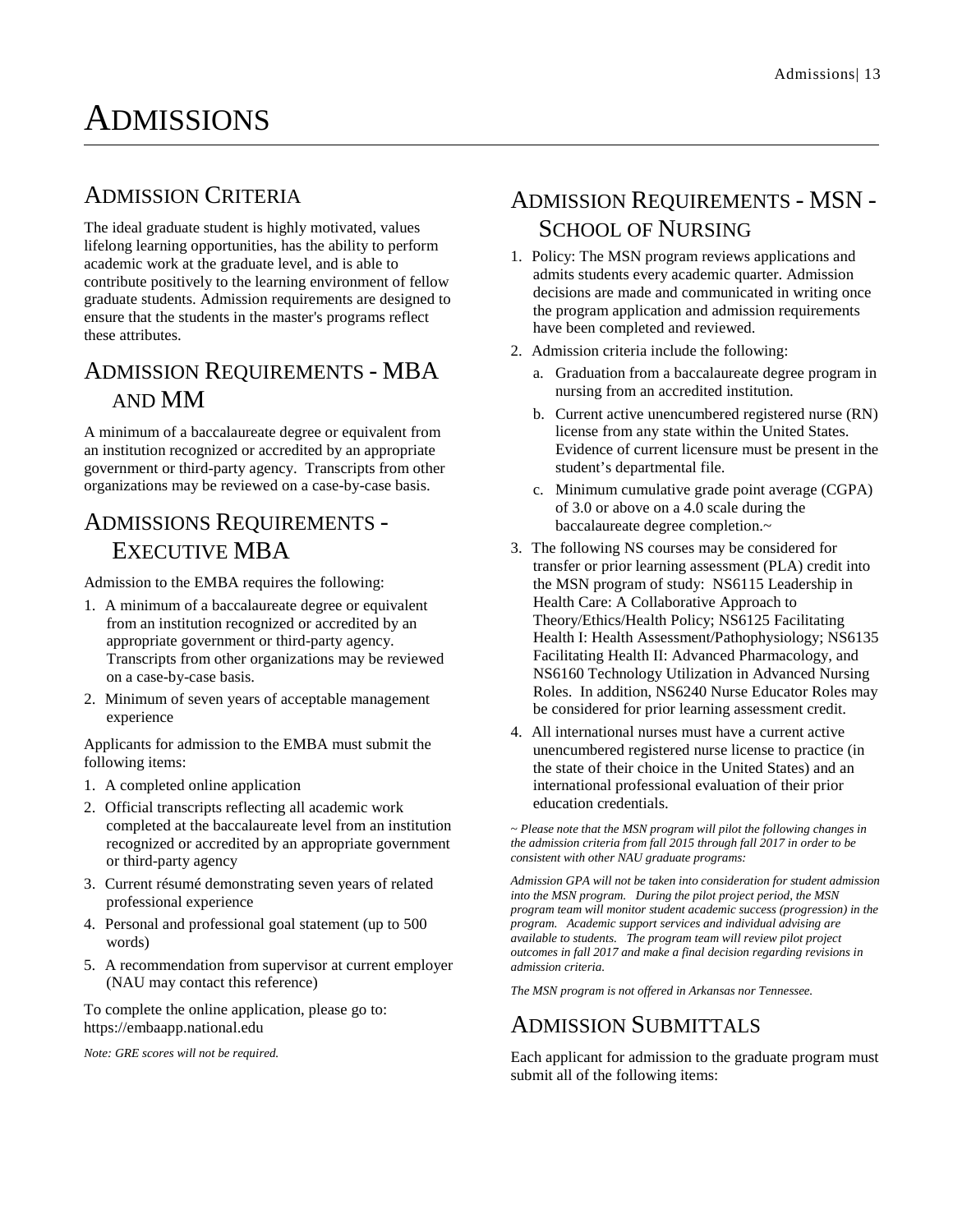- Official transcripts from an accredited institution of higher learning or from an international institution of higher learning recognized by the ministry of education or another appropriate government agency. Transcripts must include all courses and grades that are pertinent to receiving the baccalaureate degree.
- Official transcripts from an accredited institution of higher learning or from an international institution of higher learning that is approved by the appropriate national ministry of education or its equivalent, indicating completion of any prerequisite courses which may have been taken after receiving the baccalaureate degree.
- Transcripts that need to be evaluated for graduate transfer credit have to be received within the student's first term at NAU.
- MSN students must also submit a transcript evaluation from an organization approved by the National Association of Credential Evaluation Services (NACES).
- A completed NAU graduate application for admission and submission of a \$45 application fee. (The fee requirement may be waived for students from organizations with which National American University has an affiliation agreement.).
- MSN applicants must submit proof of a current active unencumbered RN license from any state within the United States.

### <span id="page-13-0"></span>ADMITTANCE PROCESS

Once the required admissions submittals have been received and are deemed in order, the application process is considered to be complete.

MBA, EMBA and MM: Upon evaluating the completed application submittals, the graduate school will notify the student as to whether he/she is accepted into the MBA, EMBA, or MM program.

MSN: Upon evaluating the completed application submittals, the School of Nursing in conjunction with the graduate school will notify the student as to whether he/she is accepted into the MSN program.

#### ARKANSAS STUDENTS

The MSN program is not offered in Arkansas.

#### TENNESSEE STUDENTS

The MSN program is not offered in Tennessee.

### <span id="page-13-1"></span>INTERNATIONAL STUDENT ADMISSION REQUIREMENTS

National American University encourages diversity within its student body, and international students from many countries study at NAU campuses in the United States or online. An international student is a student who is not a citizen of, nor a permanent resident of, nor a refugee in, the United States of America or Canada and has demonstrated English proficiency or English is the native language.

International graduate student applicants who wish to study in the NAU graduate program must satisfy all of the following criteria for admission:

- 1. Complete and submit a Graduate Student Application for Admission.
- 2. Pay a one-time, non-refundable application fee of \$45 U.S. at the time of application (The fee requirement may be waived for students from organizations with which National American University has an affiliation agreement.).
- 3. Provide evidence of completion of a baccalaureate degree in the form of official transcripts from (i) an international higher education institution recognized by the ministry of education or other appropriate government agency and a transcript evaluation from an organization approved by the National Association of Credential Evaluation Services (NACES) or (ii) a U.S. higher education institution. Transcripts should show marks and credits earned for all post-secondary work. All records should be submitted in the native language, and credentials written in languages other than English must be accompanied by a certified English translation. Translations should be literal and not interpretive. A key to the marking system or grading scale should also be included if it is not indicated on the transcript. The official transcript should be sent directly from the approved agency to the graduate school.
- 4. Demonstrate proficiency in English through satisfaction of one of the following requirements:
	- a. Provide an official Test of English as a Foreign Language (TOEFL) score report indicating a minimum score of 550 for a paper-based, 213 for a computer-based or 80 for an Internet-based exam (The TOEFL must have been taken within the past two calendar years. Official test scores must be sent from the testing agency to National American University. When ordering TOEFL test results, include the university's school code of 6464.).
	- b. Provide an official International English Language Testing System (IELTS) score report with an overall minimum score of 6.0. (The IELTS must have been taken within the past two calendar years.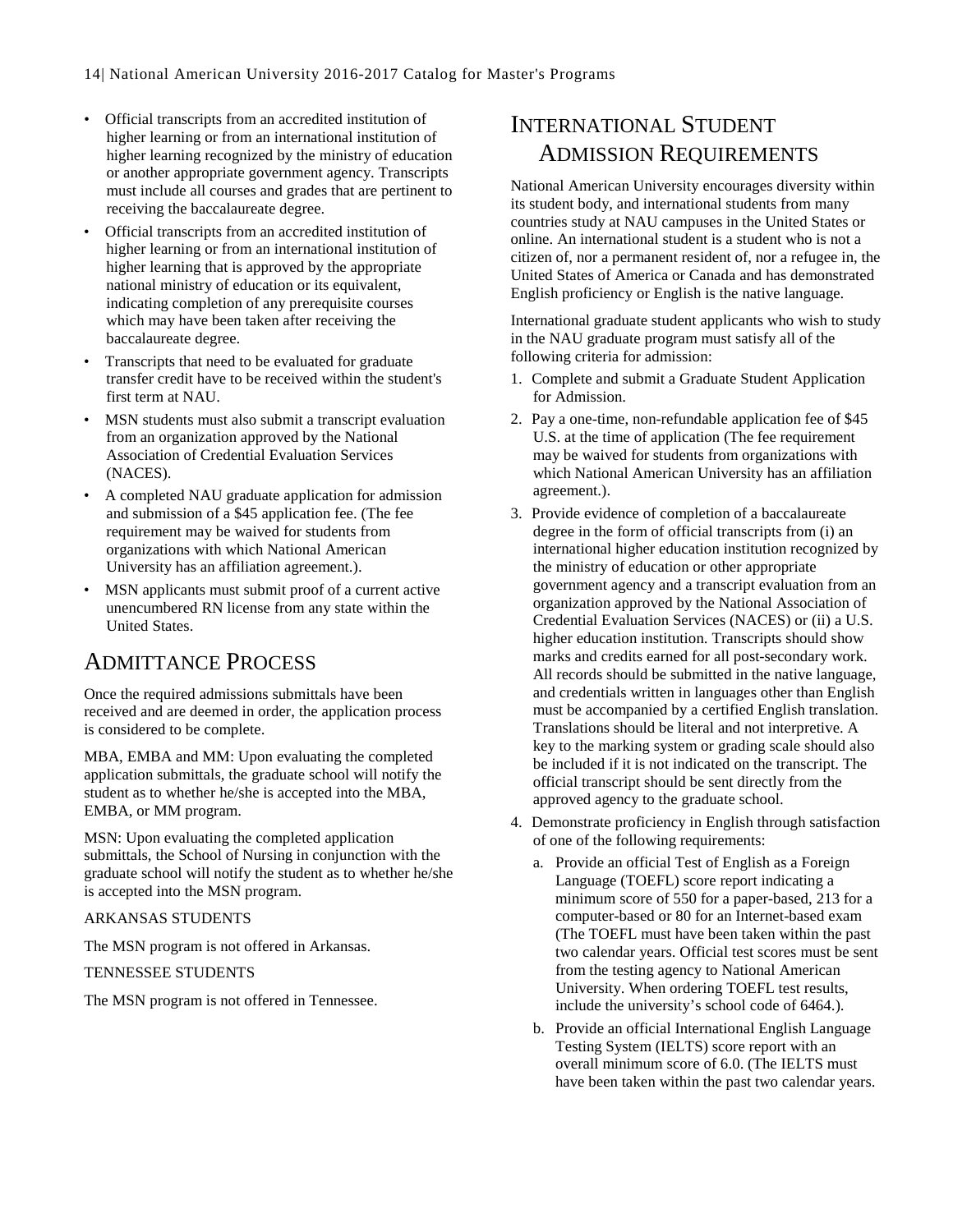Official test scores must be sent from the testing agency to National American University.)

- c. Provide evidence of completion of two trimesters (or equivalent) of college-level English (excluding ESL courses) with a grade of C or higher at a college or university whose language of instruction is English.
- d. Provide evidence of English language proficiency as deemed appropriate by National American University.
- 5. Complete and submit the International Financial Certification form and attach an original bank statement. International students are required, as part of the application process, to show evidence of sufficient funding during their studies. The amount and source of funds are also shown on the Certificate of Eligibility (I-20) needed to apply for an F-1 visa. In addition, students planning to bring a spouse and/or children are required to show additional funds for those individuals.

Students requesting the Certificate of Eligibility (Form I-20) to apply for an F-1 (student) visa to enter the U.S. to attend NAU must fulfill all listed international student admissions requirements. Upon acceptance by and approval from the university, Form I-20 will be issued to eligible students. Students with an F-1 visa may take oncampus classes at the Rapid City campus only. They are not eligible to enroll in classes online.

Transfer students will be additionally required to submit official transcripts from previously attended colleges and universities as well as information concerning proof of current status with the United States Citizenship and Immigration Services (USCIS) for the issuance of Form I-20.

Additional documentation in support of an applicant's candidacy may be requested as deemed necessary by NAU. The university reserves the right to reject documentation and to request verification of documents as necessary. Admissions documentation will be considered the property of the university and will not be returned to the applicant (some exceptions may apply). National American University reserves the right to reject any and all student applicants.

#### **Financial Aid**

Government-sponsored or subsidized programs are generally not available to international students. International students should consult their country's consul or ambassador for educational benefits sponsored by their home country, or obtain a private sponsor.

## <span id="page-14-0"></span>NON-NATIVE ENGLISH SPEAKING **STUDENTS**

In addition to the listed admission requirements, NAU requires all non-native English speaking students to demonstrate sufficient command of the English language necessary to succeed in college-level classes taught in English. The English proficiency requirement can be satisfied through one of the following before attending any course at the university. Students must:

- Provide an official Test of English as a Foreign Language (TOEFL) score report indicating a minimum score of 550 for a paper-based, 213 for a computerbased or 80 for the Internet-based exam. (The TOEFL must have been taken within the past two calendar years. Official test scores must be sent from the testing agency to NAU. When ordering TOEFL test results, include the university's school code of 6464.); or
- Provide an official International English Language Testing System (IELTS) score report with an overall minimum score of 6.0. (The IELTS must have been taken within the past two calendar years. Official test scores must be sent from the testing agency to National American University.); or
- Provide evidence of completion of two trimesters (or the equivalent) of college-level English (excluding ESL courses) with a grade of "C" or higher at a college or university whose language of instruction is English; or
- Provide evidence of English language proficiency as deemed appropriate by NAU.

Additional documentation in support of an application under this provision may be requested as deemed necessary by NAU. The university reserves the right to reject documentation or to request verification of documentation as may be necessary. Admissions documentation is considered the property of the university and will not be returned to the applicant (some exceptions may apply). The university reserves the right to reject any submitted application for enrollment.

### <span id="page-14-1"></span>TERMINATION FROM THE GRADUATE PROGRAM

Students who have been terminated from the graduate program can appeal their dismissal from the program. The student must submit a written request to the dean of the graduate school to be considered for readmission to the program. Students should contact the graduate office for further information about termination or readmission procedures at graduateadmissions@national.edu.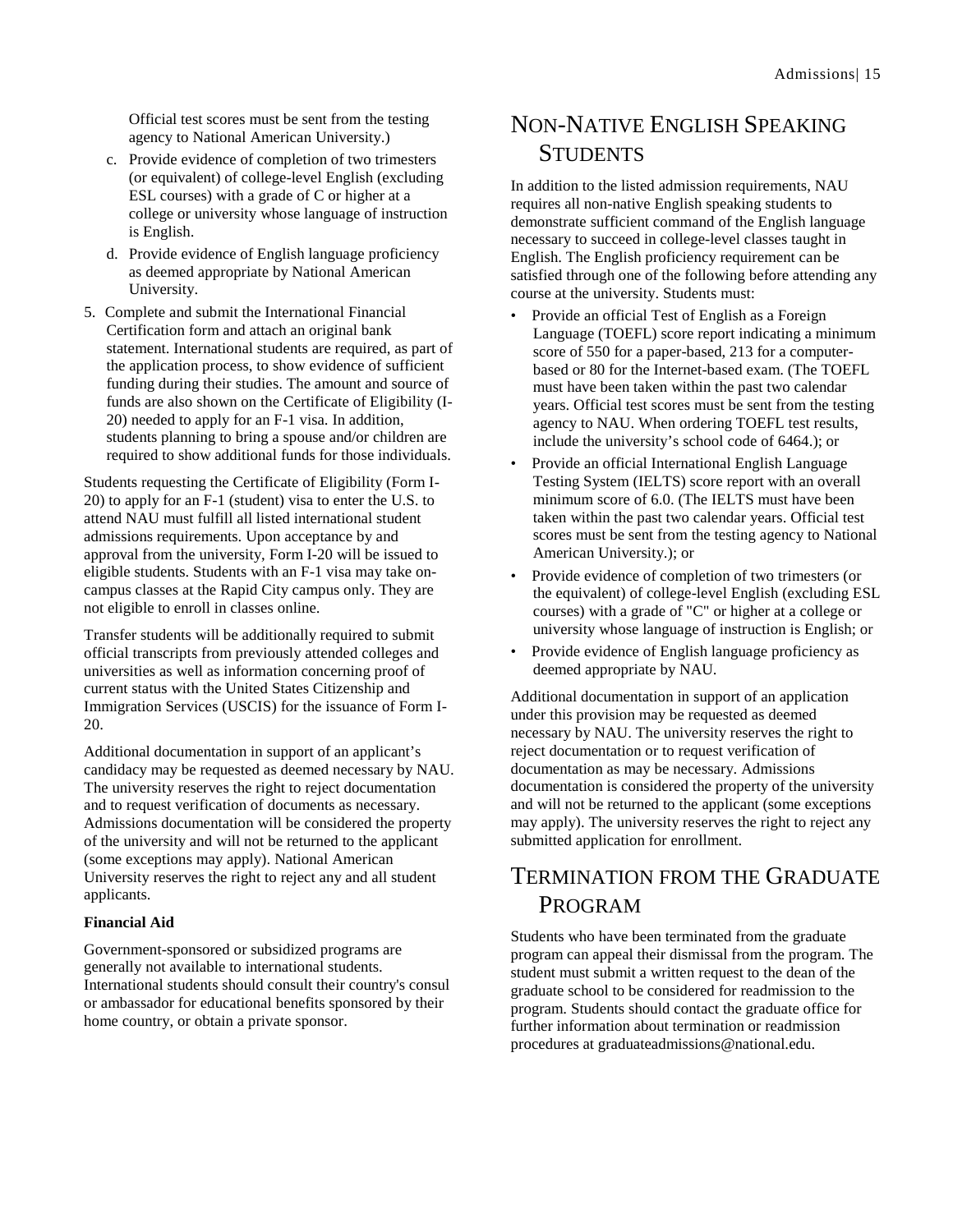### <span id="page-15-0"></span>**TRANSCRIPTS**

The university registrar maintains an official NAU transcript or record that shows the academic status of the student at the time of issuance, including GPA, courses, course grades, attendance, etc. A current student may request an unofficial copy of his/her transcript at no charge. An official transcript, signed and sealed by the registrar, is provided to the student at no charge upon graduation. Official transcripts may also be provided at no charge if issued directly to scholarship agencies (e.g., embassies, BIA), company/military tuition assistance, exam agencies (e.g., CPA, ABA), and prospective employers. Additional copies of a student's official transcript are available for \$10 per transcript request.

To request an official transcript, a Transcript Request Form is available through the student portal under 'My Academics'.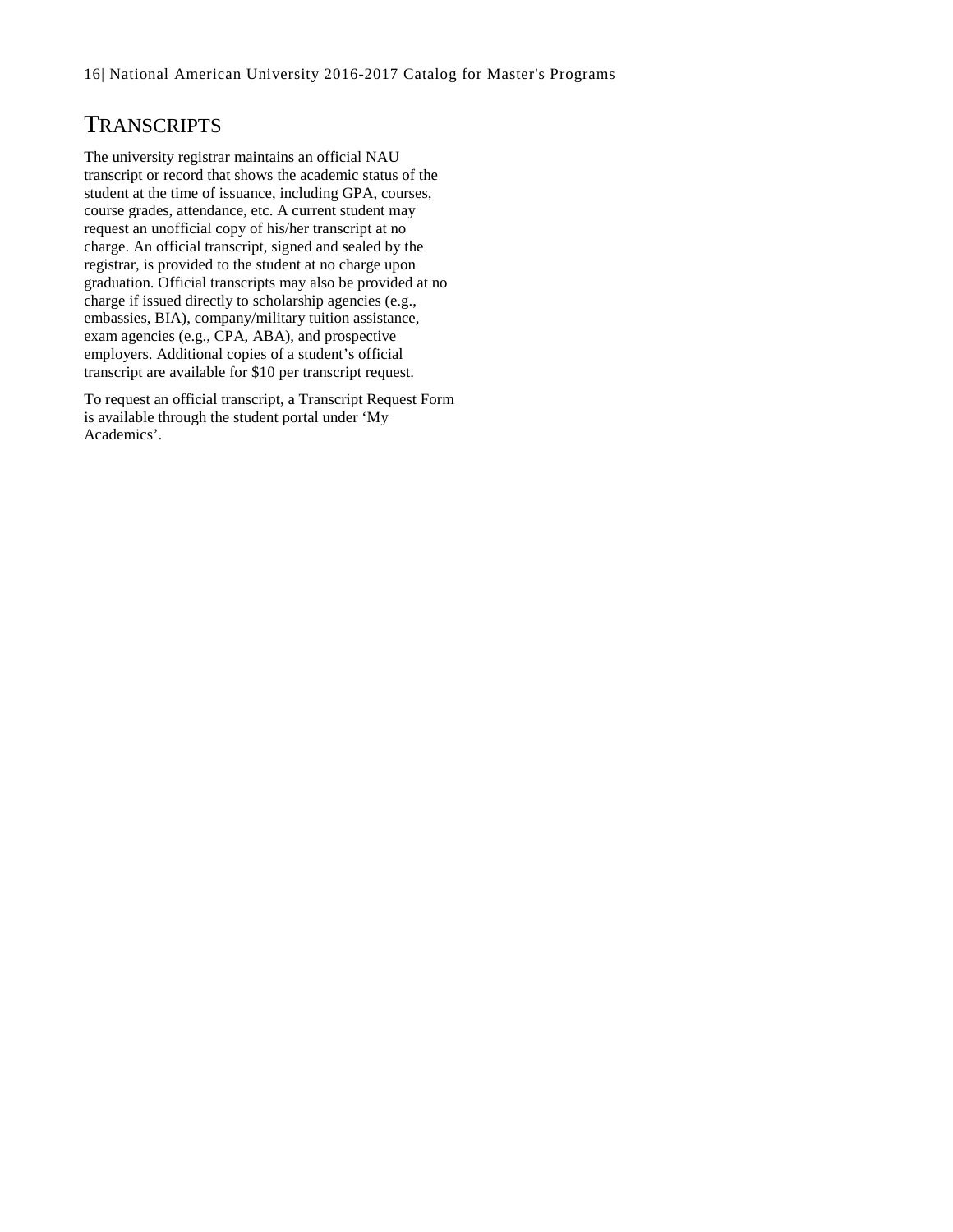# <span id="page-16-0"></span>MASTER OF BUSINESS ADMINISTRATION

The Master of Business Administration program provides students with the opportunity to advance their knowledge and skills in the field of business. Students may come from a business undergraduate degree or may elect to complete the foundational courses in order to ensure that all students enter the program with a solid background in the field of business. The core program courses provide students with an opportunity to enhance their analytical and practical skills in the areas of accounting, finance, economics, information systems, marketing, quantitative methods and leadership. The emphasis areas provide students with an opportunity to tailor the program to help them to meet their specific career goals. Emphasis areas include accounting, e-marketing, health care administration, human resources, information technology, international business, management, and operations and configuration management, and project and process management.

# <span id="page-16-1"></span>MBA PROGRAM OUTCOMES

MBA students will:

- Demonstrate the ability to integrate knowledge of accounting, marketing, management information systems, organizational behavior, finance, economics, operations management and quantitative analysis.
- Demonstrate the ability to collect and analyze information and data in order to formulate analytically sound decisions and understand the likely consequences of those decisions.
- Demonstrate the verbal and written communication skills required of executive-level employees.
- Identify and manage ethical issues and multicultural diversity issues.
- Evaluate the actions of an organization operating in a global business environment.
- Demonstrate the ability to utilize technology in multiple ways to achieve project and/or organizational goals.
- Demonstrate leadership ability and team-building skills through class projects and involvement in student, community and/or professional organizations.

## <span id="page-16-2"></span>MBA PROGRAM REQUIREMENTS

The MBA degree provided by NAU consists of two academic requirements: graduate core courses and elective courses. The degree program consists of 10 courses and successful completion of 45.0 credit hours.

The MBA degree may be earned under a non-thesis or a thesis plan (general only). Under the non-thesis option, the student must satisfy the preparatory requirements, and complete 31 hours of graduate-level core courses and 13.5 hours of electives. Under the thesis option plan, the student must complete 31 hours of graduate-level core courses, 4.5 hours of electives and nine (9) hours of thesis.

An in-depth analysis of a case, accomplished in the Strategy and Policy course, is designed to integrate the MBA core areas and is required in both the non-thesis and thesis options to satisfy the university's requirement for a comprehensive program assessment.

### <span id="page-16-3"></span>MBA PREREQUISITE REQUIREMENTS

Students wishing to pursue the MBA, who have not completed sufficient undergraduate coursework in accounting, business finance, statistics and economics, shall be required to choose the general emphasis with Option B\*.

#### **The following NAU courses are considered sufficient undergraduate preparation for the MBA:**

|        | AC2760 Financial Accounting for Managers | 4.5 |
|--------|------------------------------------------|-----|
|        | MA3000 Business Statistics               | 4.5 |
| EC2050 | Macroeconomics                           | 4.5 |
| FN3000 | Business Finance I                       | 4.5 |

This requirement may also be met in the following ways:

- The equivalent undergraduate courses or graduate courses may be taken at an accredited two- or four-year college or university, or from an institution recognized or accredited by an appropriate government or thirdparty agency, and
- The student has earned a C or higher in the course $(s)$ , or
- The student may attempt and successfully complete CLEP or DANTES examinations, or
- The student may submit an experiential learning portfolio to the graduate school for approval.

### **Option B**

#### **\*Option B includes the following courses:**

| MA6100        | <b>Statistics</b>                   | 4.5 |
|---------------|-------------------------------------|-----|
| EC6100        | Economic Analysis                   | 4.5 |
| <b>FN6200</b> | Accounting and Finance for Managers | 4.5 |

*Students who have sufficient academic preparation in one or two, but not all three of these areas will be allowed to choose an alternative class or classes from the elective courses to fulfill program requirements.*

The MBA program requires that students be proficient in the use of computers and of application software. Students are encouraged to discuss their level of computer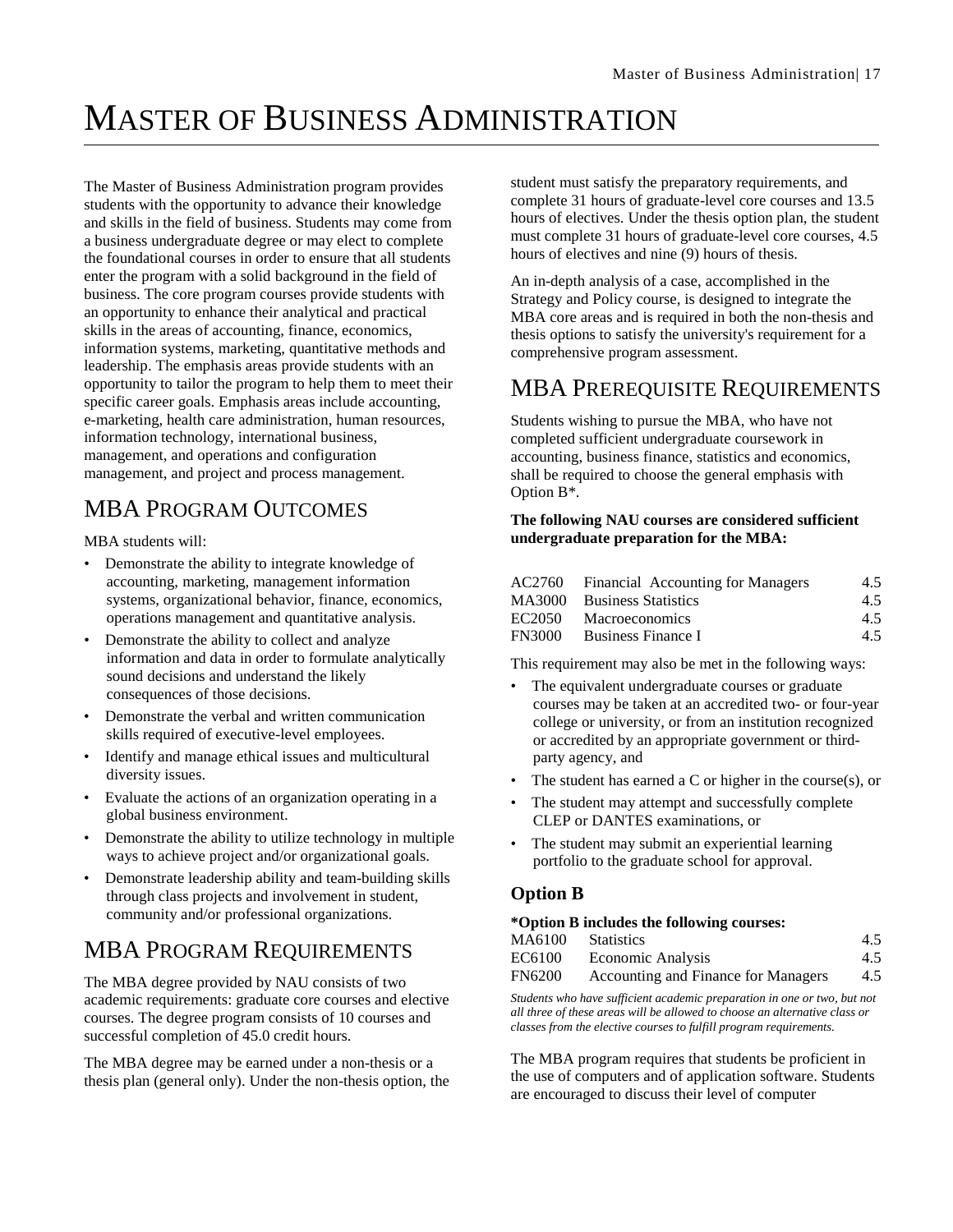proficiency with their admissions advisor prior to starting the program.

# <span id="page-17-0"></span>MBA CORE COURSES

MT6255 must be completed during the first term and prior to completing the other master's courses. The core MBA courses are as follows:

#### **Core Courses:**

| AC6550        | <b>Managerial Accounting</b>               | 4.5 |
|---------------|--------------------------------------------|-----|
| EC6150        | <b>Managerial Economics</b>                | 4.5 |
| <b>FN6350</b> | <b>Financial Management</b>                | 4.5 |
| MA6600        | <b>Quantitative Methods for Management</b> | 4.5 |
|               | Decisions                                  |     |
| MG6500        | Marketing Administration                   | 4.5 |
| MT6255        | Introduction to Leadership and Quality     | 4.5 |
| MT6650        | <b>Strategy and Policy</b>                 | 4.5 |
|               |                                            |     |

#### **Elective Courses:**

<span id="page-17-1"></span>Three elective courses.

## MBA ELECTIVE AND EMPHASIS **OPTIONS**

In order to meet the MBA program requirements, a student must complete a minimum of three elective courses as a part of his/her program. Each student will work with his/her advisor to develop a program of study that outlines the core and elective courses the student will complete. Final approval of each program of study is the responsibility of the dean of graduate studies. Emphasis courses are not offered every term. Once a student has completed the first course (MT6255), they will begin taking the emphasis courses providing they have met the prerequisites for those courses.

#### **Accounting Emphasis**

Students who select this option will pursue the standard MBA curriculum with a three-course emphasis in the area of accounting. Completion of this emphasis focuses the student's preparation in order to pursue or expand a career in the accounting field. To complete this emphasis, the student must complete the following electives:

|        | AC6250 Forensic Accounting and Fraud      | 4.5 |
|--------|-------------------------------------------|-----|
|        | Examination                               |     |
|        | AC6260 Accounting Ethics                  | 4.5 |
| AC6270 | Accounting Information Systems and        | 4.5 |
|        | <b>Computer Related Fraud</b>             |     |
| AC6280 | <b>Auditing and Information Assurance</b> | 4.5 |
|        |                                           |     |

#### <span id="page-17-2"></span>**Aviation Management Emphasis**

Students who select this option will pursue the standard MBA curriculum with a three-course emphasis in the area of aviation management. Graduates in Aviation

Management will demonstrate the critical thinking and problem solving skills required of successful managers in the field of aviation, including planning, operations management, and forecasting. Graduates must also exhibit their understanding of the ever growing challenges of safety and security ubiquitous in the field of aviation. To complete this emphasis, the student must complete three (3) the following three electives:

| AM6000 | Air Transportation System                | 4.5 |
|--------|------------------------------------------|-----|
| AM6005 | <b>Aviation Safety</b>                   | 4.5 |
| AM6010 | <b>Aviation and Airport Security</b>     | 4.5 |
| AM6015 | <b>Airport Operations and Management</b> | 4.5 |
| AM6020 | Air Carrier Operation                    | 4.5 |
| AM6025 | Air Cargo Operations                     | 4.5 |

#### **E-Marketing Emphasis**

Students who select this option must complete the MBA core courses for the e-marketing emphasis along with the following elective courses:

| MG6600 | Internet Marketing           | 4.5 |
|--------|------------------------------|-----|
| MG6610 | E-Commerce                   | 4.5 |
| MG6620 | Social Media Marketing       | 4.5 |
| MG6630 | <b>E-Marketing Analytics</b> | 4.5 |
|        |                              |     |

#### **Generalist MBA**

Students who select the generalist MBA without an emphasis area will work with their graduate advisor to select 13.5 hours of elective credit that best match their professional interests. These electives can be selected from any graduate courses not included in the MBA core courses, provided that the student meets any individual course prerequisites. Students wishing to pursue the MBA who have not completed sufficient undergraduate coursework in accounting, business finance, statistics and economics shall be required to choose the general emphasis.

#### **MBA Thesis Option (Generalist Emphasis Only)**

#### **Thesis Process**

The thesis is an essential component of graduate-level coursework and an opportunity for students to examine a management topic, become subject matter experts, and contribute to that body of knowledge, see the note below.

#### **Identify Thesis Topic and Committee**

Begin by working with your graduate advisor to notify your dean and select a thesis advisor.

#### **THESIS OPTION:**

Students who select the thesis option must complete the following courses in place of the program electives and MT6650:

| MT6100 | Research Methods  | 4.5 |
|--------|-------------------|-----|
| MT6805 | Master's Thesis I | 4.5 |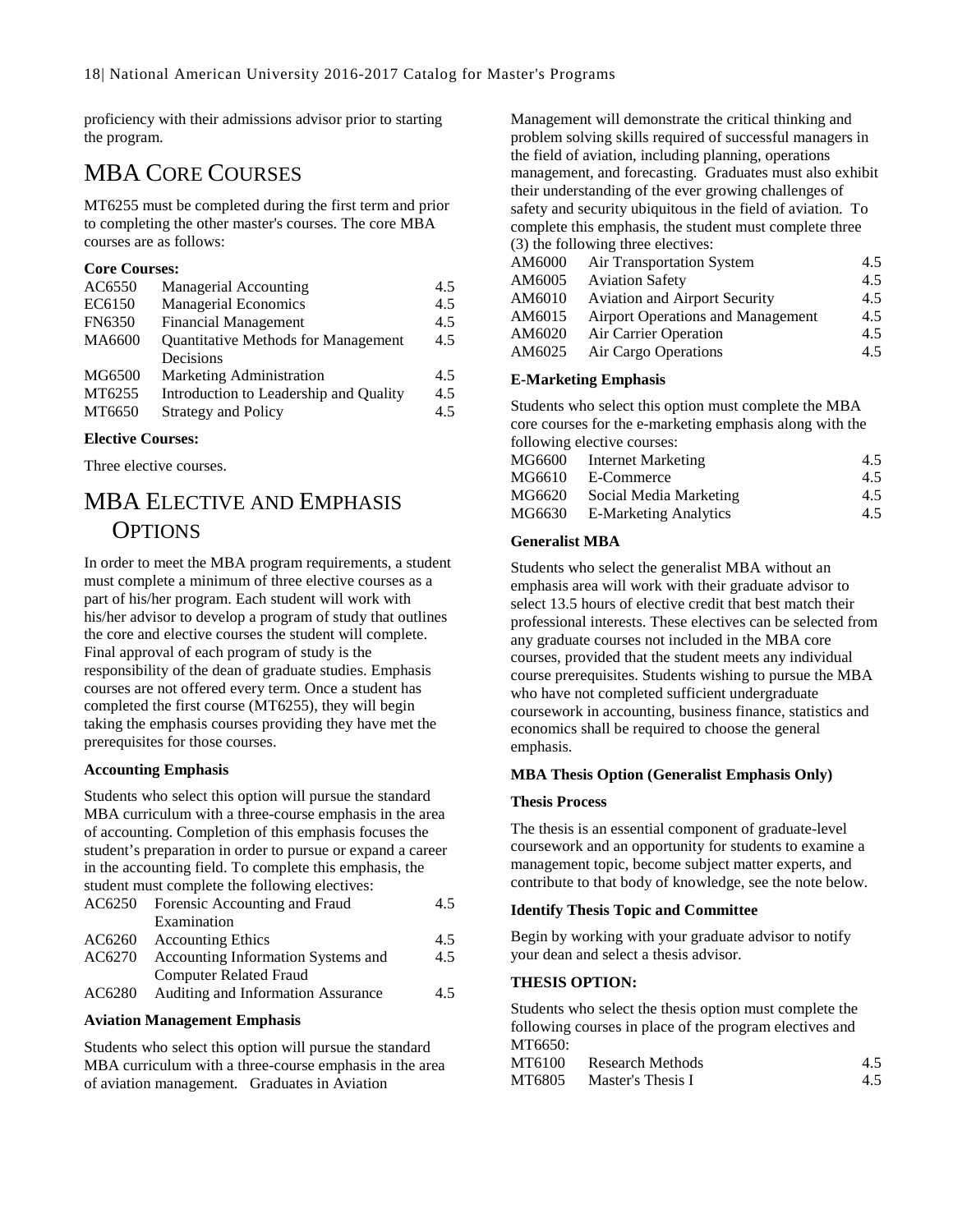#### MT6810 Master's Thesis II 4.5

#### **Health Care Administration Emphasis**

Students who select this option must complete the MBA core courses for the health care administration emphasis along with the following elective courses:

| HA6500 | Fiscal and Regulatory Issues in Health | 4.5 |
|--------|----------------------------------------|-----|
|        | <b>Services</b>                        |     |
|        | HA6510 Global Issues in Health Care    | 4.5 |
| HA6520 | Health Care Administration and Policy  | 4.5 |
|        | Seminar                                |     |

#### **Human Resource Management Emphasis**

Students who select this option will pursue the standard MBA curriculum with a three-course emphasis in human resource management by completing three of the following courses:

| LA6570 | Human Resource Law                          | 4.5 |
|--------|---------------------------------------------|-----|
| MT6300 | <b>Managing Human Resources</b>             | 4.5 |
| MT6310 | Training and Development in Human           | 4.5 |
|        | <b>Resource Management</b>                  |     |
| MT6320 | <b>Employee Evaluation and Compensation</b> | 4.5 |
| MT6350 | Strategic Human Resource Management         | 4.5 |

#### **Information Technology Management Emphasis**

Students who select this option will pursue the standard MBA curriculum with a three-course emphasis in information technology management by completing three

of the following courses:

| <b>Computer Security</b>                    | 4.5 |
|---------------------------------------------|-----|
| <b>Risk Assessment and Analysis</b>         | 4.5 |
| Critical Infrastructure Control System      | 4.5 |
| Security                                    |     |
| Computer Forensics and Incident             | 4.5 |
| Handling                                    |     |
| Foundations of Security (Security+) $(E)$   | 4.5 |
| <b>Advanced Security Practices and Risk</b> | 4.5 |
| Management (CISSP) (E)                      |     |
|                                             |     |

#### **International Business Emphasis**

Students who select this option will pursue the standard MBA curriculum with a three-course emphasis in the area of international business. Completion of this emphasis focuses the student's preparation in order to pursue or expand a career in the global business environment. To complete this emphasis, the student must complete the following electives: LA6100 Legal Environment for Global  $\overline{4}$ .5

|        | LAUTUU LEgal Environment tul Uluual | $+$ |
|--------|-------------------------------------|-----|
|        | <i><u><b>Organizations</b></u></i>  |     |
| MT6570 | International Business              | 4.5 |
|        | MT6580 International Management     | 4.5 |
|        |                                     |     |

#### **Management Emphasis**

Students who select this option will pursue the standard MBA curriculum with a three-course emphasis in the area of management. Completion of this emphasis focuses the student's preparation in order to pursue or expand a career in management. To complete this emphasis, the student must complete three of the following electives:

| LA6100 | Legal Environment for Global         | 4.5 |
|--------|--------------------------------------|-----|
|        | Organizations                        |     |
| LA6200 | Legal and Regulatory Environment for | 4.5 |
|        | <b>Higher Education</b>              |     |
| LA6570 | Human Resource Law                   | 4.5 |
| MT6XXX | Any Course Coded MT6XXX              |     |

#### **Operations and Configuration Management Emphasis**

Students who select this option will pursue the standard MBA curriculum with a three-course emphasis in the area of operations and configuration management. Completion of this emphasis focuses on the skills to effectively manage and optimize business operations and supply chains, as well as developing and refining process requirements and configuration. To complete this emphasis, the student must complete the following three electives:

| MT6611 Enterprise Process Management  | 4.5 |
|---------------------------------------|-----|
| MT6612 Optimize Enterprise Operations | 4.5 |
| MT6613 Operations and Supply Chain    | 4.5 |
| Management                            |     |

#### **Project and Process Management Emphasis**

Students who select this option must complete the MBA core courses for the project and process management emphasis along with the following elective courses:

|        | MT6619 Project Management Essentials | 4.5 |
|--------|--------------------------------------|-----|
| MT6621 | Intermediate Project Management      | 4.5 |
|        | MT6622 Advanced Project Management   | 4.5 |

### <span id="page-18-0"></span>MBA STUDENT LEARNING **OUTCOMES**

Graduates of the MBA program will:

- 1. Integrate business administration principles, including accounting, finance, economics, and statistics: in order to formulate analytically sound decisions, and predict their likely outcomes.
- 2. Demonstrate leadership through effective communication and use of technology to achieve project and/or organizational goals.
- 3. Evaluate corporate social responsibility in the global business environment.
- 4. Demonstrate collaboration and team-building.

Graduates of the MBA program with an emphasis in Accounting will evaluate anti-fraud deterrents and controls and the fraud examination plan for an organization's accounting systems and processes and recommend improvements.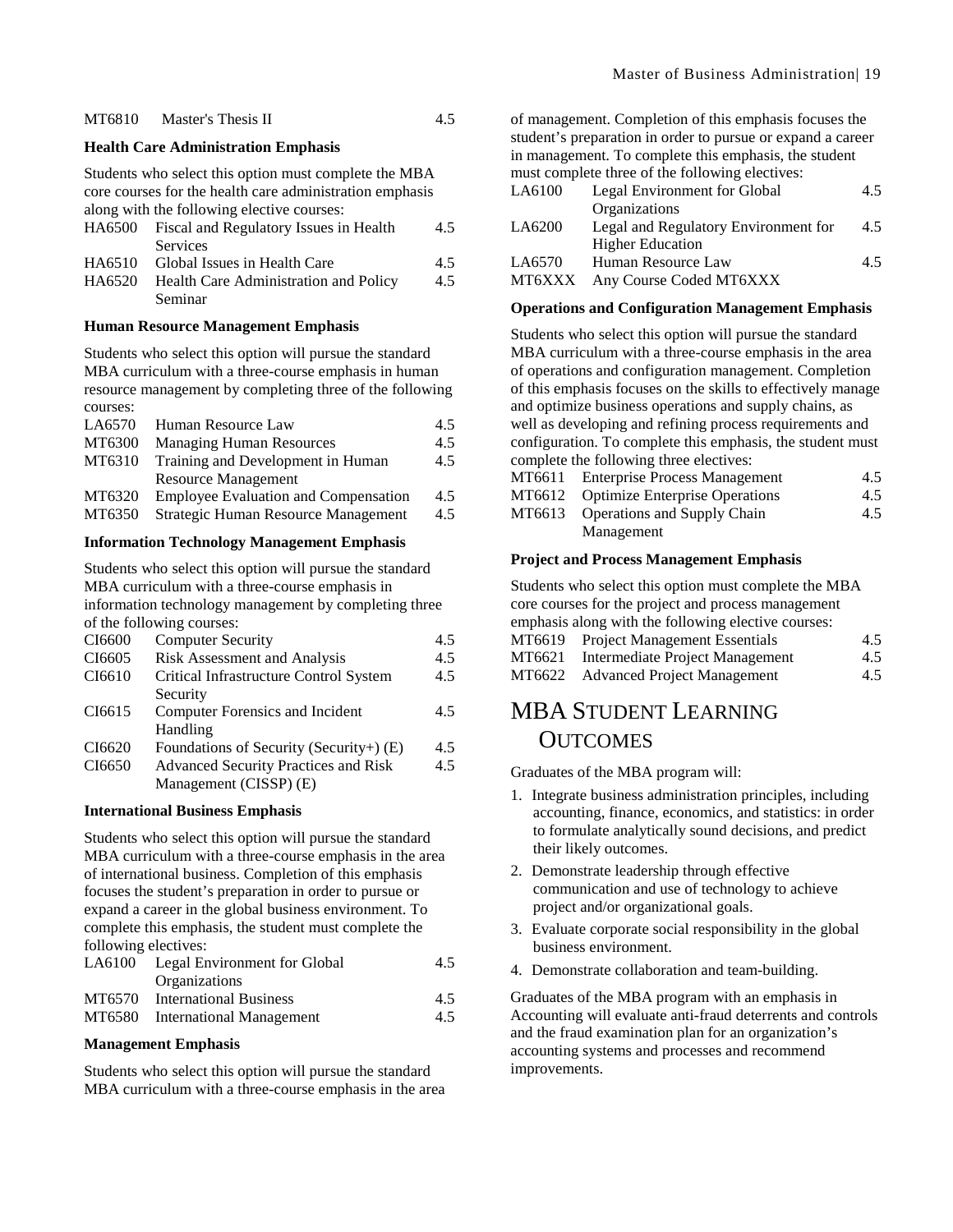#### 20| National American University 2016-2017 Catalog for Master's Programs

Graduates of the MBA in Aviation Management will demonstrate the critical thinking and problem solving skills required of successful managers in the field of aviation, including planning, operations management, and forecasting.

Graduates of the MBA program with an emphasis in E-Marketing will develop, implement and monitor marketing plans utilizing digital marketing technologies such as social media sites, websites and e-commerce platforms.

Graduates of the MBA program with an emphasis in Health Care Administration will create plans for healthcare initiatives based on documented best practices with consideration given to related fiscal, regulatory, and policy issues.

Graduates of the MBA program with an emphasis in Human Resource Management will develop strategies for human resource management consistent with legal and regulatory requirements.

Graduates of the MBA program with an emphasis in Information Technology Management will understand the types and nature of threats to a company's technology system. In addition, graduates will identify, assess and manage the risks to minimize the effects of such threats.

Graduates of the MBA program with an emphasis in International Business will develop effective international competitive strategies for firms.

Graduates of the MBA program with an emphasis in Project and Process Management will manage projects efficiently and effectively following the five process groups: Initiating, Planning, Executing, Monitoring & Controlling, and Closing.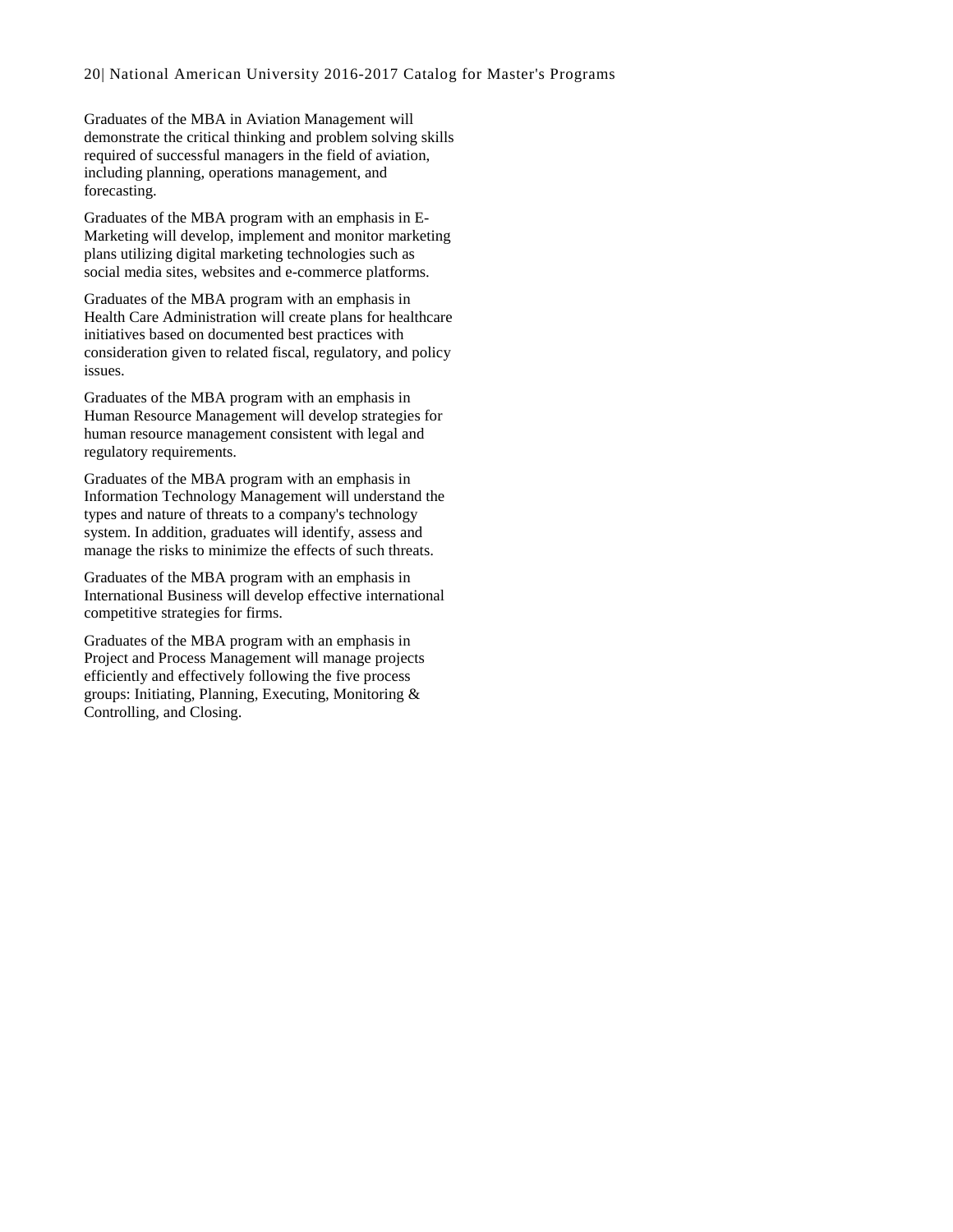# <span id="page-20-0"></span>EXECUTIVE MASTER OF BUSINESS ADMINISTRATION

The Executive MBA (EMBA) is designed for managers who want to advance in their career to a higher leadership position. Investing in the NAU EMBA prepares leaders to grow company competitiveness in an ever-changing global business environment.

Created for the working executive and mid-management, the NAU blended online Executive MBA can be completed in less than two years. A contemporary, practical-focused curriculum will enhance global business acumen, decision-making analytical skills, leadership ability and communication skills across cultures, and global perspective in an increasingly complex, interlinked and volatile international business and financial environment.

Customized EMBA programs can be designed for a company so employees learn what they need to be successful in a specific organization and industrial or services sector of the economy. Alternatively, a small group of non-competing companies can be organized into a Consortia Company Program in which participants gain insights from different industries and learn best practices from different market perspectives.

## <span id="page-20-1"></span>EXECUTIVE MBA PROGRAM FORMAT

#### **Format and Credit Hours**

The EMBA program is on a calendar schedule of trimesters (one of three equal-length semesters) in a calendar year.

Courses are offered sequentially over two eight-week periods in a trimester with two courses each eight-week session. Core courses are structured with one and one-half credit hours, including 23 hours of instruction per course.

The instructional methods employed in the EMBA include online with discussions meeting in a synchronous format once a week for three hours for each course. There will be two courses offered each eight-week session.

### <span id="page-20-2"></span>EXECUTIVE MBA ADMISSION **PROCESS**

The EMBA program admission committee reviews applications and admits students in cohorts starting in the fall and spring of each academic year.

## <span id="page-20-3"></span>EXECUTIVE MBA LEARNING MODEL AND METHODOLOGY

The EMBA will use the following methodology to maximize learning outcomes:

- Conceptualization macro-learning overview for context of usefulness for various functions and career paths.
- Competencies identification of required skills or competencies to achieve macro-learning. Some course delivery will be by smart phones.
- Test understanding of competencies for relevance to macro-learning, conceptualization, and application in various career pathways.
- EMBA core courses will focus on general analytical and creative thinking for various career paths. Team projects will be used to support this objective as well as attending annual conferences with practicing Executive experts speaking.
- Both direct and indirect assessment methods will be used.
- Independent, self-paced learning will also be used to retain learners with different backgrounds, different previous learning experiences, different environments, learning methodologies and preferences, and different cultural backgrounds.

# <span id="page-20-4"></span>EXECUTIVE MBA PROGRAM **REQUIREMENTS**

The EMBA degree consists of the following academic requirements:

- Completion of 36 trimester credit hours of master's studies comprised of:
	- 33 trimester credit hours of core coursework
	- 3 trimester credit hours of four skills courses
	- One week residency

### <span id="page-20-5"></span>EXECUTIVE MBA COURSES

#### **Core Courses:**

| MT7650 Management Decision Making        | 1.5           |
|------------------------------------------|---------------|
| <b>Business Statistics and Analysis</b>  | 1.5           |
| Global Macroeconomics                    | 1.5           |
| Global Managerial Economics              | 1.5           |
| Corporate Financial Report and Financial | $1.5^{\circ}$ |
| Statement                                |               |
|                                          |               |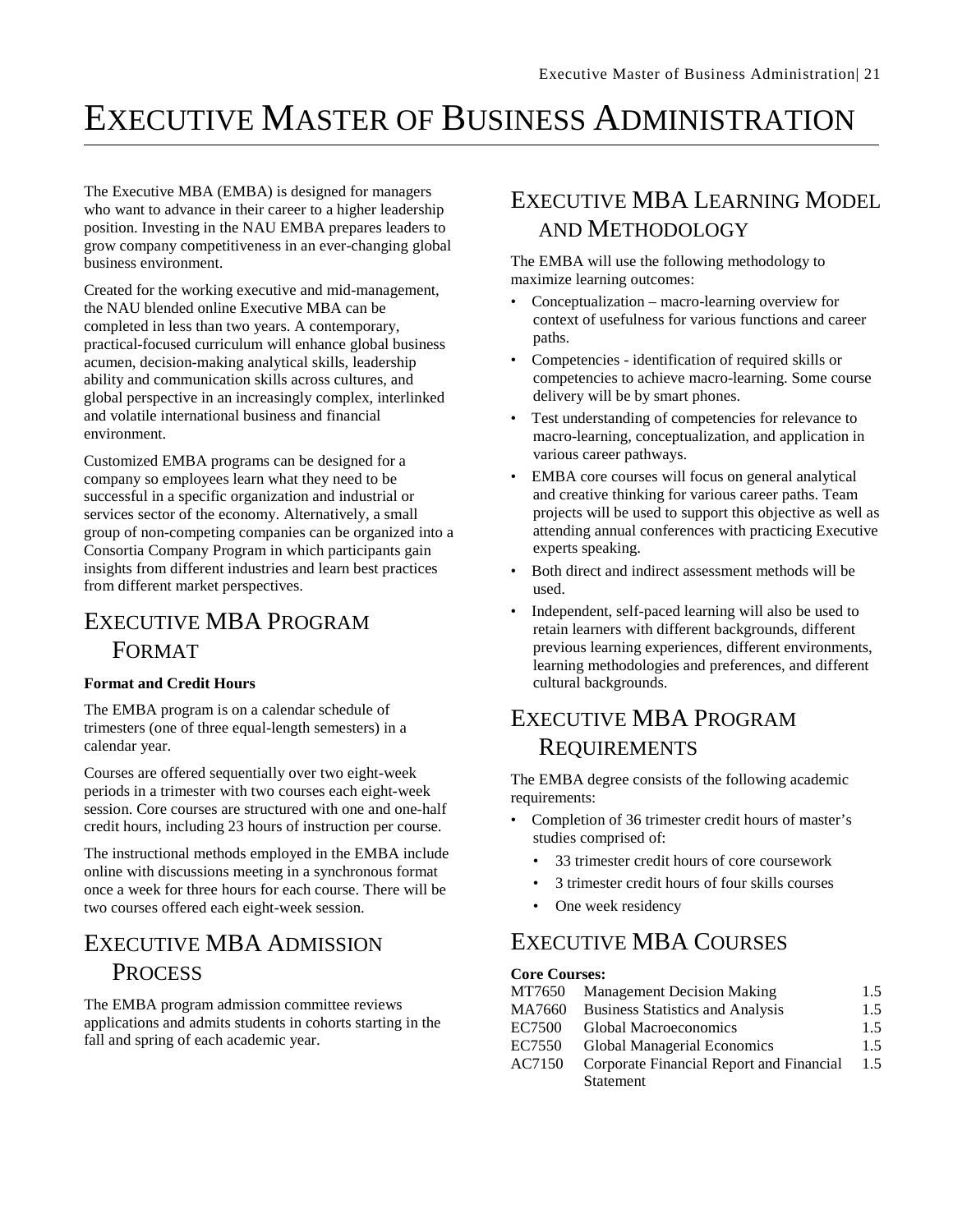| AC7152        | Managerial Cost and Performance               | 1.5  |
|---------------|-----------------------------------------------|------|
|               | Accounting                                    |      |
| <b>FN7401</b> | Corporate Finance                             | 1.5  |
| <b>FN7402</b> | Corporate Financial Management                | 1.5  |
| <b>FN7403</b> | Global Financial Risk Management              | 1.5  |
| MT7900        | <b>Global Strategy</b>                        | 1.5  |
| MT7810        | <b>Leading Change</b>                         | 1.5  |
| MG7500        | <b>International Marketing Management</b>     | 1.5  |
| MG7510        | <b>International Marketing Strategy</b>       | 1.5  |
| MT7610        | <b>Evaluating and Selecting Core Business</b> | 1.5  |
|               | Technologies                                  |      |
| <b>FN7451</b> | Global Leadership in International Trade      | 1.5  |
| LA7100        | International Corporate Law, Governance       | 1.5  |
|               | and Ethics                                    |      |
| MT7300        | Managing Human Capital Strategy               | 1.5  |
| MT7600        | Managing Corporate Entrepreneurship           | 1.5  |
|               | and Innovation                                |      |
| MT7920        | Managing Production and Operations            | 1.5  |
|               | Strategy                                      |      |
| MG7600        | <b>International Digital Marketing</b>        | 1.5  |
| MG7650        | <b>International Brand Marketing</b>          | 1.5  |
| MG7610        | <b>International Services Marketing</b>       | 1.5  |
|               |                                               |      |
|               | <b>EMBA Skills Courses:</b>                   |      |
| <b>SK7000</b> | Creating Significant Learning (2 days)        | 0.75 |
| <b>SK7001</b> | Executive Business Writing (2-3 Days)         | 0.75 |
| SK7002        | <b>Executive Business Presentations (2)</b>   | 0.75 |
|               | days)                                         |      |

<span id="page-21-0"></span>

| SK7003 | Leadership Communications (2-3 days) | 0.75 |
|--------|--------------------------------------|------|
|        |                                      |      |

## TERMINATION FROM THE EXECUTIVE MBA

Failure to complete the EMBA within the five year time limit may require the student to take additional courses to complete the program. This will be determined by a review committee comprised of the dean of graduate students and academic support and the vice president and dean of global graduate business programs. The committee will determine if any courses need to be retaken for program relevance at the time of review. If the committee does not validate a course or courses, the student must retake the appropriate EMBA course(s) as part of his/her program of study to complete the degree.

Students must complete the additional coursework indicated by the committee within a two-year period for the student not to be terminated from the program. The student's progress toward completing the program along with his/her grades will be considered in making a determination pertaining to continuation or termination from the EMBA program. To be considered for readmission to the program, a student may submit a written request to the dean of graduate students and academic support. The request will be reviewed by a committee comprised of the dean of graduate students and academic

support and the vice president and dean of global graduate business programs; and, forwarded to the senior vice president for final review and decision after consultation with the committee. Students should contact the dean of global graduate business programs for further information about termination and/or re-admission procedures and appeals.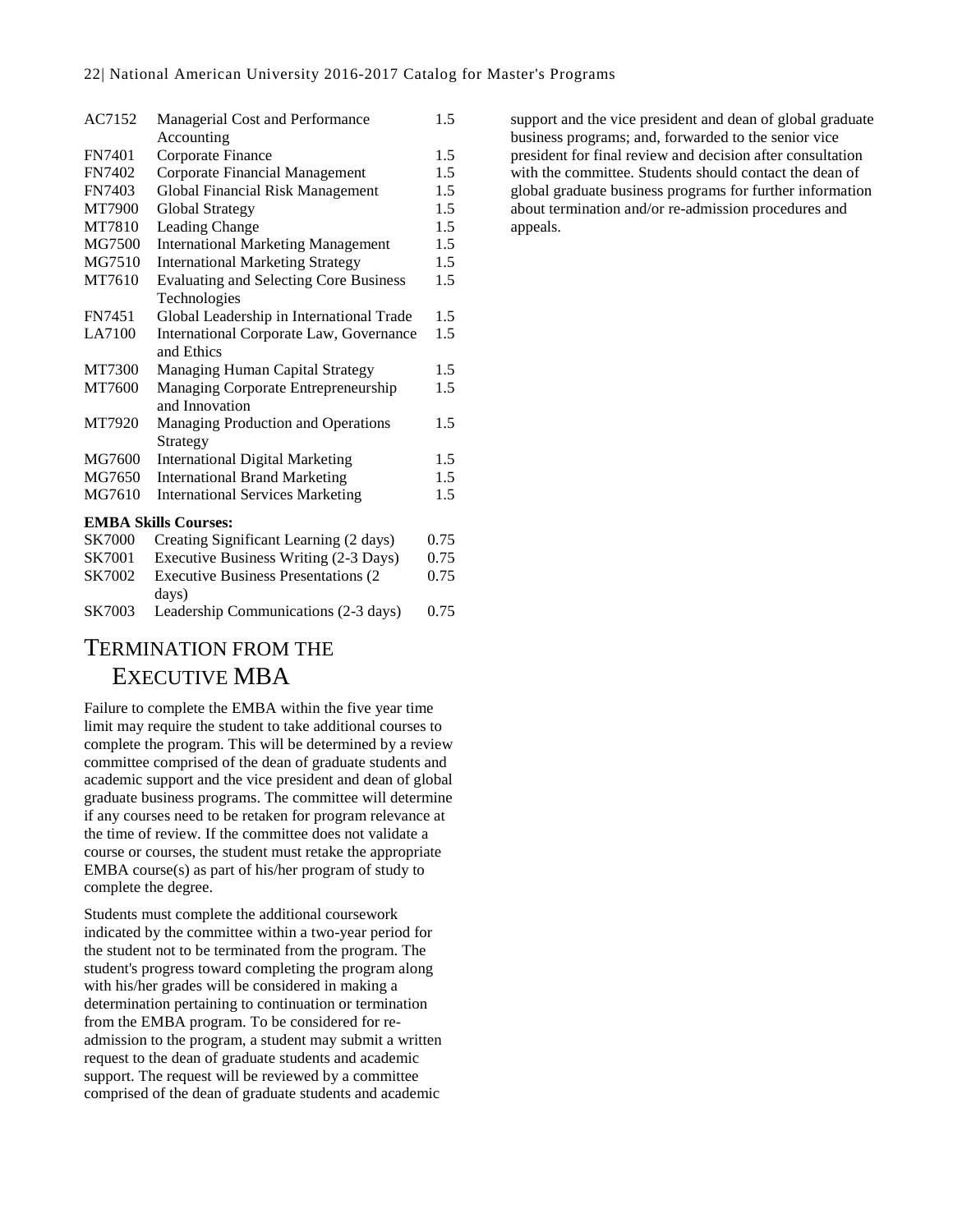# <span id="page-22-0"></span>MASTER OF MANAGEMENT

The Master of Management program offers graduates of diverse undergraduate programs the opportunity to expand their knowledge and skills base in the area of management. The program is designed to help the student develop a well-rounded portfolio of management knowledge, skills and abilities along with a holistic view of the organization. Course topics focus on management issues in areas such as human resources, marketing, information technology, finance and accounting, leadership, communication and international business. The degree program consists of 10 courses and successful completion of 45 credit hours.

### <span id="page-22-1"></span>MM PROGRAM OUTCOMES

MM graduates will:

- Demonstrate the ability to integrate knowledge of human resources, marketing, information technology, organizational development and change, accounting and finance, and relevant management theory.
- Demonstrate the ability to collect and analyze information and data in order to formulate analytically sound decisions and understand their likely consequences of these decisions.
- Demonstrate the verbal and written communication skills required of executive-level employees.
- Identify and manage ethical issues and multicultural diversity issues.
- Evaluate the actions of an organization operating in a global business environment.
- Demonstrate the ability to utilize technology in multiple ways to achieve project and/or organizational goals.
- Demonstrate leadership ability and team building skills through class projects and involvement in student, community and/or professional organizations.

## <span id="page-22-2"></span>MM PROGRAM REQUIREMENTS

The MM degree provided by NAU consists of two requirements: graduate core courses and elective courses. Once students complete the first course (MT6255), they will begin taking the emphasis courses providing they have met the prerequisites for those courses.

The MM degree may be earned under a non-thesis or a thesis plan. Under the non-thesis option, the student must complete 31.5 hours of graduate-level core courses and 13.5 hours of electives. Under the thesis option plan, the student complete 31.5 hours of graduate-level core courses, 4.5 hours of electives and nine (9.0) hours of thesis.

An in-depth analysis of a case, accomplished in the Strategy and Policy course, is designed to integrate the MM core areas and is required in both the non-thesis and thesis options to satisfy the university's requirement for a comprehensive program assessment.

## <span id="page-22-3"></span>MM PREREQUISITE REQUIREMENTS

The MM program requires that students be proficient in the use of computers and of application software. Students are encouraged to discuss their level of computer proficiency with their admissions advisor prior to starting the program.

## <span id="page-22-4"></span>MM CORE COURSES

MT6255 must be completed during the first term AND prior to completing the other master's courses. The core graduate courses are as follows:

#### **Core Courses:**

| MT6255        | Introduction to Leadership and Quality | 4.5 |
|---------------|----------------------------------------|-----|
| <b>FN6200</b> | Accounting and Finance for Managers    | 4.5 |
| MG6200        | Marketing and Sales Management         | 4.5 |
| MT6300        | <b>Managing Human Resources</b>        | 4.5 |
| MT6580        | <b>International Management</b>        | 4.5 |
| MT6651        | <b>Strategy and Policy</b>             | 4.5 |

#### **LA6XXX Select one of: the following, depending on an emphasis:**

LA6100 Legal Environment for Global **Organizations** 4.5 LA6200 Legal and Regulatory Environment for Higher Education 4.5 LA6570 Human Resource Law 4.5

#### **Elective Courses:**

<span id="page-22-5"></span>Three elective courses.

## MM ELECTIVE AND EMPHASIS **OPTIONS**

In order to satisfy the MM program requirements, a student must complete a minimum of three elective courses as a part of his/her program. Each student will work with his/her graduate advisor to develop a program of study that outlines the core and elective courses that the student will complete. Final approval of each program of study is the responsibility of the dean of the graduate school.

#### <span id="page-22-6"></span>**Aviation Management Emphasis**

Graduates in Aviation Management will demonstrate the critical thinking and problem solving skills required of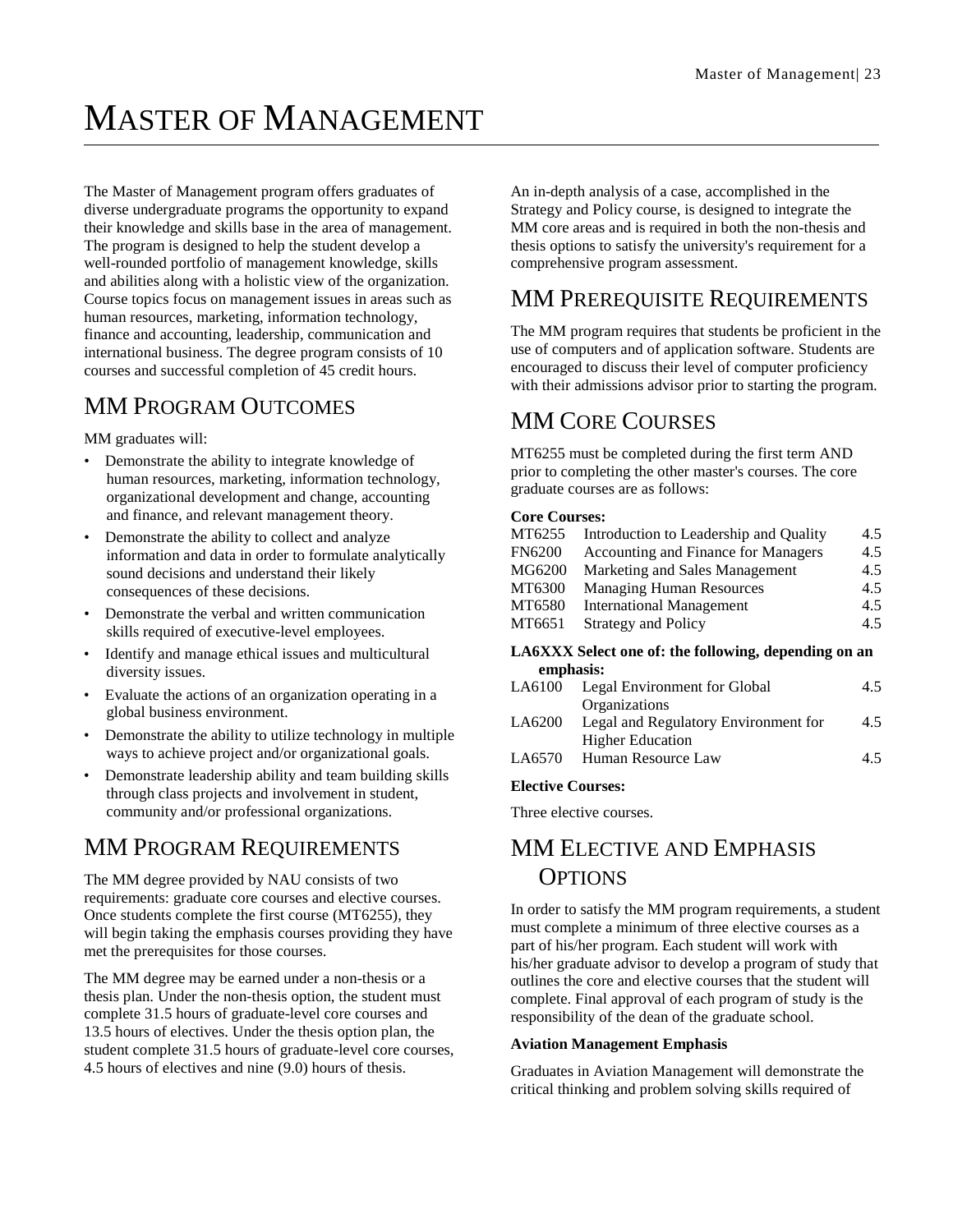successful managers in the field of aviation, including planning, operations management, and forecasting. Graduates must also exhibit their understanding of the ever growing challenges of safety and security ubiquitous in the field of aviation. To complete this emphasis, the student must complete three (3) the following three electives:

| 4.5 |
|-----|
| 4.5 |
| 4.5 |
| 4.5 |
| 4.5 |
| 4.5 |
|     |

#### **Criminal Justice Management Emphasis**

Students who select this option will pursue the Master of Management Emphasis Criminal Justice Management curriculum by completing the following courses: CJ6100 Law and Public Policy 4.5 CJ6200 Management Topics in Criminal Justice 4.5 CJ6250 Management of Critical Incidents 4.5 CJ6300 Criminal Justice Planning and Innovation 4.5

*CI6100: in place of the LA core course*

#### **E-Marketing Emphasis**

| Students who select this option will pursue the Master of |     |
|-----------------------------------------------------------|-----|
| Management emphasis E-Marketing curriculum by             |     |
| completing the following courses:                         |     |
| MG6600 Internet Marketing                                 | 4.5 |
| MG6610 E-Commerce                                         | 4.5 |
| MG6620 Social Media Marketing                             | 4.5 |

#### **Generalist**

Students who select the generalist MM without an emphasis area will work with their graduate advisor to select 13.5 hours of elective credit that best match their professional interests. These electives may be selected from any graduate courses not included in the MM core courses, provided that the student meets any individual course prerequisites.

#### **Thesis Option (General Emphasis Only)**

#### **Thesis Process**

The thesis is an essential component of graduate-level coursework and an opportunity for students to examine a management topic, become subject matter experts, and contribute to that body of knowledge, see the note below.

#### **Identify Thesis Topic and Committee**

Begin by working with your academic coordinator to notify your dean and select a thesis advisor.

#### **\*THESIS OPTION**

Students who select the thesis option must complete the following courses in place of the program electives:

| MT6805 Master's Thesis I  | 4.5 |
|---------------------------|-----|
| MT6810 Master's Thesis II | 4.5 |
| Elective                  |     |
| MT6100 Research Methods   | 45  |

#### **Health Care Administration Emphasis**

Students who select this option will pursue the standard MM curriculum with a three-course emphasis in health care administration by completing the following courses

|        | care administration by completing the following courses. |     |
|--------|----------------------------------------------------------|-----|
|        | HA6500 Fiscal and Regulatory Issues in Health            | 4.5 |
|        | <b>Services</b>                                          |     |
|        | HA6510 Global Issues in Health Care                      | 4.5 |
| HA6520 | Health Care Administration and Policy                    | 4.5 |
|        | Seminar                                                  |     |

#### **Higher Education Emphasis**

Students who select this option will pursue a Master of Management curriculum that is specific to higher education. The following courses will be required for this option.

#### **Two Standard MM Core Courses:**

| MT6255        | Introduction to Leadership and Quality        | 4.5 |
|---------------|-----------------------------------------------|-----|
| MT6300        | <b>Managing Human Resources</b>               | 4.5 |
|               | <b>Higher Education Core Courses:</b>         |     |
| HE6105        | History and Emerging Issues of American       | 4.5 |
|               | <b>Higher Education</b>                       |     |
| HE6255        | <b>Contemporary College Student Retention</b> | 4.5 |
|               | and Learner Services                          |     |
| LA6205        | Legal and Regulatory Environment for          | 4.5 |
|               | <b>Higher Education</b>                       |     |
| <b>HE6800</b> | <b>Higher Education Analytics</b>             | 4.5 |
| MT6655        | Strategy and Policy in Higher Education       | 4.5 |
|               | <b>Three Higher Education Electives:</b>      |     |
| HE6301        | Foundations of Teaching and Learning          | 4.5 |
| HE6305        | Curriculum Design, Development and            | 4.5 |
|               | <b>Assessment of Student Learning</b>         |     |
| <b>HE7000</b> | Practicum                                     | 4.5 |

#### **Human Resource Management Emphasis**

Students who select this option will pursue the standard MM curriculum with a three-course emphasis in human resource management by completing three of the following courses:

| LA6570 | Human Resource Law                          | 4.5 |
|--------|---------------------------------------------|-----|
| MT6310 | Training and Development in Human           | 4.5 |
|        | Resource Management                         |     |
| MT6320 | <b>Employee Evaluation and Compensation</b> | 4.5 |
| MT6350 | Strategic Human Resource Management         | 4.5 |
|        |                                             |     |

#### **Information Technology Management Emphasis**

Students who select this option will pursue the standard MM curriculum with a three-course emphasis in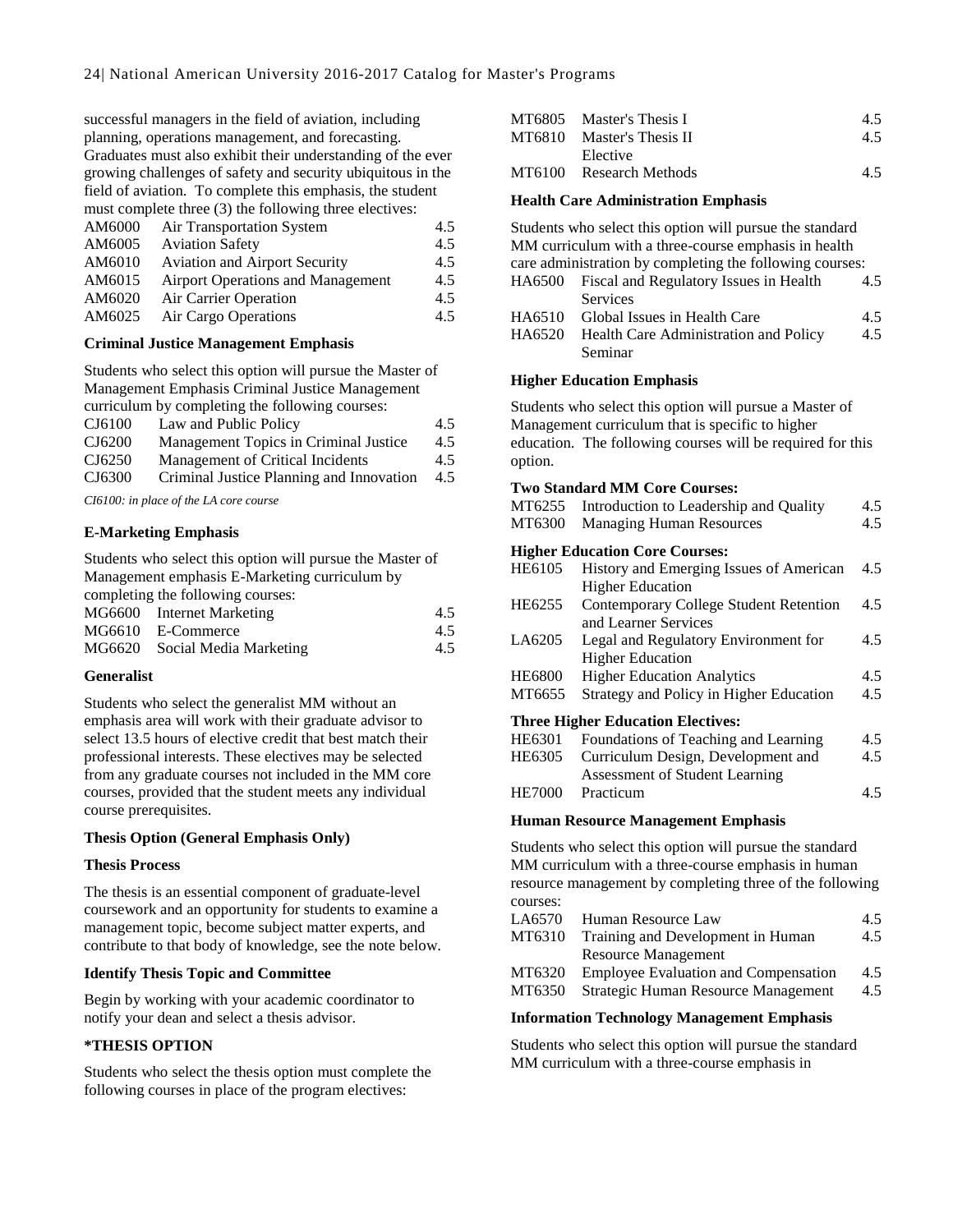information technology management by completing three of the following courses:

|        | CI6600 Computer Security                        | 4.5 |
|--------|-------------------------------------------------|-----|
|        | CI6605 Risk Assessment and Analysis             | 4.5 |
|        | CI6610 Critical Infrastructure Control System   | 4.5 |
|        | Security                                        |     |
| CI6615 | <b>Computer Forensics and Incident Handling</b> | 4.5 |

#### **Operations and Configuration Management Emphasis**

Students who select this option will pursue the standard MM curriculum with a three-course emphasis in operations and configuration management by completing the following courses: MT6611 Enterprise Process Management 4.5

| M10011 Enterprise Process Management  | 4.D |
|---------------------------------------|-----|
| MT6612 Optimize Enterprise Operations | 4.5 |
| MT6613 Operations and Supply Chain    | 4.5 |
| Management                            |     |

#### **Project and Process Management Emphasis**

|        | Students who select this option must complete the MM |     |
|--------|------------------------------------------------------|-----|
|        | core courses for the project and process management  |     |
|        | emphasis along with the following elective courses:  |     |
|        | MT6619 Project Management Essentials                 | 4.5 |
| MT6621 | Intermediate Project Management                      | 4.5 |
| MT6622 | <b>Advanced Project Management</b>                   | 4.5 |

### <span id="page-24-0"></span>MM STUDENT LEARNING **OUTCOMES**

Graduates of the MM program will:

- 1. Integrate management and organizational principles, including human resources and marketing in order to formulate sound decisions and predict likely outcomes.
- 2. Demonstrate leadership through effective communication and use of technology to achieve project and/or organizational goals.
- 3. Evaluate corporate social responsibility in the global business environment.
- 4. Demonstrate collaboration and team-building.

Graduates of the MM in Aviation Management will demonstrate the critical thinking and problem solving skills required of successful managers in the field of aviation, including planning, operations management, and forecasting.

Graduates of the MM program with an emphasis in Criminal Justice will examine management and leadership challenges in the field of criminal justice and apply appropriate theories and methods in these situations to achieve organizational goals.

Graduates of the MM program with an emphasis in E-Marketing will hone skills for developing, implementing, and monitoring digital marketing strategies.

Graduates of the MM program with an emphasis in Health Care Administration will create plans for healthcare initiatives based on documented best practices with consideration given to related fiscal, regulatory, and policy issues.

Graduates of the MM program with an emphasis in Higher Education will refine their teaching skills and design learner centered curriculum in order to create an effective learning environment for diverse student populations.

Graduates of the MM program with an emphasis in Human Resource Management will develop strategies for human resource management consistent with legal and regulatory requirements.

Graduates of the MM program with an emphasis in Information Technology Management will identify and manage risks that might threaten a firm's information security.

Graduates of the MM program with an emphasis in Project and Process Management will manage projects, efficiently and effectively, from inception to completion.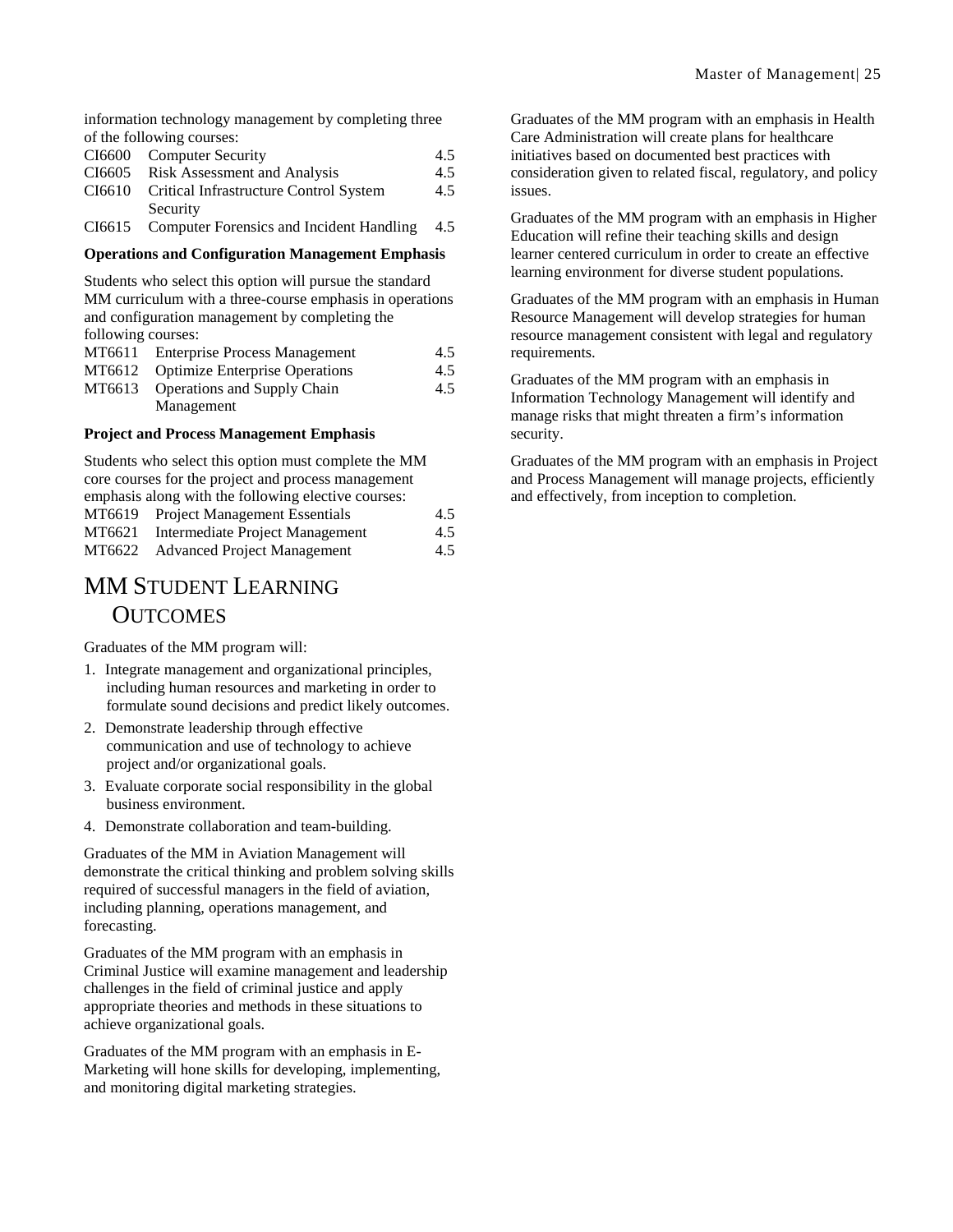# <span id="page-25-0"></span>SCHOOL OF NURSING

### <span id="page-25-1"></span>MISSION STATEMENT

The School of Nursing (SON), as an integral part of National American University (NAU), is in concert with its mission, core values and purposes. Consistent with the overall university mission, the SON mission is to prepare competent nursing graduates by providing a caring, diverse, and student-centered environment that fosters critical thinking and enhances holistic health care across the life span. The nursing programs offer career mobility through an articulated ladder approach to nursing education.

# <span id="page-25-2"></span>VISION

Maintain and mature the infrastructure of the SON and the practice of nursing education.

### <span id="page-25-3"></span>CORE VALUES

- Offer high-quality nursing education and collaborative community partnerships.
- Provide a caring and supportive learning environment for nursing students.
- Offer professional nursing programs leading to career advancement and professional development.

## <span id="page-25-4"></span>GOALS/PURPOSES

- 1. Prepare learners to influence the delivery of healthcare services through safe and accountable clinical judgment.
- 2. Promote and facilitate (student-centered) lifelong learning opportunities responsive to the needs of students, graduates, faculty, community, and profession.
- 3. Commit to the advancement of nursing knowledge and application to health care by collaborating with faculty within and external to the university and with professionals in healthcare and community agencies.
- 4. Support and participate in activities that interpret and promote the role of the nurse, influence nursing practice, and the concept of caring.
- 5. Support efforts to recruit and retain students from diverse backgrounds and experiences who demonstrate potential for success in nursing.
- 6. Incorporate a holistic approach to culturally congruent care throughout the lifespan.

### <span id="page-25-5"></span>SCHOOL OF NURSING PHILOSOPHY

*The SON derives its philosophy and purposes from the mission statement of NAU. The SON and its faculty believe that nursing education should enable students to acquire the knowledge and proficiencies necessary to practice culturally competent and congruent nursing care and meet the changing needs of society. The philosophy and conceptual model are based on the learning paradigms of Benner (1984, 2000, 2001) and Leininger (1991, 2002, 2006). In accordance with these paradigms, the faculty believes that education is predicated on the following constructs derived from Benner's Novice to Expert and Leininger's Transcultural Nursing theories:*

1. Experiential: student-centered and lifelong learning; Benner (1984, 2000, 2001) and Leininger (1991, 2002, 2006). The SON and faculty believe nursing education includes experiences and activities that promote learning in open learning climates where students may examine and discuss transitions in understanding, mistakes, or misconceptions in actual clinical situations (Benner). Nursing is embraced as a discipline committed to the importance of lifelong learning for the maintenance and advancement of knowledge.

The SON and faculty further believe culturally congruent care reflects an infinite number of factors that affect well-being which is important for today's diverse society. It is through culturally congruent care that nursing finds an infinite number of explored and unexplored dimensions of care as a pursuit for enhanced knowledge which may result in predictable care outcomes (Leininger).

2. Caring: essential to nursing and nursing education; Benner (1984, 2000, 2001) and Leininger (1991, 2002, 2006). The SON and faculty embrace Benner's tenet that caring practice is the invisible work of nursing, acknowledges a common human condition and is required to nurture and sustain human life.

The SON and faculty further embrace Leininger's definition: "Care is the heart of nursing; Care is power; Care is essential to healing (or well-being); Care is curing; and Care is (or should be) the central and dominant focus of nursing and transcultural nursing decisions and actions" (Leininger, 1991, 2002, 2006).

3. Clinical Judgment: qualitative distinction, evolves over time, integrative/dynamic; Benner (1984, 2000, 2001). The SON and faculty believe Benner's tenet that clinical judgment is based on recognition of dynamic patient/family/community transitions across time in response to conditions and associated treatment. The nurse's clinical judgment evolves over time as the nurse gains experience and furthers education in the profession.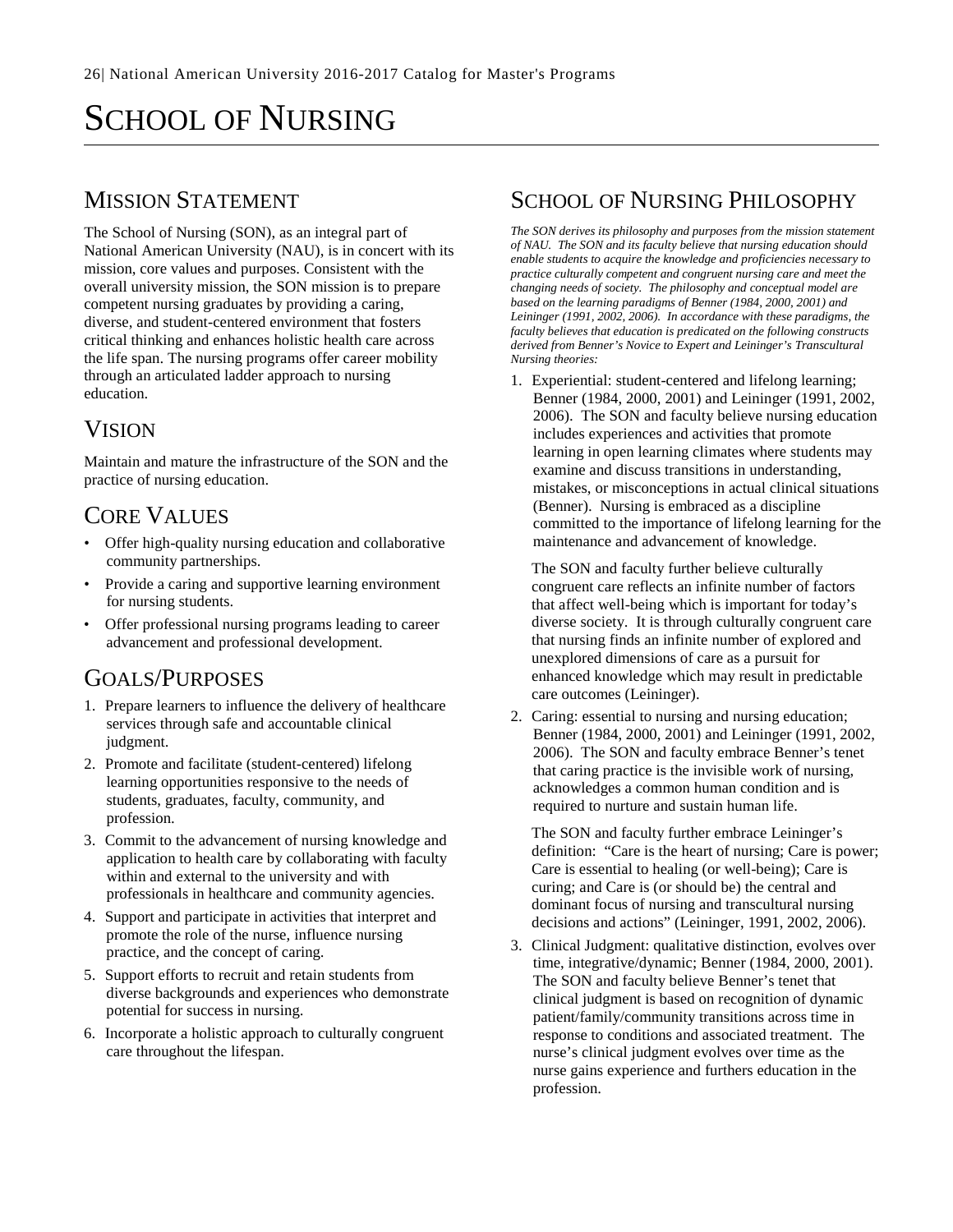4. Holistic Health/Illness/Death; Leininger (1991, 2002, 2006). The SON and faculty believe nursing education should embrace the care of clients as addressed within all stages of health from wellness to death. Within the art of healing and comforting, utilization of a holistic perspective should support and enhance human dignity. This holistic perspective views cultural insight as a pivotal factor that directs and shapes well-being within an individual, the family, and the community as a whole.

The SON uses the tenets of Benner (1984, 2000, 2001) and Leininger (1991, 2000, 2006) to form the eclectic conceptual framework. Specifically, Benner's work on *Novice to Expert* (1984) provides a framework for the SON. The SON programs are built upon various student levels of education and experience and designed to enhance career mobility. Concepts of care and culture based on Leininger are threaded throughout the curricula. The constructs: experiential learning, caring, clinical judgment, and holistic health/illness/death provide horizontal threads that serve as broad categories under which a variety of content can be addressed. They are not considered mutually exclusive. It is recognized that the rapid evolution of nursing science, practice, and education demands ongoing reexamination of categories and concepts.

The SON and faculty believe nursing is a practice profession with a defined body of knowledge and outcomes. Nursing practice is embraced through education as holistic, caring in nature incorporating, and supporting lifelong learning.

### <span id="page-26-0"></span>NURSING PRACTICE AND NURSING EDUCATION

A knowledge base reflective of the varying levels of nursing practice contributes to incorporating information to promote health, prevent disease, restore health, and promote adaptation across the lifespan. Nursing demands the ability to adapt to a changing environment in assessing, analyzing, planning, implementing, and evaluating nursing care.

Continued learning and application of facts and principles are necessary for effective clinical judgment in patient care settings. As providers of health services, nurses should be self-directive, creative, critical thinkers who strive for lifelong learning, regardless of their level of practice.

Within nursing, there are levels of practice within varying settings which require different educational preparation. Educational preparation within each level of practice should build on previous knowledge to facilitate career mobility.

The NAU Associate of Science in Nursing (ASN) program prepares students to serve clients with complex care needs, which require judgment, independent decision making within the professional nurse role, and collaborative decision making. The National League for Nursing (NLN) publication *Outcomes and Competencies for Graduates of Practical/Vocational, Diploma, Associate Degree, Baccalaureate, Master's, Practice Doctorate, and Research Doctorate Programs in Nursing* (National League for Nursing, 2010) provides guidelines for associate degree nursing education and practice.

The NAU Bachelor of Science in Nursing (BSN) curriculum was designed to provide a broad base of principles from science and liberal arts including additional specialized courses in leadership, healthcare delivery systems, community and public health nursing, health promotion, nursing research, and evidence-based practice. To ensure the program quality and integrity, the BSN program follows the standards set out in the American Association of Colleges of Nursing (AACN) *Essentials of Baccalaureate Education for Professional Nursing Practice* (American Association of Colleges of Nursing, 2008). The baccalaureate graduate enters the nursing profession as a nurse generalist with a strong foundation for developing specialized clinical practice and other advanced practice roles. The BSN graduates are prepared to function effectively in ambiguous, unpredictable, and complex environments; demonstrate critical thinking and flexibility; translate, integrate, and apply knowledge to enhance patient care quality and safety. The program graduates possess the skills and credentials necessary to pursue graduate education.

The NAU Master of Science in Nursing (MSN) program includes four emphasis areas: Nursing Administration, Care Coordination, Education and Nursing Informatics. The MSN program utilizes the *Essentials of Master's Education in Nursing* (American Association of Colleges of Nursing, 2011) to integrate the core competencies of the essentials into the MSN curricula for the various emphasis areas. These competencies prepare the graduate for emerging roles in healthcare design, delivery and leadership, as well as higher education. The MSN graduates are prepared to face challenges of today's complex academic and healthcare environments, as well as assume leadership roles at the local, state, national, and international levels.

The model below represents the organizing structure of the NAU SON and illustrates the emphasis on lifelong learning throughout all programs in a culturally congruent context for all populations. Students enter the SON at varying points in their careers (pre-licensure ASN, BSN, online RN to BSN and/or MSN). Although students enter Benner's (1984, 2000, 2001) continuum at different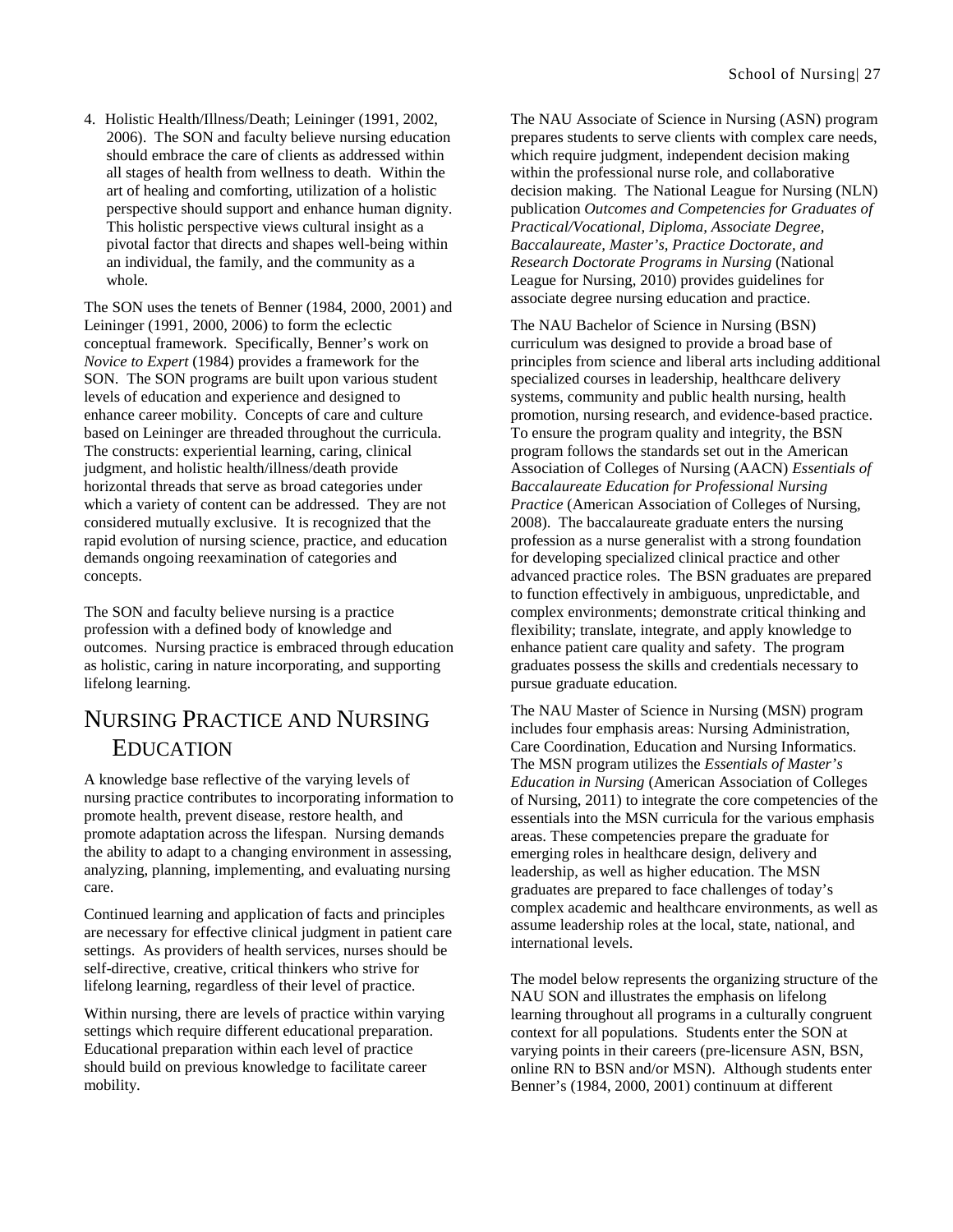starting points (as a result of additional knowledge and experience), they continually move toward higher levels of competence. The implication for teaching and learning is emphasized by the constructs of caring, experiential, clinical judgment, and holistic health/illness/death.

*Organizing Structure of NAU SON*



#### **References**

American Association of Colleges of Nursing. (2008). *The essentials of baccalaureate education for professional nursing practice*. Retrieved from

www.aacn.nche.edu/Education/pdf/BaccEssentials08.pdf.

American Association of Colleges of Nursing. (2011). *The essentials of master's education in nursing.* Retrieved from www.aacn.nche.edu/Education/pdf/Master'sEssentials11.p df.

Benner, P. (1984). *From novice to expert*. Menlo Park, CA: Addison-Wesley.

Benner, P. (2000). *Shaping the future of nursing*. Nursing Management, 7(1), 31-5.

Benner, P. (2000). *The wisdom of caring practice*. Nursing Management, 6(10), 32-37.

Benner, P. (2001). Taking a stand on experiential learning and good practice. *American Journal of Critical Care*, 10(1), 60-62.

Leininger, M. M. (1991). *Culture care diversity and universality: A theory of nursing*. New York, NY: National League for Nursing Press.

Leininger, M., & McFarland, M. (2002). *Transcultural nursing: Concepts, theories, research, and practice*. New York, NY: McGraw Hill.

Leininger, M., & McFarland, M. (2006). *Culture care diversity and universality*. Boston, MA: Jones and Bartlett.

National League for Nursing. (2010). *Outcomes and competencies for graduates of practical/vocational, diploma, associate degree, baccalaureate, master's, practice doctorate, and research doctorate programs in nursing*. New York, NY: National League for Nursing Press.

### <span id="page-27-0"></span>MSN CURRICULUM DESCRIPTION

### <span id="page-27-1"></span>MSN Student Learning Outcomes (SLOs)

The Master of Science in Nursing (MSN) student learning outcomes (SLOs) guide and inform the MSN graduate curriculum. These competencies are designed to identify a nurse who is able to effectively perform the duties of an advanced nurse. Graduates of this program have met these outcomes and will be equipped to be leaders. The SLOs are:

- 1. Analyze social, ethical and legal issues that impact the delivery of domestic and global healthcare.
- 2. Integrate theory, research, and practice using critical thinking and effective problem solving for the advancement of the nursing profession.
- 3. Utilize current/emerging technologies and communicative methodologies to build collaborative relationships to promote evidence-based practice and improved healthcare outcomes.
- 4. Synthesize principles and theories from one's specialty area of practice (administration, care coordination, education, or informatics) to participate in future advances in healthcare initiatives.
- 5. Model professional, scholarly, and leadership behaviors of one's specialty area of practice (administration, care coordination, education, or informatics) that foster clinical reasoning and lifelong learning.

#### <span id="page-27-2"></span>**Overview**

During the MSN program, students acquire the ability to analyze, synthesize, and utilize knowledge. This is accomplished through a variety of teaching and learning strategies, including formal online courses. This approach allows students to integrate prior and current learning while providing flexibility and scholarship.

### <span id="page-27-3"></span>MSN Courses

The MSN program has four emphasis areas (nursing administration, care coordination, education, and nursing informatics). Each emphasis area requires four core courses, four emphasis courses, and two applied capstone courses. Students must successfully complete at least one graduate-level NS course before enrolling in an emphasis area course.

### <span id="page-27-4"></span>Core Courses

The MSN core courses provide students the foundation for advance nursing practice consistent with the graduate core curriculum established by the AACN Essentials of Master's Education in Nursing (2011). The foundational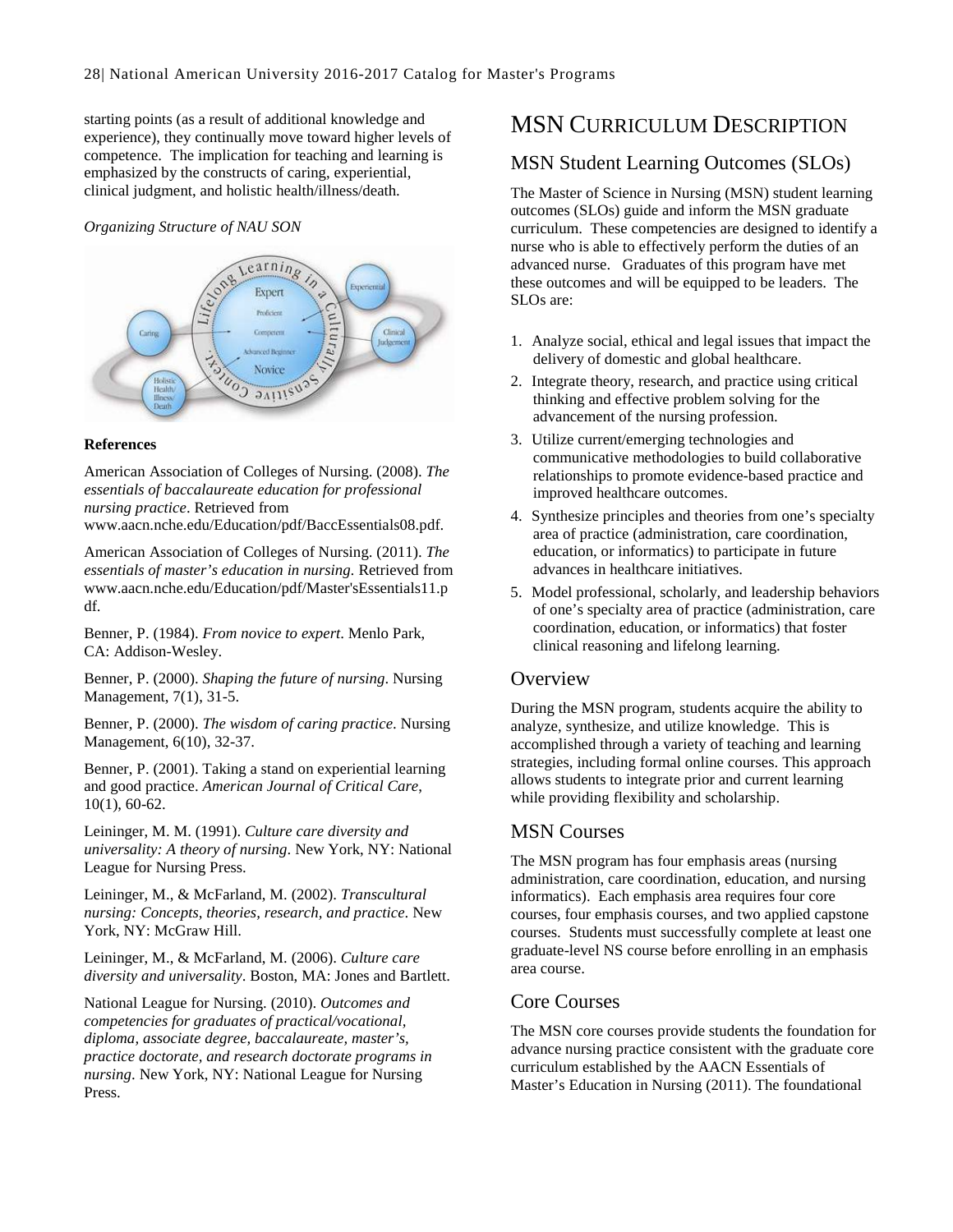concepts are: leadership, quality improvement, integrating scholarship into practice, inter-professional collaboration, innovated practice, and evidence-based practice.

|        | The core courses include:           |     |
|--------|-------------------------------------|-----|
|        | NS6115 Leadership in Health Care: A | 4.5 |
|        | Collaborative Approach to           |     |
|        | Theory/Ethics/Health Policy         |     |
| NS6125 | Facilitating Health I: Health       | 4.5 |
|        | Assessment/Pathophysiology          |     |
| NS6135 | Facilitating Health II: Advanced    | 4.5 |
|        | Pharmacology                        |     |
| NS6160 | Technology Utilization in Advanced  | 4.5 |
|        | <b>Nursing Roles</b>                |     |
|        |                                     |     |

Specified course credit hours may be transferred into the program from an accredited MSN program with permission from the dean of the School of Nursing and Graduate Nursing Studies. Eligible core courses include: NS6115, NS6125, NS6135, and NS6160.

Specified course credit hours may be awarded by engaging in the PLA Process. Final permission for PLAs comes from the dean of the School of Nursing and Graduate Nursing Studies. Eligible core courses include: NS6115, NS6125, NS6135 and NS6160.

#### <span id="page-28-0"></span>MSN Emphasis Areas

#### **Nursing Administration**

The MSN emphasis in Nursing Administration provides students the foundation for advance nursing practice consistent with the American Nursing Credentialing Center (ANNC) Nurse Executive, Advanced Certification Exam. The Nursing Administration courses synthesize principles and theories applied to management of personnel, service delivery, and resources; strategic planning and evaluation of services; and policy development and oversite.

These courses include:

| NS6231 | Concepts and Theory of Nursing    | 4.5 |
|--------|-----------------------------------|-----|
|        | Administration                    |     |
| NS6232 | Specialty in Practice – Nursing   | 4.5 |
|        | Administration                    |     |
| NS6233 | Resource Design and Utilization – | 4.5 |
|        | <b>Nursing Administration</b>     |     |
| NS6234 | Outcomes Evaluation – Nursing     | 4.5 |
|        | Administration                    |     |

#### **Care Coordination**

The MSN emphasis in Care Coordination provides students the foundation for advance nursing practice consistent with the American Academy of Ambulatory Care Nursing: Care Coordination and Transitional Management (CCTM) Certification Exam. The Care

Coordination courses synthesize principles and theories applied to facilitating effective coordination of care among various providers to ensure patient needs and preferences are met across the healthcare continuum; and oversight of services ordered or planned to be appropriate based on the patient's acuity and payer source.

|           | These courses include:                    |     |  |
|-----------|-------------------------------------------|-----|--|
|           | NS6221 Concepts and Theory of Care        | 4.5 |  |
|           | Coordination                              |     |  |
| NS6222    | Specialty in Practice – Care Coordination | 4.5 |  |
| NS6223    | Resource Design and Utilization – Care    | 4.5 |  |
|           | Coordination                              |     |  |
| NS6224    | Outcomes Evaluation – Care Coordination   | 45  |  |
| 17. J. 4. |                                           |     |  |

#### **Education**

The MSN emphasis in Education provides students the foundation for advance nursing practice consistent with the graduate core curriculum established by the NLN Certified Nurse Educator. The Education courses synthesize principles and theories applied to teaching and learning methods; instructional design, assessment and evaluation; and the nurse educator's role.

These courses include:

| NS6215 Nursing Curriculum and Program Design, | 4.5 |
|-----------------------------------------------|-----|
| <b>Instructional Methods and Strategies</b>   |     |
| Assessment and Evaluation in Nursing          | 4.5 |
| Education                                     |     |
| NS6240 Nurse Educator Roles                   | 4.5 |
| NS6245 Evidence-Based Teaching Interventions  | 4.5 |
|                                               |     |

#### **Nursing Informatics**

The MSN emphasis in Nursing Informatics provides students the foundation for advance nursing practice consistent with the American Nursing Credentialing Center (ANNC) Informatics Nursing Certification Exam. The Nursing Informatics courses synthesize principles and theories applied to integrating nursing science, computer science, and information science to manage data that can be synthesized and applied to improve nursing practice and patient outcomes.

The Nursing Informatics specialty courses include:

| NS6211 | Concepts and Theory of Nursing    | 4.5 |
|--------|-----------------------------------|-----|
|        | <b>Informatics</b>                |     |
| NS6212 | Specialty in Practice – Nursing   | 4.5 |
|        | Informatics                       |     |
| NS6213 | Resource Design and Utilization – | 4.5 |
|        | <b>Nursing Informatics</b>        |     |
| NS6214 | Outcomes Evaluation - Nursing     | 4.5 |
|        | Informatics                       |     |
|        |                                   |     |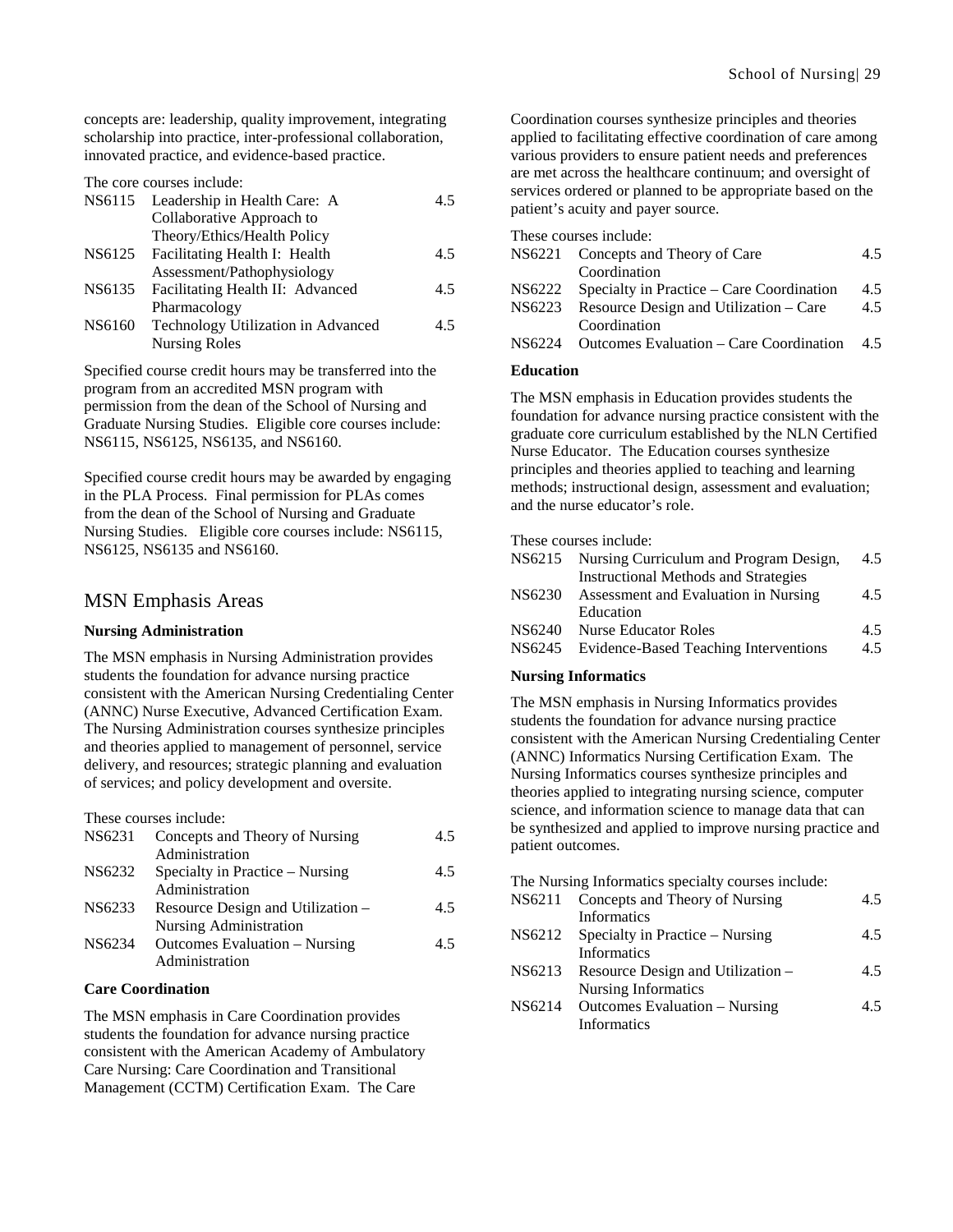#### **Applied Capstone**

NS6251: Nursing Capstone – Project Planning is a 4.5 credit applied course. It is designed to ensure students can integrate and apply all of the MSN Student Learning Outcomes (SLOs) into practice.

NS6261: Nursing Capstone – Practicum

Upon successful completion of NS6251, students are enrolled in NS6261: Nursing Capstone – Practicum. This is a 4.5 credit applied course. It designed to ensure students can justify and evaluate all of the MSN Student Learning Outcomes (SLOs).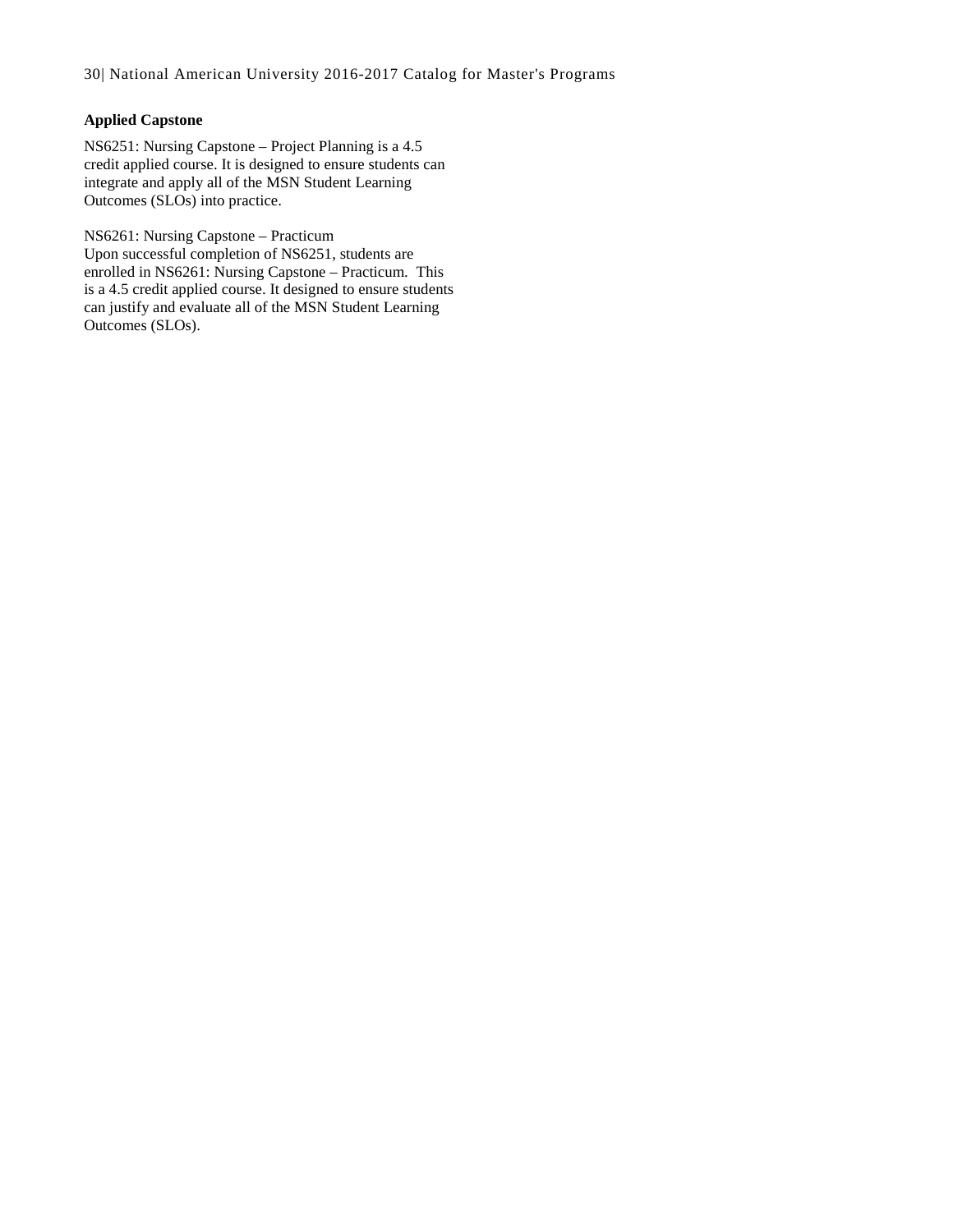# <span id="page-30-0"></span>**ACADEMICS**

### <span id="page-30-1"></span>ASSESSMENT PHILOSOPHY

National American University provides quality career and professional undergraduate and graduate programs and continuing education to students from diverse backgrounds; interests and abilities (please refer to the NAU mission statement). In order to achieve its mission, the university community recognizes the importance of:

- Developing strategic and operational plans that are consistent with the stated mission, which promote quality academic and institutional support services and encourage excellent teaching and effective learning;
- Designing new academic programs and support services after appropriate research and planning have been completed so that quality is "built in" to any design;
- Identifying important indicators for academic programs and student services which can be used to measure student learning outcomes and the quality of services provided within and across university departments;
- Measuring these important indicators in a systematic and continuous manner with peer group analysis of resultant data to determine whether areas for improvement in undergraduate and graduate student learning or related services are present;
- Implementing recommended actions, when indicated, and continuing to measure these areas until improvement can be documented; and
- Incorporating the findings from this improvement process into future strategic, budget and operational plans.

Consistent with this philosophy, every student at NAU shall participate in periodic assessment evaluations as a requirement for graduation in order for the university to measure and improve student learning outcomes and student services. A variety of academic and institutional assessment methods are used and may include examinations, competency checklists, portfolio assignments, survey participation, or other means of assessment.

# <span id="page-30-2"></span>ATTENDANCE AND PARTICIPATION **POLICY**

Students are expected to attend all class sessions. If a student misses 14 consecutive calendar days of classes without contacting the instructor or graduate advisor, he/she will be administratively dropped from the course. Faculty may implement grade adjustments based on the university's attendance policy. Each faculty member's requirements for make-up work, if applicable, are stated in the course syllabus.

Attendance is taken each week in all classes. Students enrolled in online courses are counted as present if they actively participate weekly within the course in the university's learning management system. Active participation requires students to submit an assignment into the dropbox or to submit a post that is substantive in nature on the discussion board. Student's participation in the online classroom before the official start of the term will not count towards attendance.

Students who have attended past the first 60 percent of the scheduled term, as published in the academic calendar, will not be dropped for non-attendance and may not request to withdraw.

<span id="page-30-3"></span>This policy also applies to veterans and military students.

## CANCELLATION OF CLASSES

The university reserves the right to cancel any scheduled class for which there is insufficient enrollment.

## <span id="page-30-4"></span>CERTIFICATE OF AUTHORSHIP

Part of the core values expected for the behavior of the master's students is their authentic authorship of written assignments. A certificate of authorship must be submitted at the beginning of each course.

## <span id="page-30-5"></span>CHANGE OF GRADES

Grades submitted by faculty at the end of each quarter are not subject to revision on the basis of additional work or completion of new assessments. If a student questions a final grade, the student should first discuss the grade with the instructor. If the student still feels the grade is not appropriate, the student may request a hearing before the grade review committee. The grade grievance form to request a hearing must be submitted to the graduate office prior to the end of the quarter following the quarter in which the grade was issued.

### <span id="page-30-6"></span>COMMENCEMENT

Commencement exercises are conducted annually in the spring. Students should check with their graduate advisor for scheduled dates and locations. Eligibility to walk at a ceremony depends on when in the annual cycle a student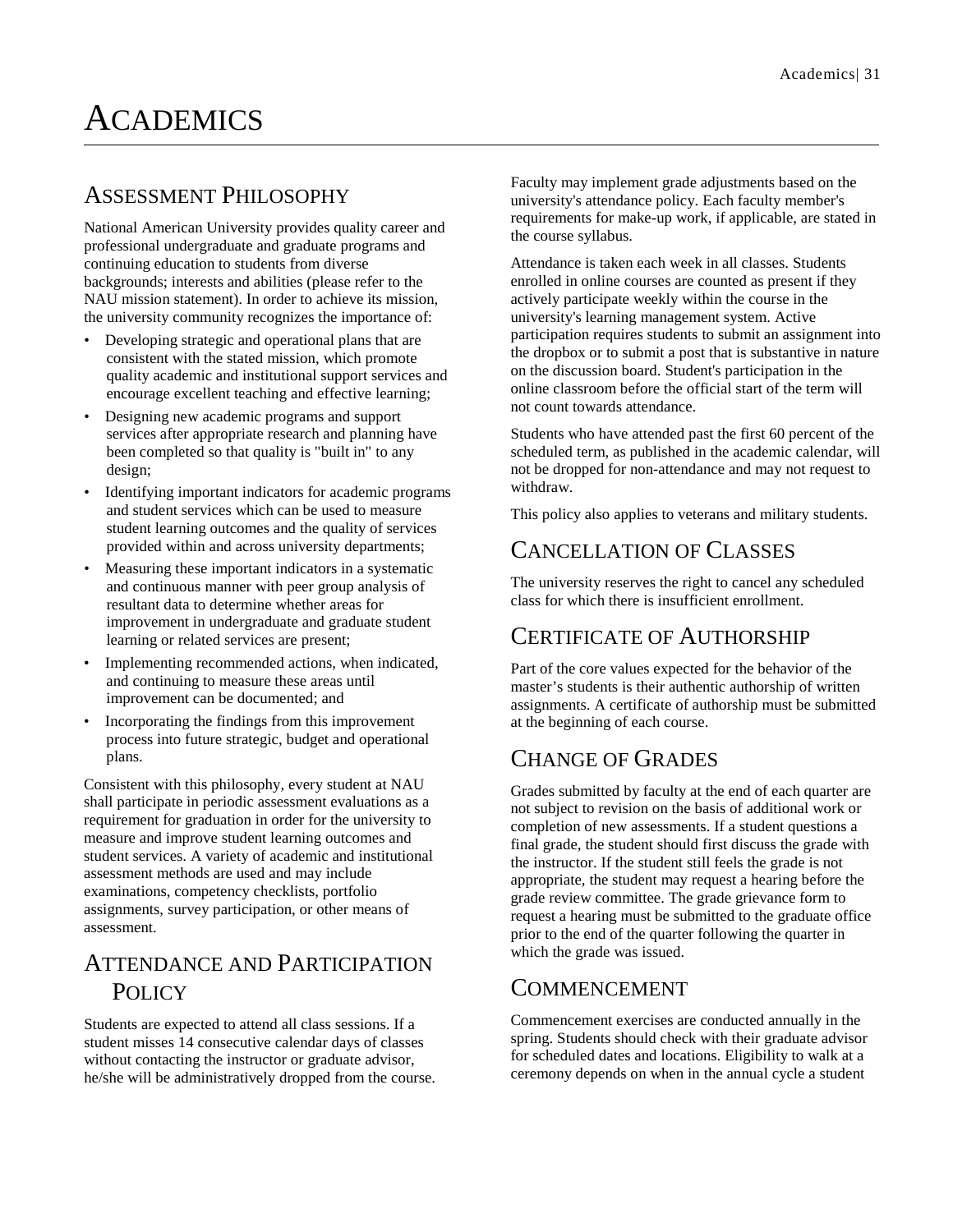will complete their program requirements. Participation in a ceremony is not evidence of graduation.

<span id="page-31-0"></span>Not all campuses host ceremonies.

## EDUCATIONAL PHILOSOPHY OF NATIONAL AMERICAN UNIVERSITY

NAU stresses academic excellence. Its programs emphasize the importance of thinking rationally, communicating effectively, acting purposefully, and dealing effectively with others and with the environment. The curriculum is designed to enable students to acquire a breadth as well as a depth of knowledge.

NAU faculty members are committed to excellence in the classroom and to the challenge of nurturing the intellectual growth of students. Additionally, because of our commitment to a collegiate environment of caring, concern, and professional service, students at NAU have the opportunity to establish close personal and professional relationships with their professors, graduate advisors, admissions advisors, and financial service representatives.

### <span id="page-31-1"></span>ENROLLMENT STATUS

Students enrolled in the MBA, MM, or MSN will use the following definitions:

#### **Full-time Student**

A graduate student who is enrolled in nine or more graduate-level quarter hours of credit in a given quarter will be considered a full-time student.

#### **Part-time Student**

A graduate student who is enrolled in less than nine graduate-level quarter hours of credit in a given quarter will be considered a part-time student.

#### **Special (Non-degree Seeking) Status Students**

A special status student is one who is not seeking a degree at the graduate program. No more than 18 quarter credithours may be taken through the "special" status. Students wishing to take more than the 18 quarter credit-hour limit must enroll in the graduate program before enrolling in additional classes. Special students generally are not eligible for federal financial aid. However, alternative loan programs may be available. Contact the NAU financial aid office for more information at

DLGradFinancialAid@national.edu.

#### <span id="page-31-2"></span>Auditing

Individuals who wish to attend the class sessions of a university course but do not wish to receive credit or a letter grade must request auditing privileges from their advisor, campus director, or the provost's office.

Eligible individuals may audit one or more courses on campus or online, on a space-available basis, at no additional cost. Independent study courses, some specialized courses, and lab courses are not available for auditing. Once an individual has elected to take the course as an audit, he/she may not change his/her mind and take the course for a grade.

The following individuals are eligible to request auditing privileges:

- Students participating in an academic program.
- Current employees of National American University.
- Graduates of National American University may audit a course in an academic program they have completed.
- Graduates of institutions that have an approved arrangement with National American University.

### <span id="page-31-3"></span>EXPECTATION OF MASTER'S **STUDENTS**

Graduate studies require a high level of commitment and motivation from both faculty and students. To successfully complete a master's program, students are expected to hone leadership and team development skills, and adhere to the following expectations:

- Attend and actively participate in the course
- Meet electronically and engage in threaded online discussions
- Be an active participant on the discussion board according to the guidelines in the "Expectations" document found in all master's level classes
- Post and submit assignments that are original, substantive, follow the directions, and use proper grammar and APA conventions
- View each LP seminar and complete the related assessments
- Spend approximately 15 hours preparing and completing each learning plan
- Submit assignments on or before the designated dates and times
- Submit documents that are the original work of that student
- Participate in the Socratic Method of education by clarifying, debating, and questioning arguments, viewpoints, and underlying assumptions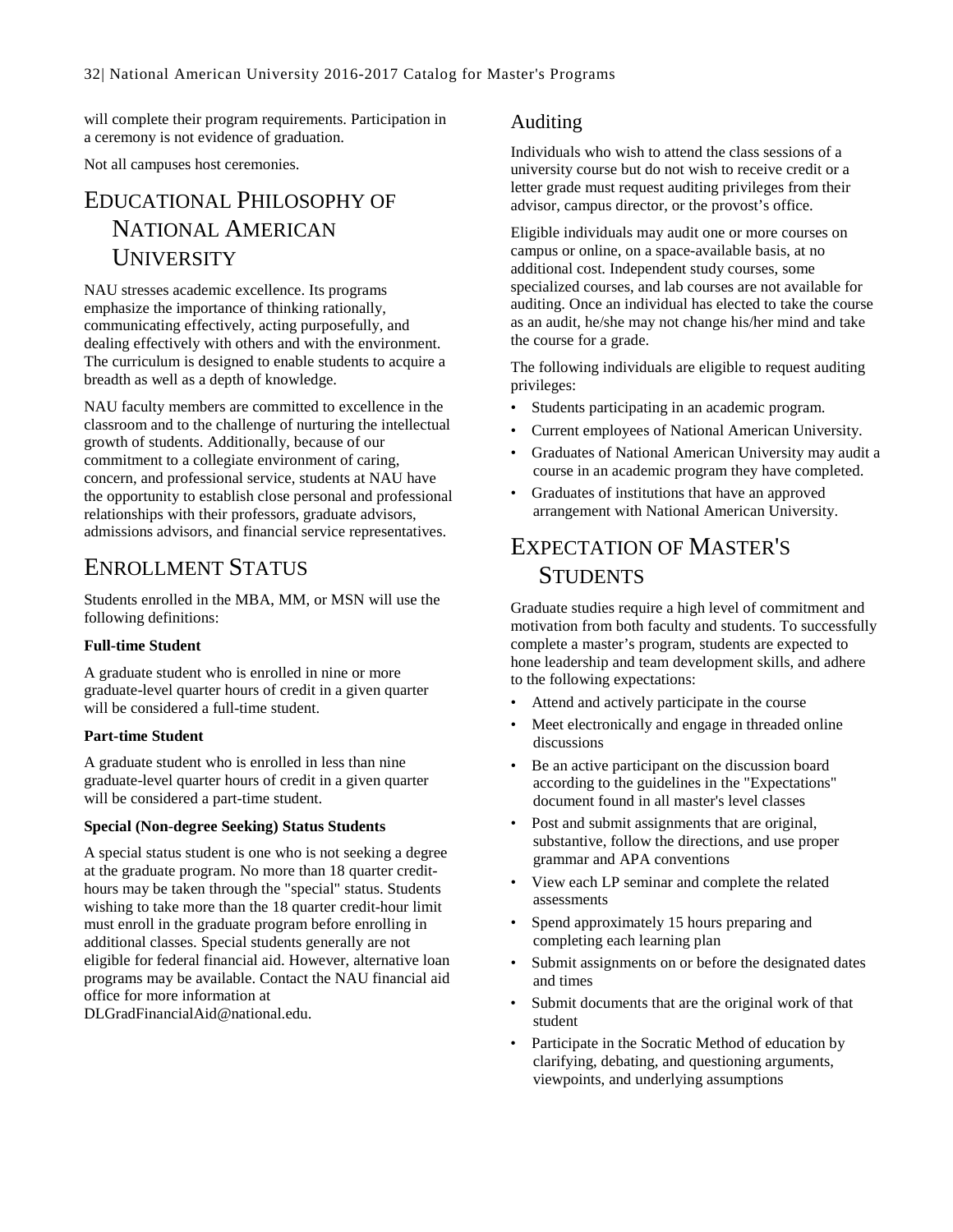- Participate in teamwork and group leadership activities
- Act in a professional manner in all interactions with faculty, staff, fellow students, and as a representative of NAU.

### <span id="page-32-0"></span>GRADING STANDARDS - GRADUATE

Grade points are earned as follows for each credit hour:

- A 4 grade points Excellent or Superior
- B 3 grade points Good
- C 2 grade points Satisfactory

Grade designations for which grade points are not earned include:

- **Failure** . The subject may be repeated, and in the case of non-elective courses, it will be necessary to do so in order to complete a program.
- I **Incomplete** . The student did not complete all requirements of the course at the time of grading.
- W **Withdrawal** . The student voluntarily withdrew from the course or was dropped from the course before completing 60 percent of the academic term. This grade has no bearing on the grade point average but may affect eligibility for financial aid.

Grade point average is determined by dividing total grade points earned by total hours attempted. GPA may be figured for each quarter (quarterly GPA), for all hours attempted at the university (cumulative GPA), or for courses in a major (major GPA). Credits and grade points earned at other universities or colleges are not included in GPA calculations at NAU.

Students will be informed of their progress in each course on a regular basis by grades given on tests, papers, and other assignments.

# <span id="page-32-1"></span>GRADUATION REQUIREMENTS - MBA AND MM

The graduate degree is granted from NAU upon recommendation of the president and graduate faculty upon completion of all academic requirements for the degree. The requirements for obtaining a graduate degree are as follows:

- A student must successfully complete a specified number of courses or credits at NAU to be eligible to graduate. Non-traditional or prior learning credit does not apply toward the number required.
	- A minimum of 13.5 quarter-credits must be taken at NAU unless otherwise specified by the degree or articulation. (Non-traditional or prior learning credit does not apply to this requirement).
- Successful completion of at least 45 quarter-credits composed of seven core courses and a minimum of three elective courses. If the student selects the thesis option, he/she must complete both thesis courses for nine credits.
- Successful completion of MT6650 with a grade of "A" or "B", and
- A minimum grade point average of 3.0 in the core and elective courses, and
- A grade of "C" or below in no more than two core and elective courses. Courses in which a "C" or below is received may be repeated a maximum of two times by the student at his/her discretion. However, no program of study with more than two core and elective courses in which a "C" or below is received as a final grade in a graduate-level course will be approved for graduation.
- A graduation application must be completed by the student and sent to the registrar for evaluation of degree completion. After the student has completed the last course and sent in the necessary paperwork, the registrar will process the graduation application. The time frame for this process is four to six weeks. A diploma and final transcript will be mailed to the student providing they have met all academic requirements of the degree and have no financial obligations with NAU. The degree cannot be confirmed until this process has been completed.

### <span id="page-32-2"></span>Requirements for Graduation with an MBA and an MM (Dual Degree)

Students who elect to pursue both an MBA and an MM are required to complete all of the degree requirements for each degree (includes prerequisite requirements) and a minimum of 13 total courses regardless of degree requirements. Students should work closely with their graduate advisor early in the program to plan for both degrees.

# <span id="page-32-3"></span>GRADUATION REQUIREMENTS - EXECUTIVE MBA

The EMBA graduate degree is granted from NAU upon recommendation of the president and graduate faculty upon completion of all academic requirements for the degree as follows:

- A student must successfully complete a specified number of courses or credits at NAU to be eligible to graduate. Non-traditional or prior learning credit does not apply toward the number required.
	- A minimum of 60% of credits must be taken at NAU unless otherwise specified by the degree or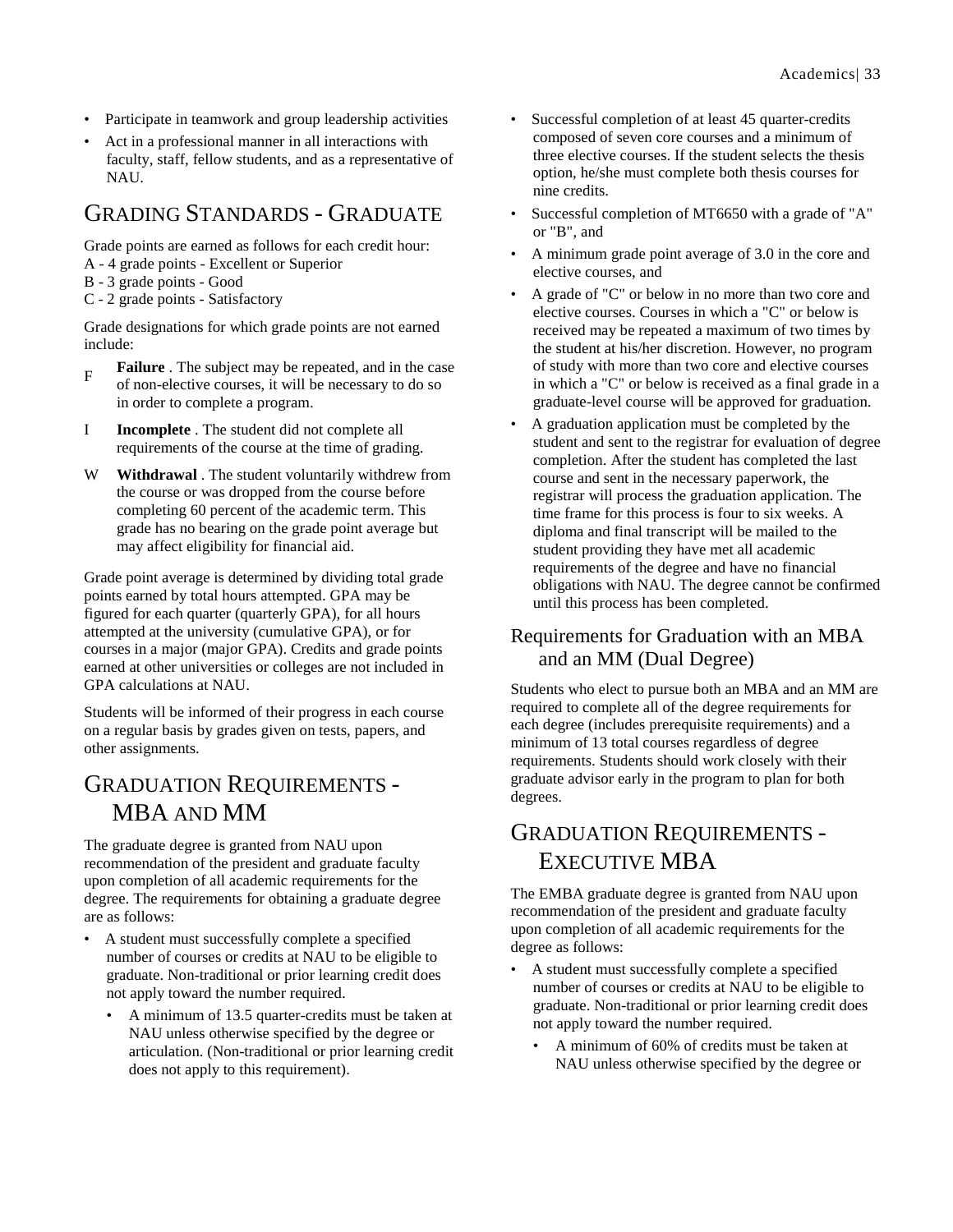articulation. (Non-traditional or prior learning credit does not apply to this requirement).

- Successful completion of at least 36 trimester-credits composed of 22 core courses and four skills courses;
- Maintaining a minimum grade point average of 3.0;
- A grade of "C" or below in no more than two core and skills courses. Courses in which a "C" or below is received may be repeated a maximum of two times by the student at his/her discretion. However, no more than two courses in which a "C" is received as a final grade will be approved for graduation.
- A graduation application must be completed by the executive participant and sent to the program dean and the registrar for evaluation of degree completion. After the executive participant has completed the last course and sent in the necessary paperwork, the registrar will process the graduation application. The time frame for this process is four to six weeks. A diploma and final transcript will be mailed to the executive participant providing they have met all academic requirements of the degree and have no financial obligations with NAU. The degree cannot be confirmed until this process has been completed.

### <span id="page-33-0"></span>GRADUATION REQUIREMENTS - MSN

The MSN degree is granted from NAU upon recommendation of the president and graduate faculty upon completion of all academic requirements for the degree, as follows:

- A student must successfully complete a specified number of courses or credits at NAU to be eligible to graduate.
- <span id="page-33-1"></span>• Achieve a grade of "B" or better in all nursing courses.

### INCOMPLETE POLICY

A student may request an incomplete grade ("I") if all requirements of the course are not completed at the time grade reports are submitted. Incomplete grades will be granted only if the student has successfully completed 60 percent of the course and has a passing grade at the time of the request. The student must also demonstrate that extenuating circumstances prevented completion of the coursework. Examples of extenuating circumstances include the death of a relative, serious injury or illness of the student, or other special circumstances. Documentation must be provided to verify qualifying extenuating circumstances.

Incomplete grades and arrangements for the completion of course work must be discussed with the instructor prior to the end of the course. If the instructor feels that the student

will be eligible for an incomplete grade, the appropriate paperwork will be forwarded to the dean of the graduate school for approval. If granted an incomplete grade, the student will be allowed a four-week extension from the end of the course to complete all missing coursework, without penalty. In circumstances of military deployment or natural disasters, students may qualify for a one-year extension from the end of the course to complete their coursework. Please see the Military Deployment (p. [59\)](#page-58-0) and Natural Disaster Academic Accommodation policies for more information. Financial aid eligibility under the Satisfactory Academic Progress (SAP) policy (p. [56\)](#page-55-0) will not be evaluated for students who receive an incomplete grade until the incomplete grade has been converted to a final grade.

### <span id="page-33-2"></span>INDEPENDENT STUDY

Independent study courses are available under extenuating circumstances. The student must consult with the graduate dean to determine if he/she qualifies for an independent study. Independent study courses may not be taken to improve a grade in a previously completed course or to complete a capstone course.

In addition, the student must meet the following eligibility requirements:

- Written approval by the graduate dean or designee.
- Indication of academic ability evidenced by one of the following:
	- Minimum undergraduate GPA of 3.0, or
	- Completion of one or more graduate-level courses with a minimum CGPA of 3.0

The independent study course will start on the first day of term and end on the last day of the term. For NAU employees, CTA will not cover tuition for independent study courses.

### <span id="page-33-3"></span>MASTER'S TRANSFER COURSES

#### <span id="page-33-4"></span>MBA and MM

A total of 31.5 quarter-hours of graduate transfer credits, or American Council on Education (ACE) approved military graduate level credits are permitted to be included in a student's program of study. The following conditions apply:

1. All such courses must have been completed at an institution recognized or accredited by an appropriate government or third-party agency. Transcripts from other organizations may be reviewed on a case-by-case basis; and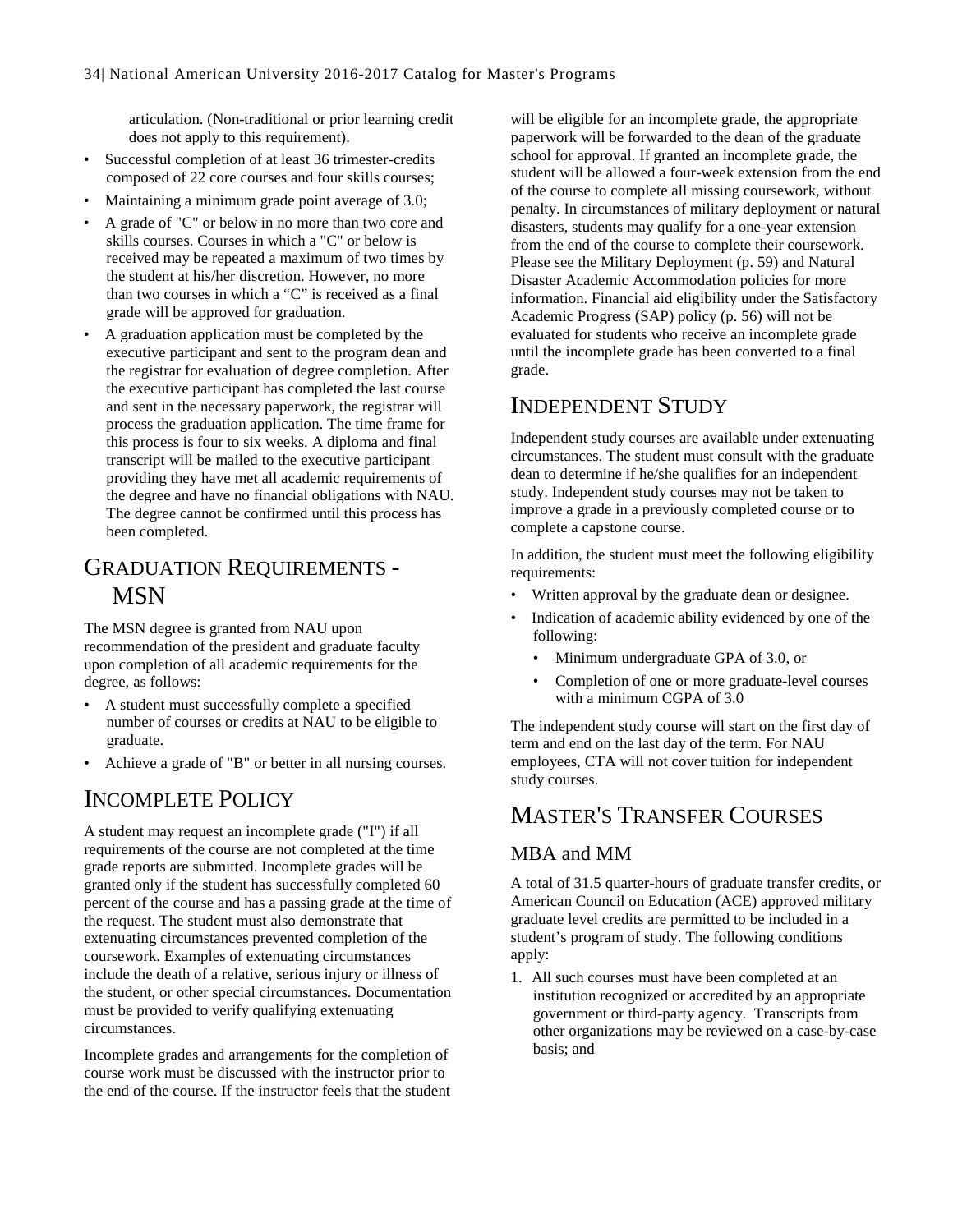- 2. All courses must be graduate level and relevant to the student's area of study, with the exception of one nonrelevant graduate level general elective; and
- 3. Courses included in a program of study which were taken more than seven years prior to the anticipated date of graduation must be repeated; and
- 4. Transferred courses that replace core courses must be academically comparable to the NAU course it is intended to replace; and
- 5. Any course to be transferred into a program of study must have been completed with at least a "B" grade.

### <span id="page-34-0"></span>Executive MBA

A total of 13.25 trimester hours of master's transfer credits or American Council on Education (ACE)-approved military master's level credits are permitted to be included in a student's program of study. A transfer credit review committee will review transcripts received with EMBA applications and transfer credit requests received from students. Approved transfer credits will not be charged a tuition fee. The following conditions apply:

- 1. All such courses must have been completed an institution recognized or accredited by an appropriate government or third-party agency. Transcripts from other organizations may be reviewed on a case-by-case basis; and
- 2. All courses must be graduate level and relevant to the student's area of study; and
- 3. Courses included in a program of study, which were taken more than five years prior to admission to the program must be repeated or validated as to currency by the candidate. Contact the vice president and dean, global graduate business programs to obtain the validation procedures; and
- 4. Transferred courses that replace core courses must be academically comparable to the NAU course it is intended to replace; and
- 5. Any course to be transferred into a program of study must have been completed with at least a "B" grade.
- 6. Work experience or not-for-credit certificate courses may also be used to satisfy a course requirement in the EMBA program. The process of assessment of prior learning or work experience includes several methods of validating that knowledge acquired from work experience and/or executive certification not-for-credit courses taken at a community college, in military training and for-credit community college courses. Validation may be by testing or by identifying competencies that may separately or together result in a learning experience or outcomes comparable to completing and obtaining at least a B- grade or better in a graduate program for-credit course to be offered by

NAU in its MBA and MM specialization degrees. It is also required that the executive is current in terms of application proficiency of the developments in the course subject area within the past five years.

### <span id="page-34-1"></span>**MSN**

A total of 13.5 credit-hours of graduate transfer credits are permitted to be included in a student's program of study. The following conditions apply:

- 1. All such courses must have been completed at an institution recognized or accredited by an appropriate government or third-party agency. Transcripts from other organizations may be reviewed on a case-by-case basis; and
- 2. All courses must be graduate level and relevant to the student's area of study; and
- 3. Courses included in a program of study which were taken more than five years prior to the date of graduation must be repeated; and
- 4. Transferred courses that replace core courses must be academically comparable to the NAU course it is intended to replace; and
- 5. Any course to be transferred into a program of study must have been completed with at least a "B" grade; and
- 6. A minimum of 70 percent of credit must be taken at NAU.If all transfer requirements are met, three of the following courses may be transferred into the MSN program of study:
	- a. Leadership in Health Care: A Collaborative Approach to Theory/Ethics/Health Policy
	- b. Facilitating Health I: Health Assessment/Pathophysiology
	- c. Facilitating Health II: Advanced Pharmacology
	- d. Technology Utilization in Advanced Nursing Roles

### <span id="page-34-2"></span>MSN PROGRESSION STANDARDS

#### **Progression**

To progress in the MSN program, the following will be achieved:

- 1. Completed courses as per program schedule.
- 2. Achieve a grade of "B" or better in all nursing courses.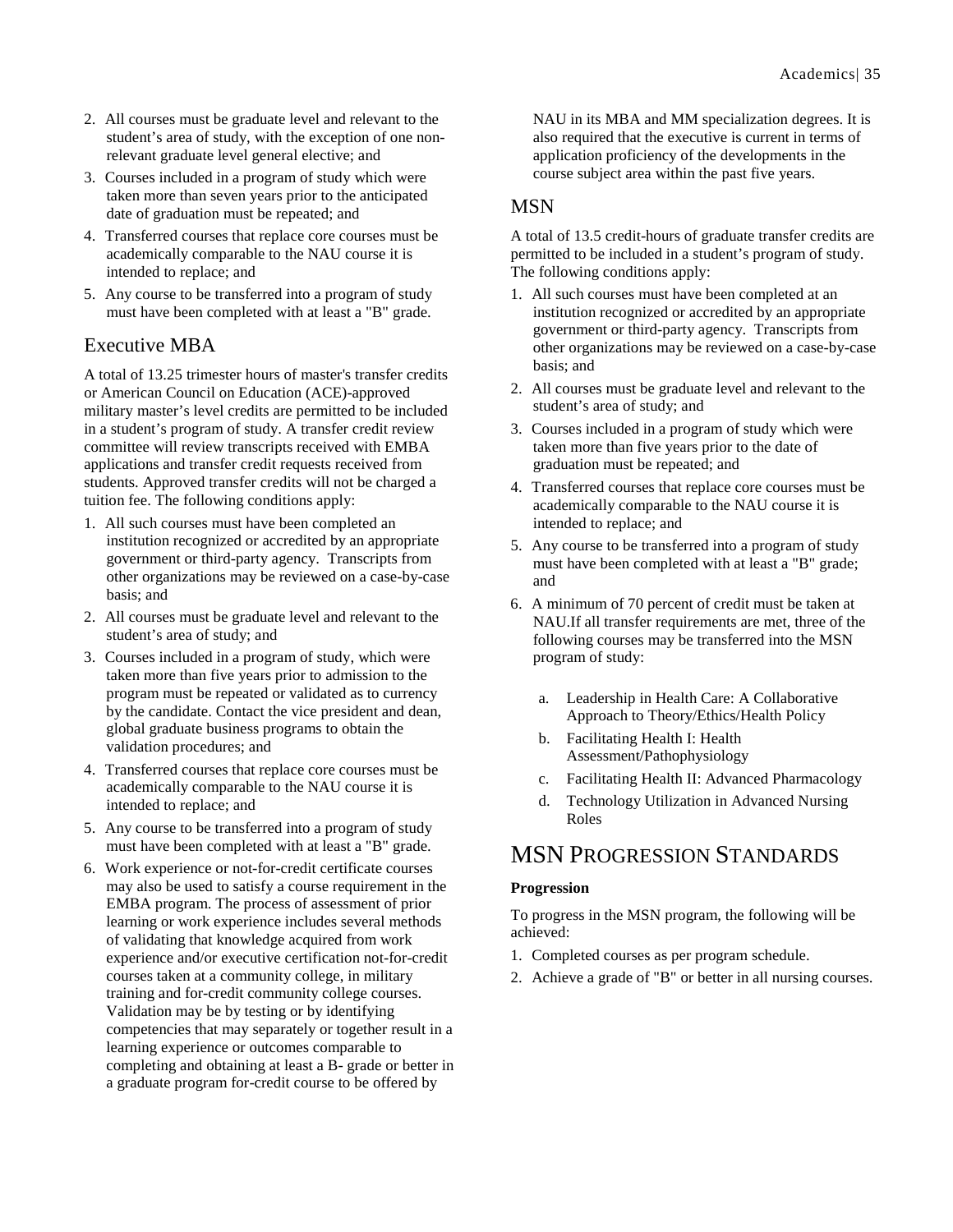# <span id="page-35-0"></span>REGULAR AND SUBSTANTIVE INTERACTION LEARNER STATEMENT

The learner and the instructor play a crucial role in the outcome of the online learning experience and engage in regular and substantive interactions to advance student learning and to foster persistence and completion of courses and programs. Therefore, students are expected to participate synchronously or asynchronously in regular and substantive interactions with faculty and others as required by the course syllabus.

Online learning environments integrate learner autonomy and interactive opportunities to enrich the learning experience in a caring and supportive manner. Course design and delivery promote a sense of community, contribute to students' learning and professional interests, and provide for effective assessment and documentation of student learning, persistence, and completion.

## <span id="page-35-1"></span>REPEATING COURSES

*Any course may be repeated a maximum of two times, regardless of the letter grade earned, at the current cost per unit. A grade of "W" is considered a letter grade for determining the number of times a course has been attempted. When a course is repeated, the higher grade will be used in the computation of the grade point average and the other grade, while remaining on the transcript, will not be computed in the grade point average. Students who do not successfully complete a course after three attempts will be terminated from the graduate program.*

Students should check with their financial aid advisor regarding eligibility for financial aid when repeating courses.

# <span id="page-35-2"></span>SPECIAL STUDENT STATUS

Special status students at NAU are those students who wish to take NAU courses, but who are not seeking a degree from the university. These students may be pursuing courses for their own personal interest, for transfer to another institution, for career advancement, or in preparation to apply to the university for a new degree program. Prospective special status students must indicate that they are non-degree seeking on the application and must meet the educational requirements specified. Some courses are available only to degree-seeking students. The dean of the graduate school or the provost may approve exceptions.

If at some point special status students wish to become degree-seeking, they must complete the university's entry process, including entry testing and placement as applicable, and must complete all required courses and their prerequisites per university policy.

NAU does not offer financial aid to special status students.

### <span id="page-35-3"></span>STUDENT REENTRY - GRADUATE

Students who reenter the graduate program after more than four consecutive terms will be required to enter the university under the new program requirements. For nursing readmission guidelines, please refer to the School of Nursing Student Handbook.

An exception to this requirement may be made if the student has two or fewer courses left in his or her program, the reentry is within two years, and the university still offers the program. If the program is a limited enrollment program, the student will be readmitted on a space available basis. Students who leave the university due to military deployment may request special re-admittance consideration.

If the student was in academic suspension status when he/she left the university, he/she will be required to appeal his/her status to the graduate dean, and his/her reenrollment is conditional upon a successful appeal with the Academic Standards Committee.

If the student was admitted on a probationary basis, the student's academic progress will be evaluated to determine acceptance into the Graduate School upon reentry.

# <span id="page-35-4"></span>STUDENT COURSE LOAD POLICY - MBA, MM, AND MSN

In order to complete the graduate program in five quarters, the student course load would consist of nine credit-hours per quarter. A minimum of nine credits per quarter is required to be considered as a full-time student. Students receiving federal financial aid should check with their financial aid advisor to determine if they meet the federal requirements for full-time status. Registration for course loads exceeding 13.5 quarter-credits requires a minimum cumulative grade point average (GPA) and approval as follows:

| Credit<br><b>Hours</b> | <b>Min. Cumulative</b><br>GPA | Signature(s)                   |
|------------------------|-------------------------------|--------------------------------|
| over $13.5$            | 30                            | dean of the graduate<br>school |

## <span id="page-35-5"></span>THESIS POLICY

#### **Thesis Policy**

The thesis is an essential component of graduate-level coursework and an opportunity for students to examine a management topic, become subject matter experts, and contribute to that body of knowledge, see the note\* below. It is only available to students in a general program (no emphasis).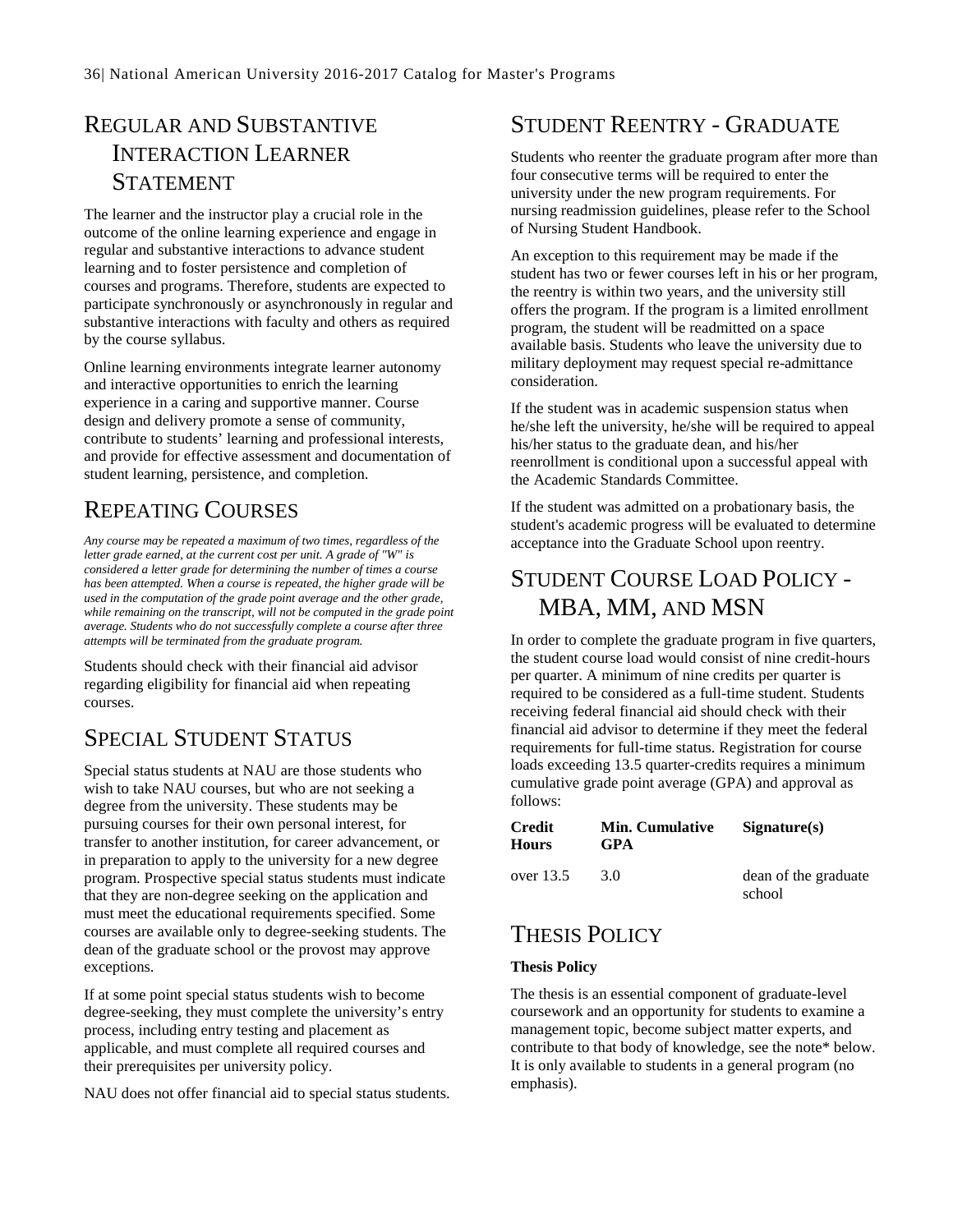#### **Identify Thesis Topic and Committee**

Begin by working with your graduate advisor to notify your dean and select a faculty member to be your thesis advisor.

#### \*THESIS OPTION

Students who select the thesis option must complete the following courses: MT6100 Research Methods; MT6805 Thesis I; and MT6810 Thesis II

### TIME LIMITATIONS

For academic purposes, a student is expected to complete a graduate degree within seven years of beginning graduate study at NAU, with the exception of the EMBA and the MSN program in which the expected length of study is five years. The student should contact financial aid to discuss financial aid restrictions regarding time limitations.

# TRANSFERABILITY OF CREDIT **DISCLOSURE**

Credits earned at NAU may not transfer to another educational institution. Credits earned at another educational institution may not be accepted by NAU. You should obtain confirmation that NAU will accept any credits you have earned at another educational institution before you execute an enrollment contract or agreement. You should also contact any educational institutions that you may want to transfer credits earned at NAU to determine if such institutions will accept credits earned at NAU prior to executing an enrollment contract or agreement. The ability to transfer credits from NAU to another educational institution may be very limited. Your credits may not transfer, and you may have to repeat courses previously taken at NAU if you enroll in another educational institution. You should never assume that credits will transfer to or from any educational institution. It is highly recommended, and you are advised to make certain that you know the transfer of credit policy of NAU and of any other educational institutions you may in the future want to transfer the credits earned at NAU before you execute an enrollment contract or agreement.

# UNDERGRADUATE/MASTER'S DUAL CREDIT COURSES

The dual credit courses at NAU offer NAU undergraduate students the opportunity to earn credit to be applied toward their bachelor's and master's degree simultaneously. The dual credit courses are offered on the undergraduate schedule, at the undergraduate tuition rate, and are taught by master's faculty. Because the courses are taught on the undergraduate schedule, the students in the dual credit

courses are undergraduate. Students are limited to one dual credit course per term. The grade received in the dual credit course will be included on both the undergraduate and master's unofficial and official transcripts.

In order for NAU undergraduate students to be eligible, they must have the following at the time the dual credit course application is submitted:

- Complete the equivalent of 120 quarter credits or more
- Have a cumulative GPA of 2.75 or higher

In order for the dual credit to be used toward an NAU master's program:

- The student needs to receive a C or higher. (Please note: To graduate with a master's degree at NAU, students can have no more than two C's in their master's level coursework.)
- The master's degree in Master or Management or Master of Business Administration much be completed within seven years of dual credit course completion.
- The student is limited to 13.5 hours of dual credit.

If you are interested in learning more about dual credit courses, please call a graduate advisor at (877) 398-0118 or email graduniversityservices@national.edu.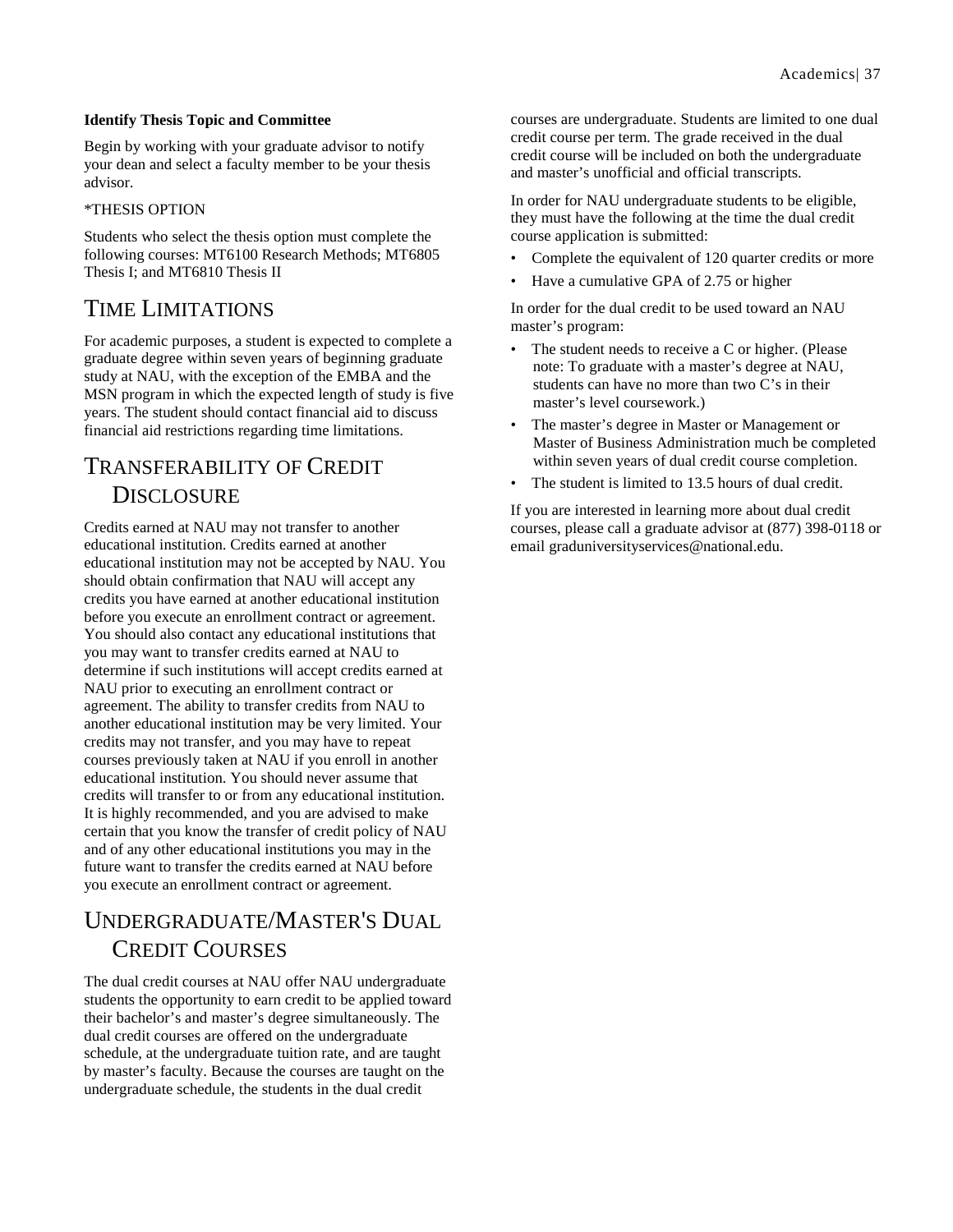# TUITION AND FEES

*NOTE: All tuition and fees are subject to change by notification from the university. Please contact the financial services office for current tuition and fees at DLGradfinancialaid@national.edu.*

#### **MBA, MM, and MSN Tuition**

Tuition and fees are due on the first day of each quarter unless advance arrangements are made. A commitment for tuition and fees is made for three academic quarters, subject to the current refund policy. Students may qualify for short-term financial assistance to complete their registration.

Debts that are not paid in full within 30 days after the student's last date of attendance are considered late and will be subject to late charges of 18 percent per year  $(1.5)$ percent per month) on the unpaid balance.

#### **Executive MBA Tuition**

Tuition and fees are due on the first day of each trimester unless advance arrangements are made. By registering and joining the program, students become responsible for paying this tuition.

Debts that are not paid in full within 30 days after the student's last date of attendance are considered late and will be subject to late charges of 18 percent per year  $(1.5)$ percent per month) on the unpaid balance.

### **FEES**

| Application Fee: (applies up to one year from the<br>original scheduled start date)*                                     | \$45.00 |
|--------------------------------------------------------------------------------------------------------------------------|---------|
| <b>Foundation Course Prior Learning Portfolio</b><br>evaluation fee (per class, due at time of portfolio<br>submittal)** | \$50.00 |
| Matriculation Fee (paid once)                                                                                            | \$75.00 |
| Professional Liability Fee: (for Nursing Capstone)<br>class)                                                             | \$25.00 |
| Technology Fee, per credit hour**                                                                                        | \$20.00 |
|                                                                                                                          |         |

Tuition does not include the cost of books and supplies.

*\*The application fee will be refunded if the applicant withdraws within three days of making payment, provided the student has not entered classes. (Exceptions: Five days in the state of Minnesota regardless of whether the course of instruction has started. Three days in the state of Missouri, excluding Saturday, Sunday and holidays, regardless of whether the student has entered classes.)*

*\*\*Fee does not apply to the Executive MBA.*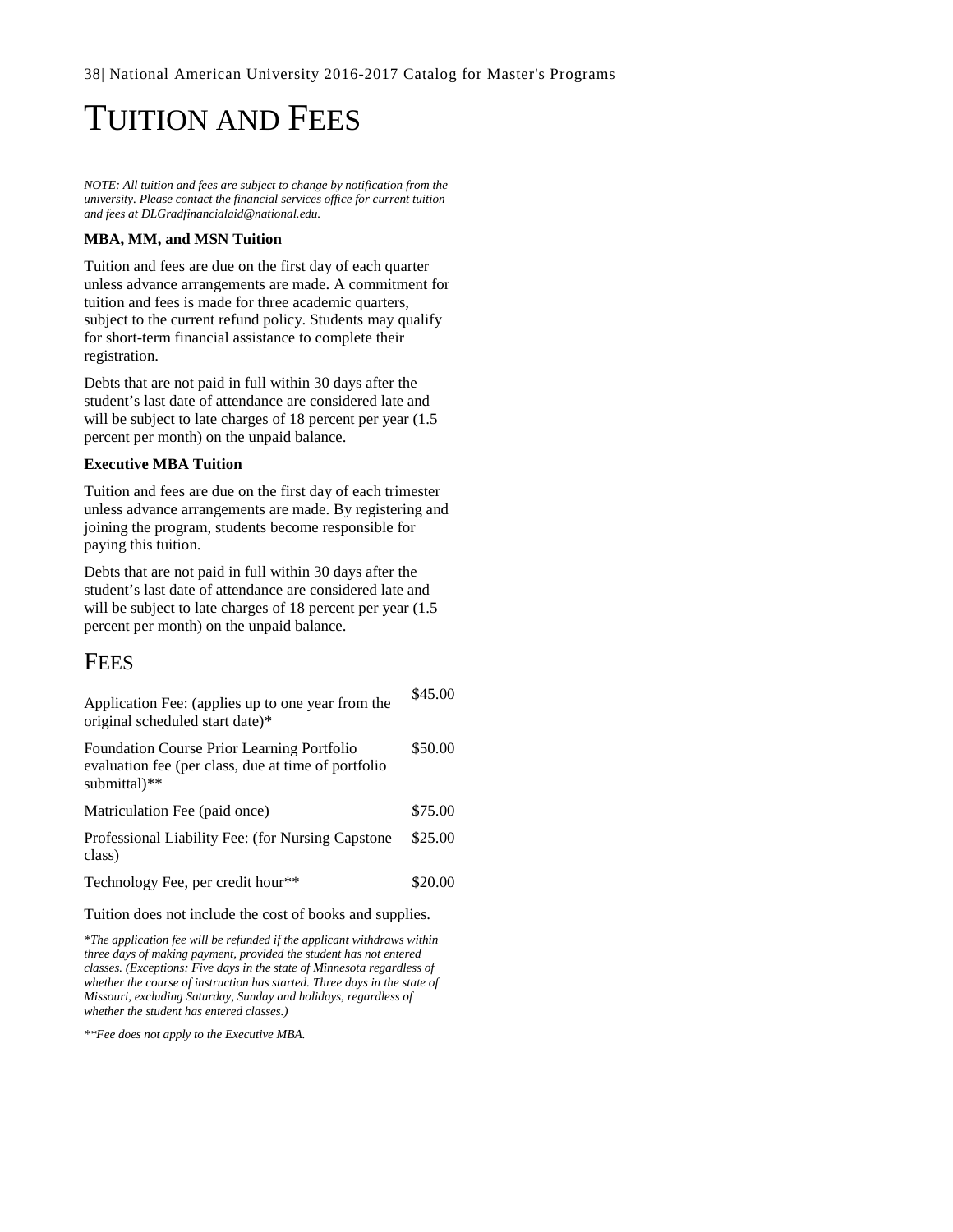# FINANCIAL AID PROGRAMS

National American University recognizes that many worthy students would be unable to pursue their educational goals without financial assistance. NAU provides financial aid in the form of scholarships, and lowinterest loan programs through federal, state and local sources to its graduate students. Students interested in applying for financial aid through the following programs are encouraged to contact the university financial services office (DLGradFinancialAid@national.edu).

## **SCHOLARSHIPS**

The following sites are free scholarship searches: www.fastweb.com www.scholarships.com www.petersons.com/finaid/file.asp?id=780 www.collegeboard.com/student/pay www.scholarshipexperts.com www.findtuition.com/scholarships

Nursing scholarship site: www.nursingscholarship.us

In the reference section of the NAU library and in the financial services office, further information is available concerning outside scholarships and how to apply for them.

#### **Veterans Administration (VA)**

Veterans and/or dependents of veterans who are disabled or deceased may qualify for educational financial assistance through the Veterans Administration. Since the regulations regarding eligibility are quite extensive and many times need interpretation, the student is referred to the Veterans Administration Center. State Veterans Administration office locations may be found at www.va.gov/statedva.htm. Or you may call 1-888-442- 4551 or contact your local Veterans Service Organization.

Notice to Military Service Members, Veterans, and Dependents using VA Benefits: Some VA educational programs limit the total amount of financial benefits a student may apply toward tuition, which may include cash, scholarships, and other forms of financial aid. For more information please contact military@national.edu or call (877) 500-1310.

#### **Other State and Federal Programs**

Benefits may be available through such government programs as State Trade Adjustment Act, Minnesota State Grant Program (MSGP), Minnesota Child Care Grant (MCCG), Bureau of Indian Affairs (BIA), state vocational rehabilitation services (for mobility, hearing, and/or

visually impaired), and the Military or Federal Tuition Assistance Programs.

## FEDERAL DIRECT LOANS

Federal Direct Loans are for undergraduate, graduate and professional degree students. You must be attending at least half-time as a student to be eligible for a Direct Loan. Graduate and professional students are only eligible for an unsubsidized Direct Loan. Financial need is not a requirement to obtain an Unsubsidized Direct Loan. The U.S. Department of Education will at no time pay the interest that accrues.

Annual and Aggregate (Program) Limits for Direct Unsubsidized Loans

|                                       | Independent<br><b>Student</b> |
|---------------------------------------|-------------------------------|
| <b>Graduate Students</b>              | \$20,500                      |
| Graduate Aggregate limits for Loans   | \$138,500                     |
| This includes amounts received during |                               |

periods of undergraduate study.

# EXECUTIVE MBA FINANCIAL AID AND SCHOLARSHIP INFORMATION

The EMBA program is an investment of both your time and resources. For most EMBA programs, company tuition assistance is the primary source of funds for the participant. Often the percent of tuition covered is dependent on the participant's performance in the program.

The second most available source of funding is from the participant's savings. In some cases financial assistance consists of family or relatives financial support which may or may not have repayment and interest rate obligations.

Third, private credit-based alternative loans are available from banks, credit unions, insurance companies, and/or asset managers. The terms of the loan(s) is set by the lender which may in part be based on the borrower's credit history. In the US search for a lender you prefer at: https://www.mygreatlakes.org

Non-US Citizens or Permanent Residents should seek financial aid from their families, foreign government agencies, or foreign commercial banks.

*The Executive MBA degree program is not eligible for any federal financial aid.*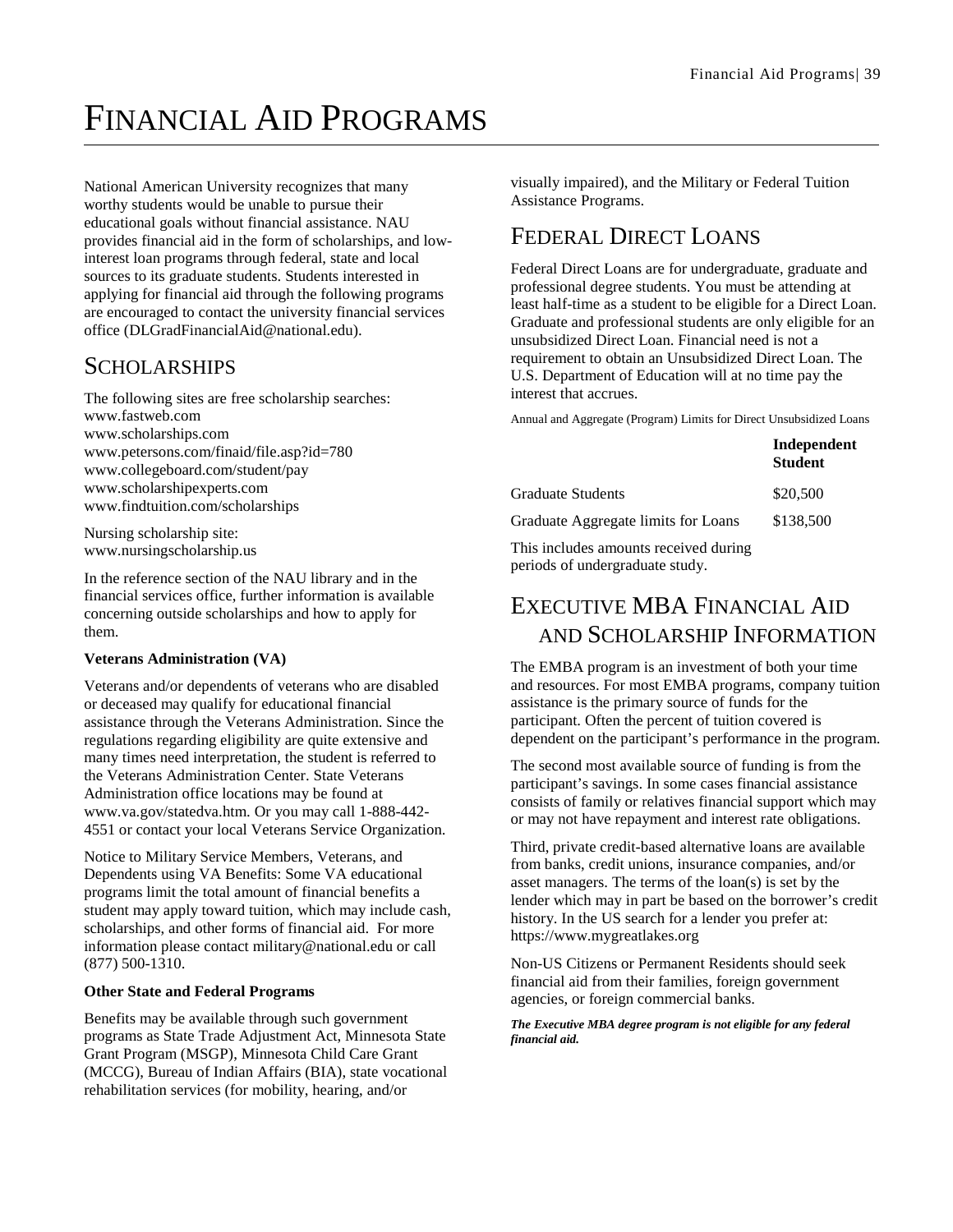# **COURSES**

# AC - ACCOUNTING

#### **AC6250 - Forensic Accounting and Fraud Examination (4.5)**

This course focuses on different types of business and occupational frauds, including asset misappropriation, corruption, and fraudulent statements (financial statement fraud). Students will research laws that relate to fraud; antifraud deterrent, controls and countermeasures; and fraud examination procedures and techniques.

Prerequisite: MT6255 and FN6200 or equivalent.

#### **AC6260 - Accounting Ethics (4.5)**

This course focuses on processes for ethical decision making; core values such as objectivity, independence, and integrity; and the need for transparency in reporting. Current regulatory developments at the state, national and international level will be covered. Students will conduct research and utilize case studies to develop their ability to analyze situations in light of legal and regulatory requirements and codes of professional conduct.

Prerequisite: MT6255 and FN6200 or equivalent.

#### **AC6270 - Accounting Information Systems and Computer Related Fraud (4.5)**

This course focuses on the use of computers as a means of perpetrating fraud. Students will explore the various ways that computers can be used to conduct fraudulent activities including Internet and e-commerce fraud, money laundering, and identity theft. Students will learn to assess risk, detect and deter computer-related fraud, and assess relevant legal, technical and privacy issues.

Prerequisite: MT6255 and FN6200 or equivalent.

#### **AC6280 - Auditing and Information Assurance (4.5)**

This course is designed to provide a foundation in financial statement auditing. This course will cover the economic and social justifications for auditing; the connections between enterprise strategy, business processes, business risks, financial measures, and the audit; the role of internal control in auditing; the technical details of audit planning, testing, and reporting; and the social responsibility of the auditor. The problems investors, analysts, and the public face in assessing the quality of the financial information that an enterprise reports as it goes about its activities is also discussed. Students will also demonstrate their mastery of technical topics including professional auditing standards and ethics, accountants' legal liability, the

Sarbanes-Oxley Act of 2002, and the role of outside regulators, including the SEC and PCAOB.

Prerequisite: AC6550.

#### **AC6550 - Managerial Accounting (4.5)**

This course emphasizes the use of accounting information in formulating management decisions. Special emphasis is placed on accounting information needs for planning, controlling, decision-making and performance assessment.

Prerequisite: MT6255, FN6200 or 9 credits of accounting and 4.5 credits of finance.

#### **AC7150 - Corporate Financial Report and Financial Statement (1.5)**

Corporate financial reporting will focus on the role of financial accounting using United States Generally Accepted Accounting Principles (GAAP) and, to a lesser extent, International Financial Reporting Standards (IFRS). To interpret and work with GAAP one must first understand the basics of accounting (principles of accounting). This course will go beyond the principles of accounting and consider the rules (accounting standard updates) that are used to measure, record and prepare financial statements and disclosure materials, which will lead to interpreting and analyzing its impact on management decision making. One of the primary roles of financial reporting is to present quantitative and qualitative information to aid in the capital allocation process. Resources are limited and people try to use them effectively and efficiently, allocating them to the most attractive investment alternatives after considering the level of risk they are willing to take on. The role of financial reporting in this allocation process is to provide information to the users (present and potential) who in turn determine how and at what cost money is allocated among competing interests. These competing interests vying for resources are not only found in the external capital markets, but also intra-company. This course also provides the tools to analyze and explore information provided in corporate financial statements.

#### **AC7152 - Managerial Cost and Performance Accounting (1.5)**

Performance management and control equips executives with the tools they need to evaluate and manage personnel and operations of the firm. This course focuses on internal reporting to managers for use in planning, operations and control, in making decisions and formulating major plans and policies in implementing corporate strategies. Some of the topics covered include: cost, volume, profit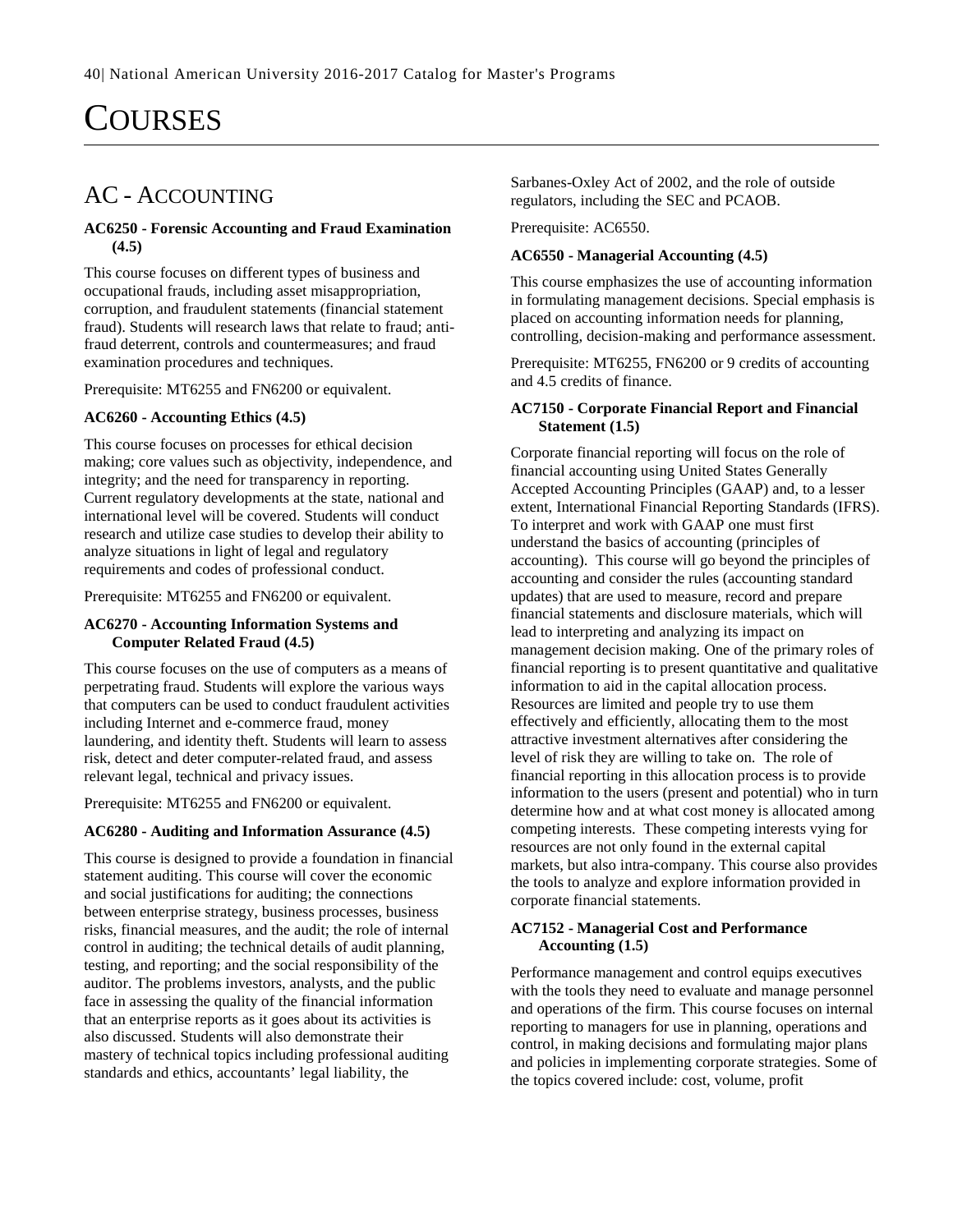relationships, flexible budgets and standards, job order and process costs, and cost allocation and accumulation. Cost accounting systems provide valuable information for management planning and control such as determining which product lines to keep and which to discontinue. They also help assess productivity improvements and for assessing performance evaluation and control. Global competition and rapid changes in technology have required firms to look inward to become more cost efficient. While understanding activities of the past is an important component of predicting future events, forward-looking information provided by strategic control and measurement systems provides executives with timely quantitative and qualitative measurement necessary to forecast the future consistent with the company's mission and strategy. The course examines the linking of strategies to operations, aligning people with corporate objectives, and measuring results to control, understand and improve performance.

# AM-AVIATION MANAGEMENT

#### **AM6000 - Air Transportation System (4.5)**

This course is designed to examine air transportation as part of the global transportation system. Students will become acquainted with the growing opportunities and economic risks, starting with the Wright Brother's first flight through current day governmental regulations, energy shortages, deregulation and international travel issues for passenger, cargo and general aviation.

Prerequisite: MT6255.

#### **AM6005 - Aviation Safety (4.5)**

This course is designed to examine all aspects of aviation safety. Students will examine work settings, ground safety, flight safety, and the larger scope of emergency response programs. Identification and implementation of accident prevention measures are stressed as integral parts of a complete safety management system. A review and analysis of all federal regulations applicable to operations and safety will be conducted. This course will also review past aviation accidents and their modern solutions through accident prevention plans.

Prerequisite: MT6255.

#### **AM6010 - Aviation and Airport Security (4.5)**

This course will examine all aspects of security as they apply to aviation and aviation safety. Students will study the security aspect of aircraft, passengers, and cargo as well as ground operations at airports. The course's focus is from the eyes of business intelligence. The risk of crime, industrial espionage, terrorism and internal security as they exist in the regulatory roles of local, regional and national entities along with countermeasures will be studied.

Prerequisite: MT6255.

#### **AM6015 - Airport Operations and Management (4.5)**

This course will examine the management and operation of airports. The financial forecasting of an airport's traffic, revenue and expense sources, ground handling of passengers inside the FAA's regulatory framework provides a top down view of airport operations. Environmental concerns, land-use planning and control, airport capacity and delay, public relations, airport finance, liability, and economic impact will be covered.

Prerequisite: MT6255.

#### **AM6020 - Air Carrier Operation (4.5)**

This course will examine airline, charter, and corporate operations and functions. Air carrier economics, marketing and pricing, computer reservation and revenue management systems, fleet planning and scheduling, aircraft maintenance, aircraft finance, labor relations, organizational structure, and strategic planning will be studied.

Prerequisite: MT6255.

#### **AM6025 - Air Cargo Operations (4.5)**

This course will examine topics related to the planning and operations of air cargo systems. These topics include the main components of an air cargo system, the competition between air cargo and other surface-transportation modes, planning, air cargo revenue management, supply chains in air cargo management, shipper and forwarder interaction, ground/sorting operations, airport relations, marketing air cargo service, and air cargo security.

Prerequisite: MT6255.

### CI - INFORMATION TECHNOLOGY

#### **CI6400 - Information Systems for Strategic Advantage (4.5)**

This course focuses on the meaning and role of information technology within a business setting and offers a broad perspective of the relationship between organizational goals, information technology, and strategic advantage. The student will examine the design and implementation of various information systems in order to integrate current technologies and configurations into the management decision-making and evaluation process.

Prerequisite: MT6255.

#### **CI6600 - Computer Security (4.5)**

This course explores Information Assurance (IA) from the concepts of computer systems foundation, networking, information security policies, standards, procedures, and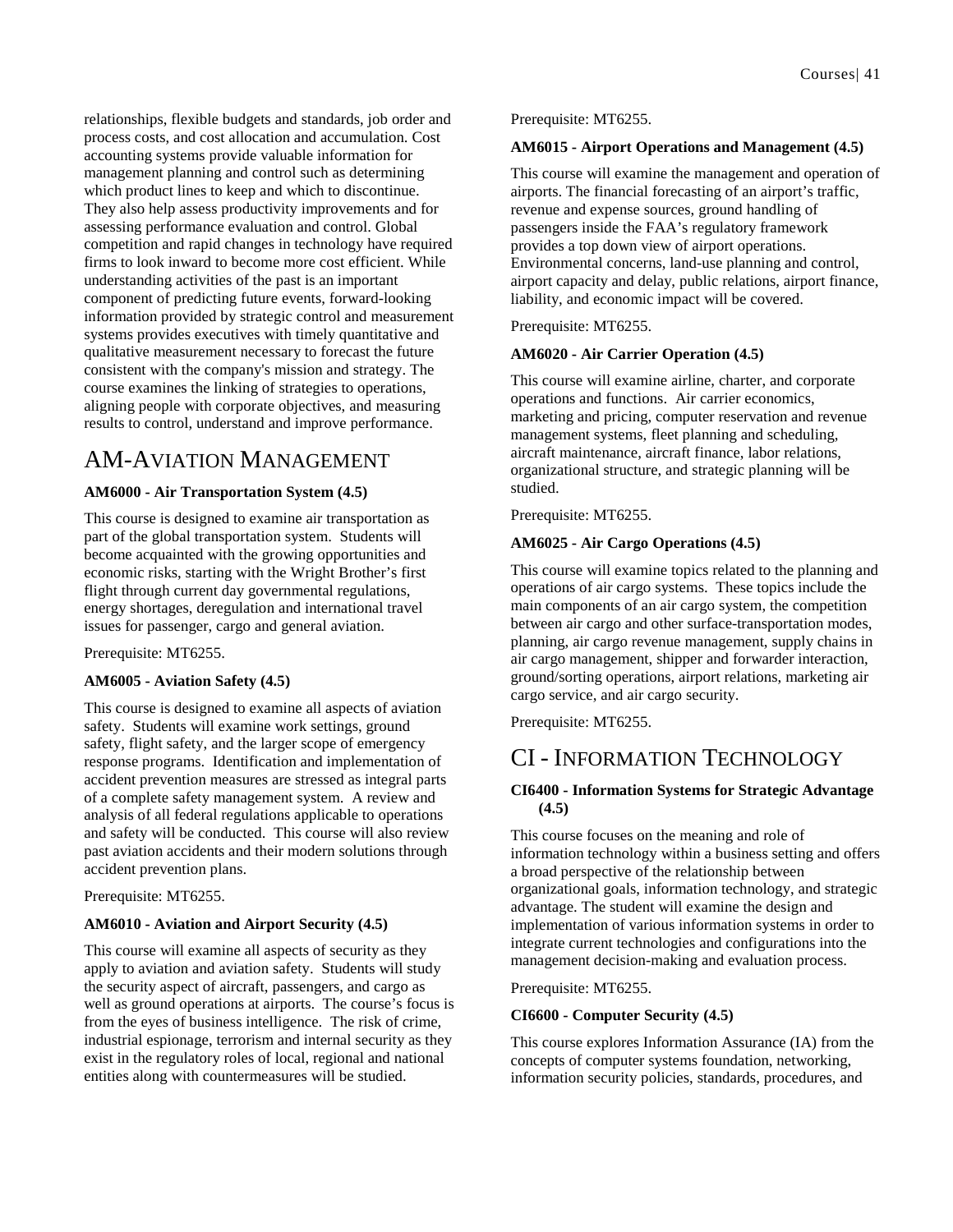guidelines. IA and security design, integration, implementation, and maintenance will be explored with real-world scenarios for authentic learning experiences. Security audit, validation, verification, and certification procedures will be built into the course discussion topics. Current and changing legal and ethical issues as they relate to cybersecurity, cyber-attacks, cyberterrorism will be discussed. Further, the prevalent National Critical Infrastructure protection, Cloud and Mobile security will be explored.

Prerequisite: MT6255.

#### **CI6605 - Risk Assessment and Analysis (4.5)**

This course presents an overview of the various methodologies that may be used in assessing and managing security risks to achieve information protection in contemporary highly networked enterprises. This course will explore both technology and management issues related to Computer Security Risk Assessment and Management to protect information assets. Specific technologies and techniques used by security managers to protect sensitive, private information are discussed and explored. Countermeasures and safeguards to mitigate risks will be discussed in defense-in-depth.

Prerequisite: MT6255 and CI6600.

#### **CI6610 - Critical Infrastructure Control System Security (4.5)**

This course investigates the critical infrastructure control systems for their security vulnerabilities for possible cyberattacks. The student will explore all possible cyberadversaries that could attack on these national critical infrastructure control systems without which our economy could cripple, human lives will be devastated, and the national security would be compromised. The student will have an opportunity to design a secure critical infrastructure control system to prevent any possible future cyberattacks.

Prerequisite: MT6255, CI6600 and CI6605.

#### **CI6615 - Computer Forensics and Incident Handling (4.5)**

This course provides a proven life cycle incident handling procedure from the incident detection to closure of the incident, managing trouble tickets, and basic analysis of events to determine if an incident has occurred. A methodical incident handling procedure will be explored along with forensic handling procedures. Forensic evidence handling and reporting procedures will be exercised by the student. The course further explores laws and rights to privacy by individuals and what organizations may or may not do.

Prerequisite: MT6255, CI6600 and CI6605.

#### **CI6620 - Foundations of Security (Security+) (E) (4.5)**

This course explores the fundamental concepts of cybersecurity and its implementation. Security vulnerabilities, exploitations, and attacks are examined in various cyberattack phases. Various cyberattacks and their payloads to damage assets will be explored in order to design the appropriate security controls. Additionally, the student will be able to identify assets, assess risks, implement the appropriate safeguards, and continuously monitor security posture. The course prepares the student to take the CompTIA Security+ certification exam.

Prerequisite: MT6255, CI6600 and CI6605.

#### **CI6650 - Advanced Security Practices and Risk Management (CISSP) (E) (4.5)**

This course provides advanced security topics for security professionals. The student will explore various access control mechanisms to protect assets in an enterprise network infrastructure. Prevalent cyber vulnerabilities, attacks, and exploitations such as advanced precision threats (APT) will be examined for the student to design a secure computing network along with a Business Continuity (BC) and Disaster Recovery (DR) Plan. Latest software and website vulnerabilities will be analyzed to design a secure software development life cycle (SDLC). Continuous monitoring and operations best security practices will be reviewed to conform with government regulation, international cybersecurity laws. This class will prepare students who meet ISC2's requirements to sit for the CISSP exam.

Prerequisite: MT6255, CI6600 and CI6605.

### CJ - CRIMINAL JUSTICE

#### **CJ6100 - Law and Public Policy (4.5)**

This course critically addresses the intersection among law, public policy and the role of courts as well as the impact of these disciplinary areas on the management of the organization. Topical areas will include: the structure of criminal and civil law; criminal and civil procedure; and development and trends in public policy as applied to the criminal justice system. Case study method will be applied for much of the course material.

Prerequisite: MT6255.

#### **CJ6200 - Management Topics in Criminal Justice (4.5)**

This course will provide the student with a fundamental understanding of management-related topics in criminal justice. The course will focus on the roles of leaders and managers to achieve organizational goals. Topics include resource management and allocation, management in the public and the private sector, dealing with diversity, and criminal justice in a global environment.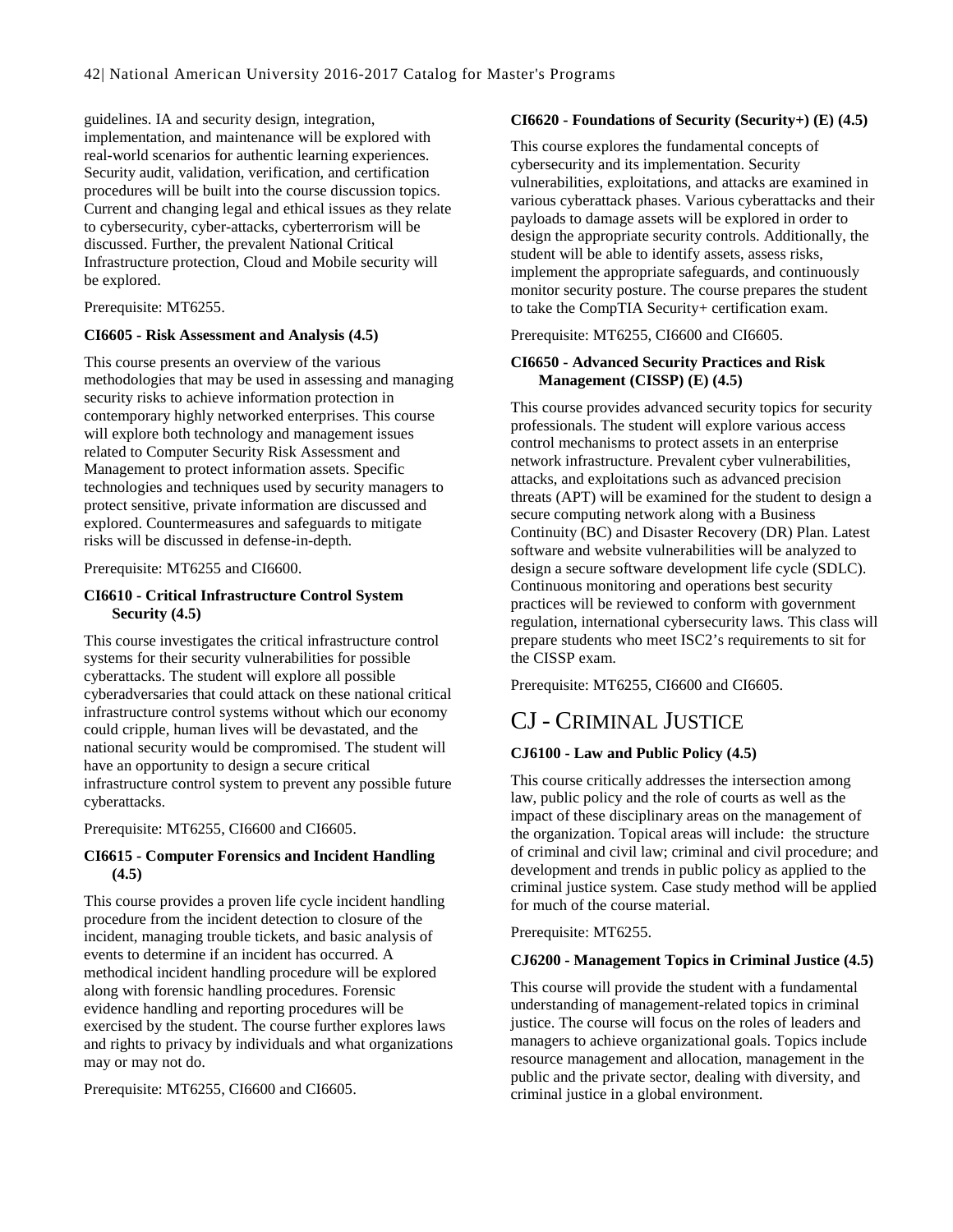Prerequisite: MT6255.

#### **CJ6250 - Management of Critical Incidents (4.5)**

This course provides students the opportunity to explore leadership and management challenges when dealing with a variety of emergency situations initiated through electronic, biological, nuclear, political, or other means. Students will utilize the case study approach to analyze individual and group behavior; assess the challenges inherent in leading a team during a critical incident, and classify and formulate strategies to maintain control during the incident. Topics will include emergency response planning, incident readiness documentation and testing, and communication strategies.

Prerequisite: MT6255.

#### **CJ6300 - Criminal Justice Planning and Innovation (4.5)**

This course will cover the application of planning theory and techniques to the criminal justice system as well as to organization-specific problems. Students will learn techniques for problem identification, goal-setting, forecasting, and the selection of alternative courses of action. Students will evaluate the process of innovation, analyze the impact of change, recommend a change process, and develop a change plan.

Prerequisite: MT6255.

### EC - ECONOMICS

#### **EC6100 - Economic Analysis (4.5)**

This course looks at the application and analysis of microeconomic and macroeconomic concepts, tools, theories, and events that shape and modify the economy. Emphasis will be on decision making for the manager and development of basic tools of economic analysis required for graduate-level courses.

Prerequisite: MT6255.

#### **EC6150 - Managerial Economics (4.5)**

This class explores the application and analysis of microeconomic and macroeconomic concepts, tools, theories, and events that shape and modify the economy. Emphasis will be on decision making for the manager and development of basic tools of economic analysis required for graduate-level courses.

Prerequisite: MT6255 and EC6100 or equivalent.

#### **EC7500 - Global Macroeconomics (1.5)**

This course focuses on the changes that have occurred in the global economy during the past 20 years that are significantly impacting international trade and global

financial flows and how they impact the changing patterns of international business and the growing importance of emerging markets. These change have resulted in a new set of competencies being required to deal with the growing volatility of capital flows and economic linkages between countries. These competencies include: the ability to determine and mitigate exchange rate, interest rate, and commodity price volatility; the ability to analyze and establish safeguards against country risk analysis; and the ability to anticipate the implications of economic, financial, and fiscal policy changes on economic performance in different countries that result from changes in trade and especially financial flows between nations.

#### **EC7550 - Global Managerial Economics (1.5)**

Managerial economics focuses on how a firm operates and achieves its goals. In studying supply and demand it explores demand elasticity, demand estimation and forecasting, the production function and cost of production estimation, and supply chain management. Pricing and output decisions are examined under various market structures including breakeven analysis and the determination of optimum output levels. Special pricing practices are investigated including game theory and asymmetric information. Capital budgeting and risk, the value of the corporation, and the operation and competitive strategy of the multinational corporation is studied. Finally, the relationship between government and industry is analyzed in terms of challenges and opportunities. In summary, this course combines microeconomic theory with management practice and competitive strategy.

### FN - FINANCE

#### **FN6200 - Accounting and Finance for Managers (4.5)**

This course is designed for the non-finance major who needs a background in finance from the viewpoint of management. The emphasis is to familiarize the student with concepts of financial management through analytical and evaluative techniques necessary to make better managerial decisions.

Prerequisite: MT6255.

#### **FN6350 - Financial Management (4.5)**

This course emphasizes the use of financial analysis as a tool in management decision-making. The student will learn to identify and interpret financial information as it relates to the decision-making process and to communicate this information to a variety of audiences. Course can be substituted for FN6200.

Prerequisite: MT6255, FN6200 or 9 credits of accounting and 4.5 credits of finance.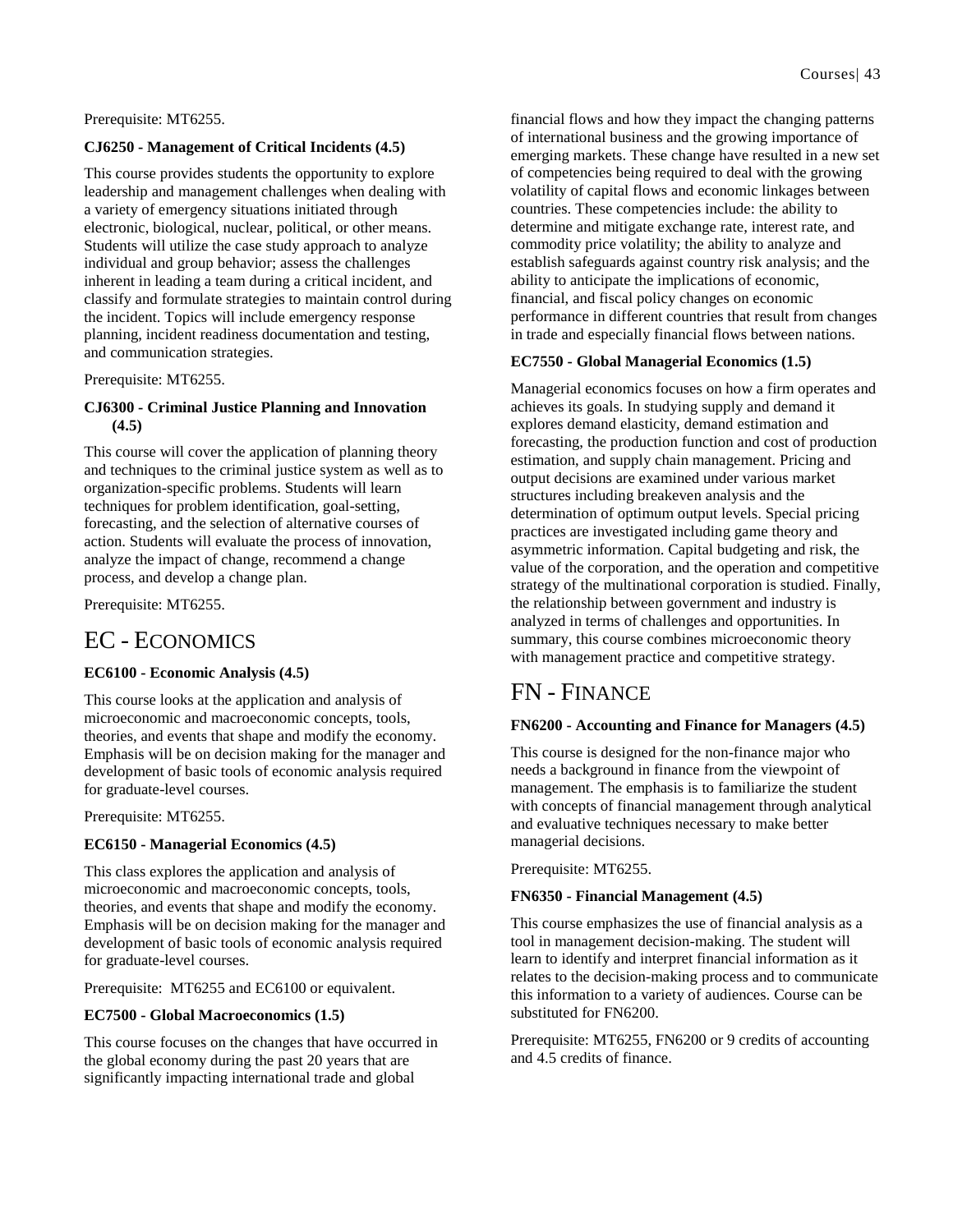#### **FN7401 - Corporate Finance (1.5)**

This finance course explores the theory and practice of corporate financial management in a market setting. Topics addressed include management use of discounted cash flow analysis and the time value of money; compounding mechanics and effective interest rates; capital budgeting preliminaries and competing project appraisal techniques; bond valuation and fixed income analytics; security pricing; working capital management and the cash cycle; and financial ratio analysis and forecasting. These elements of course content comprise a rich and formidable technology, mastery of which is essential to effective enterprise stewardship. The domain of corporate finance has become increasingly complex and volatile of late, enduring shocks at times of unprecedented magnitude. A respectable floor of literacy and numeracy in the Finance space is accordingly indispensable to the managerial pursuit of sustainable value creation, and to corporate survival. This course is intended to instill and bolster such skills, and to ultimately reach closure on this front.

#### **FN7402 - Corporate Financial Management (1.5)**

Understanding the role and objectives of the corporate financial manager, who relies on accurately recorded data from the accountant, is crucial to understanding what makes a successful company and increases its value to the shareholder. This course will cover modern practices of corporate financial management in a market-oriented framework. Topics addressed include financial forecasting and planning, working capital management, and cash and accounts receivable management, capital budgeting, cost of capital, efficient market analysis, risk and return tradeoffs, portfolio selection, computation and implementation of weighted average of capital (WACC), capital structure decision, basics of financial derivatives, foreign exchange and currency hedging, and cross border valuation. This course also covers topics and concepts consistent with the Level 1 CFA exam.

#### **FN7403 - Global Financial Risk Management (1.5)**

This course covers intermediate to advanced theories and practices of modern corporate financial management within the market-oriented framework. The course is designed to develop analytical skills for sound decisionmaking. It includes the uses of derivative instruments such as options, futures, forwards and swaps and how to use them to hedge foreign exchange risk and manage shortterm assets and liabilities in a global setting. The course will cover foreign exchange risks and identify the types of foreign exchange exposures a global company faces and will evaluate alternative hedging strategies. It will also examine the relationship between interest rates and exchange rates and inflation rates and apply them to cross border valuation. The course will also include an

introduction to international financial statement analysis. It emphasizes practical applications with the method of instruction combining case discussions and lectures.

#### **FN7451 - Global Leadership in International Trade (1.5)**

This course provides both an academic and practical study of the many concepts and practices facing companies which expand their business into the global marketplace. Importing and exporting, commonly known as global trade, buying and selling outside of a company's domestic market requires understanding of theoretical, strategic and practical business principles. The course will explore the ability to think practically, strategically and analytically in a global context; examine global business concepts and apply them to real world situations; enable the participant to understand the difference between, and apply rules, guidelines and regulations; explain methods to manage risks in uncertain environments; describe core international business practices and tools; and will enable the participant to conduct research and demonstrate effective communication of the results for senior management.

Concepts covered in Global Leadership and the management of International Business will focus on important practical aspects of selling goods and services into foreign markets as well as acquiring the same from foreign sellers. Practically speaking, most companies are primarily importers or exporters; however, increasingly they do both. Important concepts to be learned include identifying and managing international risks, protecting company assets, lowering the cost of finance and profitably expanding business into new markets. Practical areas of study will include subjects such as foreign exchange, INCO terms, selling and buying methodologies, trade finance, credit risk management, global transportation and logistics management, the role of Customs, the harmonized system of tariffs and the role of governments in regulating trade across its borders. We will also discuss the role and applicability of various U. S. government agencies such as the Department of Commerce International Trade Administration, US Customs and Border Protection and the Export Import Bank of the United States.

### HA - HEALTH CARE

#### **HA6500 - Fiscal and Regulatory Issues in Health Services (4.5)**

This course focuses on fiscal and regulatory issues in the health care industry. Students will focus on the management implications of current economic issues, funding streams, expenditures, legal and regulatory issues and ethical issues.

Prerequisite: MT6255.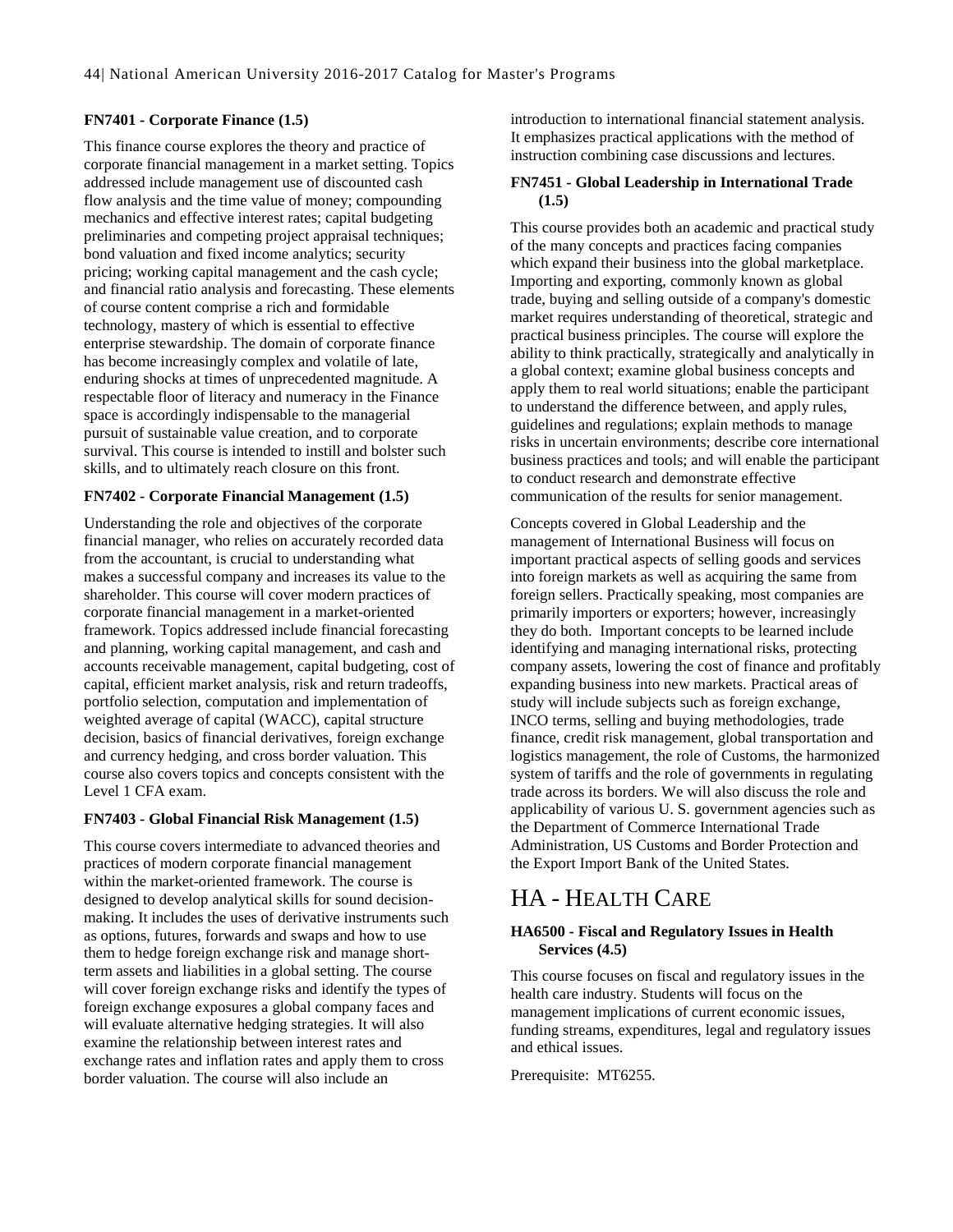#### **HA6510 - Global Issues in Health Care (4.5)**

This course covers global issues commonly encountered in modern health care systems. Topics will include issues common to all systems as well as specifics of the U.S. market. Students will research current issues of interest from other countries in order to assess the transportability and applicability of best practices across international systems.

Prerequisite: MT6255.

#### **HA6520 - Health Care Administration and Policy Seminar (4.5)**

This course establishes a conceptual framework for understanding the interconnections between health care administration and health care policy. This understanding is critical to the success of senior managers in our nation's health industry.

Prerequisite: MT6255.

### HE - HIGHER EDUCATION

#### **HE6100 - History of American Higher Education (4.5)**

This course is designed for future and current college and university staff and leaders. It will provide a broad view of the history of higher education; historical trends, customs, values and traditions. Particular emphasis will be placed on the development of issues of for-profit colleges and universities.

#### Prerequisite: MT6255.

#### **HE6105 - History and Emerging Issues of American Higher Education (4.5)**

This course will provide a broad view of the history of higher education, historical trends, values, and traditions. Students will have the opportunity to identify and analyze emerging local, state, national, and global issues impacting higher education.

#### **HE6200 - Management Topics in Higher Education (4.5)**

This course will provide the student with a fundamental understanding of management topics in higher education. Topics examined will include the management and understanding of various offices and functions on campus such as financial aid, registrar's office, student accounts, athletics, student affairs, admissions and academic affairs. Leadership and managing proprietary higher education topics will also be examined.

#### **HE6250 - Student Retention and Learner Services (4.5)**

This course will focus on techniques utilized in student retention. It will examine procedures and programs in traditional and for-profit institutions, paying particular attention to retention methods for for-profit institutions and the online student. Students will research current retention programs. Case studies will be used to increase the knowledge base. Topics will include student types and their varying needs, the differences between persistence and retention, risk factors that impact retention, and planning to improve retention.

#### Prerequisite: MT6255.

#### **HE6255 - Contemporary College Student Retention and Learner Services (4.5)**

This course will focus on best practices utilized in student retention and learner services. Students will examine programs, processes, and intervention for student services paying particular attention to retention methods for traditionally disenfranchised students and online students. Topics will include student types and their varying needs, differences between persistence and retention, risk factors that impact retention, utilization of data to understand retention and planning to improve retention.

#### **HE6300 - Curriculum Design, Development, and Assessment (4.5)**

This course is designed to introduce students to the methods and skills necessary for instructional planning as it relates to designing courses, curriculum, and degree programs. Students will also investigate assessment techniques and criteria, writing assessment documents and fulfilling assessment and regulatory criteria.

Prerequisite: MT6255.

#### **HE6301 - Foundations of Teaching and Learning (4.5)**

This course provides a strong foundation of understanding and practice in research based teach strategies. Students explore established literature on adult learning theory and andragogy. The course incorporated how to create an effective learning environment with a diverse population of students utilizing communication, student engagement, and classroom management strategies. Students will develop a personal philosophy of teaching.

#### **HE6305 - Curriculum Design, Development and Assessment of Student Learning (4.5)**

This course is designed to introduce students to the methods and skills necessary to design courses, curriculum, and degree programs. Needs assessments, internal organizational infrastructures, institutional mission, faculty roles, academic administration, and external constituency influences will be discussed.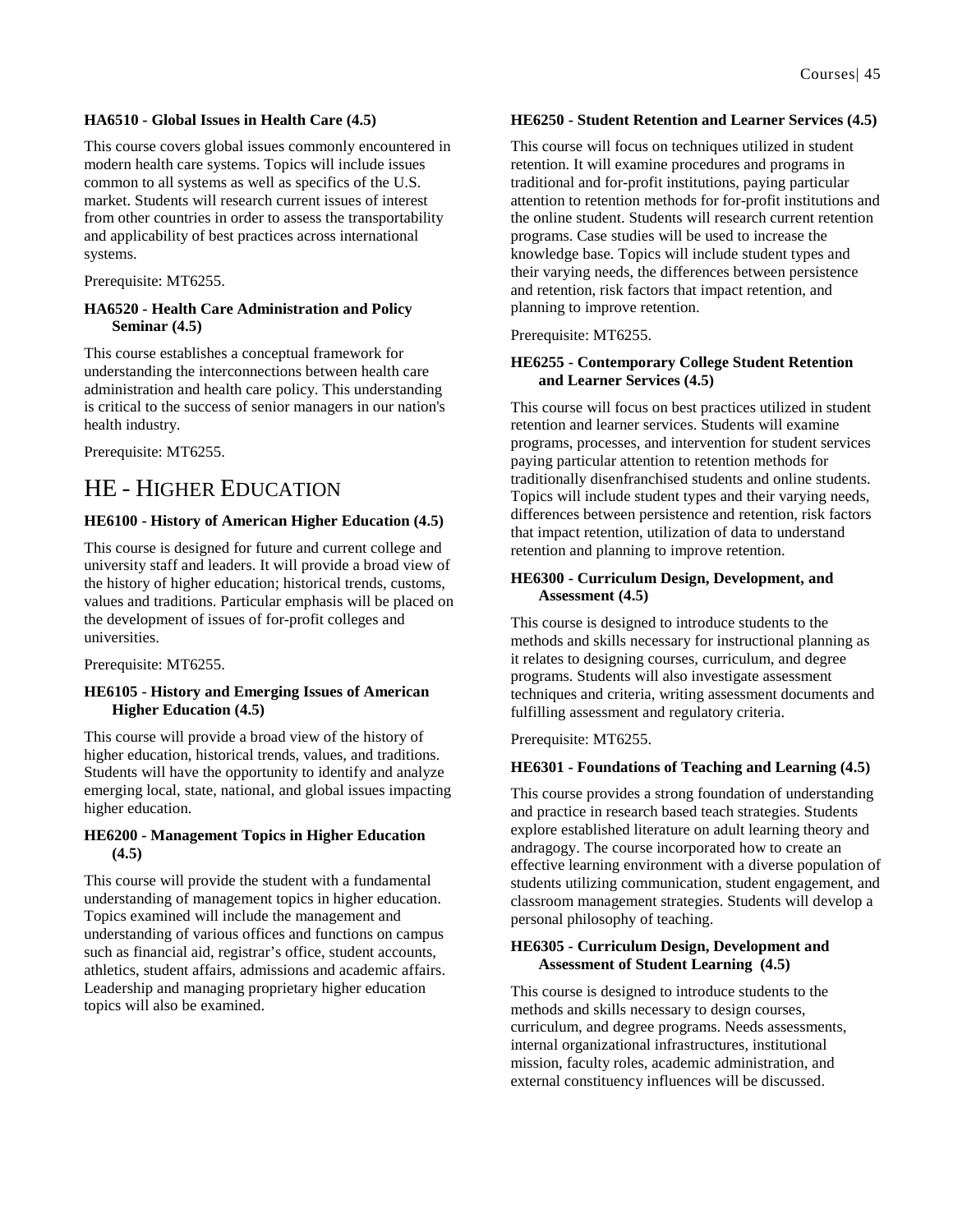Students will learn how to incorporate technology into the curriculum. Students will investigate multiple cognitive and competency assessment techniques and criteria, writing assessment documents and fulfilling assessment and regulatory criteria.

#### **HE6800 - Higher Education Analytics (4.5)**

Students will learn how to present, analyze, and interpret institutional data; and, communicate about and apply data for decision making at the institutional, program, and course levels. They will be asked to identify barriers to institutional effectiveness, student learning, equity, success, completion and assess the institutional culture for fostering a culture of evidence and inquiry. Students will learn about the use of data for strategic planning, policy development, and resource allocation.

#### **HE7000 - Practicum (4.5)**

The practicum is a critical aspect of the master's program experience. It offers an opportunity for students to spend time in a higher education office or classroom to examine a significant problem, with structured and supervised deliverables. Students will work in collaboration with the faculty to develop plans for the learning outcomes for the practicum which will culminate in a comprehensive project.

### $L_A - L_A$

#### **LA6100 - Legal Environment for Global Organizations (4.5)**

This course is designed to introduce students to the complexities of the legal environment for organizations doing business globally. Students will consider the law as it applies throughout the United States and in other countries. In addition, students will study international legal issues and legal and ethical decision-making across cultures.

Prerequisite: MT6255.

#### **LA6200 - Legal and Regulatory Environment for Higher Education (4.5)**

This course explores the legal and regulatory environment as it relates to higher education with particular attention to for-profit higher education. Research in regards to particular cases will be addressed and discussed. Other topics examined will be the various types of accreditation, writing effective accreditation reports, regulatory visits, reporting agencies, copyright and fair use, the Higher Education Act, and legal issues as they relate to the daily operation of a higher education institution. This class is required in the MM Higher Education program.

Prerequisite: MT6255.

#### **LA6205 - Legal and Regulatory Environment for Higher Education (4.5)**

This course explores the ethical and legal issues as they relate to higher education. Faculty rights, roles and responsibilities will be covered. Cases around student issues such as plagiarism, misconduct, and mental health will be explored. Other topics examined will be the various types of accreditation, regulatory statutes, social media, technology, copyright and fair use, the Higher Education Act, and legal issues as they relate to the daily functioning of teaching, course development, and the learning environment.

#### **LA6570 - Human Resource Law (4.5)**

This course prepares the Human Resource professional to recognize and anticipate issues within the legal and institutional framework which governs the employer/employee relationship. Students will learn about human resource practices associated with each stage of the employment process-- from hiring, to managing, to firing- and emphasize the application of legal concepts to future business situations. Students will develop critical thinking and legal reasoning skills, enabling them to identify the appropriate time to consult with an attorney. Other topics include: class action lawsuits, use of independent contractors, sexual harassment, and the use od credit histories and criminal background checks during the hiring process.

#### **LA7100 - International Corporate Law, Governance and Ethics (1.5)**

The business world has become increasingly focused on institutional governance and ethics which has had an impact on global corporate law and its enforcement. These development have become increasingly important in defining the culture and core values of a corporation which has influenced recruiting and investment market acceptance. As emerging global leaders participating in this trend and understanding the social responsibility and ethical values are important to building a strong foundation of a global business and entrepreneurial process is important to leading a successful corporation. This course examines these basic concepts of corporate governance, stakeholder and societal responsibilities and ultimately leading a holistically profitable business that creates maximum value for the environment of which it is an important participant.

### MA - MATHEMATICS

#### **MA6100 - Statistics (4.5)**

This focus of statistical methods includes the theory and application of commonly used statistical methods and models. Students will explore the methods used for the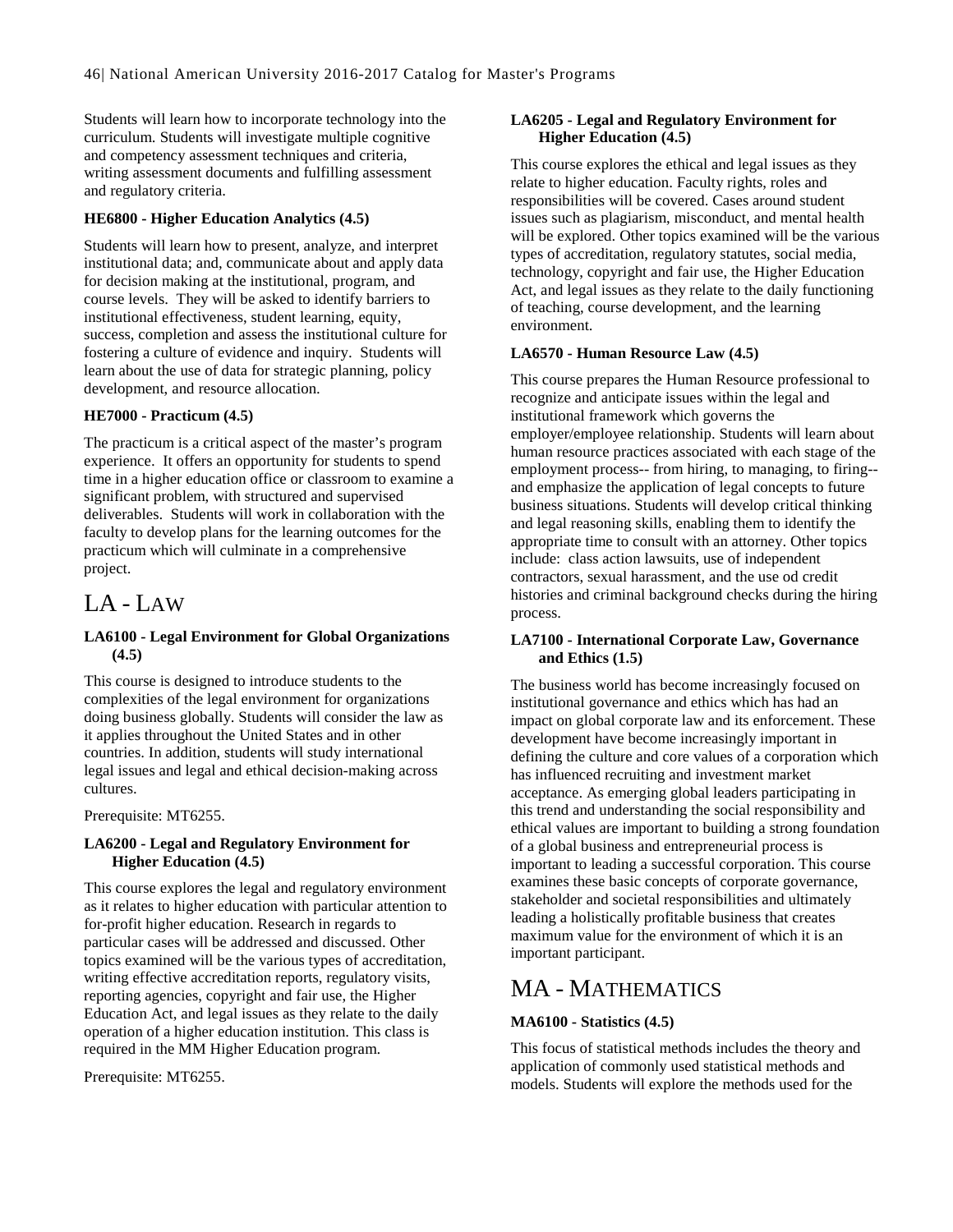analysis of a variety of data and basic statistical concepts. Descriptive statistics are used to summarize data, and then basic concepts of probability are explored as are sampling and statistical inference. Simple linear regression analysis/relationships variables models are introduced. Coursework is approached from an applied perspective using case studies and other examples.

#### Prerequisite: MT6255.

#### **MA6600 - Quantitative Methods for Management Decisions (4.5)**

This course explores the use of applied quantitative tools for managerial decision-making. These tools include Bayesian decision theory, programming algorithms and special deterministic models, such as queuing models. Students will utilize computer applications to analyze data and to assist in the decision-making process.

Prerequisite: MT6255 and MA6100 or equivalent.

#### **MA7660 - Business Statistics and Analysis (1.5)**

This course focuses on developing and applying the theories and models of Bayesian statistics and probability and deterministic quantitative models used today in corporations to make better decisions in problem solving by corporate leadership. Contemporary business statistics are explored and used to address issues and topics faced by senior management in which demonstrated multiple applications are used to illustrate the mechanics of the decision making process. Different managerial applications of these tools and models in a variety of business areas will be demonstrated. The use and application of various software decision programs will also be explained and applied throughout the course for a variety of problem solving and decision making situations.

### MG - MARKETING

#### **MG6200 - Marketing and Sales Management (4.5)**

This course provides students with an understanding of the marketing and sales process and how it impacts the operation of the organization. Students will learn to evaluate marketing and sales decisions using a variety of information sources to gather information in both a departmental and organizational context. Course can be substituted for MG6500.

Prerequisite: MT6255.

#### **MG6500 - Marketing Administration (4.5)**

This course emphasizes the application of marketing concepts and tools in the decision-making process. Students will discuss the manager's role in administering marketing programs and in ensuring that marketing is appropriate to the organization's goals. The course also

includes a study of the behavioral, functional, societal, international, and institutional foundations of marketing. Course can be substituted for MG6200.

Prerequisite: MT6255.

#### **MG6600 - Internet Marketing (4.5)**

This course introduces the student to concepts and theories that define Internet marketing and discusses its place in a firm's overall marketing plan. Marketing itself is not simply about advertising, sales, and promotion, but rather involves a far broader, though intensive, knowledge of consumers' behaviors and needs. A business's strategic task, then, is to respond to those behaviors and customer needs in their business model by providing superior value in their offerings. The Internet represents a dynamic medium through which a firm can expand its marketing opportunities and strategies around product, price, placement, and promotion. The purpose of this course, then, is to provide the student with a strong base of knowledge around the Internet's marketing potentials, comprehensive enough for the student to be able to identify its fundamental application to, and maximize its value for, myriad business models. The course uses text, case studies, videos, and project research to achieve those ends.

Prerequisites: MT6255 and MG6500 (MBA) or MG6200 (MM)

#### **MG6610 - E-Commerce (4.5)**

This course examines the relationship between ecommerce business models and strategies, Internet technology, and the legal and social context of ecommerce, three factors that permeate all e-commerce. The structural and managerial differences of failed models and practices of early e-commerce entries are contrasted against those operational and strategic characteristics of firms that have not just succeeded in the space, but have thrived. This knowledge of the evolution of web-based and integrated business models coupled with an eye on evolving technologies and social trends will prepare leaders to better manage their firms and compete in the new and evolving e-commerce era.

Prerequisites: MT6255 and MG6500 (MBA) or MG6200 (MM)

#### **MG6620 - Social Media Marketing (4.5)**

This course looks at the steps required in creating a comprehensive and effective social media marketing plan. Core marketing practices, such as identification of target markets, are coupled in context with primary social media channels, thus allowing marketers to craft media strategies across multiple platforms that include platform specific tactics and objectives.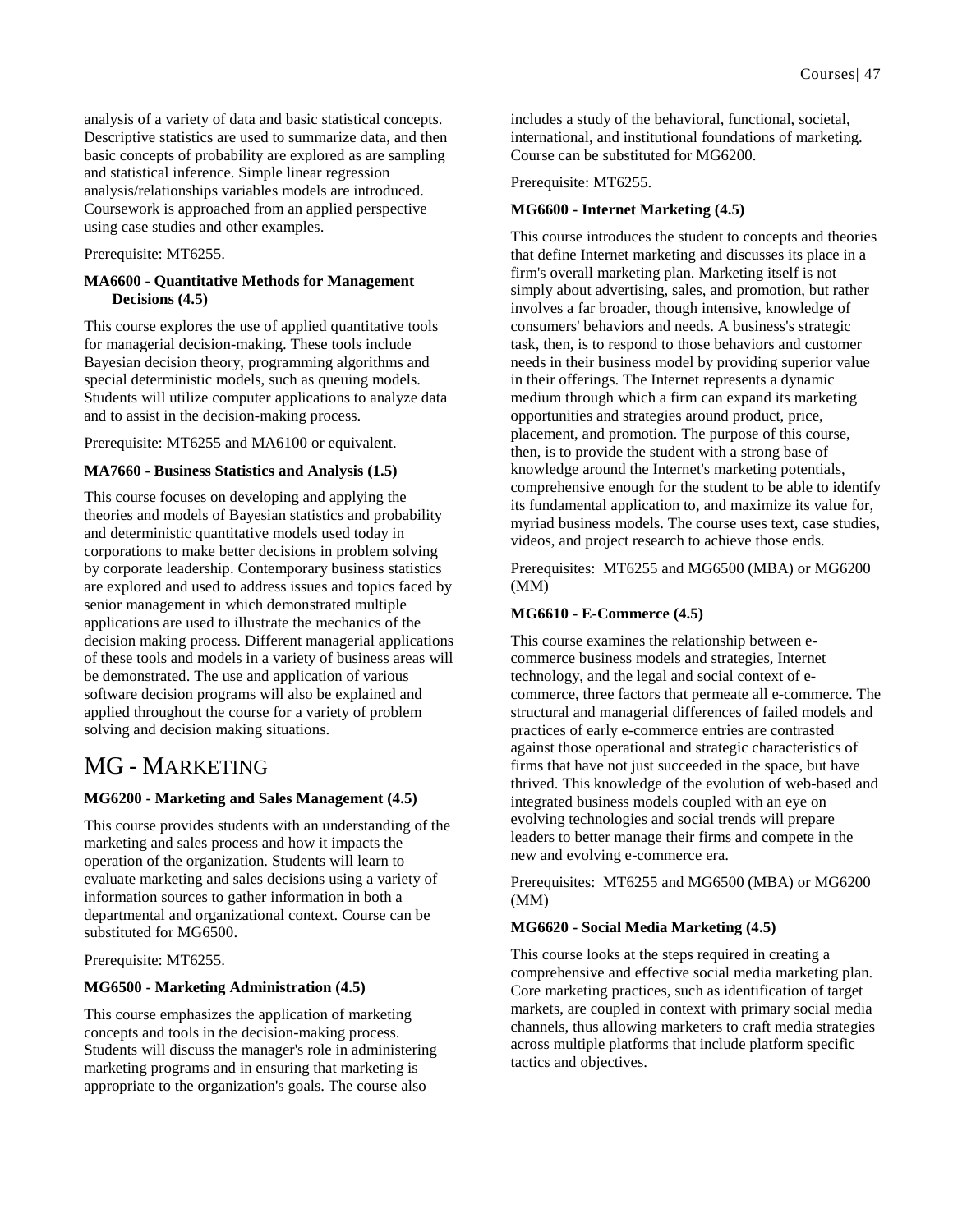Prerequisites: MT6255 and MG6500 (MBA) or MG6200 (MM)

#### **MG6630 - E-Marketing Analytics (4.5)**

This course is designed to acquaint students with analytical tools available to measure the ROI of a firm's e-marketing efforts, such as social networking, search engine optimization, search engine marketing, and Pay per Click, etc. As the major provider of data on online advertising and online marketing, Google Analytics is a major focus. This course will help prepare students to take their Google Analytics Individual Qualification exam (GAIQ).

Prerequisites: MT6255 and MG6500 (MBA) or MG6200 (MM)

#### **MG7500 - International Marketing Management (1.5)**

This course examines how international business variables affect the marketing process. It examines the mechanics and strategies of international marketing, and discusses issues which shape the environment of international business. The specific topics covered include: Global Segmentation, Targeting and Positioning, International Market Entry Decisions, Global Brand Management, International Pricing Strategy, Global Distribution Channels, Global Account Management, Global Innovation Management, Global Advertising and Promotion, and Ethics in International Marketing.

#### **MG7510 - International Marketing Strategy (1.5)**

This course focuses on how to use marketing to develop a competitive advantage by creating customer value. Managers around the globe are recognizing the increasing necessity to develop the skills, aptitudes and knowledge to compete effectively in international markets. The emergence of a more open world economy, the globalization of consumer tastes and the unabated expansion of Internet access globally all increase the interdependency and interconnections of nation economies across the globe. The need for managers to develop the skills to respond to these pressures affects companies of all sizes. The obvious benefits of strategic planning are that all staff can be better motivated and encouraged to work more effectively by sharing a vision of the future. There are, however, potential dangers too. Long-term strategic plans often fail to cope with the consequences of unexpected events, either environmental or political. There is often confusion between managers over the difference between strategic issues and operational tactics. The ability of a company to pursue its chosen marketing strategy is determined to a large degree by the aims and expectations of the stakeholders, who directly or indirectly provide the resources and support needed to implement the strategies and plans. Emphasis is placed on developing an understanding of using analytical and managerial tools for

creating a competitive global strategy with local emphasis and cultural sensitivities.

#### **MG7600 - International Digital Marketing (1.5)**

This marketing course explores the theory and practice of marketing from a managerial perspective. Topics addressed include strategic planning, marketing research, consumer behavior, product and service development, and promotional strategy. The course applies marketing topics to consumer and business-to-business products, services, and non-profit organizations. Marketing theory will be explored using traditional product and service environments and then extended to digital business environments and digital communication strategies. With this background, we will gain a stronger awareness of that which is involved in developing and implementing real world marketing initiatives as technology impacts the way we communicate, consumer's behavior, the demand for customization, and the way move products from producer to consumer.

#### **MG7610 - International Services Marketing (1.5)**

This course focuses on evaluating consumer behavior from a cross-cultural perspective. It also covers the managerial aspects of a well-integrated marketing communication plan as it impacts brand building and corporate reputation. It examines the effective management of channel relationships as essential to the marketing manager's ability to create value and reputation for customers through the efficient and reliable delivery of services. The course also explores the alternative ways of managing the customer interface to insure that it is a positive, educational, and rewarding experience for both parties. In addition the course will focus on the unique aspects of service marketing and analyze the differences between the strategic marketing of products and services.

#### **MG7650 - International Brand Marketing (1.5)**

This course explores contemporary managerial approaches and policies to establish and manage global brand recognition. We will explore and analyze the roles and responsibilities of brand management in the contemporary domestic and global context. We will study the meaning of a global brand and be able to develop plans to create global brands, maintain and grow global brands, and we will learn what can be done to revitalize a global brand and brand equity. Global branding will also be studied from the perspective of product recalls, various product and company wide crises, country crises and policies, and from the perspective of corporate governance, ethics and environmental sustainability. Various approaches to and types of international brand marketing and related marketing problems faced by brand managers will be discussed with an emphasis on formulating sound strategic approaches for successful solutions.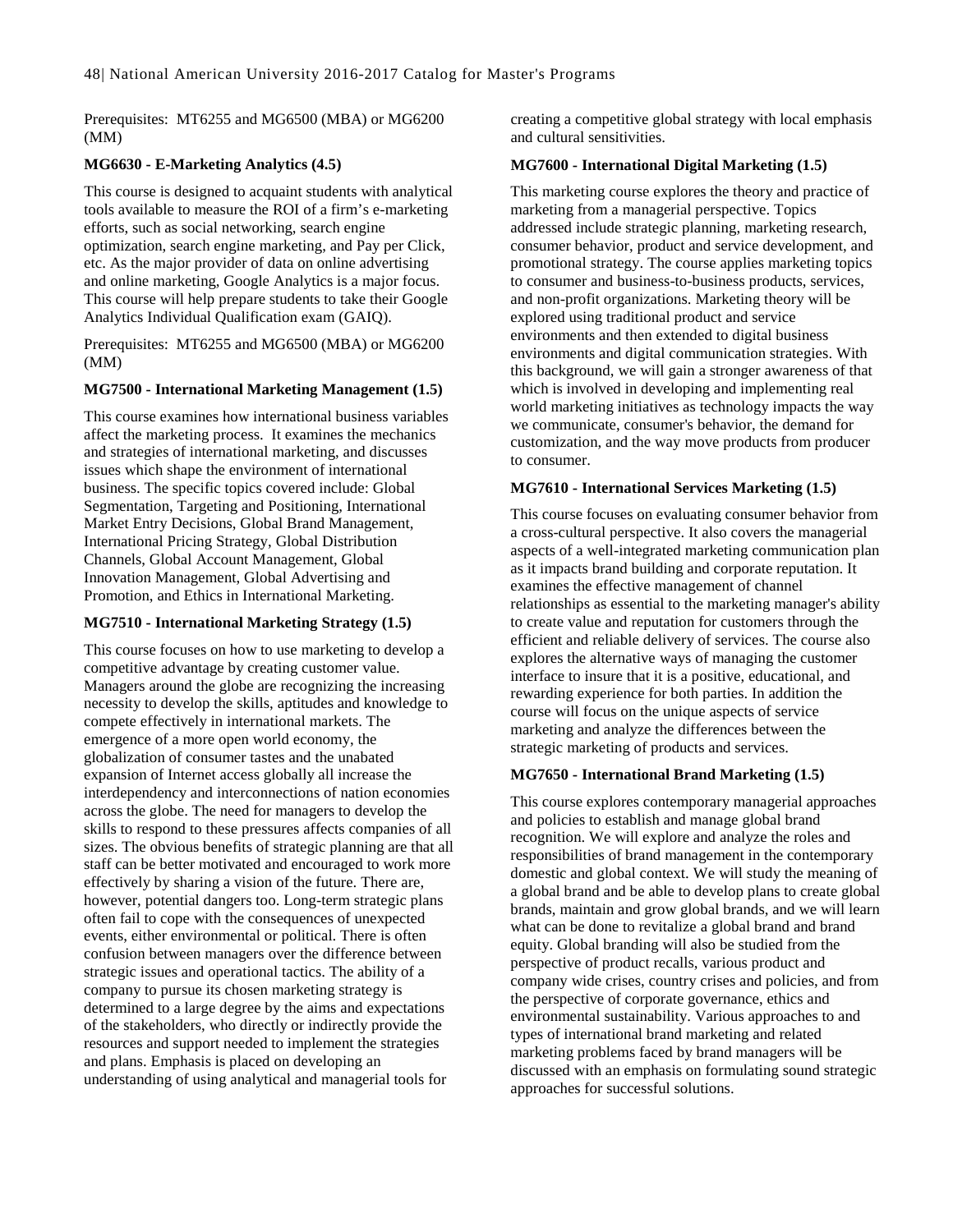### MT - MANAGEMENT

#### **MT6100 - Research Methods (4.5)**

This course provides students with a framework for research design. Students will consider how research is different from other ways of knowing, identify a research problem and questions, conduct a literature review, design a research plan, define a population and sampling plan, construct instruments to collect data, and submit a research proposal. Ethical issues in quantitative and qualitative research are also addressed.

Prerequisite: MT6255.

#### **MT6255 - Introduction to Leadership and Quality (4.5)**

This course emphasizes the four functions of management: planning, leading, organizing and controlling. The course will examine these topics to understand and apply business ethics and Corporate Social Responsibility ("CSR"). Students will investigate how leaders utilize effective communication, build culture and encourage change to create a successful organization.

#### **MT6270 - Independent Research (4.5)**

This course is designed to provide the student with the opportunity for independent applied research. Students who are enrolled will produce a research document pertaining to a topic of personal, professional or academic interest. The course is intended for students who have completed the majority of their program so that previous coursework can provide the foundation for the research. The course encourages independent student research with a minimal amount of faculty direction.

Prerequisite: MT6255.

#### **MT6300 - Managing Human Resources (4.5)**

This course provides an overview of human resource management in organizations and examines the role of the human resource (HR) function in contributing to an organization's business strategy and creating sustainable competitive advantages. The HR strategies, systems, policies, and practices used by organizations to complete effectively in today's global economy are therefore examined. Students will have the opportunity to study theories and practices in areas of the human resource management functions and managerial responsibilities such as staffing, performance management, diversity, legal aspect of the employment relationship, training and development, compensation, labor relations, HRIS, work and job design, HR measurement, and current and future issues affecting human resource administration. Students who are not in the HR profession will gain tremendous insight on managing their teams and developing stronger working relations with the HR department. This class helps to prepare learners for roles in HR and non-HR managers. The areas of talent acquisition, talent management, and all other core strategies within HR will be discussed. The class reflects the learning competencies of the Society for Human Resource Management (SHRM).

#### **MT6310 - Training and Development in Human Resource Management (4.5)**

This course is a detailed examination of training and development issues from a contemporary manager's viewpoint. Topics examined include: identification of training and development needs, implementation of programs, and assessment of program effectiveness.

Prerequisite: MT6255.

#### **MT6315 - Analysis for HR Professionals (4.5)**

A review of the various statistical analysis methods utilized by human resource professionals that will assist in the analysis, measurement, and accounting for investments in people and decisions about those investments. Students will learn how to calculate turnover, conduct salary surveys, estimate the cost of employee absenteeism, analyze the cost of employee benefits, and calculate the return on investment for employee development programs. Students will also be introduced to statistical software frequently utilized by HR professionals.

Prerequisite: BA or BS.

#### **MT6320 - Employee Evaluation and Compensation (4.5)**

This course is a detailed examination of employee evaluation and compensation. Topics include performance assessment, compensation and benefits philosophy, role of compensation and benefits in recruiting and retention, design of compensation plans, and assessment of the effectiveness of evaluation and compensation plans.

Prerequisite: MT6255.

#### **MT6350 - Strategic Human Resource Management (4.5)**

This course emphasizes the development and implementation of effective and efficient human resource practices that support the strategic objectives of the firm. The focus is on everyday human resource decisions made by all managers and addresses human resource topics (including reward systems, high-performance human resource systems, training and development, retention, equal employment opportunity laws, work-force diversity, and union-management relationships) from a strategic perspective.

Prerequisite: MT6255 and credits of graduate level human resources classes.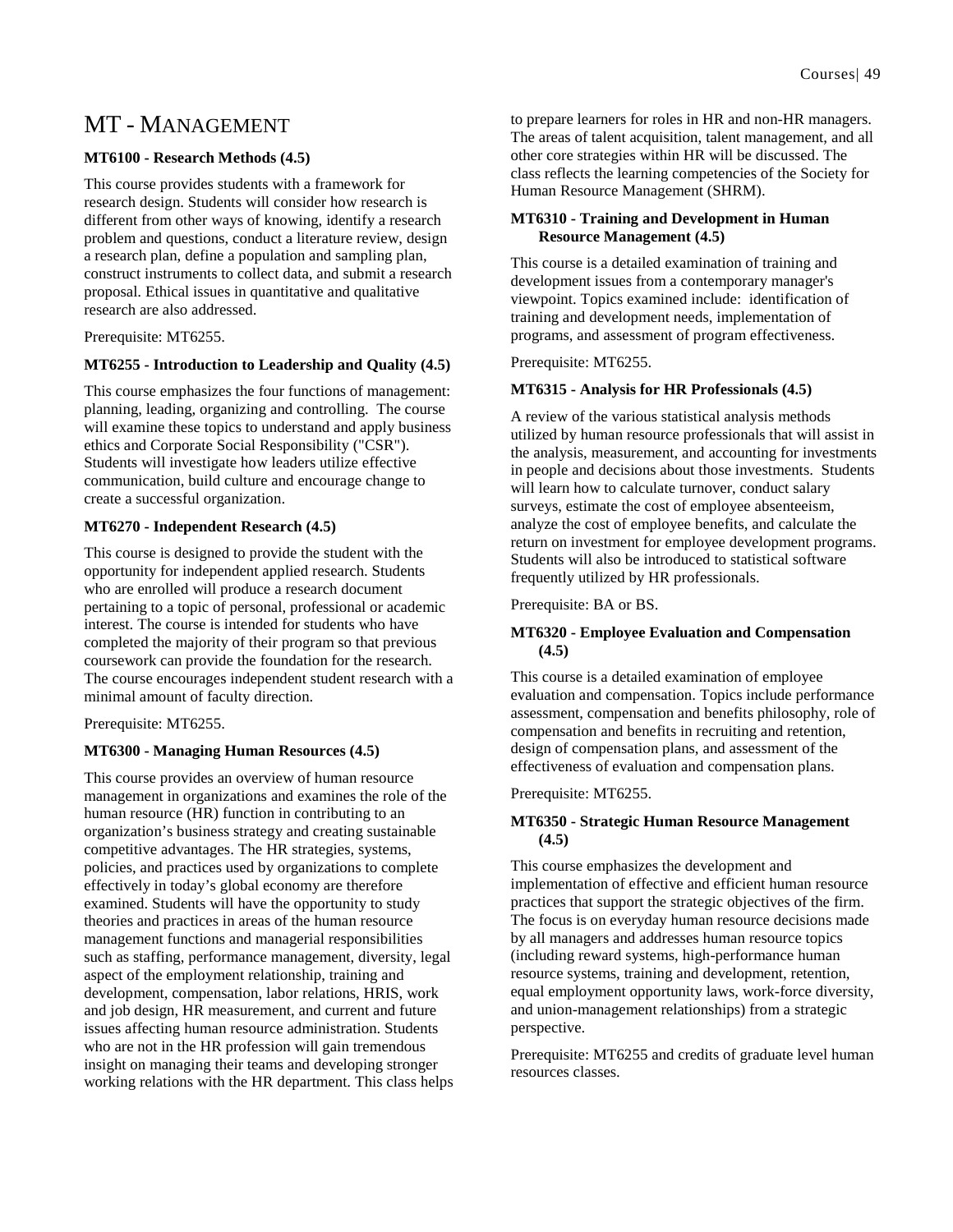#### **MT6504 - International Supply Chain System Design (4.5)**

Financial analysis and decision performance is vital to every business. Managers, AKA decision makers, use ideas, tools, and techniques to undertake solving day-today and long term problems. Throughout this course, students examine financial analysis as a proactive tool for supply chain managers' decision justification. Topics include financial statements, valuation, capital budgeting (NPV, IRR etc.) capital, international financial markets, and risk management. Irrespective of your industry or sector of interest problems and opportunities that arise can be resolved with many of decision tenets addressed in this course.

Prerequisite: BA or BS.

#### **MT6510 - Environmental Economics (4.5)**

This course introduces students to environmental economics, policy, and decisions affecting organizational performance. Related topics including legal and regulatory issues, ethical considerations, cost/benefit analysis, and planning will be covered.

Prerequisite: MT6255.

#### **MT6570 - International Business (4.5)**

This course is designed to acquaint students with the growing opportunities and potential and economic risks in doing business across international boundaries. This course is a study of the nature of international business and the environment in which an international business operates. Monetary and organizational conditions are examined. Controllable and uncontrollable forces in the international economic arena are also discussed. Course can be substituted for MT6580.

Prerequisite: MT6255.

#### **MT6580 - International Management (4.5)**

This course is designed to provide students with an understanding and knowledge of international management as firms become international in scope for a variety of reasons. This course aims to cover prominent areas that are crucial for international managers to be familiar and accustomed. The areas covered broadly in this course are a) the internationalization process of an organization; b) the impact of globalization on the nature of managing a business; c) essential skills of the global manager; d) managing the new global workforce; e) cross-cultural issues and challenges; f) political, legal and ethical challenges of international management, and g) global leadership.

Prerequisite: MT6255.

#### **MT6610 - Managing and Optimizing Projects (4.5)**

This course is a study of the techniques and management used to successfully initiate, conduct and evaluate projects. The course relies on quantitative methods in resource allocation, scheduling, and capacity planning. Industry best practices are examined for a variety of project types and circumstances while practical strategies are evaluated. Students will use project management software to model scenarios and variations.

Prerequisite: MT6255.

#### **MT6611 - Enterprise Process Management (4.5)**

This course reviews the fundamental requirements of effective enterprise resource management, and incorporates an overview of software and decision support systems used in related processes. Additionally, this course evaluates the use of configuration management techniques to streamline processes and operations.

#### Prerequisite: MT6255.

#### **MT6612 - Optimize Enterprise Operations (4.5)**

This course explores the use of advanced configuration management techniques to organize and optimize a variety of organizational functions. Specific emphasis is given to practical and proven applications and their integration into existing or new organizational processes.

Prerequisite: MT6255.

#### **MT6613 - Operations and Supply Chain Management (4.5)**

This course details the functional and quantitative processes and tools used to manage and control the operational processes of delivering goods and services. Topics include the use of quantitative tools in forecasting, inventory control, strategic decision making, and scheduling with an emphasis on the supply chain.

Prerequisite: MT6255.

#### **MT6619 - Project Management Essentials (4.5)**

This course introduces students to the essentials of project management. Students will investigate the required tools and techniques used to plan, measure, and control projects and the methods used to organize and manage projects. Understanding leadership, teamwork and project risks are necessary components of project management. Project Management Essentials will examine the elements of leadership, the importance of teamwork, and the impact of risk as they relate to successful project completion.

Prerequisite: MT6255.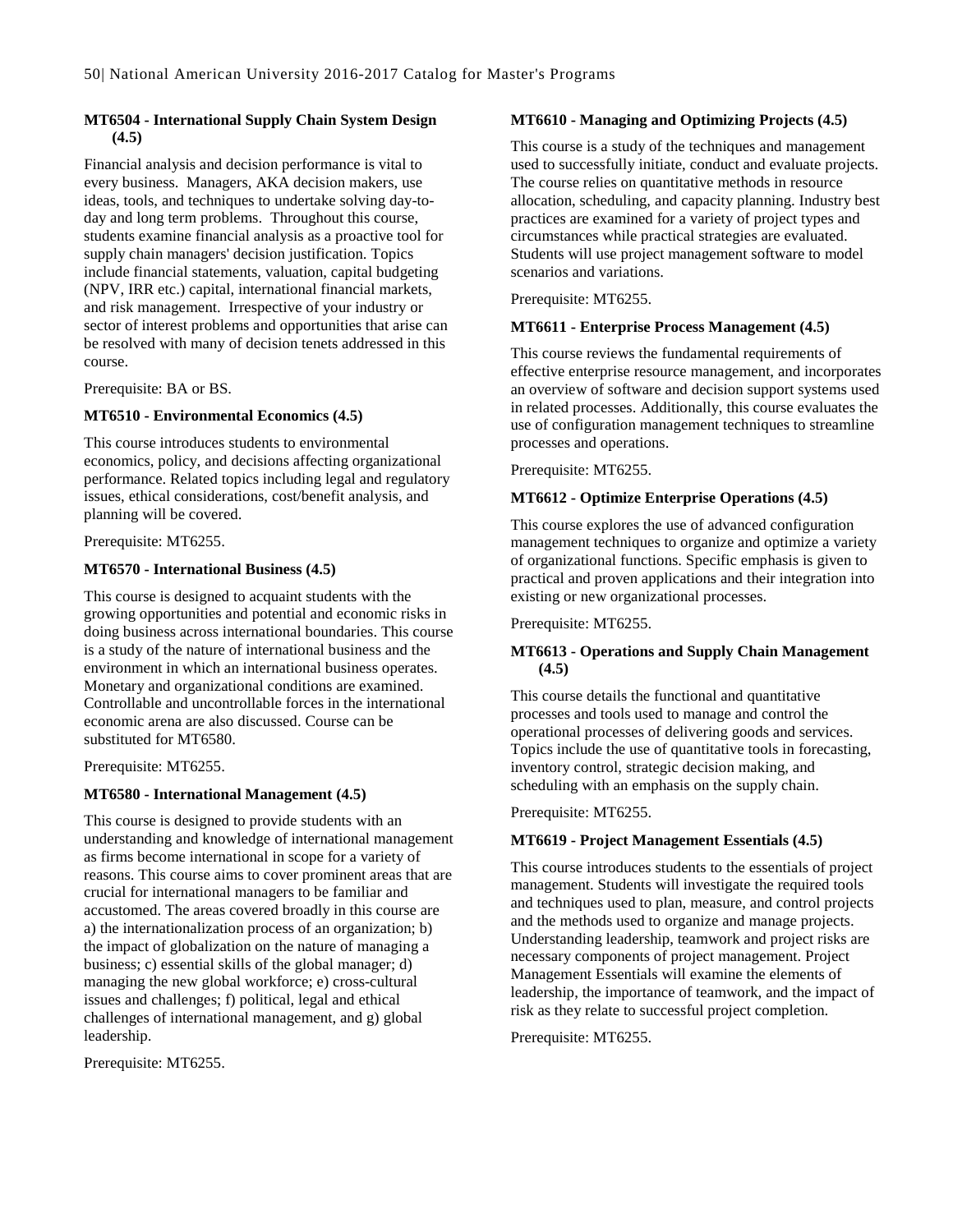#### **MT6621 - Intermediate Project Management (4.5)**

This class is intended to prepare students for the Project Management Institutes (PMI) Certified Associated in Project Management (CAPM®). The focus is on providing an in-depth review of the five process groups: Initiating, Planning, Executing, Monitoring & Controlling, and Closing. Students will complete projects using a project management simulation software to practice and reinforce the processes involved in successfully managing a project. Upon completion of this class, students will develop the skills to become a proficient team member. In addition, student will gain foundational knowledge of the project manager's role.

Prerequisite: MT6619.

#### **MT6622 - Advanced Project Management (4.5)**

#### **MT6650 - Strategy and Policy (4.5)**

This is a capstone course designed to integrate concepts, theories, and skills learned in other graduate core courses. The student will learn to view business challenges from the perspective of senior-level management in order to develop, implement, and assess strategic planning options. The student will also learn to develop creative responses to challenges and opportunities that the organization may face. Must be completed with a 3.0 GPA or higher for degree completion.

Prerequisite: Six graduate core courses.

#### **MT6651 - Strategy and Policy (4.5)**

This is a capstone course designed to integrate concepts, theories, and skills learned in other graduate core courses. The student will learn to view business challenges from the perspective of senior-level management in order to develop, implement, and assess strategic planning options. The student will also learn to develop creative responses to challenges and opportunities that the organization may face. Must be completed with a 3.0 GPA or higher for degree completion.

Prerequisite: Six graduate core courses.

#### **MT6655 - Strategy and Policy in Higher Education (4.5)**

This course addresses the elements of strategic planning and policymaking. The student will learn to view challenges from the perspective of senior level management in order to develop, implement, and assess strategic planning. The course will also address ideas that are central to policy in order to develop an understanding, analytic skill and capacity for effective action in leading higher education institutions.

#### **MT6805 - Master's Thesis I (4.5)**

The thesis project will entail research in a pertinent field of study chosen by the student in conjunction with a university graduate faculty member and will be supervised by a graduate faculty member. The course may require, but is not limited to conferences, electronic reports, presentations and papers as evidence of work progress and project completion. The thesis project must provide evidence of originality, appropriate organization, clarity of purpose, critical analysis, and accuracy and completeness of documentation. It should be noted that the quality of work accomplished is a major consideration in judging acceptability of the final presentation and paper. Students who select the thesis option must satisfactorily complete both Thesis I and II.

Prerequisite: Approval of dean of graduate studies; MT6255.

#### **MT6810 - Master's Thesis II (4.5)**

This course is a continuation of MT6805 - Master's Thesis I. The student will continue his/her research in a pertinent field of studies as chosen determined in MT6805. The student's work will be supervised by a graduate faculty member. The course may require, but is not limited to conferences, electronic reports, presentations and papers as evidence of work progress and project completion. The thesis project must provide evidence of originality, appropriate organization, clarity of purpose, critical analysis, and accuracy and completeness of documentation. It should be noted that the quality of work accomplished is a major consideration in judging acceptability of the final presentation and paper. Students who select the thesis option must satisfactorily complete both Thesis I and II.

Prerequisite: MT6255, MT6805, and approval of dean of graduate studies.

#### **MT6990 - Special Problems in Business (4.5)**

This course allows students to pursue special topics in contemporary business and management and in other related fields.

Prerequisite: MT6255.

#### **MT7300 - Managing Human Capital Strategy (1.5)**

This course explores the various ways, incentives, and organizational practices that corporations can implement to compete through people and build a sustainable competitive advantage in a contemporary and increasingly multi gender, multicultural, and diverse workforce and business environment. Topics presented and case studies examined will include cross-cultural issues, the meaning and practice of leadership in different societies and cultures, building and managing employee skill inventories that support the corporate strategy, employee skills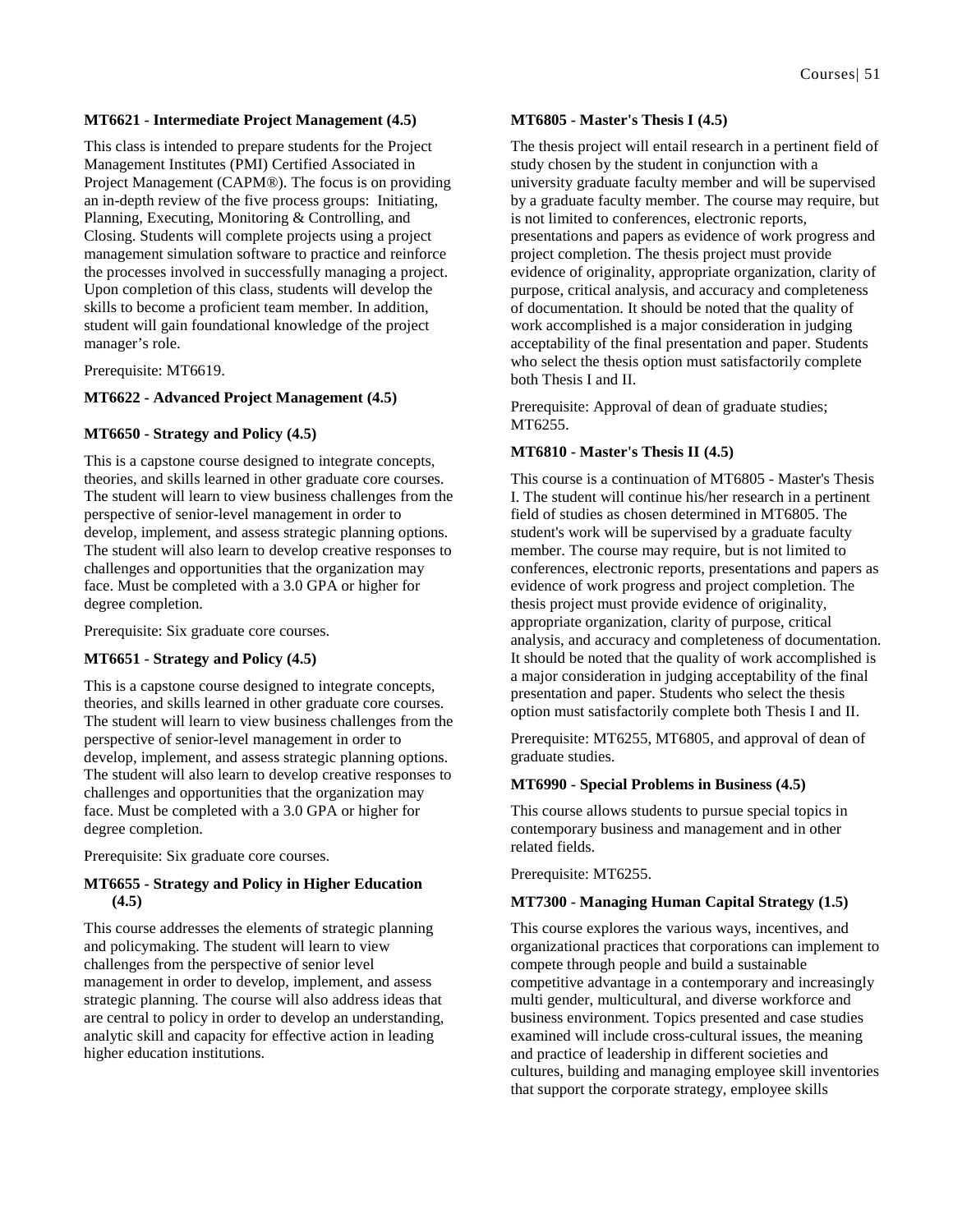development and motivation, reward systems in a team environment, traditional and emerging management and leadership models of organizations, and change management and acquisition assimilation to promote increased competitive advantage and economic returns to the corporation.

#### **MT7600 - Managing Corporate Entrepreneurship and Innovation (1.5)**

This course is designed to provide knowledge and skills for corporate entrepreneurship and the creation, launch, or acquisition of new products and ventures. The class is intended for any company manager or professional looking to grow through entrepreneurial activities including Research & Development, innovation, market entry, mergers, acquisitions, and strategic partnerships. Weekly course activities combine to reveal a practical step-by-step process to review and consider the launch of real-world business ideas. Heavy emphasis will be focused on the detailed research and analysis of primary and secondary data to support the new business venture. The course participant will develop and present a simulated business plan pitch to decision makers.

#### **MT7610 - Evaluating and Selecting Core Business Technologies (1.5)**

This course incorporates technology evaluation and selection tools in support of core business functions. The student will learn how to analyze the risks of solution implementation by identifying and evaluating technologies based on strategic business needs. They will learn about what to consider in the decision making process of making large investment decisions impacting the fundamental competitiveness of all aspects of a company's business including its exposure to global cyber security issues.

#### **MT7650 - Management Decision Making (1.5)**

This course focuses on thinking about how to think, the problems of gaining knowledge, the competencies for scientific problem solving and creating, and recalling knowledge so that it can be used for management decision making. Much of what we remember is flawed or simply wrong especially if we are thinking fast. Getting past logical flaws and cognitive biases is not easy and heuristics or mental short-cuts lead us astray in our decision making as managers and as humans. Reasonable knowledge is plagued by evidence, coherence, and bias problems so how does one make "good" decisions or decisions that have the desired outcome for the reasons the manager thought. Critical thinking is defined as the use of higher order cognitive skills or strategies that is reflective and increases the probability of a desirable outcome or solving a problem in the long run. "Desirable" refers to the individual's goal related to complex issues and messy, ill-defined problems.

#### **MT7810 - Leading Change (1.5)**

This course focuses on the challenges of organizational change. In this course, we will specifically examine the process of change and change agents. The aim is to provide students with a conceptual and practical understanding of the knowledge, skills, and sensitivities that will help them effectively manage and influence organizational change. One of the key tasks of any leader is directing and facilitating change. The need for change skills is no longer limited to top managers. Increasingly, organizations expect their mid-level managers and senior analysts/consultants to possess the ability to manage change. In this class we will look first at why change is so important. We will work to understand the role of attention and strategy in change as well as the cyclical nature of change in organizations and in nations. We will utilize models of change that have been developed for corporations and adapt those models for application to public organizations.

#### **MT7900 - Global Strategy (1.5)**

Strategic skills are a key asset for business analysis and leadership across disciplines, seniority levels, and geographies. The need for and benefit of those skills is no longer limited to elite staff or to top executives. Increasingly, companies expect their product managers, senior business analysts, and mid-level executives with diverse functions to possess the ability to think and act strategically without losing their agility. Therefore, this course will focus on the craft, the opportunities, and the challenges of developing strategies in these roles.

#### **MT7920 - Managing Production and Operations Strategy (1.5)**

This course provides and exploration and application of the design, control, productivity and efficiency improvement, and evaluation of the implementation of new technology for the improvement of manufacturing, inventory and service production systems, and structuring of the supply chain management system for enhancing long-run competitive advantage. Topics include designing an operations and production strategy, new product development, design and process selection, distribution and delivery, mass customization of products and services, quality control, inventory management, application of "lean" strategies, input and output supply chain optimization, and crises and risk controls and management.

### NS - NURSING

#### **NS6115 - Leadership in Health Care: A Collaborative Approach to Theory/Ethics/Health Policy (4.5)**

This course provides the student with an overview of theory within the context of a culturally diverse society. The primary focus is the application and usefulness of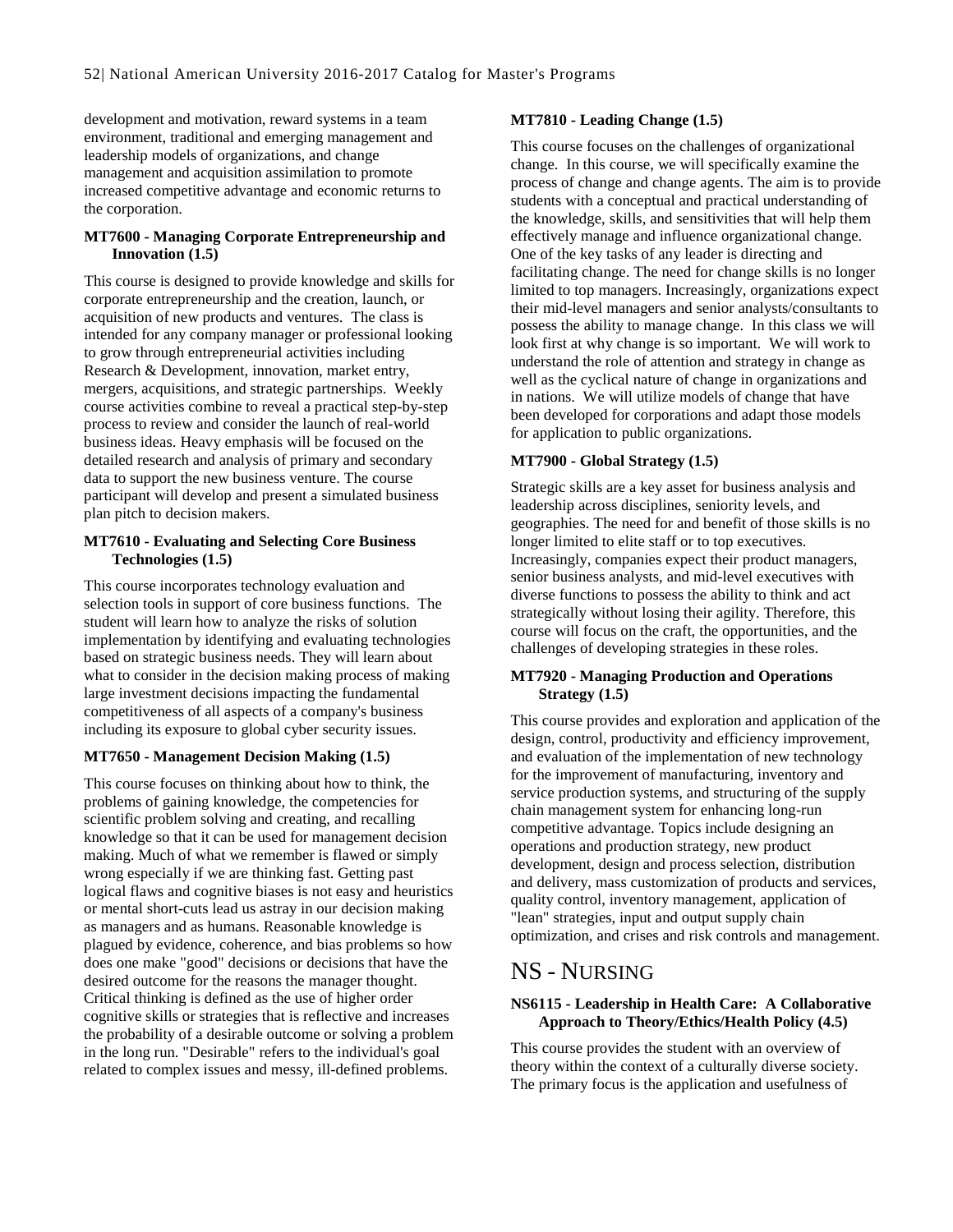theory to nursing as a profession within the framework of interdisciplinary healthcare delivery. Ethical frameworks are presented that may be used to explore ethical dilemmas that impact today's complex healthcare systems. This course examines the issues and concepts that are relevant to an understanding of relationships between social, economic, biomedical ethics as they impact health policy.

#### **NS6125 - Facilitating Health I: Health Assessment/Pathophysiology (4.5)**

This course provides the student with a theoretical and clinical basis for assessment in advanced nursing practice. The content prepares the student to utilize comprehensive physical, psychosocial and cultural assessment across the lifespan to gather specific data relevant to common health problems. The course also focuses on developing an advanced knowledge base of pathophysiology of the human body and the impact of knowledge on evidencebased practice in nursing. The student will be prepared to understand mechanisms underlying disease processes, appropriate diagnostic and screening methods.

#### **NS6135 - Facilitating Health II: Advanced Pharmacology (4.5)**

This course provides the student with content related to the principles of pharmacokinetics, pharmacodynamics, drug metabolism and transport, assessment of drug effects, drug therapy in special populations and the clinical management of diseases by drug treatments. Major classes of drugs are presented and discussion involves actions, therapeutic effects, adverse and idiosyncratic reactions, indications and contraindications. Emphasis is placed nursing responsibility and accountability involving drug therapies with individuals across the lifespan.

#### **NS6160 - Technology Utilization in Advanced Nursing Roles (4.5)**

This course provides the registered nurse with an overview of the use of technology in all aspects of healthcare and education. The learner will have the opportunity to explore technology as it relates to a specific concentration-focused area of study. The topics of discussion include, but are not limited to: examination of issues and trends related to technology, and comparison of clinical versus administrative use of information systems in healthcare and education.

#### **NS6211 - Concepts and Theory of Nursing Informatics (4.5)**

This course introduces the registered nurse to the concepts and theories related to nursing informatics. The learner examines trends related to informatics and the role of the nurse from a legal/ethical view across multiple practice areas. Topics of discussion include but are not limited to: the collaboration between inter-professional teams utilizing

technology to promote health and safety for clients, regulations and standards, and professional practice.

Prerequisite: One graduate-level NS core course.

#### **NS6212 - Specialty in Practice – Nursing Informatics (4.5)**

This course builds upon previous foundational courses related to nursing informatics and is designed to provide the registered nurse with information for practice. The learner will investigate the resources available for use while considering end user's personal/professional requirements. Topics of discussion include, but are not limited to: utilization of theory in practice, security/safety practices, management and delivery of systems/models, and resource management.

Prerequisite: One graduate-level NS core course.

#### **NS6213 - Resource Design and Utilization – Nursing Informatics (4.5)**

This course addresses the integration of theories and models of nursing informatics. The learner will navigate the day-to-day operations of providing client care as it relates to nursing informatics. Topics of discussion include but are not limited to: resource management, financial considerations, project development/leadership and contractual arrangements as they each apply to nursing informatics.

Prerequisite: One graduate-level NS core course.

#### **NS6214 - Outcomes Evaluation – Nursing Informatics (4.5)**

This course encompasses a comprehensive evaluation of outcome data presented from a scenario/project initiated in the role of nursing informaticist. The learner utilizes systematic evaluation methods to assess the outcomes of a given scenario/project. Topics of discussion include but are not limited to: evaluation of data, critique of evidencebased findings, evaluation methods/tools, and continuous improvement projects.

Prerequisite: One graduate-level NS core course.

#### **NS6215 - Nursing Curriculum and Program Design, Instructional Methods and Strategies (4.5)**

This course explores philosophies of nursing curriculum, curriculum development and implementation necessary to meet the needs of adult and multicultural learners. Principles of program design, development of teaching syllabi and assessment of nursing education are key concepts. The course offers the student practical application in the design and assessment of individual courses with the curriculum. The content includes development of learning objectives and teaching strategies to achieve program learning outcomes as well as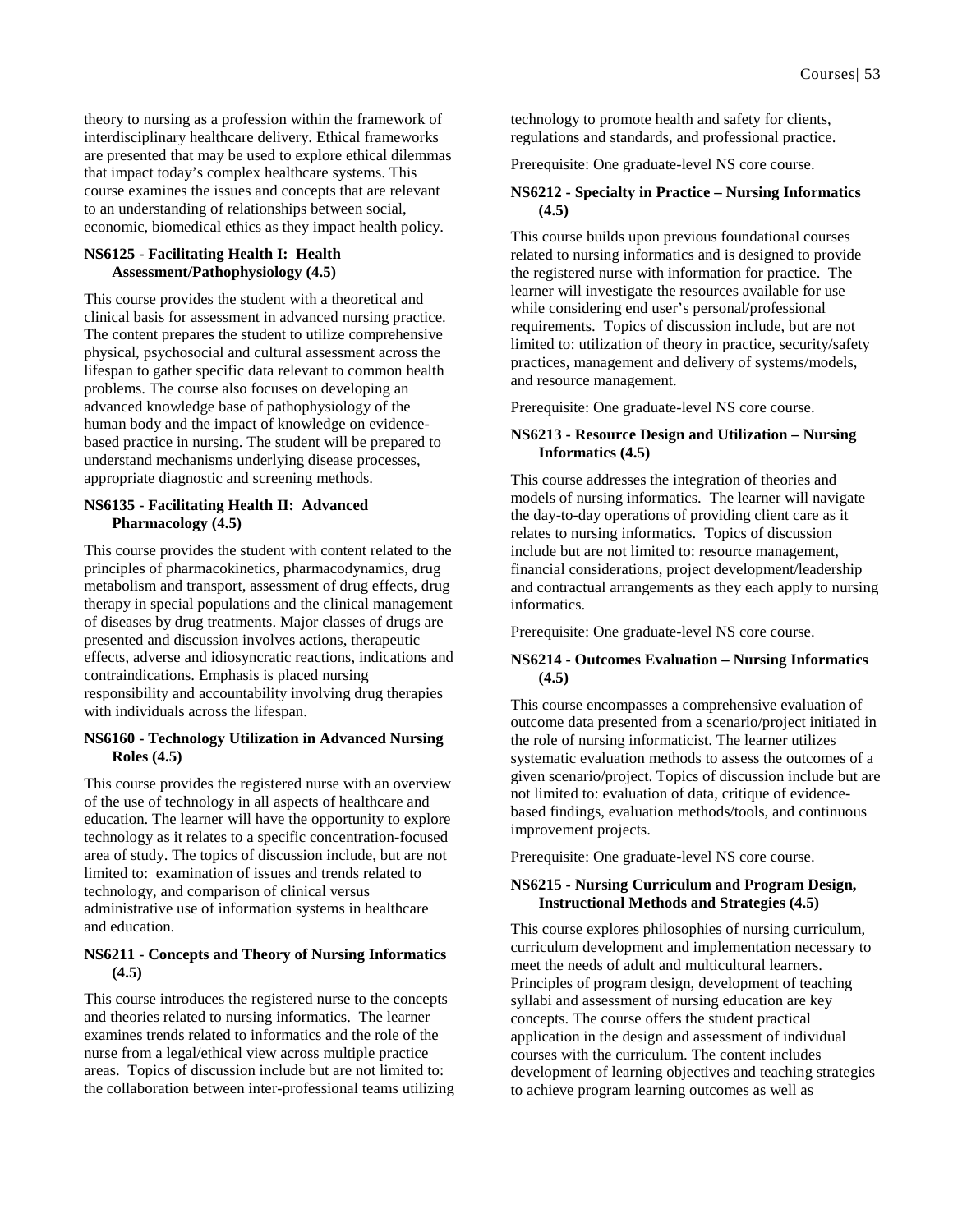systematic test construction. Principles of interpretation and use of item analysis for the critique of assessment data will be introduced.

Prerequisite: One graduate-level NS core course.

#### **NS6221 - Concepts and Theory of Care Coordination (4.5)**

This course introduces the registered nurse to the concepts and theories related to care coordination. The learner examines trends related to care coordination and the role of the nurse from a legal/ethical view across multiple practice areas. Topics of discussion include but are not limited to: the collaboration between inter-professional teams utilizing technology to promote health and safety for clients, regulations and standards, and professional practice.

Prerequisite: One graduate-level NS core course.

#### **NS6222 - Specialty in Practice – Care Coordination (4.5)**

This course builds upon previous foundational courses related to care coordination and is designed to provide the registered nurse with information for practice. The learner will investigate the resources available for use while considering end user's personal/professional requirements. Topics of discussion include, but are not limited to: utilization of theory in practice, security/safety practices, management and delivery of systems/models, and resource management.

Prerequisite: One graduate-level NS core course.

#### **NS6223 - Resource Design and Utilization – Care Coordination (4.5)**

This course addresses the integration of theories and models related to care coordination. The learner will navigate the day-to-day operations of providing coordinated client care. Topics of discussion include, but are not limited to: resource management, financial considerations, program development/leadership, and contractual arrangements as they each apply to the concept of care coordination.

Prerequisite: One graduate-level NS core course.

#### **NS6224 - Outcomes Evaluation – Care Coordination (4.5)**

This course encompasses a comprehensive evaluation of outcome data presented from a scenario/project initiated in the role of a nursing care coordinator. The learner utilizes systematic evaluation methods to assess the outcomes of a given scenario/project. Topics of discussion include but are not limited to: evaluation of data, critique of evidencebased findings, evaluation methods/tools, and continuous improvement methods for quality.

Prerequisite: One graduate-level NS core course.

#### **NS6230 - Assessment and Evaluation in Nursing Education (4.5)**

This course is designed to prepare nurse educators to apply assessment and evaluation methods in measuring outcomes in nursing education. The processes of course and program assessment and evaluation are defined and presented in the context of program, course, and student learning outcomes.

Prerequisite: One graduate-level NS core course.

#### **NS6231 - Concepts and Theory of Nursing Administration (4.5)**

This course introduces the registered nurse to the concepts and theories related to nursing administration. The learner examines trends related to nursing administration and the role of the nurse from a legal/ethical view across multiple practice areas. Topics of discussion include but are not limited to: the collaboration between inter-professional teams utilizing technology to promote health and safety for clients, regulations and standards, and professional practice of the nurse administrator.

Prerequisite: One graduate-level NS core course.

#### **NS6232 - Specialty in Practice – Nursing Administration (4.5)**

This course builds upon previous foundational courses related to nursing administration and is designed to provide the registered nurse with information/theory for practice. The learner will investigate the resources available for use while considering end user's (clients, providers, systems) personal/professional requirements. Topics of discussion include but are not limited to: utilization of datasets in practice, just-culture and safety practices, application of science, systems theory and cybernetics, and resource management.

Prerequisite: One graduate-level NS core course.

#### **NS6233 - Resource Design and Utilization – Nursing Administration (4.5)**

This course addresses the integration of theories and models related to nursing administration. The learner will navigate the day-to-day operations of influencing nursing practice through the lens of a nursing administrator. Topics of discussion include but are not limited to: basic resource management/utilization, implementation of new resources/initiatives, project development/over-sight and participating in shared leadership at multiple levels.

Prerequisite: One graduate-level NS core course.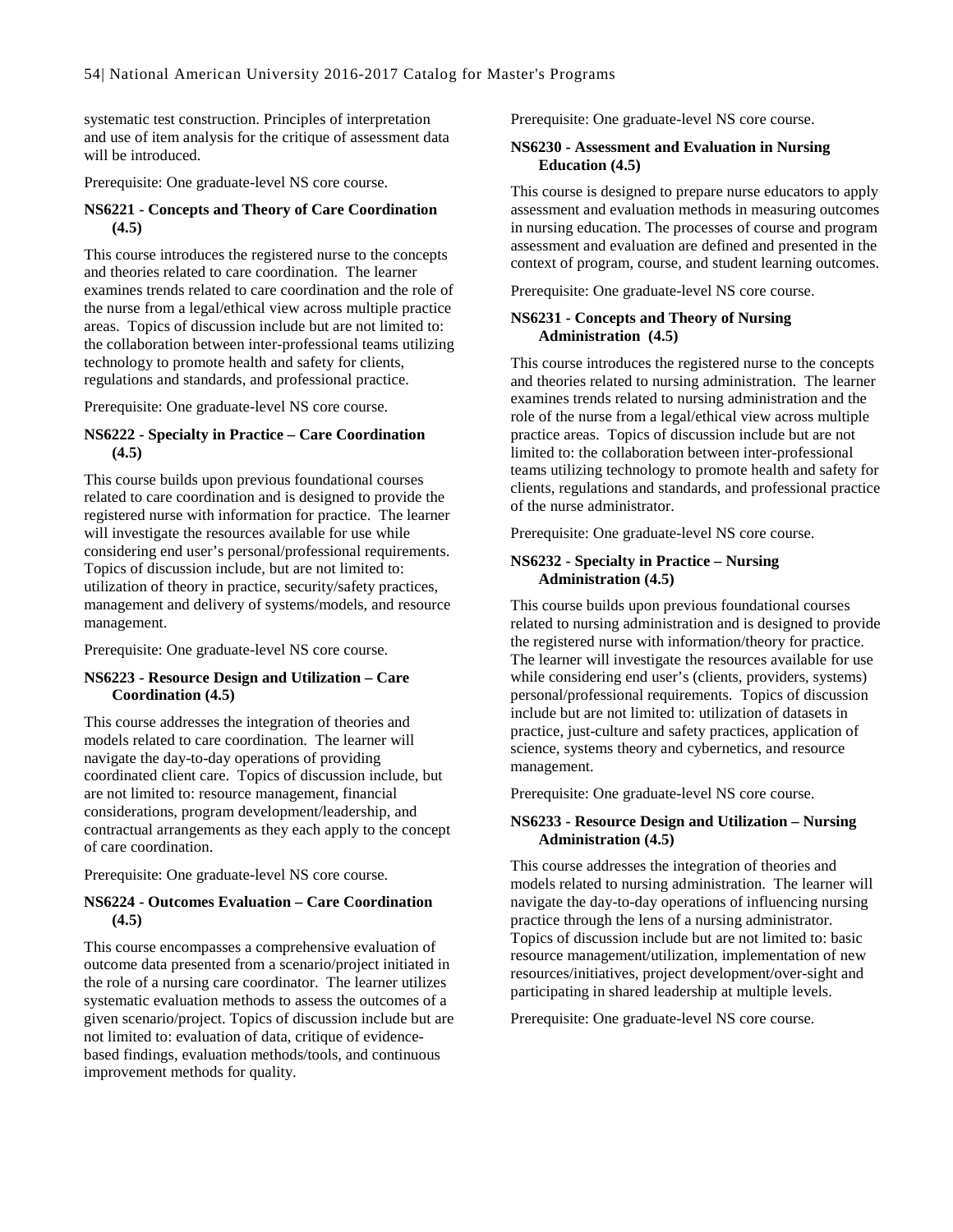#### **NS6234 - Outcomes Evaluation – Nursing Administration (4.5)**

This course encompasses a comprehensive evaluation of outcome data presented from a scenario/project initiated in the role of a nursing administrator. The learner utilizes systematic evaluation methods to assess the outcomes of a given scenario/project. Topics of discussion include, but are not limited to: evaluation of data, critique of evidencebased findings, evaluation methods/tools, and continuous improvement methods for quality.

Prerequisite: One graduate-level NS core course.

#### **NS6240 - Nurse Educator Roles (4.5)**

This course introduces students to the role of the nurse as an educator, faculty member, and scholar in the academic setting. Students will gain understanding of the historical events leading up to today's trends in nursing education, and how to integrate learning theories into the classroom and curriculum. On a larger scale students will explore internal and external processes for academic program development and evaluation.

Prerequisite: One graduate-level NS core course.

#### **NS6245 - Evidence-Based Teaching Interventions (4.5)**

This course prepares learners to have a strong foundation for using evidence-based practice and research to support teaching interventions in an academic or clinical setting environment. Learners will examine the research utilization experience, which includes problem identification within a practice setting; organization and critical evaluation of research; development, implementation, and evaluation of a theory and researchbased teaching intervention.

Prerequisite: One graduate-level NS core course.

#### **NS6251 - Nursing Capstone: Project Planning (4.5)**

This course is designed to create opportunities for graduate learner to assess an area of need or interest in their chosen nursing concentration area (nursing education, nursing administration, nursing informatics or care coordination). The learner will formulate a substantive project that reflects integration of theory and practice. The project proposal will follow specific guidelines, and allow the learner to integrate specific needs related to the concentration area, which will result in written evidence of outcomes in the final capstone course.

Prerequisite: One graduate-level NS emphasis course.

#### **NS6261 - Nursing Capstone: Practicum (4.5)**

This practicum course allows integration of theory into the nursing practice setting of a chosen concentration area (nursing education, nursing administration, nursing

informatics or care coordination). The learner will implement the capstone project planned in a preceding course. Additionally, the learner will evaluate the project completion through an oral presentation and written documentation.

Prerequisite: Completion of all prior MSN courses..

### SK - SKILL BASED COMMUNICATION

#### **SK7000 - Creating Significant Learning (2 days) (0.75)**

The purpose of this 2-day intensive course is to help you understand how to learn better, remember what you learn, and be able to recall and apply what you learn when you need it.

#### **SK7001 - Executive Business Writing (2-3 Days) (0.75)**

The purpose of this 2-3 day intensive course is to learn how to write clearly and effectively as a leader to accomplish a purpose with a respectful tone.

#### **SK7002 - Executive Business Presentations (2 days) (0.75)**

The purpose of this 2-day intensive course is to learn how to improve the clarity and effectiveness of your leadership strategies through communication.

#### **SK7003 - Leadership Communications (2-3 days) (0.75)**

The purpose of this 2-3 day intensive course is to learn how to speak as the leader with words verbally, nonverbally with your body, with respect for different cultures, and with persuasion and motivation, and respect of your audience.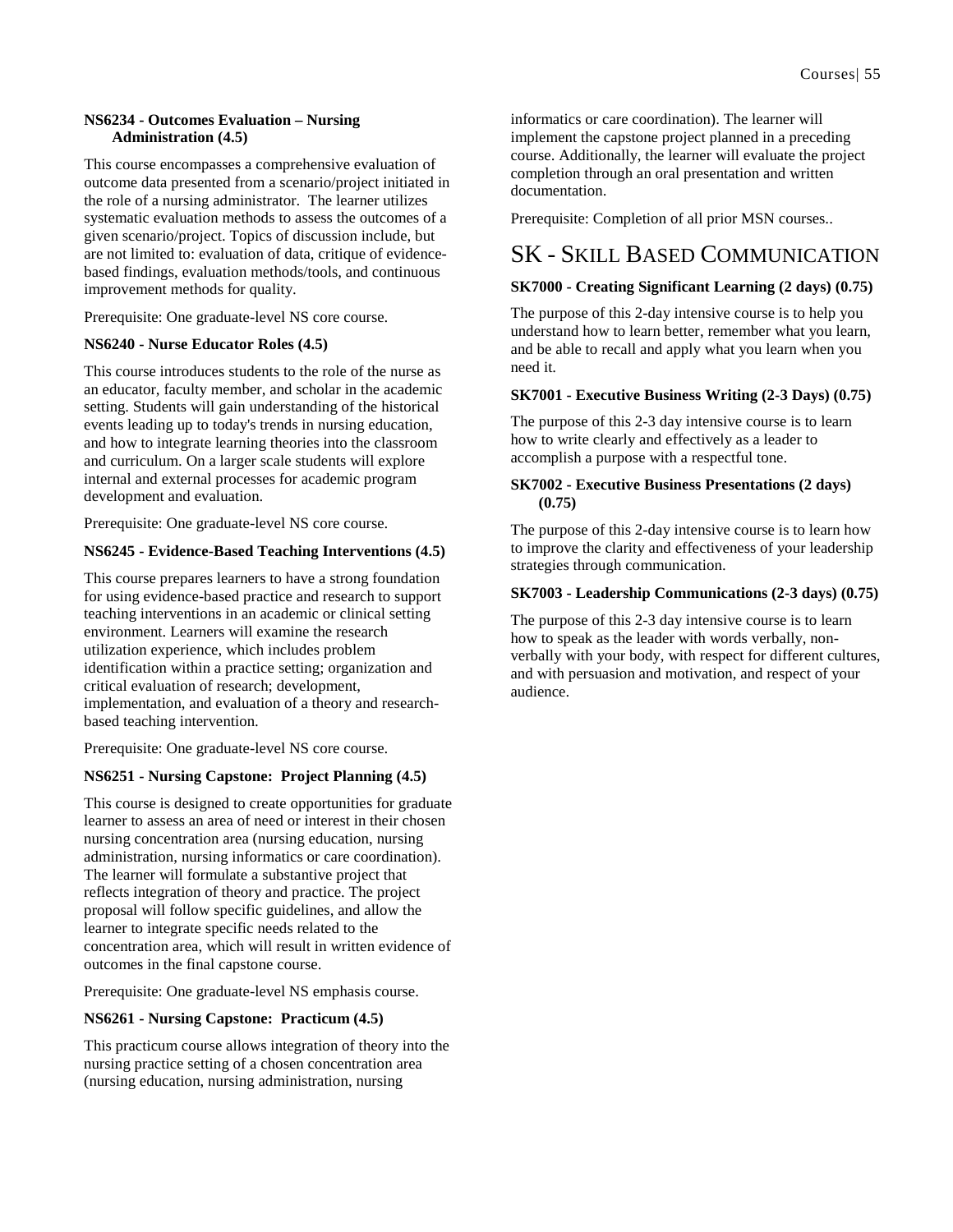# SATISFACTORY ACADEMIC PROGRESS POLICY

# SATISFACTORY ACADEMIC PROGRESS POLICY - MASTER'S PROGRAMS

To maintain satisfactory academic progress and qualify for Title IV federal financial aid and Veteran's Educational Benefits, a student must (1) satisfy the academic requirements of the university and specific program requirements, and (2) make satisfactory academic progress, as required by federal law. Satisfactory Academic Progress (SAP) is measured using qualitative and quantitative standards, including periods during which federal financial aid and Veteran's Educational Benefits were not received. Qualitative progress is measured by cumulative grade point average. Quantitative progress is measured by completion rate and maximum time frame.

#### **Cumulative Grade Point Average**

- A student must maintain a minimum cumulative grade point average (CGPA) as calculated in the Satisfactory Academic Progress Table in this policy.
- Incomplete (I) and Withdrawal (W) grades are not used in calculating CGPA. Credits earned by examination or transferred from another institution are also not used in calculating CGPA.
- When a student repeats an NAU course, the highest grade achieved in that course is used in calculating CGPA.

#### **Completion Rate**

- In addition to maintaining a minimum CGPA, a student must successfully complete 66.67 percent of all credit hours attempted.
- Credits transferred from another institution are included as credits attempted and completed for the purpose of calculating completion rate.
- The grades of A, B, and C indicate successful course completion for purposes of this policy. The grades of F and W indicate a lack of successful course completion.

#### **Maximum Time frame**

- A student must complete his/her academic program within a maximum of 150 percent of the published length of the education program as measured in credit hours. For example, a student completing a master's degree requiring 45 credit hours may attempt 67 credit hours to complete that degree.  $(45 \times 1.5 = 67.3)$
- Credits transferred from another institution are included as credits attempted and completed for the purpose of calculating maximum time frame.

• Once a student reaches their maximum time frame or it is mathematically impossible for them to complete their degree within their maximum time frame, they are no longer eligible for federal financial aid. The student may continue to attend National American University but must fund their education without federal financial aid. Maximum time frame does not affect eligibility for Veteran's Educational Benefits.

#### **Satisfactory Academic Progress Status**

The satisfactory academic progress of each student is evaluated for the purpose of determining continued federal financial aid and Veteran's Educational Benefits eligibility, and to determined continued enrollment. SAP is evaluated by the Satisfactory Academic Progress Committee at each campus once per quarter. Students who have received an incomplete grade will be evaluated for SAP after expiration of the incomplete grade period and the determination of a final grade.

Good Standing – A student is in good standing status if the student has: (1) successfully completed a minimum of 66.67 percent of the credit hours attempted; (2) maintained at least the minimum CGPA; and (3) not exceeded the maximum time frame.

Warning – A student will be placed in warning status if the student's CGPA falls below the minimum or the student fails to successfully complete at least 66.67 percent of the credit hours attempted. A student in warning status will be given one quarter to return to good standing status. A student who does not return to good standing status within such time period will be placed in suspension status. Federal financial aid and Veteran's Educational Benefits are available to eligible students in warning status.

Suspension – A student in warning status who does not return to good standing status after one term, will be placed in suspension status. A student in suspension status is not eligible to receive federal financial aid or Veteran's Educational Benefits, but may continue to attend classes if the student makes other payment arrangements. This status continues during periods of non-enrollment. A student may re-establish eligibility for federal financial aid and Veteran's Educational Benefits as set forth in the following section entitled Re-Establishing Federal Financial Aid Eligibility.

Probation – A student in probation status has been granted such status by the SAP Committee in accordance with the following section entitled Re-Establishing Federal Financial Aid Eligibility. Federal financial aid and Veteran's Educational Benefits are available to eligible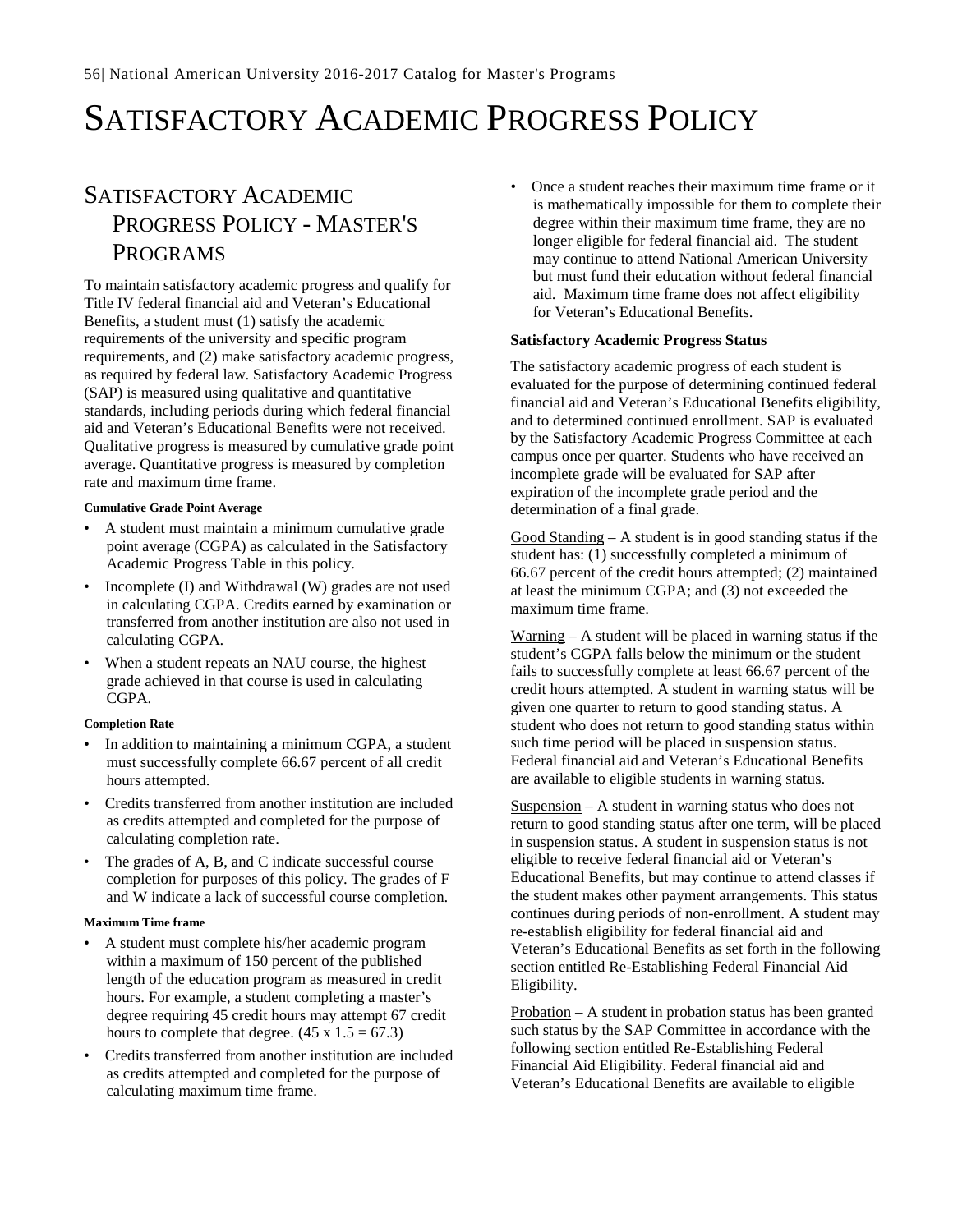students in probation status for one quarter, or longer, if the student meets the terms of an academic plan approved by the SAP Committee.

- If the student meets the conditions of their academic plan but has not returned to good standing, they remain in probation status.
- If the student meets the conditions of their academic plan and has not returned to good standing but their academic plan has expired,
	- the student need only submit a letter of appeal to the SAP Committee stating what has happened to make the change necessary and how they will be able to make academic progress
	- The student continues in probation and a revised academic plan may be created with an extended plan ending term.
- If the student fails to meet the conditions of their academic plan but successfully completed all of their courses for the term AND showed significant improvement in GPA
	- The student need only submit a letter of appeal to the SAP Committee stating what has happened to make the change necessary and how they will be able to make academic progress.
	- ‐ The student continues in probation and a revised academic plan may be created using the same plan ending term as their current academic plan OR a revised academic plan may be created with an extended plan ending term (only once until returning to good standing).
- If the student fails to return to good standing, fails to meet the conditions of the academic plan, did not successfully complete all classes for the term AND/OR shows no significant improvement
	- He/she will be returned to suspension status and will no longer be eligible for federal financial aid.

Limited exceptions to this policy may be approved by the provost on a student by student basis.

#### **Re-Establishing Federal Financial Aid Eligibility**

A student in suspension status may re-establish eligibility for federal financial aid and Veteran's Educational Benefits if:

- The student continues to attend classes and improves his/her CGPA and/or completion rate to minimum standards without federal financial aid or Veteran's Educational Benefits, or
- The student appeals the suspension and demonstrates that extenuating circumstances caused the student to be unable to make satisfactory academic progress, such as the death of a relative, serious injury or illness of the student, or other special circumstances. The student

must also explain what has changed in the student's situation that will allow the student to demonstrate satisfactory academic progress at the next evaluation.

- The student must submit an Appeal of Academic Suspension Form, Academic Plan Form, and documentation of extenuating circumstances no later than the first day of the term for which the student wishes to enroll.
- The appeal form must be submitted to the dean of graduate students and academic support of the graduate school.
- A student may appeal no more than three times.

## SATISFACTORY ACADEMIC PROGRESS TABLE – MASTER'S PROGRAMS

#### **Minimum Cumulative Grade Point Average**

**Credits attempted and completed Minimum CGPA**

| $0-13.9$ | 2.5 |
|----------|-----|
| 14-27.9  | 2.6 |
| 28-36.9  | 2.7 |
| 37-44.9  | 2.9 |
| $45+$    | 3.0 |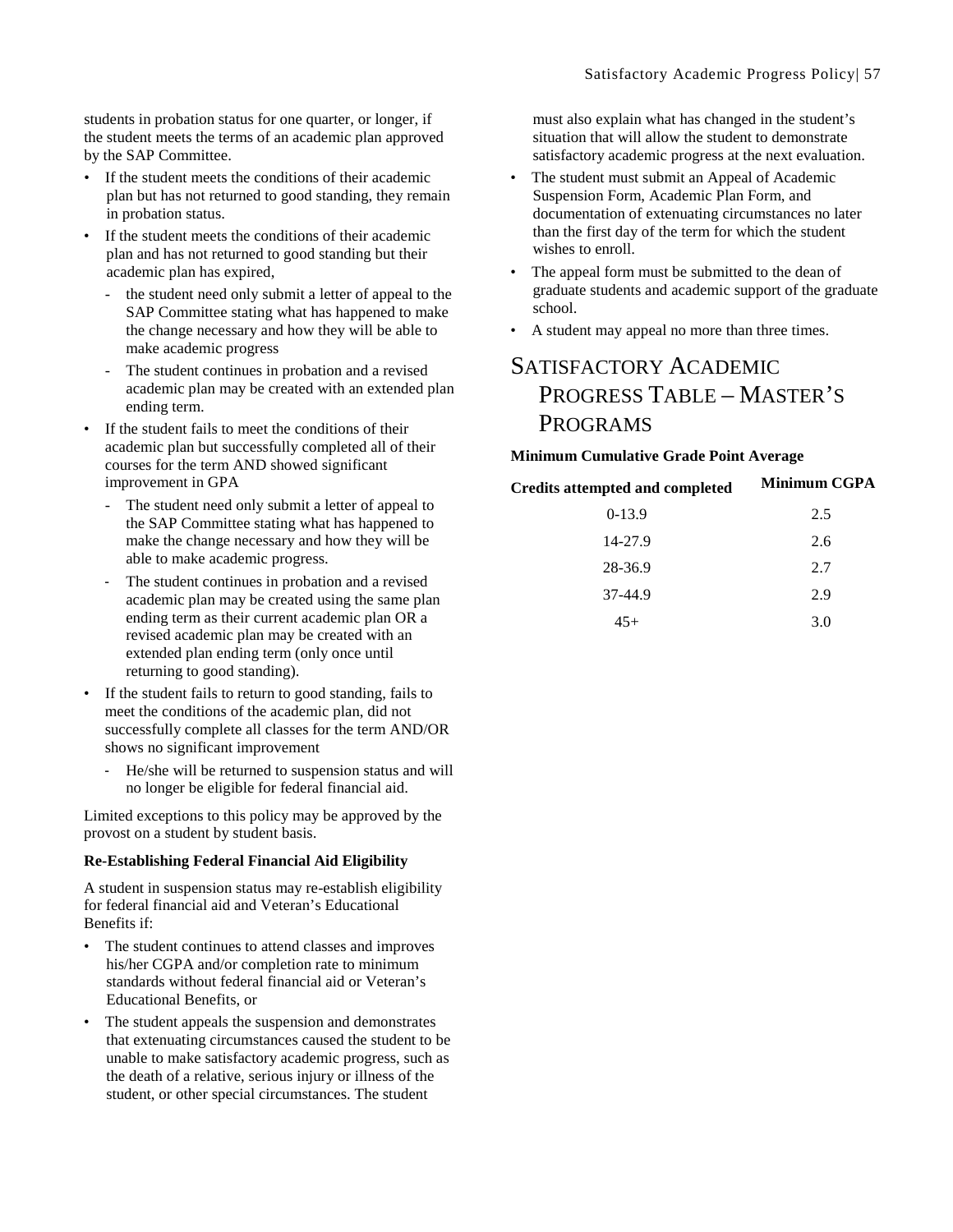# UNIVERSITY POLICIES AND PROCEDURES

# ACADEMIC INTEGRITY

The National American University Mission and Purposes describe the university's commitment to assist students in further development of ethical values and behavior. A significant aspect of one of the purposes relates to academic integrity and the encouragement of honesty and ethical behavior on the part of students and graduates. Academic dishonesty includes, but is not limited to, plagiarizing and/or cheating on assignments, tests or projects; or assisting someone else in these actions.

#### **Students**

Students are encouraged to model behaviors that reflect honesty and integrity, and, therefore, may not engage in or tolerate cheating, plagiarism or other forms of academic dishonesty and/or related misconduct. Students should work in collaboration with each other to accomplish educational objectives; however, they are also responsible for their own understanding of the academic content and for their own work. Students who are unclear about the academic dishonesty examples listed below should seek clarification from a faculty member or staff members with appropriate expertise.

The most common forms of academic dishonesty include but are not limited to:

#### *Cheating:*

Using or attempting to use unauthorized assistance, material or student aids in examinations or other academic work. Examples: using a cheat sheet on an exam, copying from another student's exam, copying an exam before it is given, collaborating on an assignment without course instructor's consent, or altering exam answers and resubmitting the exam for a better grade.

#### *Plagiarism:*

Using the ideas, data or language of another without specific and proper acknowledgement. Examples: failing to cite a reference or to use quotation marks where appropriate, or misrepresenting another's work as one's own original creation.

#### *Fabrication and Falsification:*

Submitting contrived or altered information in an academic exercise. Examples: inventing data, research results, information or procedures in an academic exercise, reporting false information about internship or practicum experiences, or altering the record of data or experimental procedures or results.

#### *Multiple Submission:*

• Submitting, without prior permission, substantial portions of the same academic work for credit more than once.

#### *Complicity in Academic Dishonesty:*

• Knowingly helping or attempting to help another commit an act of academic dishonesty; failing to report instances of academic dishonesty of which the student is aware.

Students are responsible for seeking information about accurate documentation of citations and references for specific content areas. Students who are unclear about the cheating and plagiarism examples listed above should seek clarification from a faculty member or staff members with appropriate expertise.

#### **Faculty**

The university trusts the members of the faculty to enforce policies and to establish procedures in their classes that will encourage honesty and ethical behavior on the part of students. The university expects that faculty members will not only make the determination of academic dishonesty but that they will impose the sanctions described below as appropriate.

#### **Penalties**

Penalties are determined in consultation between the faculty member and his or her supervisor in consideration of university policy and based on the severity of the violation and any prior history of academic dishonesty. Penalties include the following:

- 1. Failing grade for test, assignment, or project
- 2. Failing grade for course
- 3. Temporary or permanent suspension (assigned only by the provost)

A student may not withdraw from the course or change the grading option for the course before an allegation of academic dishonesty has been resolved. Generally, if a student has either admitted to the allegation or has been found responsible for academic dishonesty, the student will not be permitted to withdraw from the course or change the grading option for the course.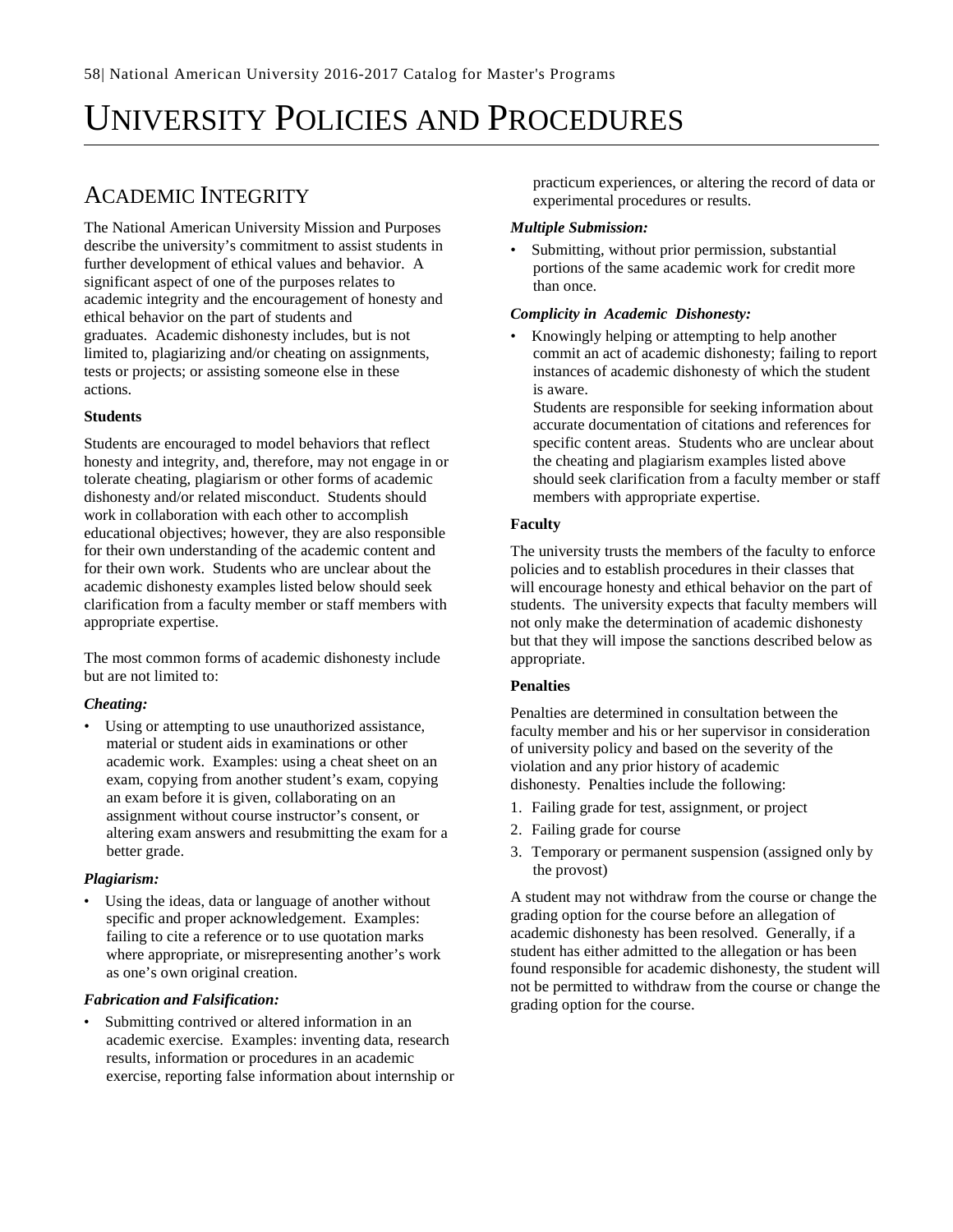# ACADEMIC RELIEF FOR U.S. MILITARY SERVICE/ABSENCE

National American University (NAU) recognizes the sacrifices, commitment, and hardships of servicemen and women. This policy is intended to relieve academic burden during periods when military service conflicts with class attendance and course completion. This policy applies to active duty servicemen and women, their spouses, National Guard members and Reservists when orders take effect during, or intersect with, an active academic term (Proof of orders is required and can be accomplished by visual inspection or a letter or email from the commander or 1st Sergeant). This policy also applies to veterans who have a documented service related disability that prevents them from successfully attending and/or completing a course. (A letter or email from an attending medical professional stating the student's disability prevents them from successfully completing the class or program at this time is required).

**Note:** In some cases, students may accept an Incomplete during a time of absence and complete the course upon return. However, **be aware that military regulations governing the allowable time to replace Incomplete (I) grades differ between military branches and the service requirements take precedent over NAU's requirements.** NAU strongly recommends that before choosing an option requesting an incomplete beyond the end of the current term, students contact the military Education Office to determine the military branch's specific policy for recoupment of Tuition Assistance funds.

**Students will complete the Academic Relief for U.S. Military Service/Absence Form and will elect one of the following options for each class (the same option may be used for all or different options for some classes.)** For example, a student may decide to complete one class before leaving [option one] but will need to take an incomplete in the other classes [option three]. On the space provided at the end of the form, list the classes, which will be affected by this policy, the name of the instructor for each class, and the Academic Relief for Military Service option for each class. Include the last date of attendance and sign and date this form. **This form must be completed within 30 days of the last date of attendance.** If not, the university withdrawal policy as found in the current catalog will be applied. **Before signing, please speak to an NAU financial aid advisor and an NAU military finance coordinator.**

#### **Option One:**

Elect to finish class(es) by accelerating work and completing it before the start of an absence, or by finishing

the class via electronic means or special accommodations agreed to with the instructor. Please note: students wishing to complete work via e-mail or learning management system must have web access during the period of absence.

**Grade:** The grade earned for the class will be applied at the end of the current term.

**Financial Aid:** Military assistance or federal aid may be used to pay for the class(es) provided all eligibility requirements are met. If military and federal eligibility requirements are not met, the student will pay for the class(es).

#### **Option Two:**

Elect to be 'no-showed.' This option is only available if financial aid has not been disbursed and the absence is within three weeks of the start of the term. The student's attendance and enrollment will be deleted from the system.

**Grade:** The course will not be recorded on the student's transcript.

**Financial Aid:** The student will not be charged for the class(es).

#### **Option Three:**

Elect to take an incomplete for class(es). The student will then have a predetermined period of time to complete the work following the absence. The student will need to notify the instructor who will process the incomplete paperwork. If the absence is 60 days or less, the student will have 6 months from the date the absence ends to finish the class. If the absence is greater than 60 days, the student will have one year from the date the absence ends to finish the class. The Satisfactory Academic Progress (SAP) for the purpose of determining financial aid eligibility will not be evaluated for students who receive an incomplete grade in accordance with this policy until the incomplete grade has been converted to a final grade.

**Grade:** An "I" will appear on the transcript until the work is completed or the allotted time has passed. If the work is completed, the instructor will submit a grade change and award the student the grade earned. If the work is not completed within the allotted time, the instructor will award a grade based on the work completed up to the time the class was dropped.

**Financial Aid:** Military assistance and federal financial aid may be used to pay for the class(es) depending on eligibility rules. If eligibility requirements are not met, the student will pay for the class(es). **Note:** Some branches of the service will not allow an incomplete on a student's record for an extended time, therefore students should check with the education office to ensure students will not be personally billed for the class(es).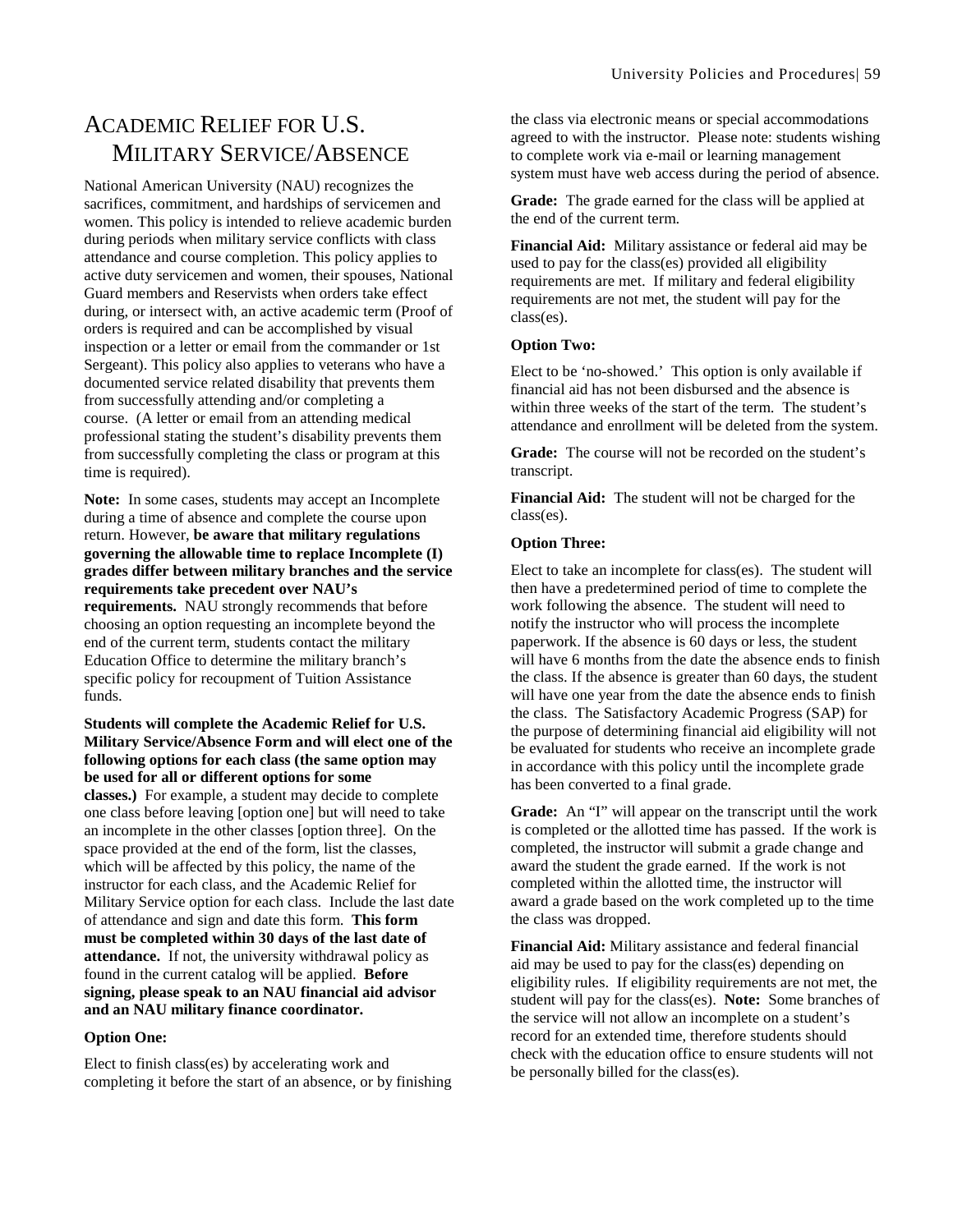#### **Option Four:**

Elect to follow the university's normal withdrawal policy and be administratively dropped from the class.

Grade: The student will receive a "W" on the transcript. The student will be allowed to repeat this class in the future.

**Financial Aid:** Military assistance and federal financial aid may be used to pay for the class(es) depending on eligibility rules. If eligibility requirements are not met, the student will pay for the class(es) If the last date of attendance is within the refund period, any refund will be pro-rated. If the start of the student's absence is beyond the refund period, no refund will be given.

#### **Option Five:**

Elect a waiver for the term. The student may contact the education officer to request a waiver for the term. The waiver will allow the student to retake the class at a later date and to receive military assistance for the class a second time. If the waiver is granted the student must also request to be dropped from all classes.

**Grade:** The student will receive a "W" on the transcript for the class(es). When the student enrolls the second time, the second class will also be on the transcript along with the grade earned.

**Financial Aid:** The student will receive a pro-rated refund based on the university's refund policy from the date the class was dropped. The student will be required to pay for the class the second time with the waiver allowing the student to use military assistance for the class a second time.

# AMERICANS WITH DISABILITIES ACT POLICY - UNDERGRADUATE/ GRADUATE

NAU strives to make its programs and facilities accessible to all individuals, in compliance with Section 504 of the Rehabilitation Act of 1973 and Title III of the Americans with Disabilities Act of 1990. The goal of the university is to create and maintain an environment in which students may achieve their fullest potential, limited to the least extent possible by individual disabilities.

#### **Disability**

Recognized disabilities include physical and mental impairments that substantially limit one or more of the major life activities, including walking, seeing, hearing, speaking, learning, breathing, working, taking care of oneself, and performing manual tasks. A temporary medical condition may also qualify as a disability.

Examples of temporary disabilities include broken bones, other injuries, and short-term impairments following surgery or medical treatments.

A student is not required to disclose a disability. However, to be considered for an accommodation, a student must submit a request as explained below.

#### **Reasonable Accommodations**

A reasonable accommodation is a modification or adjustment to a course, program, service, activity, or facility that enables a qualified student with a disability to have an equal opportunity to attain the same level of performance or enjoy equal benefits and privileges available to students without disabilities. The accommodation sought must be related to the student's disability and cannot require the university to fundamentally alter programs or services, lower standards, or provide anything "overly burdensome." Students with disabilities are not automatically entitled to the accommodation they may prefer or have received in other educational settings.

While NAU desires that all students achieve academic success, it does not guarantee success in its offerings and activities. A student must possess the mental capabilities needed to participate in the university's academic programs and be "otherwise qualified" to meet the academic requirements of the university. A disability may not be so profound that, even with accommodations, the student is unable to perform basic requirements such as analytical reasoning or writing. Students taking online courses or courses with online components must possess the minimum computer skills and software that are required to successfully attend and complete the course. Accommodations will not be provided for the remediation of these basic skills and software.

#### **Requesting an Accommodation**

All inquiries and requests for accommodation should be submitted to the ADA coordinator, who serves as a resource for students with disabilities, verifies and maintains documentation, considers accommodation requests, and determines reasonable accommodations.

Ms. Bethany Chan Associate Dean of Student Services ADA Coordinator National American University 5301 Mount Rushmore Rd. Rapid City, SD 57701 Telephone: (952) 563-1285 Fax: (605) 721-5241 bchan@national.edu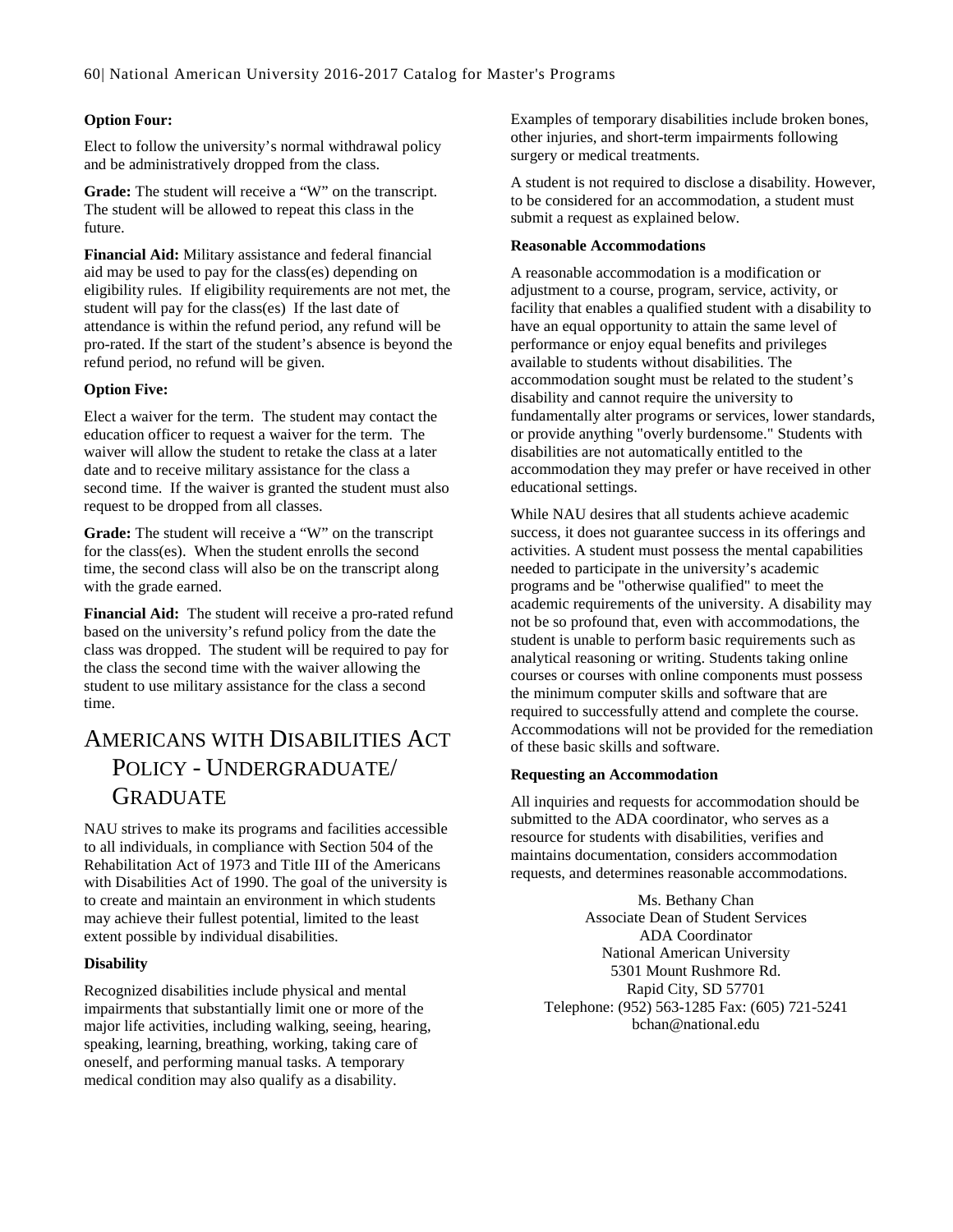To request an accommodation:

#### *Step 1 –*

Contact the director of student success and request an ADA Accommodation Request Form.

#### *Step 2 –*

Submit a completed ADA Accommodation Request Form and all required documentation to the director of student success no less than three weeks prior to the beginning of classes, or when a disability becomes known. Required documentation includes the following, provided by a licensed professional:

- A clear statement of the diagnosed disability;
- A description of the functional limitations resulting from the disability as they pertain to the educational environment;
- The duration of the disability; and
- The recommended accommodation(s).

If you request an accommodation for a disability relating to learning or attention difficulties, comprehensive and diagnostic testing may be required, at your expense.

The ADA coordinator will review the request and supporting documentation and will communicate with you and other persons as appropriate.

If the ADA coordinator determines that an accommodation is warranted, you will receive an ADA Student Accommodation Agreement, indicating the accommodation granted **Accommodations will not be applied retroactively.**

#### *Step 3 –*

Provide each on-ground instructor with a copy of the ADA Student Accommodation Agreement, obtain the instructor's signature, and deliver the signed Agreement(s) to your campus academic dean or academic coordinator. If you register for undergraduate online classes, contact uservices@national.edu, for graduate online courses, contact graduniversityservices@national.edu prior to the start of each academic term so that the accommodations may be implemented in the online classes.

Contact the ADA coordinator if an accommodation is not effectively implemented. If your request for an accommodation is not granted, contact the ADA coordinator with any questions you may have. If you wish to have the matter reconsidered, contact the director of student success. While it is hoped that any concerns can be resolved within the university process, you may also contact the U.S. Department of Justice, Civil Rights Division.

## ATTENDANCE PHILOSOPHY

The university's philosophy on attendance supports its mission of career and professional education. The university creates an educational environment that is responsive to the career and professional interests and educational objectives of its students, as well as the needs of employers, government and society. Students are expected to attend all of their classes just as employees are expected to be at work as scheduled in the business world. Our goal is to prepare students to be conscientious and productive employees.

NAU creates a caring and supportive learning environment. The university believes that students are more successful if they participate in class, and that they receive great benefit from classroom discussions and the relationships formed with other students and faculty members. Instructors are more likely to recognize that a student is in need of tutoring or other academic support if the student is regularly attending class.

# ATTENDANCE POLICY

Class attendance is required beginning with the first scheduled class meeting, and students are expected to attend all class sessions for which they are registered. Attendance is taken each scheduled period of instruction in all class sessions. If a student does not attend a registered class session for fourteen consecutive calendar days during scheduled periods of instruction without contacting the instructor or academic advisor, he/she may be administratively dropped from the course. It is the responsibility of the student to arrange to make up all course work missed because of legitimate class absences and to notify the instructor when an absence will occur. However, instructors may incorporate attendancetaking into tasks that produce in-class participation points.

Attendance shall be defined as an academically-related activity which includes any of the following:

- Attending a class where there is an opportunity for direct interaction between the instructor and students;
- Submitting an academic assignment;
- Taking an exam, an interactive tutorial, or computerassisted instruction;
- Attending a study group that is assigned by the university;
- Participating in an online discussion about academic matters.
- For distance education courses, contributing to an online discussion or initiating contact within the course management system with a faculty member to ask a course-related question.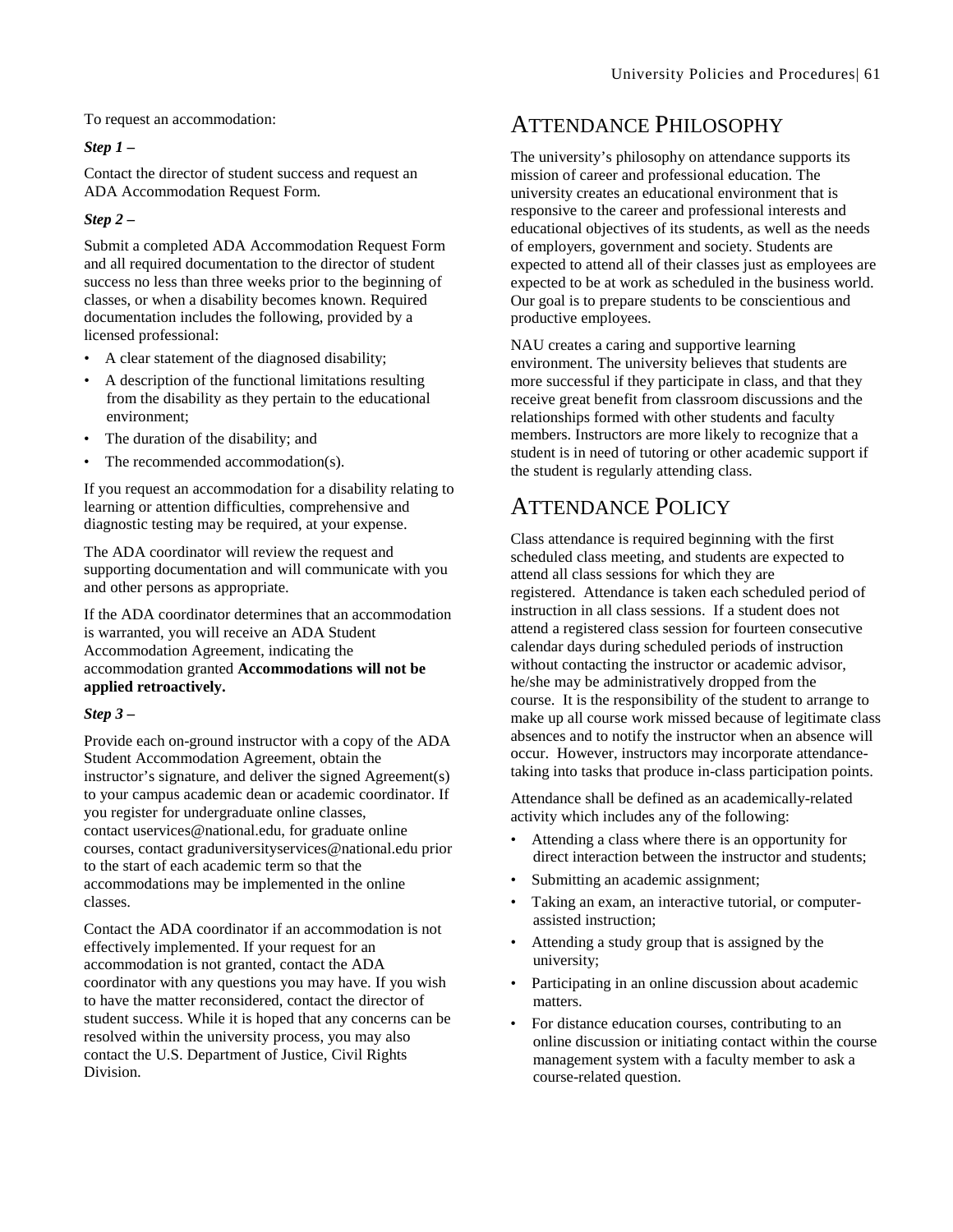### **Campus/Ground Class Attendance**

Students enrolled in ground courses are counted present if they are physically present and actively participates in an academically-related activity.

#### **Online/Distance Education Attendance**

Students enrolled in online courses are counted as present if they actively participate weekly in an academicallyrelated activity within the course in the university's learning management system. Documenting that a student logged into an online class is not sufficient, by itself, to demonstrate academic attendance by the student.

For more information regarding online requirements, please refer to the distance learning section of the academic catalog.

Students who have attended past the first 60 percent of the scheduled term, as published in the academic calendar, will not be dropped for non-attendance.

# **CONDUCT**

As a student at NAU, appropriate conduct and integrity are expected. In some instances of student misconduct, the university will issue a warning or will place the student on disciplinary probation, suspension, or will dismiss the student from the university. Procedural fair play and due process will be provided in every instance. Proper safeguards for the welfare, safety and educational opportunity will be provided for all students.

Institutional obligations include, but are not limited to, upholding the law and maintenance of regulations regarding academic honesty and restricting prejudicial behavior, physical abuse or harassment, impropriety of personal behavior, or illicit use of drugs or intoxicants, especially as these relate to institutional and educational goals. Respect and tolerance are key words in the institutional expectations of students in their interaction with each other and with other members of the university community.

#### **Student Code of Conduct**

Specific violations of the student code of conduct include, but are not limited to the following:

- 1. Acts of dishonesty, including but not limited to the following:
	- a. Furnishing false information to any university official, faculty member, or office.
	- b. Forgery, alteration, or misuse of any university document, record, or instrument of identification.
- 2. Disruption or obstruction of teaching, administration, disciplinary proceedings, other university activities on or off campus, or of other authorized non-university

activities when the conduct occurs on university premises.

- 3. Physical abuse, verbal abuse, threats, intimidation, bullying, harassment, coercion, and/or other conduct, regardless of medium, which threatens or endangers the health or safety of any person.
- 4. Attempted or actual theft of and/or damage to property of the university or property of a member of the university community or other personal or public property, on or off campus.
- 5. Failure to comply with directions of university officials or law enforcement officers acting in performance of their duties and/or failure to identify oneself to these persons when requested to do so.
- 6. Unauthorized possession, duplication or use of keys to any university premises or unauthorized entry to or use of university premises.
- 7. Violation of any university policy, rule, or regulation published in hard copy or available electronically on the university website.
- 8. Violation of any federal, state or local law.
- 9. Use, possession, manufacturing, or distribution of marijuana, heroin, narcotics, or other controlled substances except as expressly permitted by law.
- 10.Use, possession, manufacturing, or distribution of alcoholic beverages, or public intoxication.
- 11.Illegal or unauthorized possession of firearms, explosives, other weapons, or dangerous chemicals on university premises or use of any such item, even if legally possessed, in a manner that harms, threatens or causes fear to others.
- 12.Participating in an on-campus or off-campus demonstration, riot or activity that disrupts the normal operations of the university and/or infringes on the rights of other members of the university community; leading or inciting others to disrupt scheduled and/or normal activities within any campus building or area.
- 13.Obstruction of the free flow of pedestrian or vehicular traffic on university premises or at university sponsored or supervised functions.
- 14.Conduct that is disorderly, lewd, or indecent; breach of peace; or aiding, abetting, or procuring another person to breach the peace on university premises or at functions sponsored by, or participated in by, the university community. Disorderly Conduct includes but is not limited to: Any unauthorized use of electronic or other devices to make an audio or video record of any person while on university premises without his/her prior knowledge, or without his/her effective consent when such a recording is likely to cause injury or distress.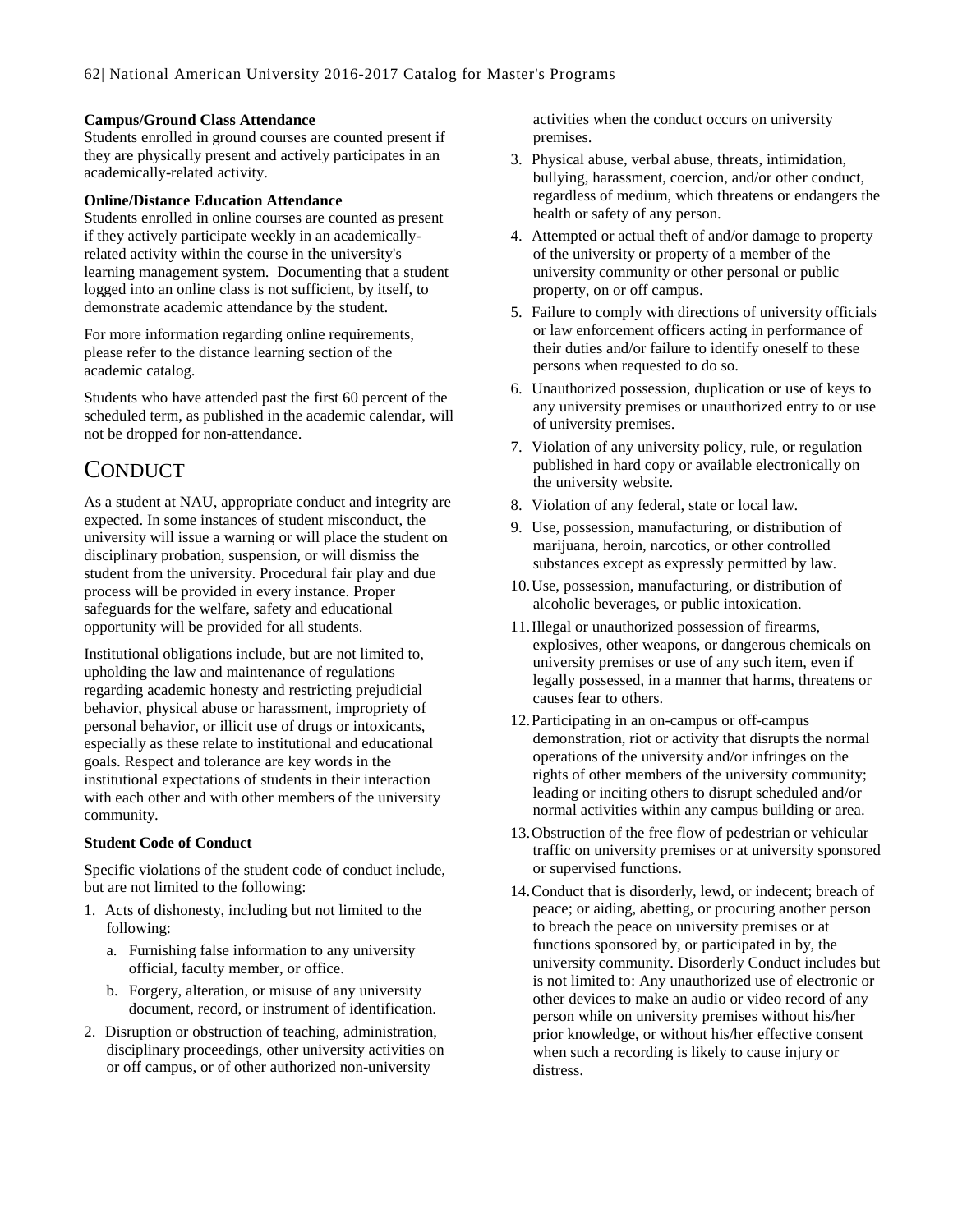- 15.Disrespectful behavior includes behavior designed to harass, threaten, or embarrass others. Students may not communicate content in any medium that could reasonably be construed as offensive, threatening or discriminatory. At all times, students are expected to behave appropriately, respectfully and courteously in communications with other students and university faculty, staff, and administrators.
- 16.Theft or other abuse of computer facilities and resources, including but not limited to:
	- a. Unauthorized entry into a file, to use, read, or change the contents, or for any other purpose.
	- b. Unauthorized transfer of a file.
	- c. Use of another individual's identification and/or password.
	- d. Use of computing facilities and resources to interfere with the work of another student, faculty member or university official.
	- e. Use of computing facilities and resources to send obscene or abusive messages.
	- f. Use of computing facilities and resources to interfere with normal operation of the university computing system.
	- g. Use of computing facilities and resources in violation of copyright laws.
	- h. Any violation of the university's Internet, Netiquette, and Prohibited Use policies.

#### **Sanctions**

- 1. The following sanctions may be imposed upon any student found to have violated the Student Code of Conduct:
	- a. Warning—A notice in writing to the student that the student has violated university policy.
	- b. Probation—A written reprimand for violation of specified university policies. Probation is for a designated period of time and includes the probability of more severe disciplinary sanctions if the student is found to have violated university policy during the probationary period.
	- c. Suspension—Separation of the student from the university for a definite period of time, after which the student is eligible to return. Conditions for readmission may be specified.
	- d. Permanent Suspension—Permanent separation of the student from the university.
	- e. Revocation of admission and/or degree— Admission to or a degree awarded from the university may be revoked for fraud, misrepresentation, or other violation of university standards in obtaining the degree, or for other

serious violations committed by a student prior to graduation.

2. More than one of the sanctions listed above may be imposed for any single violation.

### CONFIDENTIALITY POLICY

MSN students should refer to the School of Nursing Handbook for specific policies relating to confidentiality.

Students conducting research must complete the Institutional Review Board process for approval of their research design prior to beginning the research. The IRB policy is available in a latter section of this catalog or upon request from the graduate school.

### DRUG AND ALCOHOL POLICY

NAU takes a positive, proactive role in preventing the possession, use or distribution of drugs and alcohol by students and other members of the campus community. The university has adopted the guidelines of the 1990 Drug Free Schools and Campuses Act. Under this act, NAU has:

- 1. Established standards of conduct that prohibit unlawful use, possession or distribution of drugs or alcohol;
- 2. Annually distributed information describing legal sanctions under state and federal law;
- 3. Annually distributed information regarding health risks associated with the use and abuse of drugs and alcohol;
- 4. Provided information related to counseling, treatment, and rehabilitation associated with the use and abuse of drugs and/or alcohol on an annual basis;
- 5. Set disciplinary sanctions that will be imposed on students and employees for violations related to the use and abuse of alcohol and/or drugs;
- 6. Utilized professional staff to inform and to support institutional and personal educational objectives.

The university's drug and alcohol policy is distributed to students annually. These sanctions include expulsion of students and termination of employees.

# ENROLLMENT DATES AND QUARTER SYSTEM - MBA, MM, AND MSN

NAU's MBA, MM and MSN are on a four-quarter calendar schedule. Graduate classes are delivered in 11-week sessions. The instructional methods employed by NAU include discussions, case studies, written assignments, research papers, and a variety of interactive learning strategies.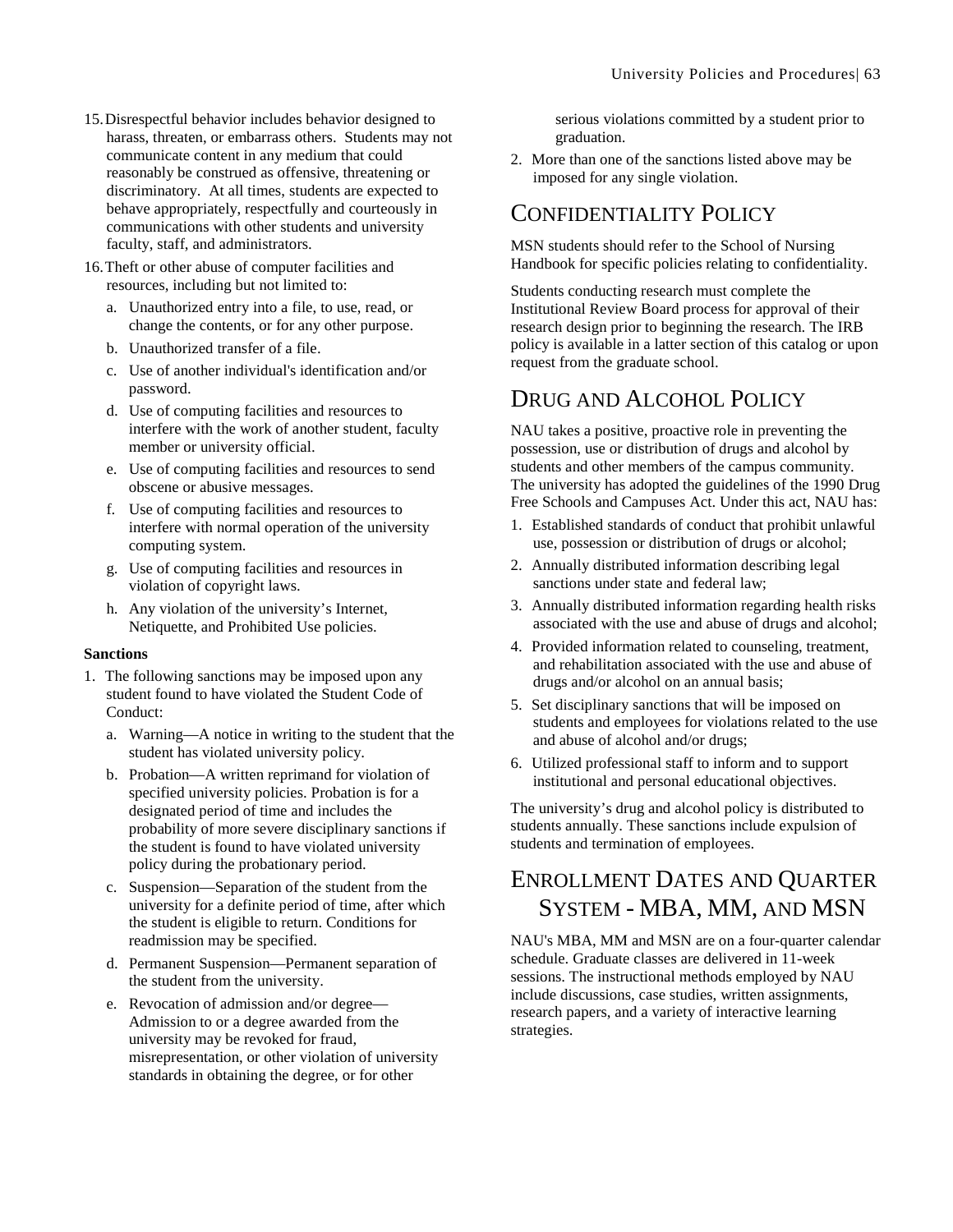# ENROLLMENT DATES AND TRIMESTER SYSTEM - EXECUTIVE MBA

The Executive MBA is on a trimester calendar schedule. EMBA class are delivered in 16-week sessions, consisting of two, eight-week cohorts. The instructional methods employed by NAU include discussions, case studies, written assignments, research papers, and a variety of interactive learning strategies.

# FALSIFICATION OF EDUCATIONAL **RECORDS**

Falsifying, altering, or misrepresenting a transcript, grade report, diploma, or any other material relevant to admission, enrollment or academic performance shall be considered an overt act of academic dishonesty. This action shall result in denial of admission or enrollment into NAU, or permanent suspension from continuing as a student with the university.

### INTERNET POLICY

Open access through computers, networks, and the Internet is a privilege. NAU's goal in providing this service to our students, faculty and staff is to promote educational excellence by facilitating resource sharing, innovation, and communication.

NAU's e-mail and Internet resources are provided for the sole use of NAU students, faculty, staff, and administration. E-mail and Internet records are subject to all existing laws (federal, state and local) as well as the university policies and procedures.

Internet access is coordinated through a complex association of government agencies and regional and state networks. In addition, the smooth operation of the network relies upon the proper conduct of the end users who must adhere to strict guidelines. The guidelines provided here are designed to make students, faculty, and staff aware of the responsibilities they are about to acquire. In general, this requires efficient, ethical and legal utilization of the network resources.

If an NAU user violates any of these provisions, his/her account may be terminated, and future access could be denied. Depending upon the severity of the situation, abuse of NAU's e-mail, network, or Internet systems may also result in disciplinary action including suspension from the university.

#### **Netiquette**

Users are expected to abide by the generally accepted rules of network etiquette. This includes, but is not limited to, these rules:

- 1. Be polite do not use abusive or offensive language in messages to others.
- 2. Do not reveal your personal address or phone number or those of other students, faculty or NAU employees.
- 3. Remember that electronic mail (e-mail) is not guaranteed to be private. Those who operate the system do have access to mail. Messages relating to or in support of illegal activities may be reported to the authorities without notification to or permission from the student/employee sending or receiving the message.
- 4. Do not tie up the network with idle activities or game playing - remember there are many students who need to use the system.
- 5. Do not plagiarize cutting and pasting ideas and documents into your own document is very easy to do. Be sure to give credit to the author when using his/her material.

#### **Prohibited Use**

The following types of activities are specifically prohibited and may result in administrative action:

- 1. Unauthorized use of any computer account.
- 2. Unauthorized transfer of or entry into a file.
- 3. Using NAU's network to gain unauthorized access into any computer system.
- 4. Illegal copying of software protected by U.S. copyright law (may also result in civil damages and criminal penalties).
- 5. Using e-mail to threaten or harass others.
- 6. Using the university's network to access pornography or obscene material and sites displaying the same.
- 7. Activities for the purpose of personal or commercial financial gain including chain letters, solicitation of business or services, sales of personal property, etc.
- 8. Storing, processing or displaying racially offensive, gender offensive or obscene material.
- 9. Using another individual's account or identity to send or receive e-mail.
- 10.Viewing, damaging or deleting other users' files or communications without appropriate authorization.
- 11.Posting materials on electronic bulletin boards, which violate existing laws, regulations or National American University policies or codes of conduct.
- 12.Theft, misuse or abuse of computing or networking resources.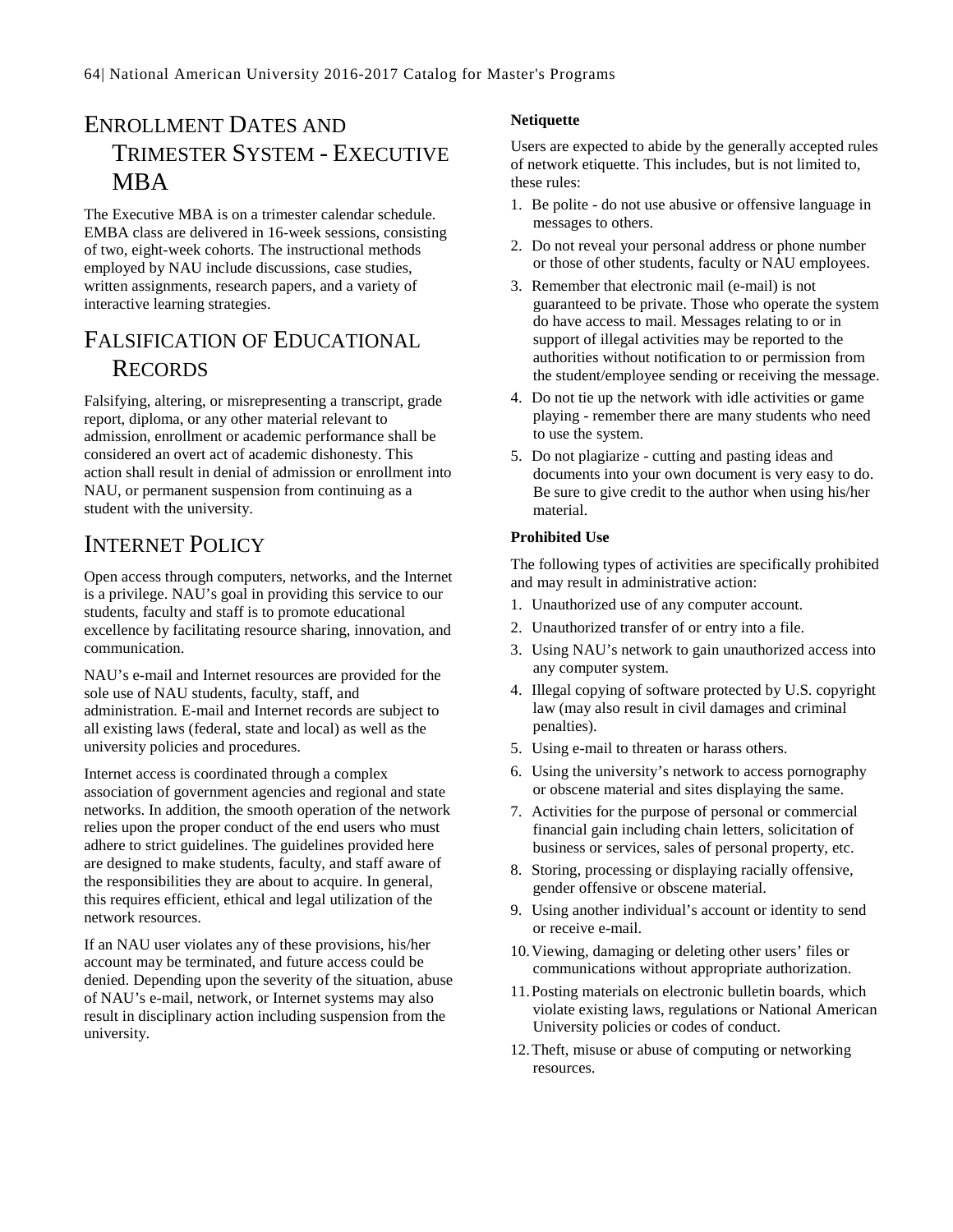- 13.Posting of National American University confidential materials, records, policies or procedures or transmitting the same to unauthorized personnel.
- 14.Sharing of passwords with others.

#### **Vandalism**

Vandalism is defined as intentional or negligent damage to computer equipment, software and systems of the university or harming or destroying data of another user, Internet, or other networks. It includes, but is not limited to, the intentional uploading or creation of computer viruses. Vandalism will result in the cancellation of privileges and may result in suspension from the university.

### IRB POLICY

It is morally and ethically imperative that the rights and welfare of research subjects be protected. In accordance with federal, as well as applicable state regulations, National American University has established the Institutional Review Board (IRB) and the following policies and procedures for research involving human subjects, or data or materials derived from humans. Safeguarding the rights and welfare of human subjects utilized in research protects not only the individual subject but also the researcher and the institution sponsoring the research project.

#### **IRB Mission Statement**

The mission of the NAU IRB is to assure highest quality research involving human subjects conducted under the auspices of the university. In that regard, safeguarding the rights and welfare of human subjects in research is a general institutional policy delegated by the president through the provost to the IRB. Therefore, any research project involving human subjects which is conducted by NAU faculty, staff, students, or external persons (or that takes place on any NAU campus or as a part of an academic affiliation agreement) is subject to review and approval by the IRB. The IRB's main purpose is to ensure protection of human subjects through the review, approval, modification, or disapproval of research applications submitted by faculty, staff, student, and/or external investigators. The IRB is further responsible for communication, recordkeeping, reporting, monitoring, education of the university community about ethical issues, and oversight of all research activity involving human subjects. The IRB is guided by ethical principles outlined in the Belmont Report (1979) and legal mandates outlined in the Code of Federal Regulations Title 45 Part 46 (1994).

#### **Committee Composition**

Federal regulations require that membership of the IRB include, at a minimum, one member whose primary

concerns are in scientific areas, one member whose primary concerns are in nonscientific areas, other members representing more than a single profession, and at least one individual not affiliated with the university.

#### **Definitions**

For purposes of this policy, "Human Subject/Participant" is defined as "a living individual about whom an investigator conducting research obtains (1) data through intervention or interaction with the individual, or (2) identifiable private information." "Research" is defined as "a systematic investigation, including research development, testing and evaluation, designed to develop or contribute to general knowledge."

#### **IRB Procedures**

In order to approve proposed research protocols, the IRB shall determine if the research is exempt or non-exempt. In the case of non-exempt research the IRB shall ensure that all of the following requirements are satisfied:

- Risks to subjects are minimized by using tests or procedures which are consistent with sound research design and which do not unnecessarily expose subjects to risks, and whenever appropriate, use tests or procedures already being used for learning, diagnostic, or treatment purposes.
- Risks to subjects are reasonable in relation to the anticipated benefits, if any, to subjects, and the importance of knowledge that may reasonably be expected to result. In evaluating risks and benefits, the IRB shall consider only those risks and benefits that result from the research (as distinguished from risks and benefits of interventions subjects would receive even if not participating in the research).
- Selection of the subjects is equitable. In making this assessment, the IRB shall take into account the purposes of the research and the setting in which the research will be conducted.
- Voluntary informed consent will be sought from each prospective subject or the subject's legally authorized representative, in accordance with, and to the extent required by Title 45 Code of Federal Regulations, Part 46.116.
- Informed consent will be appropriately documented, in accordance with, and to the extent required by 45 CFR 46.117.
- Where appropriate, the research plan makes adequate provision for monitoring the data collected to attempt to insure the safety of subjects. If any serious breach in the procedure or harmful event occurs with a subject it should be reported to the IRB as soon as possible.
- Where appropriate, there are adequate provisions to protect the privacy of subjects and to maintain the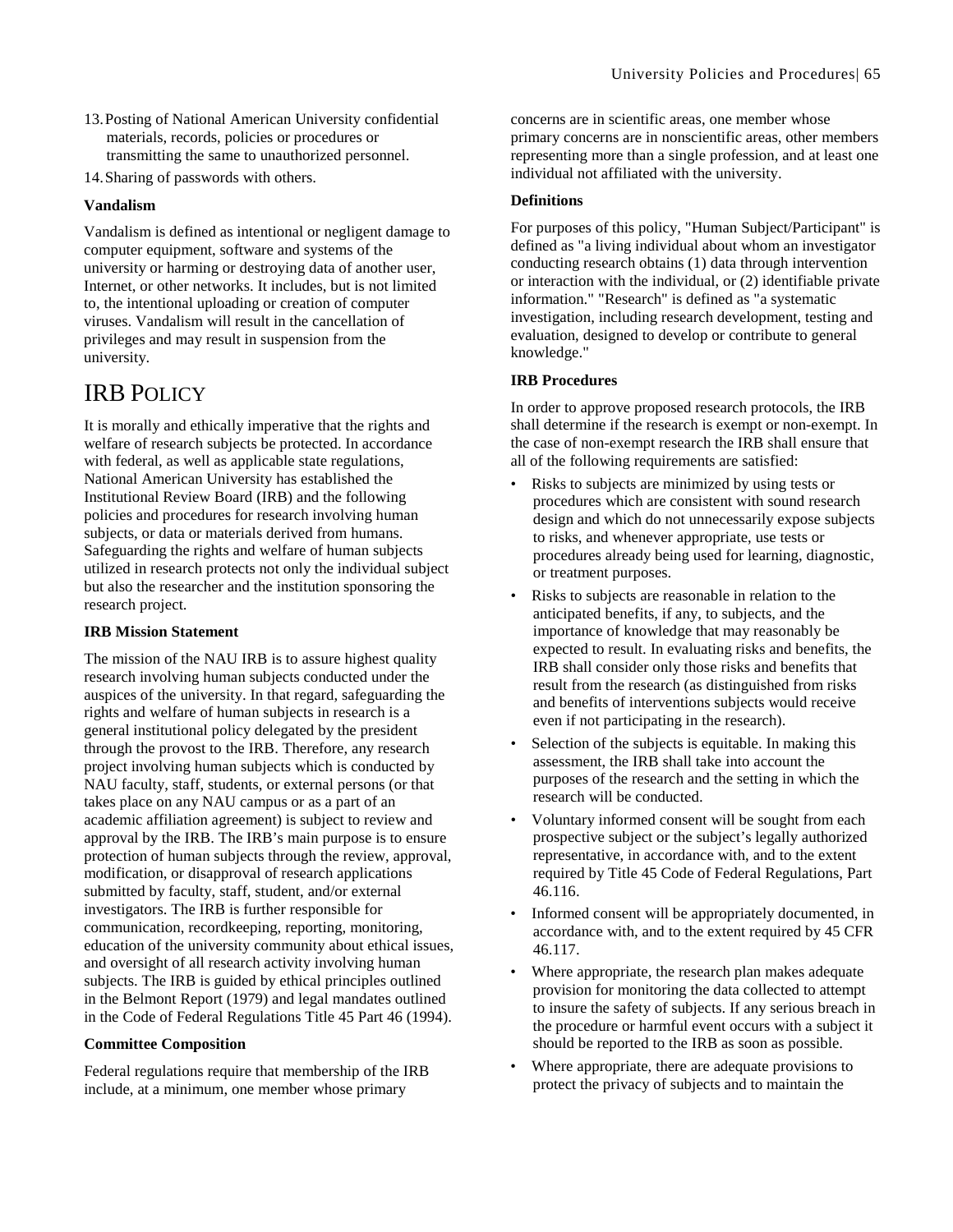confidentiality of data. Where some or all of the subjects are likely to be vulnerable to coercion or undue influence, such as persons with acute or severe physical or mental illness, or persons who are economically or educationally disadvantaged, appropriate additional safeguards must be included in the study to protect the rights and welfare of these subjects.

In conformity with Federal Regulations, the IRB will determine which of three separate avenues for review of research involving human subjects will be utilized:

- Full IRB Review. Research involving more than minimal risk to the subject requires review by the full IRB using current scientific and ethical standards. All research using children or vulnerable populations requires review by the full IRB.
- Expedited Review. Research involving no more than minimal risk and in which the only involvement of subjects will be in one or more of the categories defined by Federal Policy 46.110 requires review by the Chair and selected members of the IRB.
- Exempt Review. Research of minimal or no risk as defined by Federal Policy 46.101b requires review by the IRB Chair only. Some types of activities are specifically exempt from IRB review. They include:
	- Non-intrusive observation of subjects in public places,
	- Data-gathering from class members for classroom purposes (e.g., class exercises, course evaluations), and
	- Needs assessment or evaluation data intended to remain within the university community.

All persons seeking IRB approval will utilize the same application form.

#### **Reference**

The Institutional Review Board Guidebook, published by the federal Department of Health and Human Services, may be used by the NAU IRB to assist it in making determinations within the university's IRB policies and procedures.

# REFUND POLICY: ON-CAMPUS AND ONLINE STUDENTS

#### Definition of a Student

The definition of "student" as used in this catalog means the student, if the student is a party to the contract, or the student's parent, guardian, or other person if the parent, guardian or other person is a party to the contract on behalf of the student.

### Add/Drop Period

A student may add or drop any course during the first scheduled week of a standard term of enrollment with no penalty. A student who drops individual courses during this week will receive a full refund for the credit hours dropped. No refunds will be made for individual courses attended and then dropped following this period. The add/drop dates are posted in the academic calendar (p[. 78\)](#page-77-0).

The university will make full or partial refund of tuition paid by students who completely withdraw after classes begin.

#### Withdrawals and Refunds

Students should give written notice of withdrawal to the university registrar or the academic dean to officially terminate their enrollment. Students who do not give written notice will be withdrawn from courses when it is determined, by the university, that the student is no longer pursuing his or her educational objective.

Students who have attended past the first 60 percent of the scheduled term, as published in the academic calendar, will not be dropped for non-attendance. The final grade of each student who completes more than 60 percent of the term is assigned by the instructor based upon coursework submitted during the term.

Students completing at least one course during the term will not be eligible for a refund. Students who withdraw without completing any courses during the term will have a refund calculation completed.

The period of enrollment includes all courses for which the student is registered, from the first scheduled day of attendance through the last scheduled day of classes for this student.

The return of Title IV funds, VA Education Benefits, and the tuition reduction will be calculated based on the student's last day of attendance. Refunds minus a \$75 administrative fee will be made within 45 days of when the withdrawal date (last day of attendance) is determined.

The following refund policy from NAU applies to all students in all academic programs and all student categories at all campuses except as modified by separate agreement.

A prorated amount of Title IV funds must be returned to financial aid programs for students not completing 60 percent of the period of enrollment if the student was a financial aid recipient.

VA Education Benefits will be prorated according to the specifics of the programs.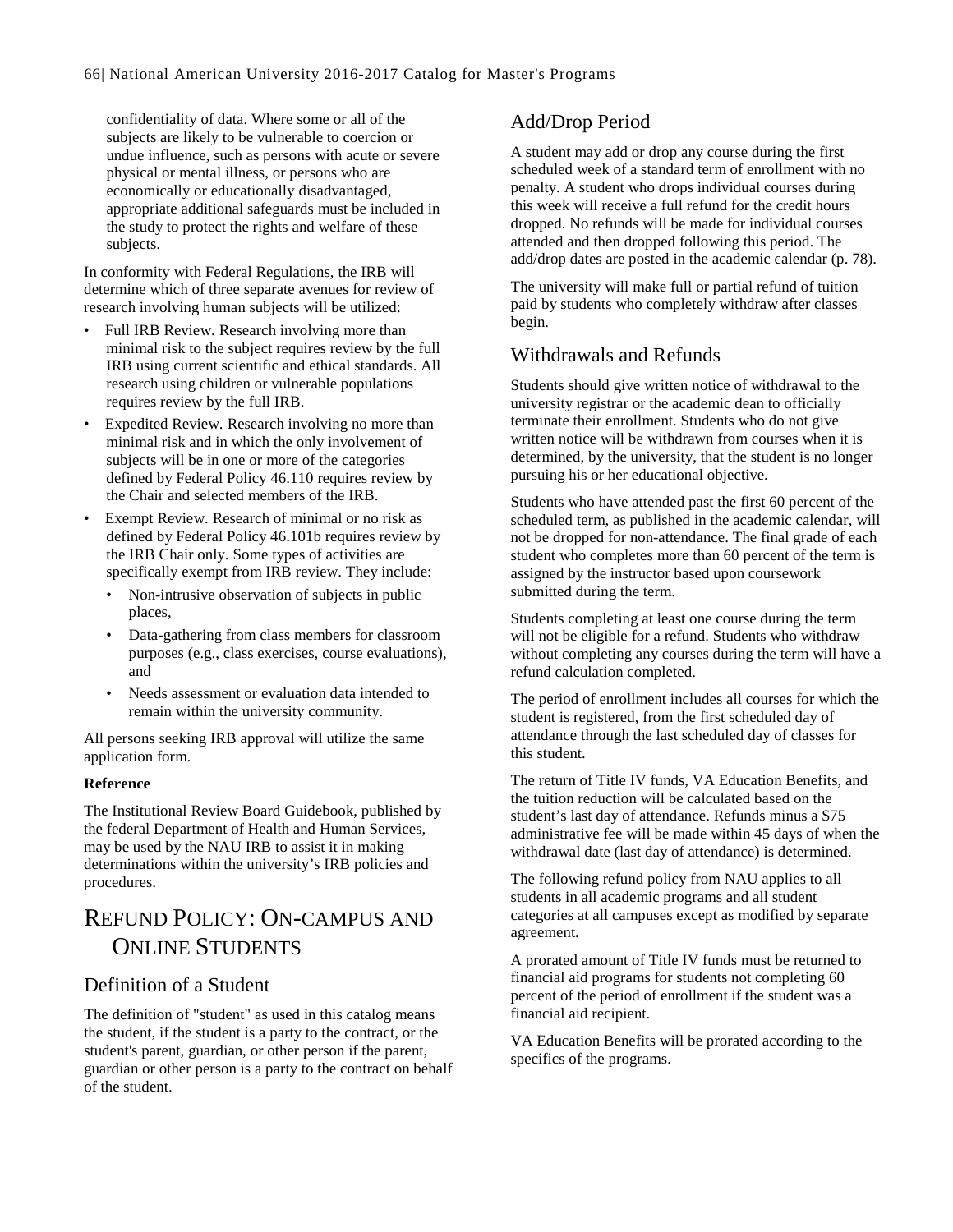Students who completely withdraw from NAU during the first 60 percent of the term will have tuition and fees prorated based on the last day of attendance in accordance with the following calculation:

| Last Day of Attendance                                         | Percent of<br>Reduction |
|----------------------------------------------------------------|-------------------------|
| Withdrawal prior to the first day of<br>classes                | 100%                    |
| Last day of attendance during the first<br>week of classes     | 100%                    |
| Beyond first week but during first 60%<br>of scheduled classes | daily proration*        |
| Beyond 60% of scheduled classes                                | no refund               |

*\* Percent of term completed = Number of days from scheduled start of term through student's last day of attendance ÷ Number of days in scheduled term*

Percent to be refunded  $= 100\%$  minus percent of term completed

#### **Additional information for Indiana students**

If a postsecondary proprietary educational institution utilizes a refund policy of their recognized national accrediting agency or the new United States Department of Education (USDOE) Title IV refund policy enacted by the 1992 Amendments to the Higher Education Act, the postsecondary proprietary educational institution must provide written verification in the form of a final refund calculation, upon the request of the commission, that its refund policy is, indeed, more favorable to the student than that of the commission's. Postsecondary proprietary educational institutions accredited by a nationally recognized accrediting agency must uniformly apply the commission's tuition refund policy or the refund policy of their recognized accrediting agency, as previously approved by the commission to all first-time students enrolled. Postsecondary proprietary educational institutions using a refund policy other than that of the commission's must list the complete policy and its origination in the institutional catalog and the enrollment agreement. (Indiana Commission on Proprietary Education; 570 IAC 1-8-4.5; filed Jan 17, 1995, 1:00 p.m.: 18 IR 1476; readopted and extended filed Jan 9, 2002, 10:58 a.m.: 25 IR 1731; readopted filed Sept 11, 2008, 9:53 a.m.: 20080924-IR-570080518RFA)

### **REGISTRATION**

Any changes in a student's registration (including class sections and adding or dropping classes) must be completed by their graduate advisor. Once the student submits the request for a registration change by email to

their graduate advisor, it will be reviewed by the graduate studies office for approval.

### RIGHT TO PRIVACY - FERPA

The Family Educational Rights and Privacy Act (FERPA) of 1974 is a federal law which states: (a) that a written institutional policy must be established and (b) that a statement of adopted procedures covering the privacy rights of students be made available. The law provides that the institution will maintain the confidentiality of each student's educational records.

NAU accords all the rights of privacy under the law to students who are declared independent. Students who are minors are still accorded the protection of the law with the exception that a parent or guardian may have the right to information in the student's file. No individual organization outside the institution shall have access nor will the institution disclose any information from students' educational records without the prior written consent of students, except to personnel within the institution or officials of other institutions in which students seek to enroll. Persons or organizations providing students' financial aid, accrediting agencies carrying out their accreditation function, persons in compliance with a judicial order, and persons who, in an emergency, seek to protect the health or safety of students or other persons may also have access. Within the university, only those members of the faculty or staff individually or collectively acting in students' educational interests are allowed access to student records.

At its discretion, the institution may provide student directory information in accordance with the provisions of the Act to include the following: name, local and permanent addresses, local and permanent telephone numbers, e-mail address, date and place of birth, dates of attendance, class, college, major, most recent school attended, full-time or part-time status, honor roll, participation in officially recognized activities and sports, weight and height of members of athletic teams, degree(s), and honors conferred, and commencement program information.

A student may withhold directory information by notifying the office of the registrar or the campus administrative office in writing no later than the 15th day after the first day of the term in which the student is enrolled. Requests for nondisclosure will be honored by the university until removed by the student. Please note that such withholding requests are binding for all information to all parties other than for educational purposes.

In addition, FERPA affords students certain rights with respect to their education records. These rights include the following: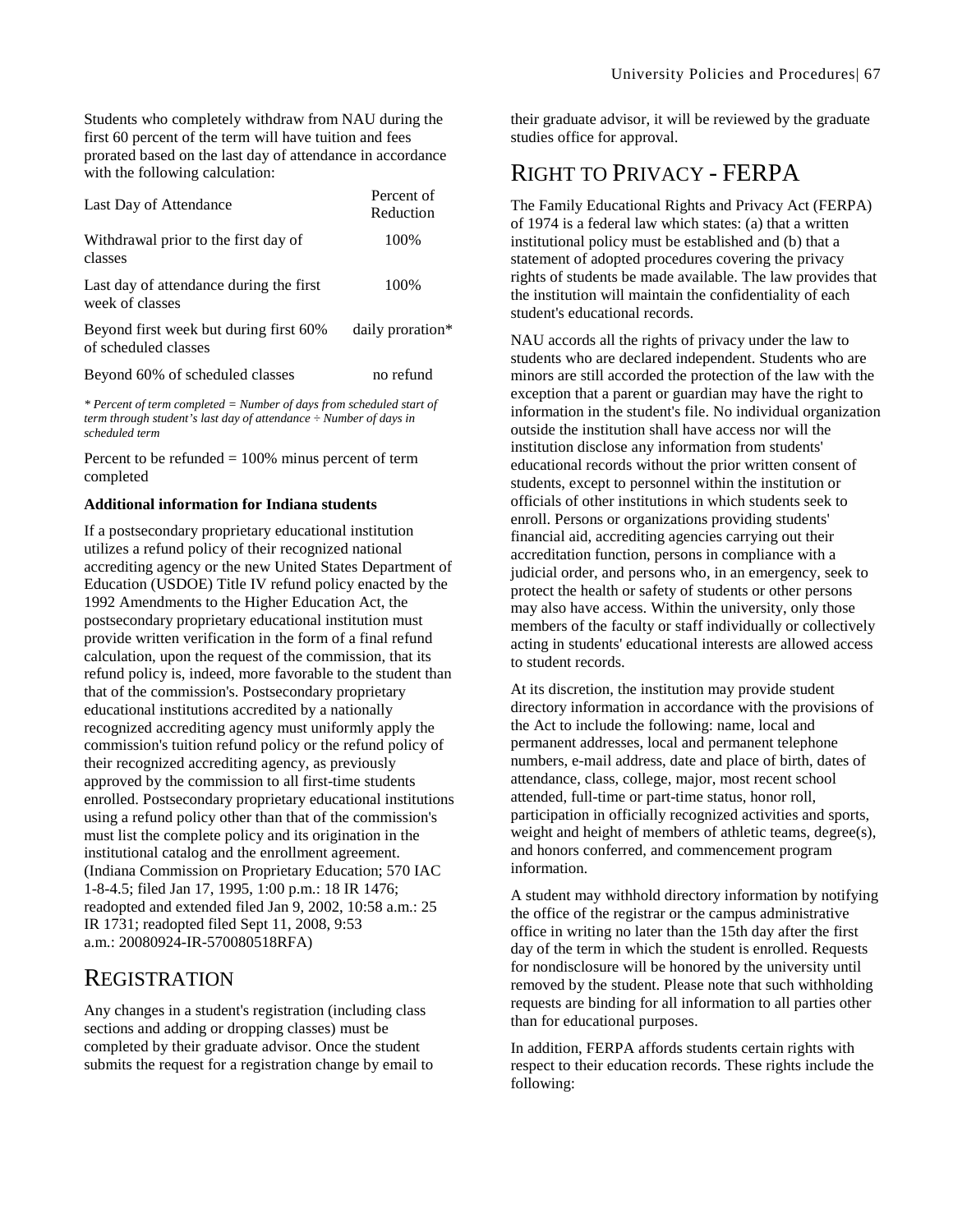- 1. The right to inspect and review their education records within 45 days of the day the university receives a request for access;
- 2. The right to request an amendment of their education records that they believe are inaccurate or misleading;
- 3. The right to consent to disclosures of personally identifiable information contained in their education records, except to the extent that FERPA authorizes disclosure without consent (One exception that permits disclosure without consent is disclosure to school officials with legitimate educational interests. A school official is a person employed by the university in an administrative, supervisory, academic or support staff position.);
- 4. The right to file a complaint with the U.S. Department of Education concerning alleged failures by the university to comply with the requirements of FERPA. The name and address of the office that administers FERPA is: Family Policy Compliance Office, U.S. Department of Education, 400 Maryland Avenue SW, Washington, DC 20202-5920.

## STUDENT CONCERNS

NAU is committed to promptly addressing student concerns, including matters related to academic integrity, satisfactory academic progress, grades, conduct, privacy, harassment, drugs and alcohol use, and other areas of concern. Students are encouraged to interact productively with the university through established policies and procedures.

- 1. **University Official.** If a student has a concern or complaint, the student should first seek resolution by communicating with his/her campus academic dean, executive officer, or executive vice president listed in the Campus Administration section of this catalog.
- 2. **Student Concerns.** In the event a student is unable to resolve a concern after communicating with a local university official, the student is encouraged to contact the Title IX and Student Services Coordinator, Karen Hoffman, who will communicate with the student and address the student's concern in an impartial manner. The Title IX and Student Services Coordinator does not possess the authority to render final decisions but will seek to resolve concerns by facilitating communication among the appropriate persons and departments.

Ms. Karen Hoffman Title IX and Student Services Coordinator National American University 5301 Mount Rushmore Rd. Rapid City, SD 57701 Phone: (605) 394-4805 | Fax: (605) 721-5241 khoffman@national.edu

3. **State Agency.** In the event a student feels that the university has not adequately addressed the student's concerns, the student may contact the appropriate state agency listed below.

#### **Alabama**

Alabama Commission on Higher Education 100 North Union Street Montgomery, AL 36104-3758 Website: www.ache.state.al.us/ Phone: (334) 242-1998 Fax: (334) 242-0268

#### **Alaska**

Alaska Commission on Postsecondary Education Mailing Address: P.O. Box 110505 Juneau, AK 99811-0510 Website: acpe.alaska.gov Phone: (907) 465-2962 Fax: (907) 465-5316 Email: ACPE@alaska.gov

#### **Arizona**

Arizona State Board for Private Postsecondary Education 1400 W. Washington Street Phoenix, AZ 85007 Website: http://www.azppse.gov/ Phone: (602) 542-5709 Fax: (602) 542-1253

#### **Arkansas**

Arkansas Department of Higher Education 423 Main Street, Suite 400 Little Rock, AR 72201 Website: www.adhe.edu Phone: (501) 371-2000 Email: ADHE\_Info@adhe.edu

#### **California**

Bureau of Private Postsecondary Education Mailing Address: P.O. Box 980818 West Sacramento, CA 95798-0818 Physical Address: 2535 Capitol Oaks Drive, Suite 400 Sacramento, CA 95833 Website: www.bppe.ca.gov/ Phone: (916) 431-6959; Toll Free: (888) 370-7589 Fax: (916) 263-1897 Email: bppe@dca.ca.gov

#### **Colorado**

Colorado Department of Higher Education 1560 Broadway, Suite 1600 Denver, CO 80202 Website: highered.colorado.gov/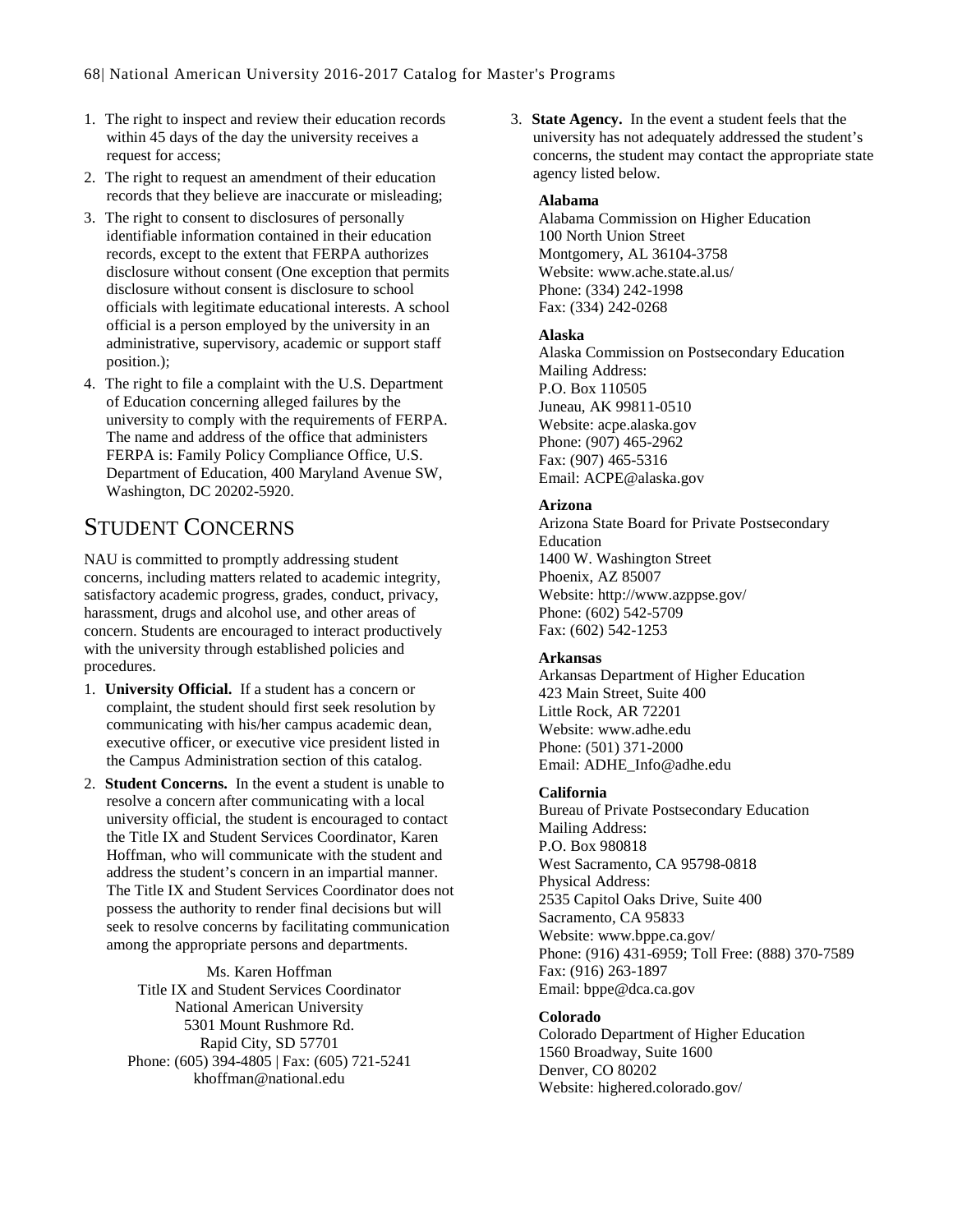Phone: (303) 866-2723 Fax: (303) 866-4266

#### **Connecticut**

Connecticut Board of Regents for Higher Education 39 Woodland Street Hartford, CT 06105 Website: www.ctohe.org/ Phone: (860) 493-0000

#### **Delaware**

Delaware Higher Education Office John G. Townsend Building 401 Federal Street Dover, DE 19901 Website: www.doe.k12.de.us/ Phone: (302) 735-4000 Fax: (302) 739-4654 Email: dedoe@doe.k12.de.us

#### **Florida**

Florida Department of Education 325 W. Gaines Street, Room 1544 Tallahassee, FL 32399-0400 Website: www.fldoe.org Phone: (850) 245-0505 Fax: (850) 245-9667 Email: Susan.Hood@fldoe.org

#### **Georgia**

Nonpublic Postsecondary Education Commission 2082 East Exchange Place, Suite 220 Tucker, GA 30084-5305 Website: www.gnpec.org Phone: (770) 414-3300 Fax: (770) 414-3309

#### **Hawaii**

Hawaii State Department of Education 1390 Miller Street Honolulu, HI 96813 Website: www.hawaiipublicschools.org/ Phone: (808) 586-3230 Fax: (808) 586-3234

#### **Idaho**

Idaho State Board of Education Mailing Address: P.O. Box 83720 Boise, ID 83720-0037 Physical Address: 650 West State Street, 3rd Floor Boise, ID 83702 Website: www.boardofed.idaho.gov/ Phone: (208) 334-2270 Fax: (208) 334-2632 Email: board@osbe.idaho.gov

#### **Illinois**

Illinois Board of Higher Education 431 East Adams, 2nd Floor Springfield, IL 62701-1404 Website: www.ibhe.org Phone: (217) 782-2551 Fax: (217) 782-8548

#### **Indiana**

Indiana Commission for Higher Education 101 West Ohio Street, Suite 550 Indianapolis, IN 46204-1984 Website: www.in.gov/che/ Phone: (317) 464-4400 Email: complaints@che.in.gov

#### **Iowa**

Iowa College Student Aid Commission 430 East Grand Avenue, FL 3 Des Moines, IA 50309-1920 Website: www.iowacollegeaid.gov Phone: (515) 725-3400 Fax: (515) 725-3401

#### **Kansas**

Board of Regents 1000 SW Jackson Street, Suite 520 Topeka, KS 66612-1368 Website: www.kansasregents.org/ Phone: (785) 430-4240

#### **Kentucky**

Kentucky Council on Postsecondary Education 1024 Capital Center Drive, Suite 320 Frankfort, KY 40601 Website: cpe.ky.gov/ Phone: (502) 573-1555 Fax: (502) 573-1535

#### **Louisiana**

Louisiana Board of Regents Mailing Address: P.O. Box 3677 Baton Rouge, LA 70821-3677 Physical Address: 1201 N. Third Street, Suite 6-200 Baton Rouge, LA 70802 Website: http://regents.louisiana.gov/ Phone: (225) 342-7084 Fax: (225) 342-9318 or 6926

#### **Maine**

Maine Department of Education 23 State House Station Augusta, ME 04333-0023 Website: www.maine.gov/doe/ Phone: (207) 624-6600 Fax: (207) 624-6700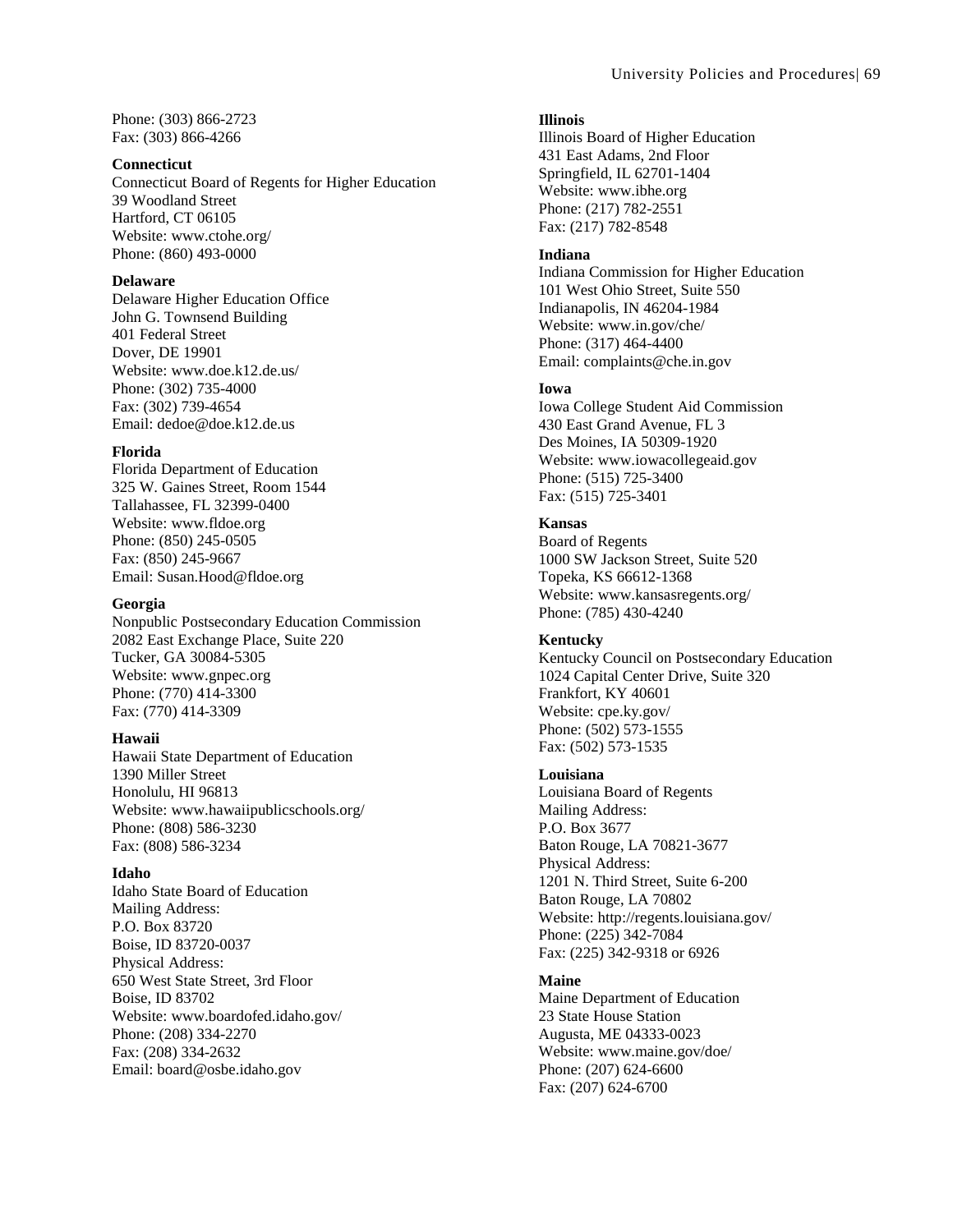#### 70| National American University 2016-2017 Catalog for Master's Programs

#### **Maryland**

Maryland Attorney General Consumer Protection Division 200 St. Paul St. Baltimore, MD 21202 Phone: (410) 5288-8662; Toll Free (888) 743-0823

#### **Massachusetts**

Massachusetts Department of Higher Education One Ashburton Place, Room 1401 Boston, MA 02108 Website: www.mass.edu Phone: (617) 994-6950 Fax: (617) 727-0955 or (617) 727-6656

#### **Michigan**

Michigan Department of Licensing and Regulatory Affairs Bureau of Commercial Services, Licensing Division, Private Postsecondary Schools P.O. Box 30018 Lansing, MI 48909 Website: www.michigan.gov Phone: (517) 241-9288 Fax: (517) 373-2162

#### **Minnesota**

Minnesota Office of Higher Education Office of Higher Education 1450 Energy Park Drive, Suite 350 St. Paul, MN 55108-5227 Website: www.ohe.state.mn.us/ Phone: (651) 642-0567; Toll Free (800) 657-3866 Fax: (651) 642-0675

#### **Mississippi**

Mississippi Commission on College Accreditation 3825 Ridgewood Road Jackson, MS 39211-6453 Website: www.mississippi.edu Phone: (601) 432-6647

#### **Missouri**

Missouri Department of Higher Education 205 Jefferson Street P.O. Box 1469 Jefferson City, MO 65102-1469 Website: www.dhe.mo.gov/ Phone: toll free: (573) 751-2361; Toll Free (800) 473- 6757 Fax: (573) 751-6635

#### **Montana**

Montana University System, Montana Board of Regents Office of the Commissioner of Higher Education 2500 Broadway Street, P.O. Box 203201 Helena, MT 59620-3201

Website: http://mus.edu/board/default.asp Phone: (406) 444-6570 Fax: (406) 444-1469

#### **Nebraska**

Coordinating Commission for Postsecondary Education Physical Address: 140 N. 8th Street, Suite 300 Lincoln, NE 68508 Mailing Address: P.O. Box 95005 Lincoln, NE 68509-5005 Website: www.ccpe.nebraska.gov Phone: (402) 471-2847 Fax: (402) 471-2886

#### **Nevada**

Nevada Commission on Postsecondary Education 8778 South Maryland Parkway, Suite 115 Las Vegas, NV 89123 Website: www.cpe.state.nv.us/index.htm Phone: (702) 486-7330 Fax: (702) 486-7340

#### **New Hampshire**

New Hampshire Department of Education 101 Pleasant Street Concord, NH 03301-3494 Website: www.education.nh.gov Phone: (603) 271-3494 Fax: (603) 271-1953 Email: lori.temple@doe.nh.gov

#### **New Jersey**

New Jersey Secretary of Higher Education 20 West State Street, 4th floor P.O. Box 542 Trenton, NJ 08625-0542 Website: www.state.nj.us Phone: (609) 292-4310 Fax: (609) 292-7225

#### **New Mexico**

New Mexico Higher Education Department Santa Fe Office: 2048 Galisteo Street Santa Fe, NM 87505-2100 Website: www.hed.state.nm.us/ Phone: (505) 476-8400 Fax: (505) 476-8453

#### **New York**

Office of College and University Evaluation New York State Education Department 89 Washington Avenue Albany, NY 12234 Website: www.highered.nysed.gov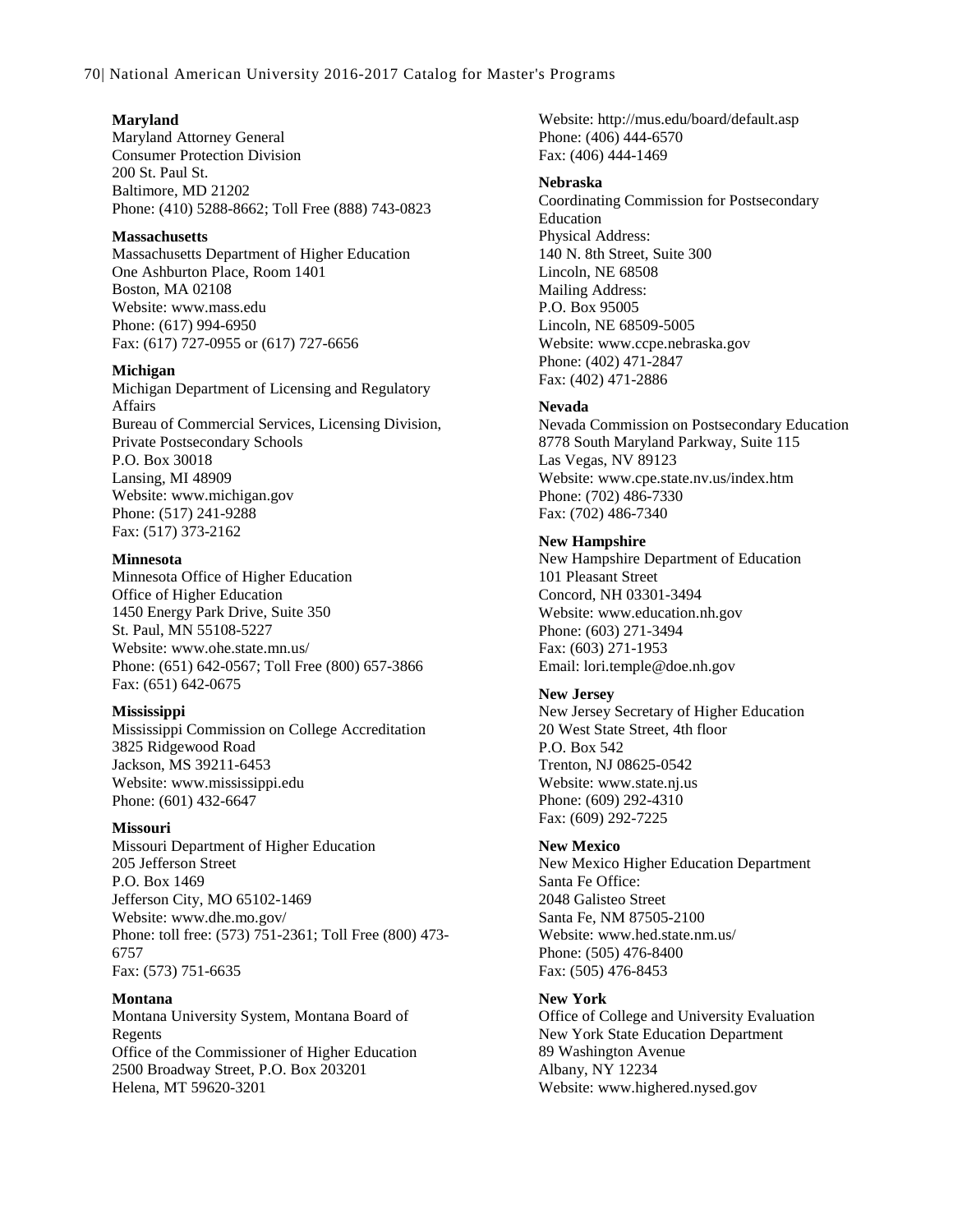Phone: (518) 474-2593 Fax: (518) 486-2779 Email: ocueinfo@mail.nysed.gov

#### **North Carolina**

North Carolina Community College System 20 West Jones Street Raleigh, NC 27603 Website: www.nccommunitycolleges.edu/ Phone: (919) 807-7146 Fax: (919) 807-7164

#### **North Dakota**

North Dakota State Board for Career and Technical Education State Capitol 15th Floor 600 East Boulevard Avenue, Dept. 270 Bismarck, ND 58505-0610 Website: www.nd.gov/ Phone: (701) 328-3180 Fax: (701) 328-1255 Email: cte@nd.gov

#### **Ohio**

Ohio State Board of Career Colleges and Schools 30 East Broad Street, Suite 2481 Columbus, OH 43215 Website: scr.ohio.gov/ Phone: (614) 466-2752 Fax: (614) 466-2219 Email: bpsr@scr.state.oh.us

#### **Oklahoma**

Oklahoma State Regents for Higher Education 655 Research Parkway, Suite 200 Oklahoma City, OK 73104 Website: www.okhighered.org/ Phone: (405) 225-9100 Email: communicationsdepartment@osrhe.edu

#### **Oregon**

Oregon Department of Education 255 Capitol Street NE Salem, OR 97310-0203 Website: www.ode.state.or.us/ Phone: (503) 947-5600 Fax: (503) 378-5156 Oregon Office of Student Access and Completion (OSAC) 1500 Valley River Drive, Suite 100 Eugene, OR 97401 Website: www.oregonstudentaid.gov Phone: (541) 687-7478 Fax: (541) 687-7414

#### **Pennsylvania**

Department of Education, Division of Program Services

333 Market Street Harrisburg, PA 17126 Website: www.portal.state.pa.us Phone: (717) 783-6137 Fax: (717) 783-6139

#### **Puerto Rico**

Puerto Rico Council on Higher Education P.O. Box 19900 San Juan, Puerto Rico 00910-1900 Website: www.ce.pr.gov Phone: (787) 641-7100 Fax: (787) 641-2573

#### **Rhode Island**

Rhode Island Board of Governors for Higher Education Shepard Building, 80 Washington Street Providence, RI 02903 Website: www.ribghe.org Phone: (401) 456-6000 Fax: (401) 456-6028

#### **South Carolina**

South Carolina Commission on Higher Education 1122 Lady Street, Suite 300 Columbia, SC 29201 Website: www.che.sc.gov/ Phone: (803) 737-2260 Fax: (803) 737-2297

#### **South Dakota**

South Dakota Board of Regents 306 East Capitol Avenue Pierre, SD 57501 Website: www.sdbor.edu/ Phone: (605) 773-3455 Fax: (605) 773-5320 Email: info@sdbor.edu

#### **Tennessee**

Tennessee Higher Education Commission Division of Postsecondary School Authorization 404 James Robertson Parkway, Suite 1900 Nashville, TN 37243 Website: www.tn.gov/ Phone: (615) 741-3605 Fax: (615) 532-8845

#### **Texas**

Texas Higher Education Coordinating Board 1200 E. Anderson Lane Austin, TX 78752 P.O. Box 12788 Austin, TX 78711-2788 Website: www.thecb.state.tx.us/studentcomplaints Phone: (512) 427-6101 Email: StudentComplaints@thecb.state.tx.us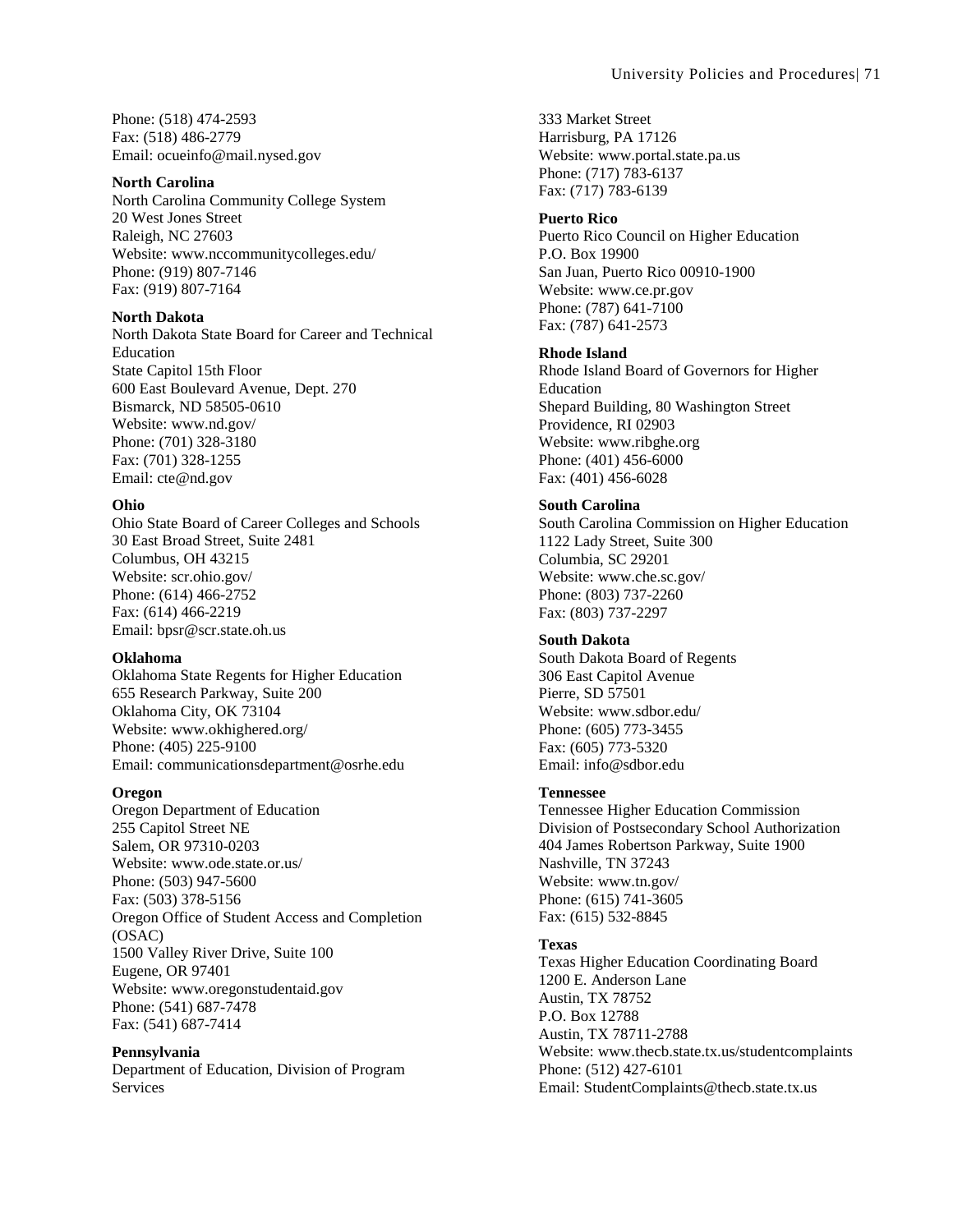Texas Administrative Code: 19 Tex. Admin. Code §§ 1.110 – 1.120 http://texreg.sos.state.tx.us/public/readtac\$ext.ViewT AC?tac\_view=5&ti=19&pt=1&ch=1&sch=E&rl=Y

#### **Utah**

Utah Division of Consumer Protection 160 East 300 South Salt Lake City, UT 84111 Website: www.consumerprotection.utah.gov/ Phone: (801) 530-6601; Toll Free (800) 721-7233 Fax: (801) 530-6001 Email: consumerprotection@utah.gov

#### **Vermont**

Vermont Agency of Education 219 North Main Street, Suite 402 Barre, VT 05641 Website: education.vermont.gov/ Phone: (802) 479-1030 Email: AOE.EdInfo@state.vt.us

#### **Virginia**

State Council of Higher Education for Virginia 101 N. 14th Street, 10th Floor, James Monroe Bldg. Richmond, VA 23219 Website: www.schev.edu/ Phone: (804) 225-2600 Fax: (804) 225-2604 Email: communications@schev.edu

#### **Washington**

Washington Higher Education Coordinating Board 917 Lakeridge Way SW Olympia, WA 98502 Website: www.wsac.wa.gov Phone: (360) 753-7800 Email: info@wsac.wa.gov

#### **Washington DC**

Washington DC - Education Licensure Commission 810 1st Street NE, 9th Floor Washington, DC 20002 Website: osse.dc.gov/ Phone: (202) 727-6436 Email: osse@dc.gov

#### **West Virginia**

West Virginia Higher Education Policy Commission 1018 Kanawha Boulevard East, Suite 700 Charleston, WV 25301-2800 Website: wvhepc.com Phone: (304) 558-4016 Fax: (304) 558-5719

#### **Wisconsin**

Wisconsin Educational Approval Board 201 W. Washington Avenue, 3rd Floor

Madison, WI 53708-8696 Website: eab.state.wi.us/ Phone: (608) 266-1996 Fax: (608) 264-8477 Email: eabmail@eab.wisconsin.gov

#### **Wyoming**

Wyoming Department of Education Cheyenne Office: 2300 Capitol Avenue Hathaway Building, 2nd Floor Cheyenne, WY 82002-0050 Phone: (307) 777-7690 Fax: (307) 777-6234 Riverton Office: 320 West Main Riverton, WY 82501 Phone: (307) 857-9250 Fax: (307) 857-9256 Website: edu.wyoming.gov/

#### **Accrediting Agency**

In the event a student wishes to bring a complaint to the attention of the Higher Learning Commission, the student may contact the Commission at the address listed below. Higher Learning Commission 230 South LaSalle Street, Suite 7-500 Chicago, IL 60604 (800) 621-7440 Website: www.hlcommission.org

# STUDENT CONCERNS - MINNESOTA **STUDENTS**

Those students enrolled at NAU campuses located in the state of Minnesota and who have been unable to resolve their concerns through the university's normal channels may also contact the Minnesota Office of Higher Education, 1450 Energy Park Drive, Suite 350, St. Paul, MN 55108-5277.

# TIME COMMITMENT AND **EXPECTATIONS**

Graduate school requires a high level of commitment and motivation from both faculty and students. Students must be committed to:

- Reading the course materials,
- Participating in face-to-face classes and/or online class sessions,
- Participating with class members and the instructor in discussions,
- Completing quizzes, exams, case studies and other written assignments,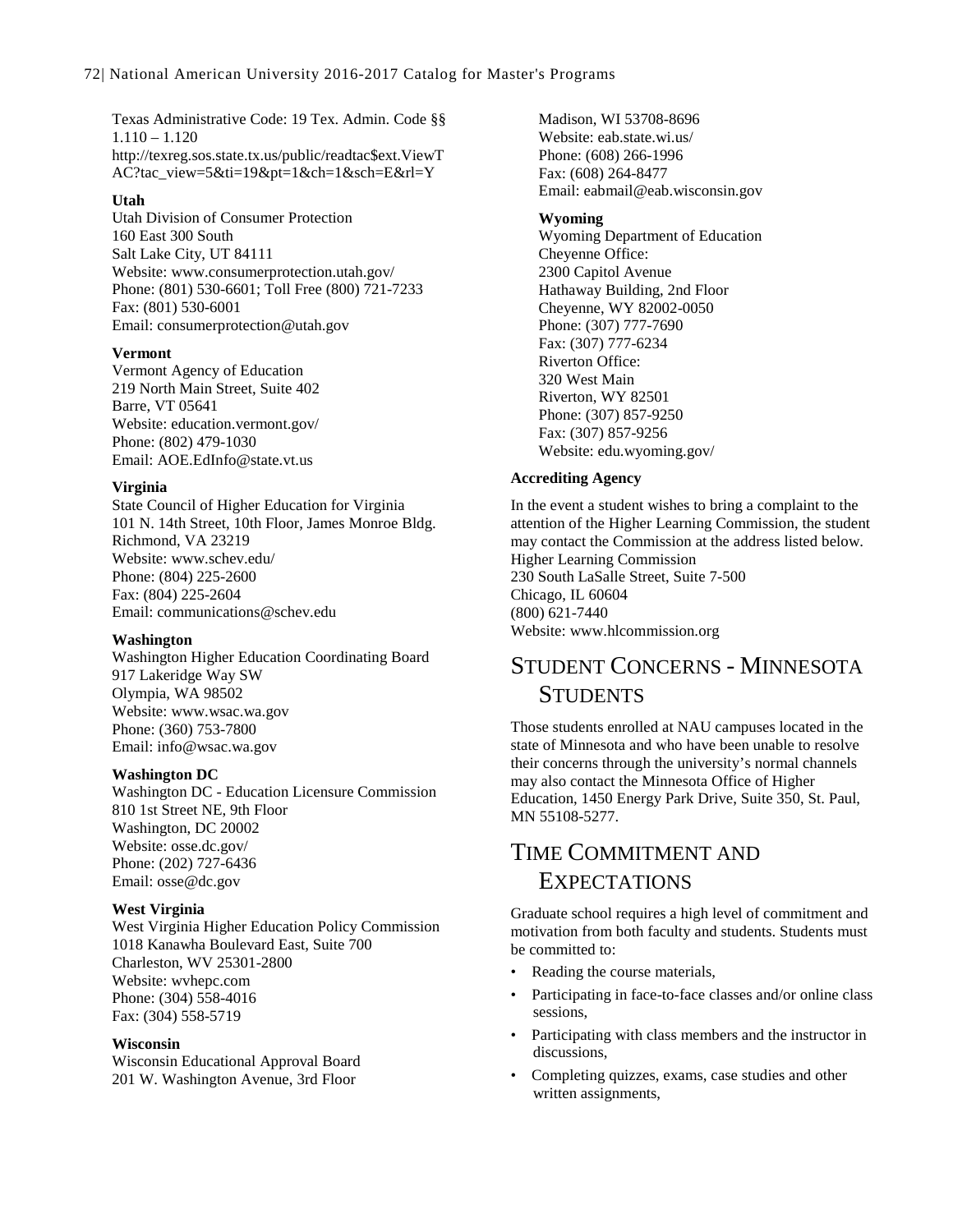- Purchasing textbooks or course materials that are required for the course,
- Treat NAU employees with respect,
- Be proficient in the use of computers and of application software, and
- Have reliable and consistent access to the internet for the duration of their degree program.

This commitment equates to approximately 20-25 hours per week for a full-time (nine credits) MBA, MM or MSN student.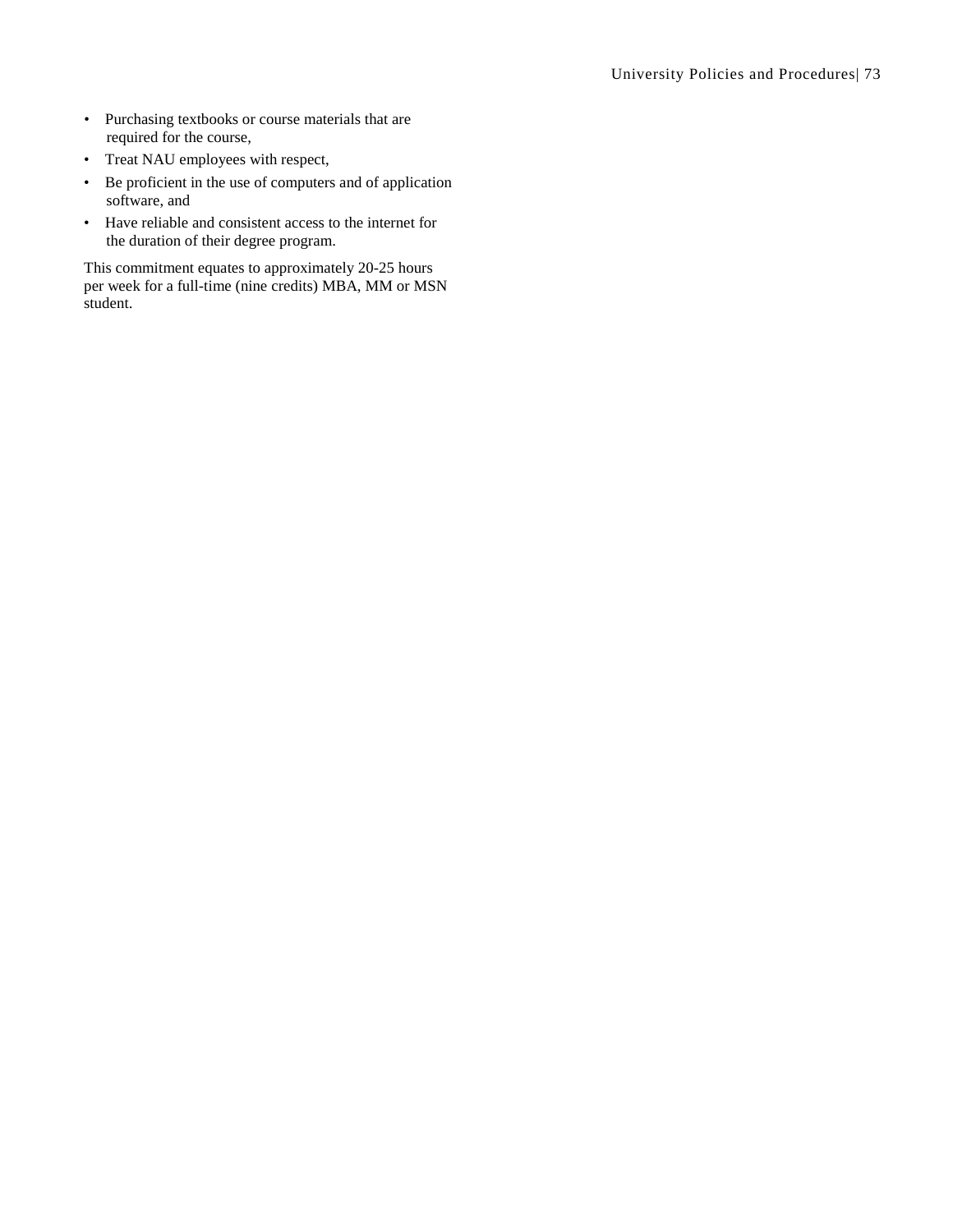# STUDENT SERVICES AND LEARNER SERVICES

The student services program at NAU campuses contributes to the career development goals of the university's students. Student services are provided through personnel, programs, and procedures offered to stimulate student development and personal and social growth. Other aspects of student services attempt to reduce or regulate conditions that might conflict with educational objectives shared by students and the university.

## ACADEMIC ADVISING SERVICES

All graduate students have access to advisors to assist them with questions concerning course scheduling, degree completion and other academic issues.

#### **MBA and MM**

Graduate advisors can be reached through email at graduniversityservices@national.edu.

#### **EMBA**

Vice president and dean, global graduate business programs, John Mathis at fjmathis@national.edu mailto: fjmathis@national.edu.

#### **MSN**

Nursing program learner services advisor, Oksana Janz, can be reached at (605) 721-5288 or ojanz@national.edu.

## ALUMNI

Graduates of NAU are members of the National American University Alumni Network. The university maintains communication with graduates by way of National News, a quarterly print newsletter; The Maverick Way Bulletin, sent weekly by email; through social media; and through NAU Connect, a free online networking platform that connects alumni with one another and with the university . The NAU Alumni office also seeks regular input from graduates, obtained from biennial surveys, which helps the university evaluate its programs and personnel. NAU annually recognizes distinguished alumni service in terms of community involvement and/or professional accomplishment at several of our campuses, a tradition that has recently been expanded to include other NAU sites and graduations. NAU alumni are encouraged to assist fellow alumni who are seeking employment and career advancement by sharing information regarding employment opportunities with NAU's career services department, the alumni office, or through NAU Connect. Referral of prospective students to the university by alumni is also welcomed. Job search assistance on a long-term

basis is available at no added charge to alumni through the campus career services department. To receive communications or to be connected to the career services department, alumni are invited to provide updated contact information at www.national.edu/Alumni, visit https://nauconnect.com, or email alumni@national.edu. Please keep the alumni office informed of name, employment and directory data changes through the university website and alumni link.

## CAREER SERVICES

Career development is central to the mission and the overall purposes of the university, and the career services staff has the responsibility to assist students and graduates in this important endeavor. Faculty, staff members, alumni and others also contribute to this effort.

Directors of career development and placement and directors of student success assist students and graduates with employment or enhanced employment. Interaction with employers and alumni, participation in the career management class, career fair sponsorships, assistance with preparation of resumes and other written materials, on-campus recruitment by employers, part-time employment, internships, Internet utilization, and Federal Work-Study jobs are some of the means used by NAU to facilitate employment and career development of students and graduates. NAU students and alumni are informed and empowered by the ability to link to the world's job market through the NAU career services web site: www.national.edu/career-services.

## FINANCIAL AID

Financial aid and student participation in federal, state, local and private assistance programs are very important aspects of NAU's effort to assist students at all locations. Almost every NAU student at every location utilizes some form of assistance in meeting the financial requirements of higher education. The university's financial aid staff is skilled and up-to-date in understanding and providing assistance to students who wish to apply for various scholarships, grants, and loan programs.

## GROUPS AND ORGANIZATIONS

Student groups on NAU campuses have been organized for specific functions or on the basis of a common interest or goal. Student groups may include student government, student advisory councils, or other campus student organizations that exist on the basis of ethnic, recreational, or academic interests.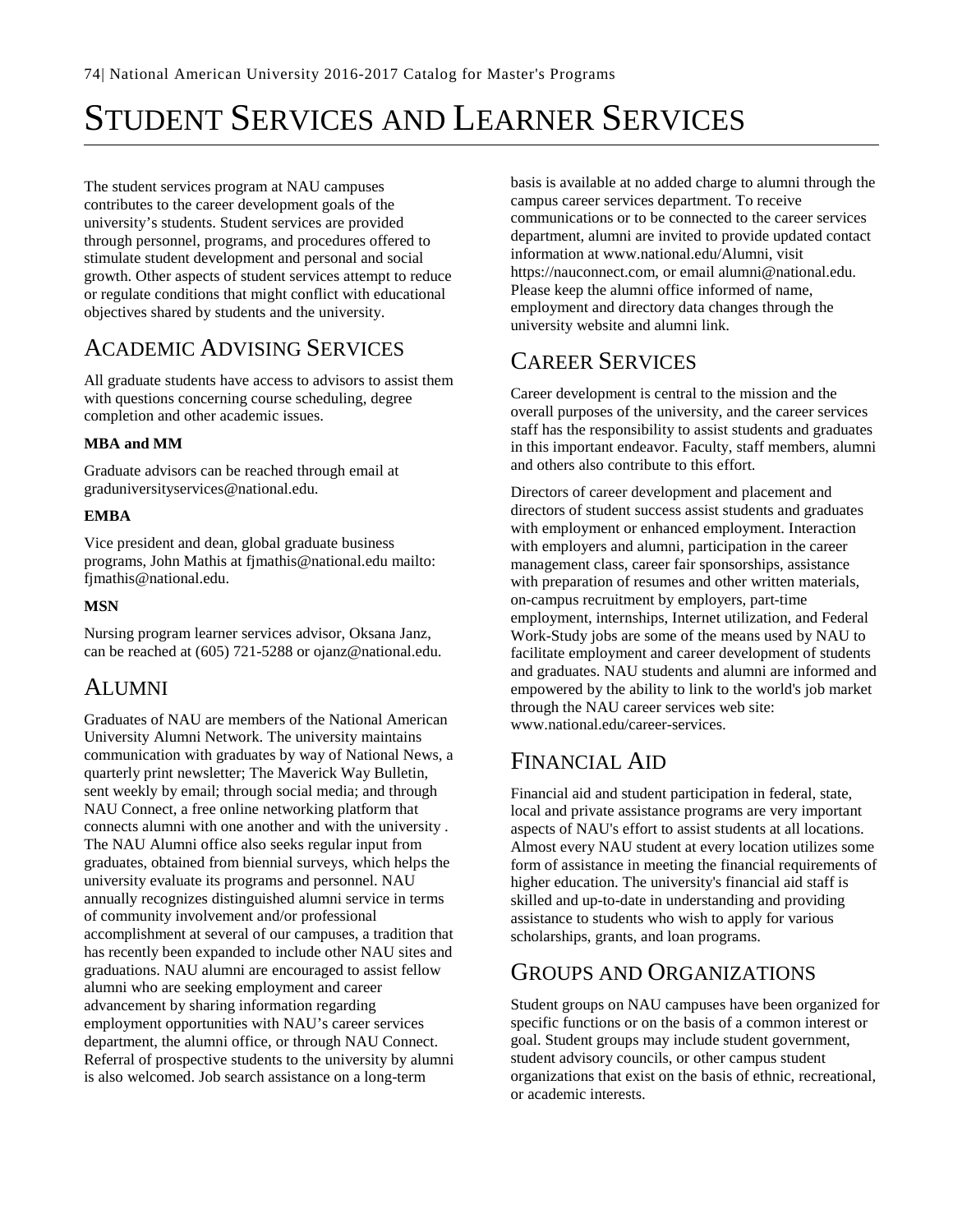## HARASSMENT AND NON-DISCRIMINATORY POLICY

#### 1. Purpose of Policy

- a. National American University (NAU) employees and students should be able to work and learn in an environment free from discrimination and harassment. The mission of NAU is best accomplished in an atmosphere of professionalism, which in turn is supported by mutual respect and trust. NAU expects all employees and students to work toward this goal.
- b. Discrimination and harassment based on a person's race, color, creed, religion, national origin, sex, sexual orientation, disability, age, genetic information, gender identity, or any other protected class status is strictly prohibited by NAU.
- 2. Scope of Policy
	- a. This policy prohibits any form of harassment by an individual, including university managers and supervisors, employees, co-workers and third parties such as students, consultants, contractors or vendors who deal with university employees or students.
- 3. Definitions of Sexual and Other Forms of Harassment and Discrimination
	- a. Discrimination consists of unequal treatment in the workplace or academic setting or in the terms and conditions of a person's employment or academic standing, when the treatment is based on a person's race, color, creed, religion, national origin, sex, sexual orientation, disability, age, genetic information, gender identity, or other protected class status.
	- b. Harassment consists of unwelcome conduct based on a person's race, color, creed, religion, national origin, sex, sexual orientation, disability, age, genetic information, gender identity, or other protected class status when submission to such conduct:
		- i. Is a condition of employment, continued employment, admission to the university, continued enrollment, or academic achievement; or
		- ii. Is a basis for an employment decision affecting an employee's job or a student's ability to obtain an education; or
		- iii. Interferes with an employee's job or a student's academic performance; or
		- iv. Creates an intimidating, hostile, or offensive work or academic environment.
- c. NAU prohibits such harassment in any form, including verbal, physical, and visual harassment.
- d. Some examples of conduct that could be considered harassment include the following types of action when they are taken based on protected class status:
	- i. Abusive, intimidating, insulting or degrading remarks;
	- ii. Displaying in the workplace or academic setting, objects, cartoons, pictures, or stories which may be perceived as offensive or demeaning; or
	- iii. Threats, demands or suggestions that an employee's work status or a student's academic status, advancement or other terms and conditions of employment or academic achievement are contingent upon the employee's toleration of or acquiescence to unwelcome harassment.
- e. One form of prohibited harassment is sexual harassment. Sexual harassment includes unwelcome sexual advances, requests for sexual favors, sexually motivated physical contact or other verbal or physical conduct or communication of a sexual nature when submission to such conduct:
	- i. Is a condition of employment, continued employment, admission to the university, continued enrollment, or academic achievement; or
	- ii. Is a basis for an employment decision affecting an employee's job or a student's ability to obtain an education; or
	- iii. Interferes with an employee's job or student's academic performance; or
	- iv. Creates an intimidating, hostile, or offensive work or academic environment.
- f. NAU prohibits sexual harassment in any form, including verbal, physical, and visual harassment. For more information, please refer to the university's Sexual Misconduct policy.
- 4. Reporting Harassment
	- a. If at any time a student feels he/she has experienced sexual or other forms of harassment, discrimination, or violence, the student should immediately contact: Karen Hoffman, Title IX Coordinator and System Director, Office of Student Concerns, 5301 Mount Rushmore Rd., Rapid City, SD 57701, 605-394- 4805, khoffman@national.edu.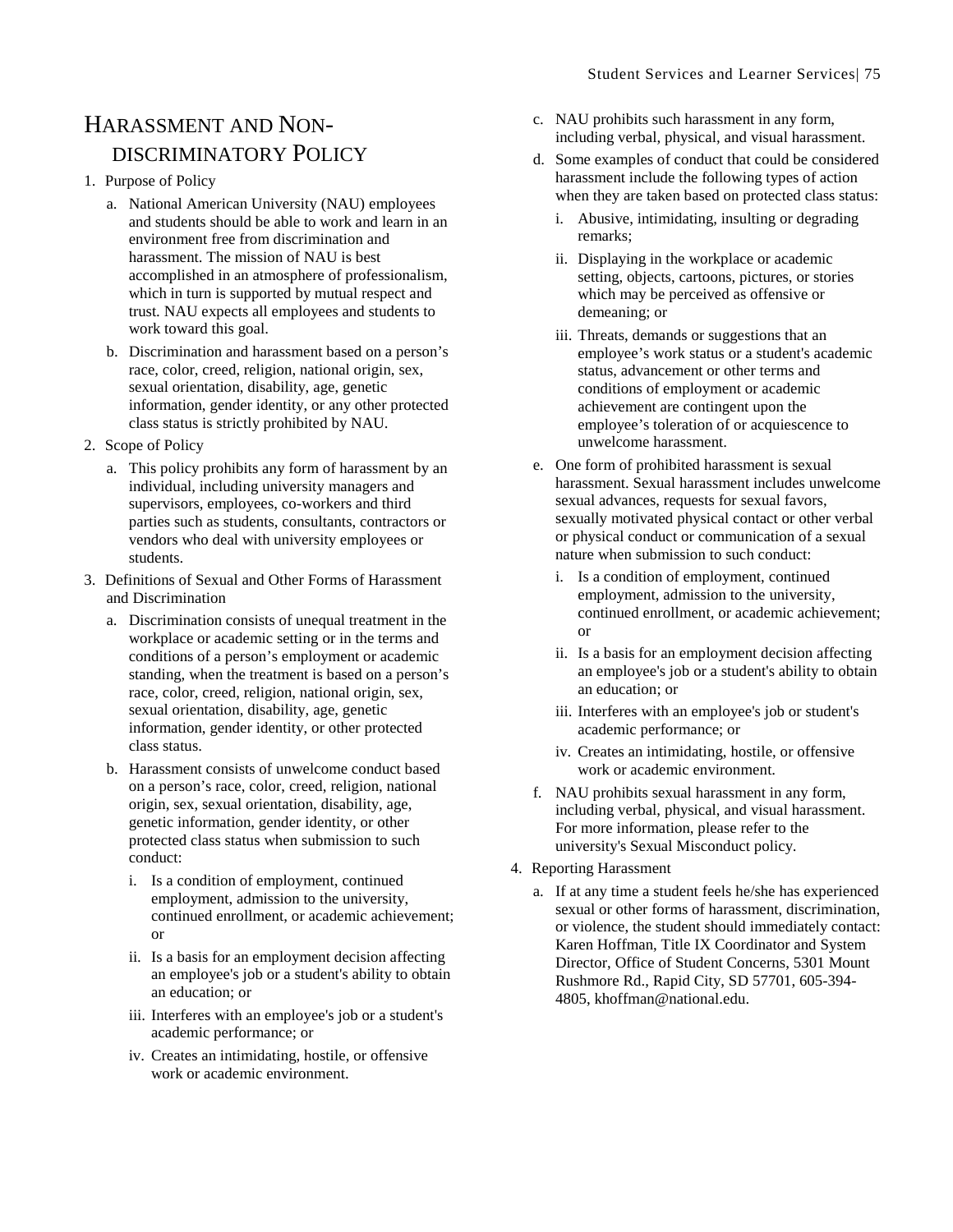If at any time an employee feels that he/she has experienced sexual and other forms of harassment, discrimination, or violence, the employee should immediately contact: Human Resources, 5301 Mount Rushmore Rd., Rapid City, SD 57701, 605-721-5312, hremployeerelations@national.edu

- b. NAU wants to resolve any such problems, but it can do so only if it is aware of those problems. NAU encourages any individual who believes he/she is being discriminated against or harassed to report any and all incidents of perceived discrimination or harassment.
- c. NAU will investigate discrimination and harassment complaints and take other appropriate action. Every effort will be made to ensure the confidentiality of complaints, and the results of investigation, to the extent possible. Any person who is found to have committed prohibited discrimination or harassment will be subject to appropriate corrective action, which may include discipline up to and including termination or, in the case of a student, permanent suspension.
- 5. Confidentiality

Every effort will be made to ensure the confidentiality of complaints, and the results of investigation, to the extent possible.

- 6. No Retaliation
	- a. Retaliation against any individual for making a complaint under this policy, for opposing harassment or discrimination, or for participating in an investigation of any claim regarding harassment or discrimination or inappropriate behavior is strictly prohibited.
	- b. Any person who engages in retaliatory conduct or reprisals in response to a claim of harassment or discrimination will be subject to appropriate corrective action, which may include discipline up to and including termination of employment or permanent suspension of a student. If an employee or student feels that he/she has experienced such retaliation, the individual should immediately report any such retaliation to the system director of human resources or campus executive officer.
	- c. A person who files a false or malicious complaint of discrimination or harassment may be the subject of appropriate disciplinary action.
- 7. Employee and Student Responsibilities
	- a. Everyone is responsible for maintaining a working and learning environment free of harassment and discrimination.
	- b. All employees are required to complete the interactive educational training program for

preventing unlawful harassment, discrimination, and retaliation located on the human resources page of MyNAU. All students and employees will also be provided with Title IX, VAWA training.

- c. It is the responsibility of ALL employees and students to:
	- i. Read and abide by this policy. Employees with questions may contact the system director for human resources. Students with questions may contact the campus director or the Title IX coordinator.
	- ii. Refrain from engaging in acts of harassment or discrimination or acts that can be construed as harassment or discrimination.
	- iii. Immediately report any acts of discrimination or harassment or acts that can be construed as such.
	- iv. Cooperate with any investigation regarding discrimination, harassment, or inappropriate conduct.
	- v. Maintain the confidentiality of any complaint or information received or provided in the course of an investigation, only disclosing information to those NAU personnel or representatives with a need to know about the complaint or information. Refrain from speculation and from drawing conclusions or gossiping about the subject matter or individuals involved in claims of harassment or discrimination, or involved in the investigation of such claims.
	- vi. Refrain from taking any adverse or retaliatory action against any individual who has made a claim of harassment, opposed harassment, or participated in the investigation of any claim regarding harassment or inappropriate behavior.

## HEALTH AND ACCIDENT INSURANCE

Individual health and accident insurance policies are available for NAU student's consideration. The financial impact of illness or an accident on educational opportunity may be reduced by electing this optional coverage. Information regarding this option may be obtained from campus advisors.

## NAU FOUNDATION ACADEMIC EXCELLENCE AWARD

Each NAU campus recognizes and rewards academic achievement through an NAU Foundation Academic Excellence Award and the NAU Foundation Alumni Academic Excellence Award program. To be eligible to apply for the Academic Excellence Award, the student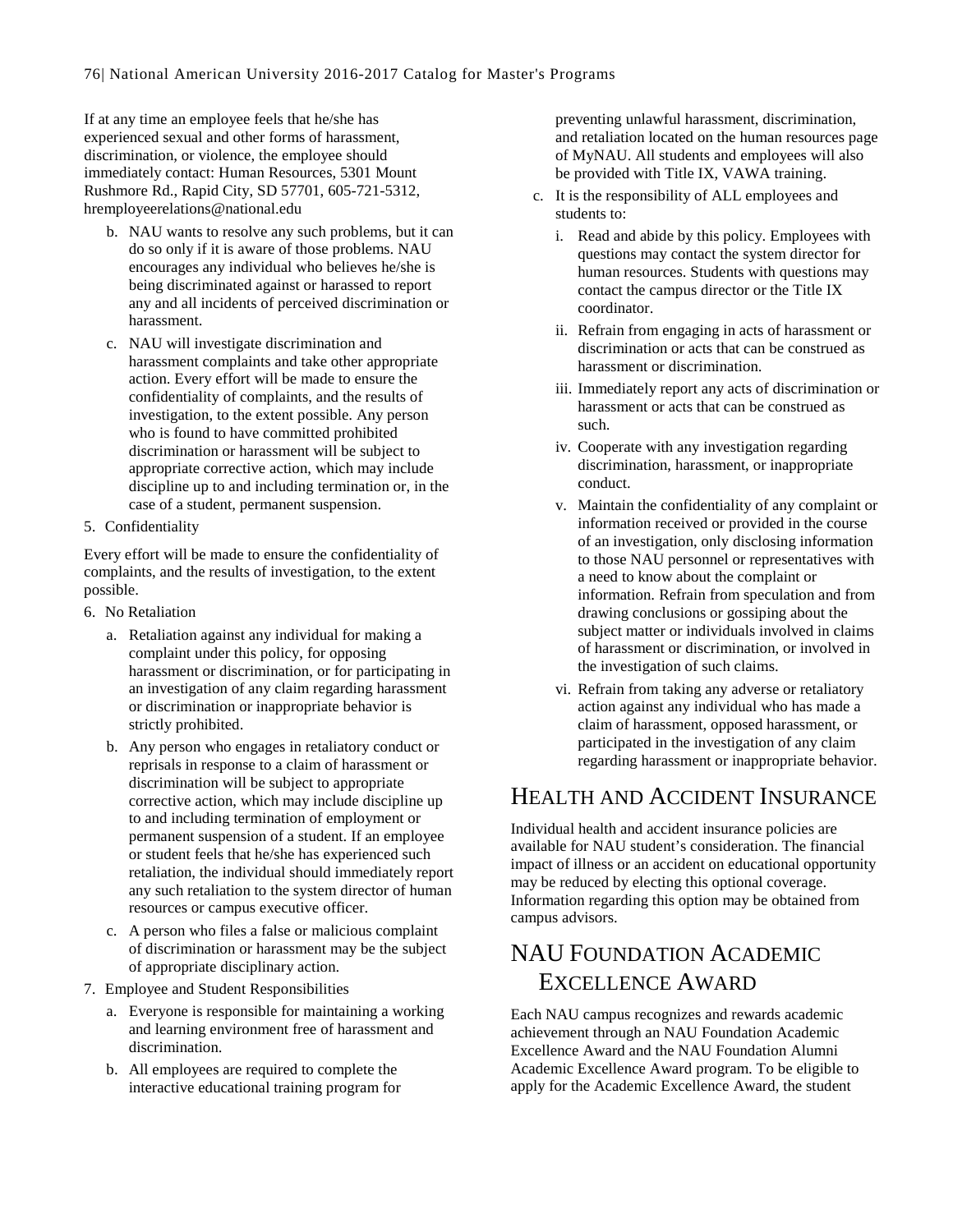must have attended half-time (six or more undergraduate credit hours or 4.5 or more graduate credit hours) at NAU fall and winter quarters of the last calendar year and continue on a half-time basis for the award period. The minimum cumulative GPA requirement for consideration is 3.66.

Applications are available at each campus in the spring. Letters of reference and a brief autobiography must be included with the application.

Scholarship recipients are selected on the basis of the following:

- 1. Academic achievement at NAU;
- 2. Participation in institutional activities or community involvement or service while an NAU student;
- 3. Financial need.

## ONLINE LIBRARY

NAU's library services include the university's online library and campus libraries. Resources are chosen to assist all in achieving success in their academic programs and careers with a collection of current and timely information in a variety of formats. All campuses have access to the NAU online library. The online library includes the NAU catalog, e-books, tutorials, and myriad electronic searchable databases including those provided by: ProQuest, EBSCO, Credo, LearningExpress, Ebrary, Elsevier, OVID, LexisNexis, NBClearn, and WorldCat. Any resources not available locally can be ordered through interlibrary loan. Ask-a-librarian email reference service is available 7-days per week to support students library needs.

## RECOGNITION AND SCHOLARSHIPS

NAU recognizes students for their academic achievements, leadership abilities, and community service. Information on scholarship programs can be obtained by contacting the financial aid office at the campus of interest.

In addition to various quarterly honors, the university participates in the national program Who's Who Among Students in American Universities and Colleges. Outstanding upper division students in bachelor's programs are selected and recognized yearly at each location. Academic excellence, leadership and service are factors used to select qualified candidates for Who's Who.

## STUDENT INTERACTION

NAU enjoys and encourages the interaction of students, not only with each other but with the members of the faculty and professional staff. As a small private

university, a family-type interaction with almost everyone in the campus community is possible and encouraged.

The university promotes student and staff involvement in university and community affairs in a service context and in a professional way. The university also interacts positively, supportively, and cooperatively with student families by assisting in student progress toward graduation and employment.

## STUDENT WELFARE

NAU, through its policies, procedures and student life programs, attempts to build a positive institutional climate and minimize the effects of conditions or situations on campus or off campus that might reduce student effectiveness.

As a private institution, NAU has greater control of campus conditions, for maximizing educational outcomes and building an effective collegiate environment.

## TECHNICAL SUPPORT

Technical support is available for students taking online courses. Students experiencing technical problems are encouraged to contact NAU technical support at nausupport@national.edu.

## TUTORING SERVICES

The tutoring service that is available to students of the graduate school can be located through the student portal and accessing Smarthinking.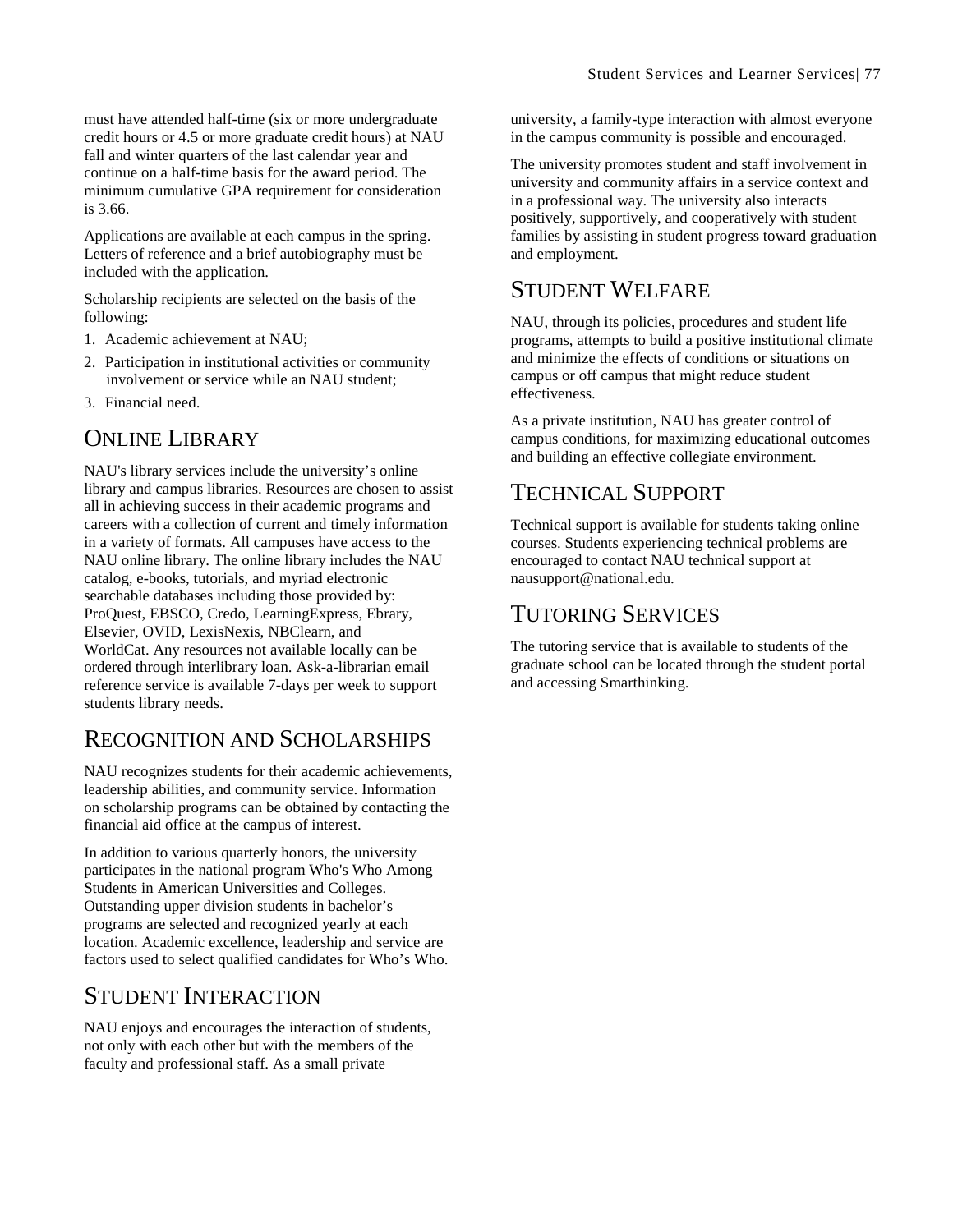# ACADEMIC CALENDARS

## MBA, MM, AND MSN - FALL 2016 - SUMMER 2017

| <b>Fall 2016</b>          |                                                                                                                                                                   |
|---------------------------|-------------------------------------------------------------------------------------------------------------------------------------------------------------------|
| October 3                 | <b>Ouarter starts</b>                                                                                                                                             |
| October 9                 | Last day to add courses; last day to drop courses without incurring charges for tuition and<br>fees. (Drop/add paperwork must be submitted by 6:00 pm, October 9) |
| November 11               | Veterans Day - no classes                                                                                                                                         |
| November 14               | Make-up for Veterans Day (make-up day for on-ground course determined by instructor)                                                                              |
| November 19               | Last day to drop courses and receive a grade of "W," which does not adversely affect grade point<br>average but may affect financial aid.                         |
| November 24-25            | Thanksgiving - no classes                                                                                                                                         |
| November 28-29            | Make-up days for Thanksgiving (make-up days for on-ground course determined by instructor)                                                                        |
| December 22               | <b>Ouarter</b> ends                                                                                                                                               |
| December 23-<br>January 9 | <b>Ouarter</b> break                                                                                                                                              |

| <b>Winter 2017</b> |                                                                                                                                                                      |
|--------------------|----------------------------------------------------------------------------------------------------------------------------------------------------------------------|
| January 10         | <b>Ouarter starts</b>                                                                                                                                                |
| January 16         | Martin Luther King Jr. Day - no classes                                                                                                                              |
| <b>January 16</b>  | Last day to add courses; last day to drop courses without incurring charges for tuition and<br>fees. (Drop/add paperwork must be submitted by $6:00$ pm, January 16) |
| January 17         | Make-up day for Martin Luther King Jr. Day (make-up days for on-ground course determined by<br><i>instructor</i> )                                                   |
| <b>February 24</b> | Last day to drop courses and receive a grade of "W," which does not adversely affect grade point<br>average but may affect financial aid                             |
| March 28           | <b>Ouarter ends</b>                                                                                                                                                  |
| March 29 - April 9 | Quarter break - no classes                                                                                                                                           |

| <b>Spring 2017</b> |                                                                                                                                                                  |
|--------------------|------------------------------------------------------------------------------------------------------------------------------------------------------------------|
| April 10           | Quarter starts                                                                                                                                                   |
| April 14           | Good Friday - no classes                                                                                                                                         |
| April 16           | Last day to add courses; last day to drop courses without incurring charges for tuition and<br>fees. (Drop/add paperwork must be submitted by 6:00 pm, April 16) |
| April 17           | Make-up day for Good Friday (make-up days for on-ground course determined by instructor)                                                                         |
| May $26$           | Last day to drop courses and receive a grade of "W," which does not adversely affect grade point<br>average but may affect financial aid                         |
| May 29             | Memorial Day - no classes                                                                                                                                        |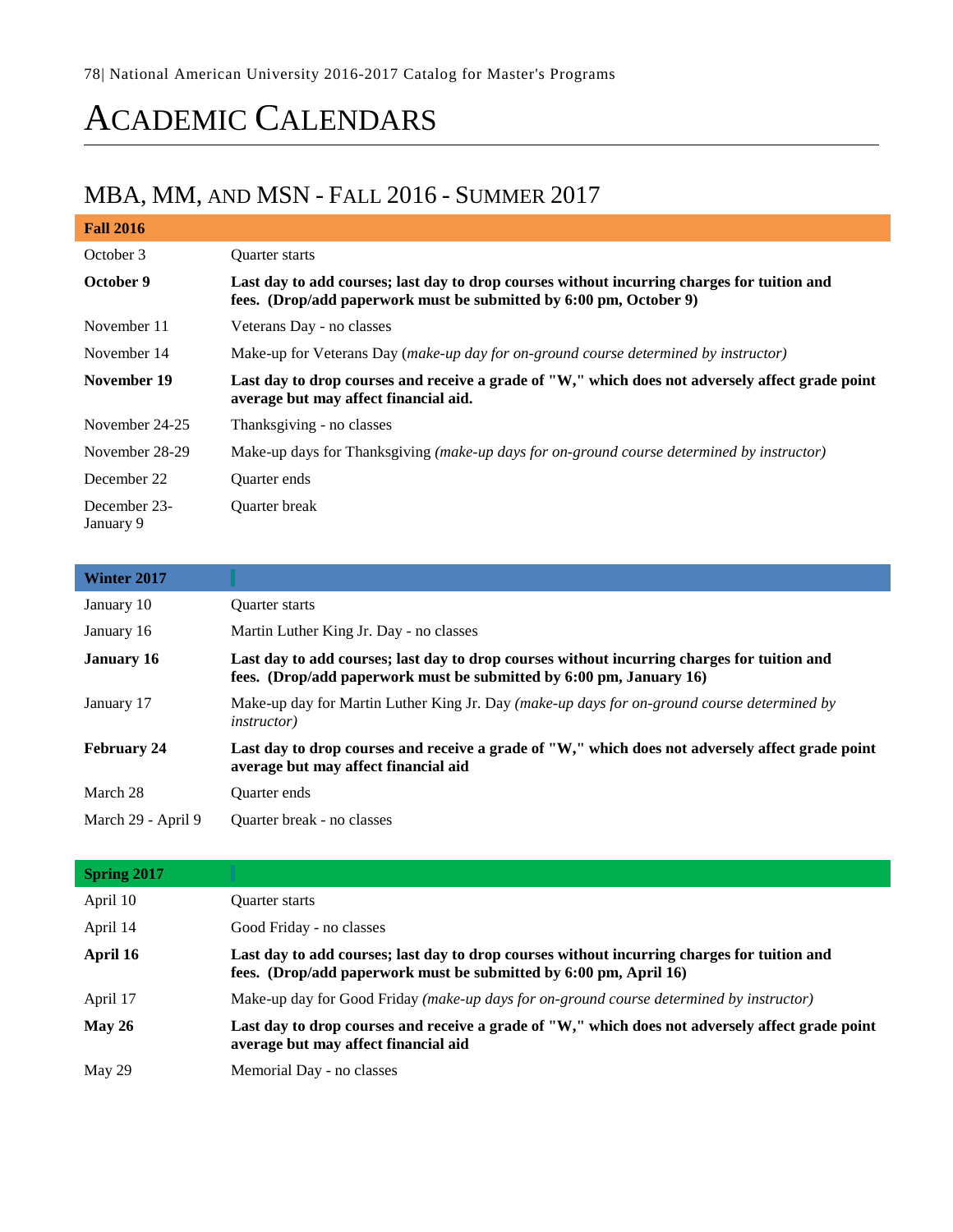| May 31             | Make-up day for Memorial Day (make-up days for on-ground course determined by instructor) |
|--------------------|-------------------------------------------------------------------------------------------|
| June 27            | Quarter ends                                                                              |
| June $28$ - July 6 | Quarter break - no classes                                                                |

| <b>Summer 2017</b>          |                                                                                                                                                                 |
|-----------------------------|-----------------------------------------------------------------------------------------------------------------------------------------------------------------|
| July 7                      | Quarter starts                                                                                                                                                  |
| July 13                     | Last day to add courses; last day to drop courses without incurring charges for tuition and<br>fees. (Drop/add paperwork must be submitted by 6:00 pm, July 13) |
| <b>August 21</b>            | Last day to drop regular term courses and receive a grade of "W," which does not adversely<br>affect grade point average but may affect financial aid           |
| September 4                 | Labor Day - no classes                                                                                                                                          |
| September 6                 | Make-up day for Labor Day (make-up days for on-ground course determined by instructor)                                                                          |
| September 22                | Quarter ends                                                                                                                                                    |
| September 23 -<br>October 2 | Quarter break - no classes                                                                                                                                      |

# MBA, MM, AND MSN - FALL 2017 - SUMMER 2018

| <b>Fall 2017</b>          |                                                                                                                                                                   |
|---------------------------|-------------------------------------------------------------------------------------------------------------------------------------------------------------------|
| October 3                 | <b>Ouarter starts</b>                                                                                                                                             |
| October 9                 | Last day to add courses; last day to drop courses without incurring charges for tuition and<br>fees. (Drop/add paperwork must be submitted by 6:00 pm, October 9) |
| November 10               | Veterans Day - no classes                                                                                                                                         |
| November 13               | Make-up for Veterans Day (make-up day for on-ground course determined by instructor)                                                                              |
| November 18               | Last day to drop courses and receive a grade of "W," which does not adversely affect grade point<br>average but may affect financial aid.                         |
| November 23-24            | Thanksgiving - no classes                                                                                                                                         |
| November 27-28            | Make-up days for Thanksgiving (make-up days for on-ground course determined by instructor)                                                                        |
| December 21               | <b>Ouarter</b> ends                                                                                                                                               |
| December 22-<br>January 8 | <b>Ouarter</b> break                                                                                                                                              |

| <b>Winter 2018</b> |                                                                                                                                                                    |
|--------------------|--------------------------------------------------------------------------------------------------------------------------------------------------------------------|
| January 9          | Quarter starts                                                                                                                                                     |
| January 15         | Martin Luther King Jr. Day - no classes                                                                                                                            |
| January 15         | Last day to add courses; last day to drop courses without incurring charges for tuition and<br>fees. (Drop/add paperwork must be submitted by 6:00 pm, January 15) |
| January 16         | Make-up day for Martin Luther King Jr. Day (make-up days for on-ground course determined by<br><i>instructor</i> )                                                 |
| <b>February 23</b> | Last day to drop courses and receive a grade of "W," which does not adversely affect grade point                                                                   |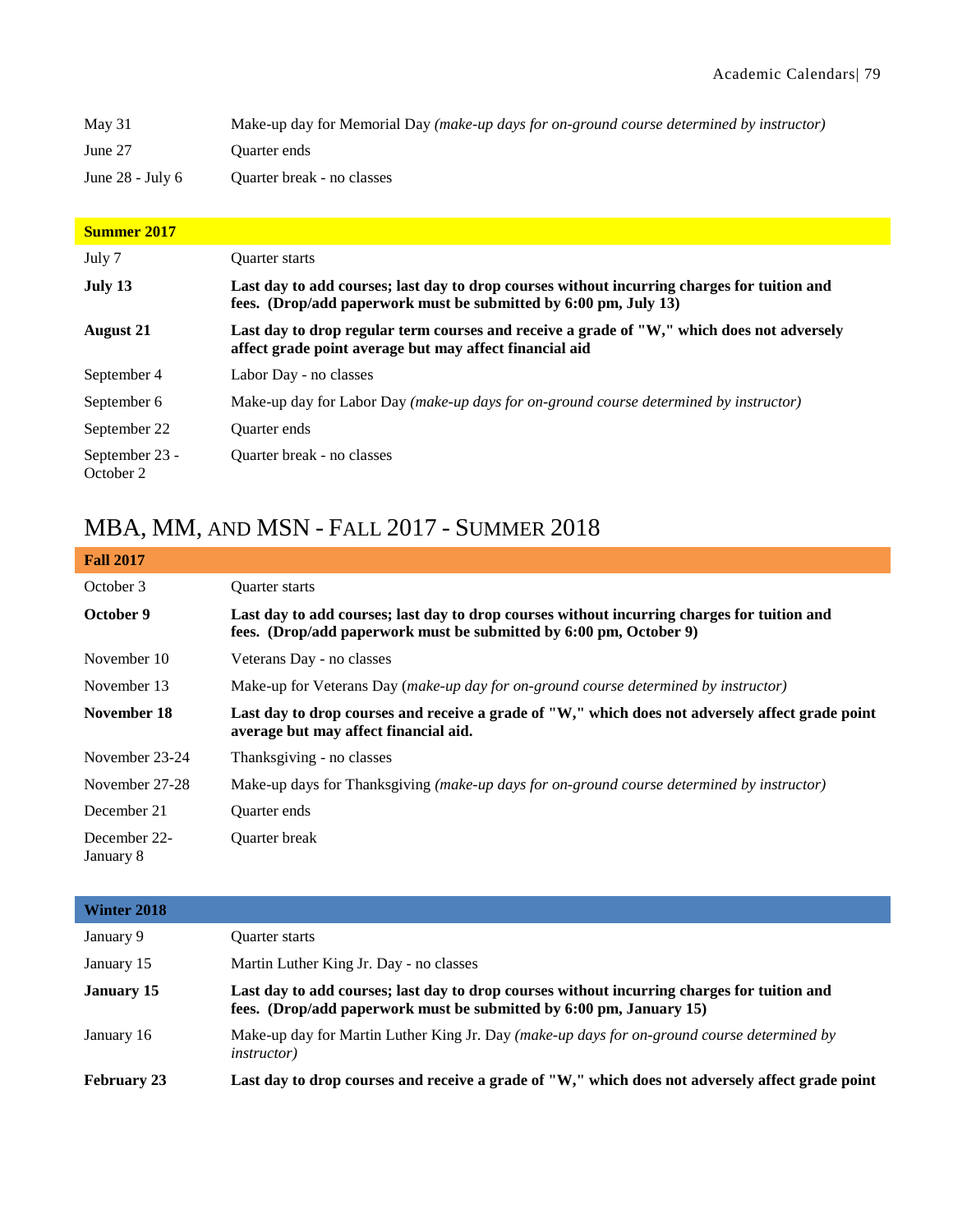|                    | average but may affect financial aid |
|--------------------|--------------------------------------|
| March 27           | Quarter ends                         |
| March 28 - April 8 | Quarter break - no classes           |

| <b>Spring 2018</b> |                                                                                                                                                                  |
|--------------------|------------------------------------------------------------------------------------------------------------------------------------------------------------------|
| April 9            | <b>Ouarter starts</b>                                                                                                                                            |
| April 15           | Last day to add courses; last day to drop courses without incurring charges for tuition and<br>fees. (Drop/add paperwork must be submitted by 6:00 pm, April 15) |
| May 24             | Last day to drop regular term courses and receive a grade of "W," which does not adversely<br>affect grade point average but may affect financial aid            |
| May 28             | Memorial Day - no classes                                                                                                                                        |
| May 30             | Make-up day for Memorial Day (make-up days for on-ground course determined by instructor)                                                                        |
| June 25            | <b>Ouarter</b> ends                                                                                                                                              |
| June $26$ - July 5 | Quarter break - no classes                                                                                                                                       |

#### **Summer 2018**

| July 6                      | <b>Ouarter starts</b>                                                                                                                                           |
|-----------------------------|-----------------------------------------------------------------------------------------------------------------------------------------------------------------|
| July 12                     | Last day to add courses; last day to drop courses without incurring charges for tuition and<br>fees. (Drop/add paperwork must be submitted by 6:00 pm, July 12) |
| <b>August 20</b>            | Last day to drop courses and receive a grade of "W," which does not adversely affect grade point<br>average but may affect financial aid                        |
| September 3                 | Labor Day - no classes                                                                                                                                          |
| September 5                 | Make-up day for Labor Day (make-up days for on-ground course determined by instructor)                                                                          |
| September 21                | <b>Ouarter</b> ends                                                                                                                                             |
| September 22 -<br>October 1 | Quarter break - no classes                                                                                                                                      |

## MBA, MM, AND MSN - FALL 2018 - SUMMER 2019

| <b>Fall 2018</b> |                                                                                                                                                                   |
|------------------|-------------------------------------------------------------------------------------------------------------------------------------------------------------------|
| October 2        | <b>Ouarter starts</b>                                                                                                                                             |
| October 8        | Last day to add courses; last day to drop courses without incurring charges for tuition and<br>fees. (Drop/add paperwork must be submitted by 6:00 pm, October 8) |
| November 12      | Veterans Day - no classes                                                                                                                                         |
| November 13      | Make-up for Veterans Day (make-up day for on-ground course determined by instructor)                                                                              |
| November 17      | Last day to drop courses and receive a grade of "W," which does not adversely affect grade point<br>average but may affect financial aid.                         |
| November 22-23   | Thanksgiving - no classes                                                                                                                                         |
| November 26-27   | Make-up days for Thanksgiving (make-up days for on-ground course determined by instructor)                                                                        |
| December 20      | Quarter ends                                                                                                                                                      |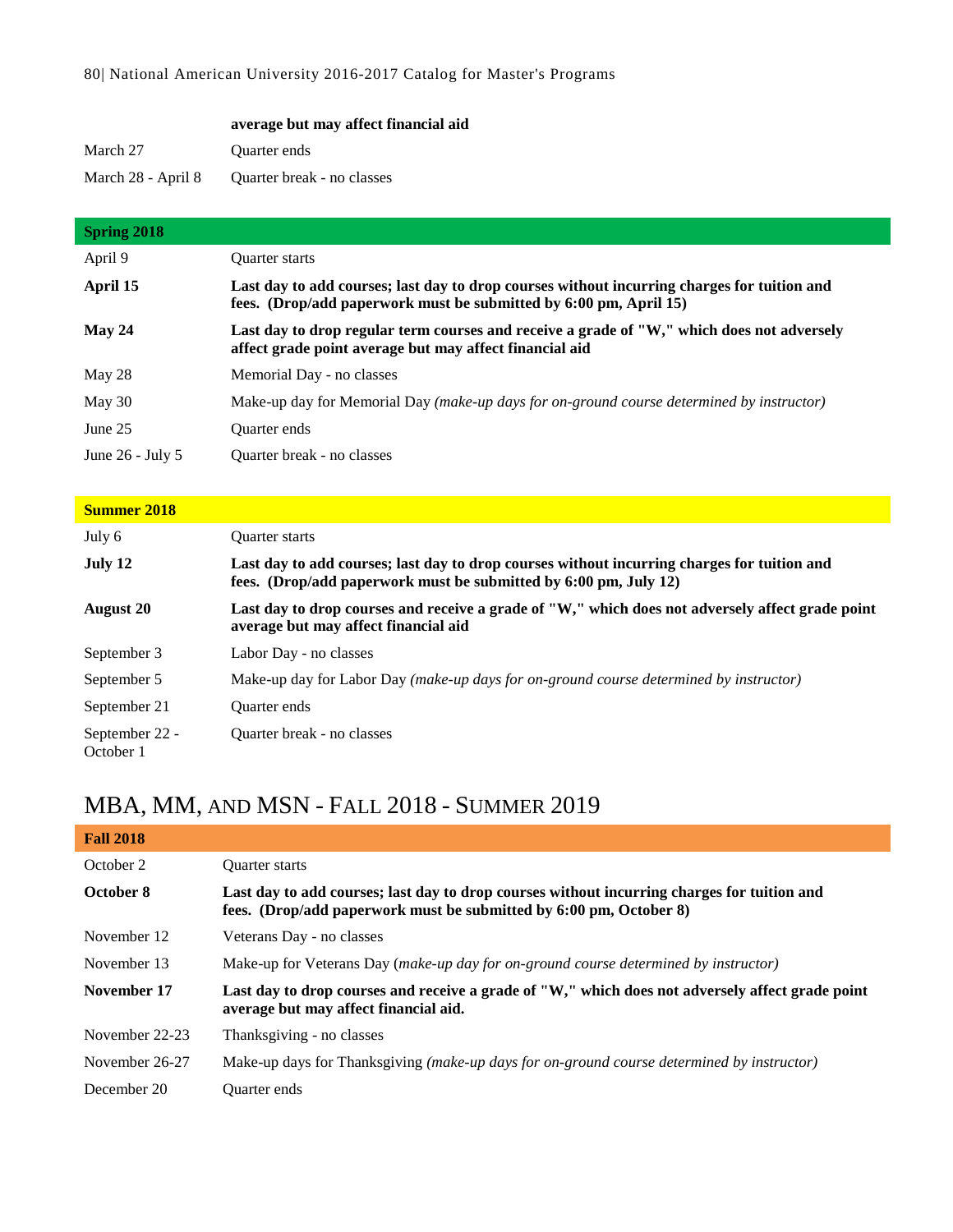December 21- January 7 Quarter break

| <b>Winter 2019</b> |                                                                                                                                                                    |
|--------------------|--------------------------------------------------------------------------------------------------------------------------------------------------------------------|
| January 8          | <b>Ouarter starts</b>                                                                                                                                              |
| <b>January 14</b>  | Last day to add courses; last day to drop courses without incurring charges for tuition and<br>fees. (Drop/add paperwork must be submitted by 6:00 pm, January 14) |
| January 21         | Martin Luther King Jr. Day - no classes                                                                                                                            |
| January 24         | Make-up day for Martin Luther King Jr. Day (make-up days for on-ground course determined by<br><i>instructor</i> )                                                 |
| <b>February 22</b> | Last day to drop courses and receive a grade of "W," which does not adversely affect grade point<br>average but may affect financial aid                           |
| March 26           | Quarter ends                                                                                                                                                       |
| March 27- April 7  | Quarter break - no classes                                                                                                                                         |

| <b>Spring 2019</b> |                                                                                                                                                                  |
|--------------------|------------------------------------------------------------------------------------------------------------------------------------------------------------------|
| April 8            | <b>Ouarter starts</b>                                                                                                                                            |
| April 14           | Last day to add courses; last day to drop courses without incurring charges for tuition and<br>fees. (Drop/add paperwork must be submitted by 6:00 pm, April 14) |
| April 19           | Good Friday - no classes                                                                                                                                         |
| April 22           | Make-up day for Good Friday (make-up days for on-ground course determined by instructor)                                                                         |
| May 24             | Last day to drop courses and receive a grade of "W," which does not adversely affect grade point<br>average but may affect financial aid                         |
| May $27$           | Memorial Day - no classes                                                                                                                                        |
| May 29             | Make-up day for Memorial Day (make-up days for on-ground course determined by instructor)                                                                        |
| June $26$          | <b>Ouarter</b> ends                                                                                                                                              |
| June $27 -$ July 4 | Quarter break - no classes                                                                                                                                       |

| <b>Summer 2019</b>   |                                                                                                                                                                 |
|----------------------|-----------------------------------------------------------------------------------------------------------------------------------------------------------------|
| July 5               | <b>Ouarter starts</b>                                                                                                                                           |
| July 11              | Last day to add courses; last day to drop courses without incurring charges for tuition and<br>fees. (Drop/add paperwork must be submitted by 6:00 pm, July 11) |
| <b>August</b> 19     | Last day to drop regular term coures and receive a grade of "W," which does not adversely affect<br>grade point average but may affect financial aid            |
| September 2          | Labor Day - no classes                                                                                                                                          |
| September 4          | Make-up day for Labor Day (make-up days for on-ground course determined by instructor)                                                                          |
| September 20         | Ouarter ends                                                                                                                                                    |
| September 21 -<br>30 | Quarter break - no classes                                                                                                                                      |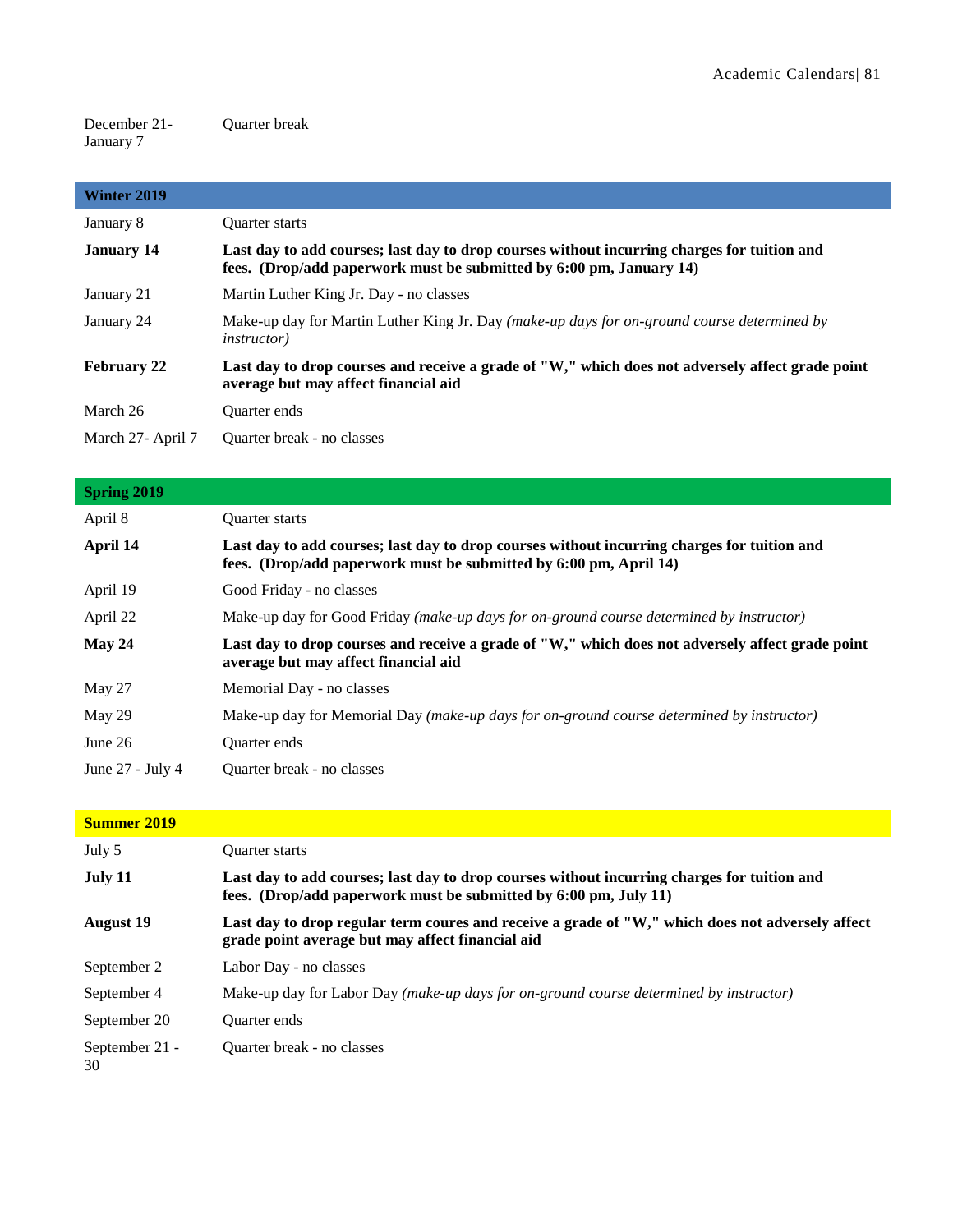## MBA, MM, AND MSN - FALL 2019 - SUMMER 2020

| <b>Fall 2019</b>          |                                                                                                                                                                   |
|---------------------------|-------------------------------------------------------------------------------------------------------------------------------------------------------------------|
| October 1                 | <b>Ouarter starts</b>                                                                                                                                             |
| October 7                 | Last day to add courses; last day to drop courses without incurring charges for tuition and<br>fees. (Drop/add paperwork must be submitted by 6:00 pm, October 7) |
| November 11               | Veterans Day - no classes                                                                                                                                         |
| November 12               | Make-up for Veterans Day (make-up day for on-ground course determined by instructor)                                                                              |
| November 16               | Last day to drop courses and receive a grade of "W," which does not adversely affect grade point<br>average but may affect financial aid.                         |
| November 28-29            | Thanksgiving - no classes                                                                                                                                         |
| December 2-3              | Make-up days for Thanksgiving (make-up days for on-ground course determined by instructor)                                                                        |
| December 19               | <b>Ouarter</b> ends                                                                                                                                               |
| December 20-<br>January 6 | <b>Ouarter</b> break                                                                                                                                              |

| <b>Winter 2020</b> |                                                                                                                                                                    |
|--------------------|--------------------------------------------------------------------------------------------------------------------------------------------------------------------|
| January 7          | <b>Ouarter starts</b>                                                                                                                                              |
| <b>January 13</b>  | Last day to add courses; last day to drop courses without incurring charges for tuition and<br>fees. (Drop/add paperwork must be submitted by 6:00 pm, January 13) |
| January 20         | Martin Luther King Jr. Day - no classes                                                                                                                            |
| January 23         | Make-up day for Martin Luther King Jr. Day (make-up days for on-ground course determined by<br><i>instructor</i> )                                                 |
| <b>February 21</b> | Last day to drop courses and receive a grade of "W," which does not adversely affect grade point<br>average but may affect financial aid                           |
| March 24           | Quarter ends                                                                                                                                                       |
| March 25 - April 5 | Quarter break - no classes                                                                                                                                         |

| <b>Spring 2020</b>         |                                                                                                                                                                  |
|----------------------------|------------------------------------------------------------------------------------------------------------------------------------------------------------------|
| April 6                    | <b>Ouarter starts</b>                                                                                                                                            |
| April 10                   | Good Friday - no classes                                                                                                                                         |
| April 12                   | Last day to add courses; last day to drop courses without incurring charges for tuition and<br>fees. (Drop/add paperwork must be submitted by 6:00 pm, April 12) |
| April 13                   | Make-up day for Good Friday (make-up days for on-ground course determined by instructor)                                                                         |
| May 22                     | Last day to drop courses and receive a grade of "W," which does not adversely affect grade point<br>average but may affect financial aid                         |
| May 25                     | Memorial Day - no classes                                                                                                                                        |
| May 27                     | Make-up day for Memorial Day (make-up days for on-ground course determined by instructor)                                                                        |
| June 23                    | <b>Ouarter</b> ends                                                                                                                                              |
| June $24 - \text{July } 5$ | Quarter break - no classes                                                                                                                                       |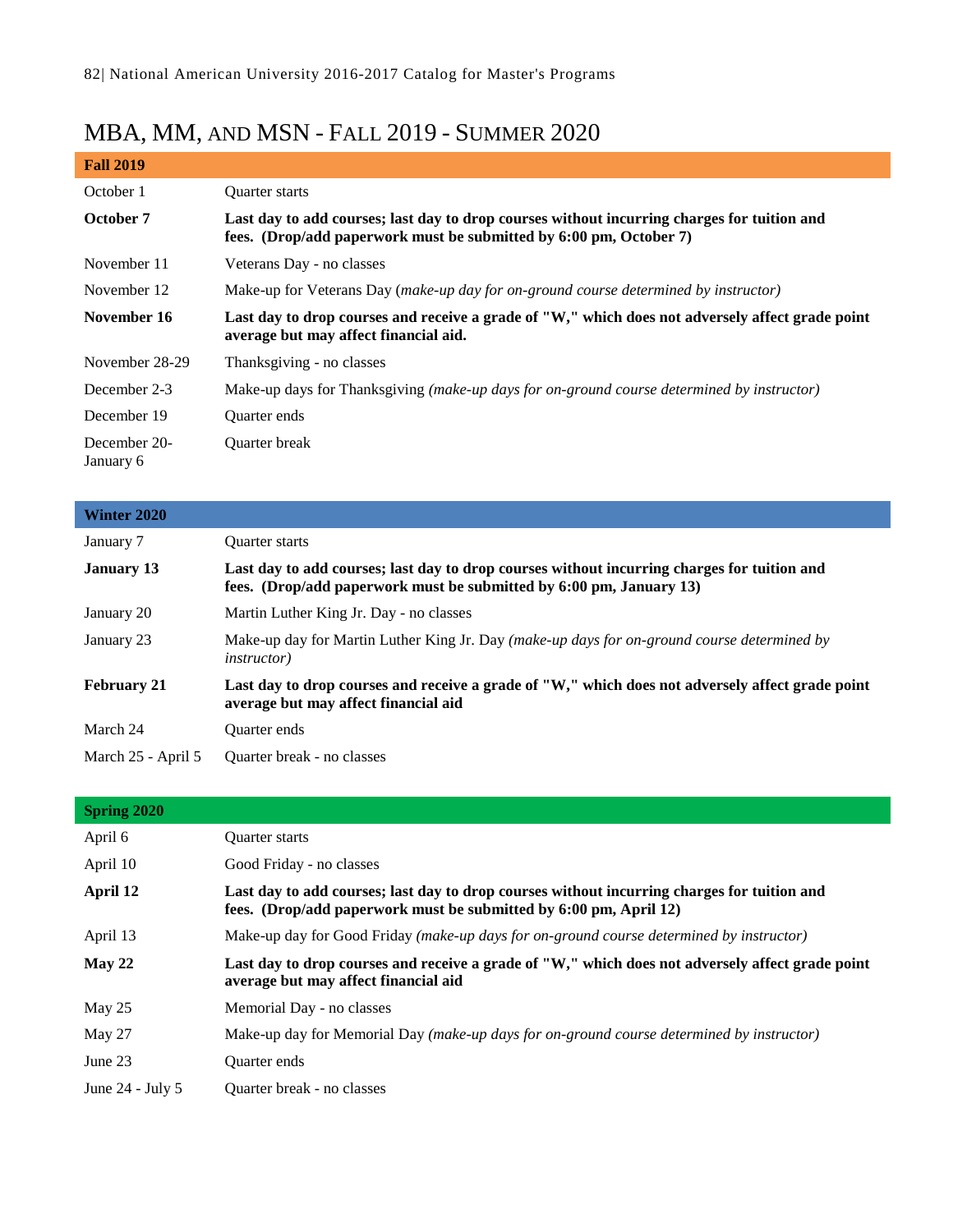| <b>Summer 2020</b> |                                                                                                                                                                 |
|--------------------|-----------------------------------------------------------------------------------------------------------------------------------------------------------------|
| July 6             | Quarter starts                                                                                                                                                  |
| July 12            | Last day to add courses; last day to drop courses without incurring charges for tuition and<br>fees. (Drop/add paperwork must be submitted by 6:00 pm, July 12) |
| <b>August 21</b>   | Last day to drop regular term courses and receive a grade of "W," which does not adversely affect<br>grade point average but may affect financial aid           |
| September 7        | Labor Day - no classes                                                                                                                                          |
| September 9        | Make-up day for Labor Day (make-up days for on-ground course determined by instructor)                                                                          |
| September 22       | Ouarter ends                                                                                                                                                    |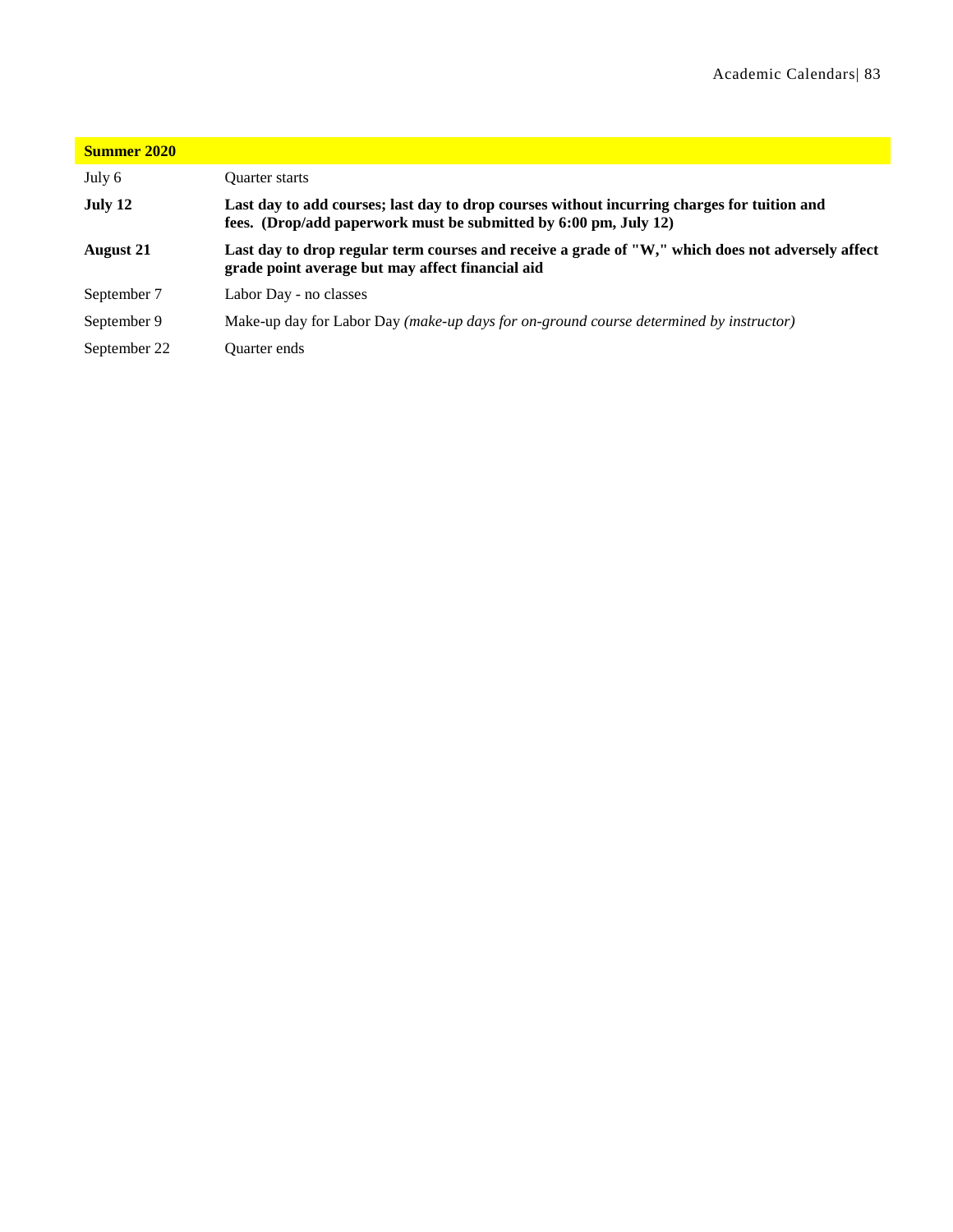# **DIRECTORY**

### BOARD OF GOVERNORS

| Dr. Jerry L. Gallentine | Chairman, Rapid City, SD      |
|-------------------------|-------------------------------|
| Dr. Ronald L. Shape     | Board Member, Rapid City, SD  |
| Ms. Susan Livingston    | Board Member, Bayfield, CO    |
| Dr. Susan Murphy        | Board Member, Albuquerque, NM |
| Dr. Patrick McAtee      | Board Member, Winfield, KS    |
| Dr. Michael Westerfield | Board Member, Fulton, MO      |
| Dr. Joe Pace            | Board Member, Hollywood, FL   |
| Dr. David Wendler       | Board Member, Courtland, MN   |

## **OWNERSHIP**

National American University is owned and operated by Dlorah, Inc., a South Dakota corporation, which is a wholly owned subsidiary of National American University Holdings, Inc., a Delaware corporation. National American University Holdings, Inc. is a publicly traded company with its principal office located at 5301 Mount Rushmore Rd., Rapid City, SD 57701.

#### **National American University Holdings, Inc. Board of Directors**

| Mr. Robert D. Buckingham | Chairman      |
|--------------------------|---------------|
| Dr. Jerry L. Gallentine  | Vice Chairman |
| Dr. Edward Buckingham    | Member        |
| Mr. Jeffrey Berzina      | Member        |
| Dr. Therese K. Crane     | Member        |
| Mr. Richard L. Halbert   | Member        |
| Dr. Thomas D. Saban      | Member        |
| Dr. Ronald L. Shape      | Member        |
| Mr. James Rowan          | Member        |

#### **Officers**

| Dr. Ronald L. Shape | President and Chief Executive Officer |
|---------------------|---------------------------------------|
| Dr. David Heflin    | <b>Chief Financial Officer</b>        |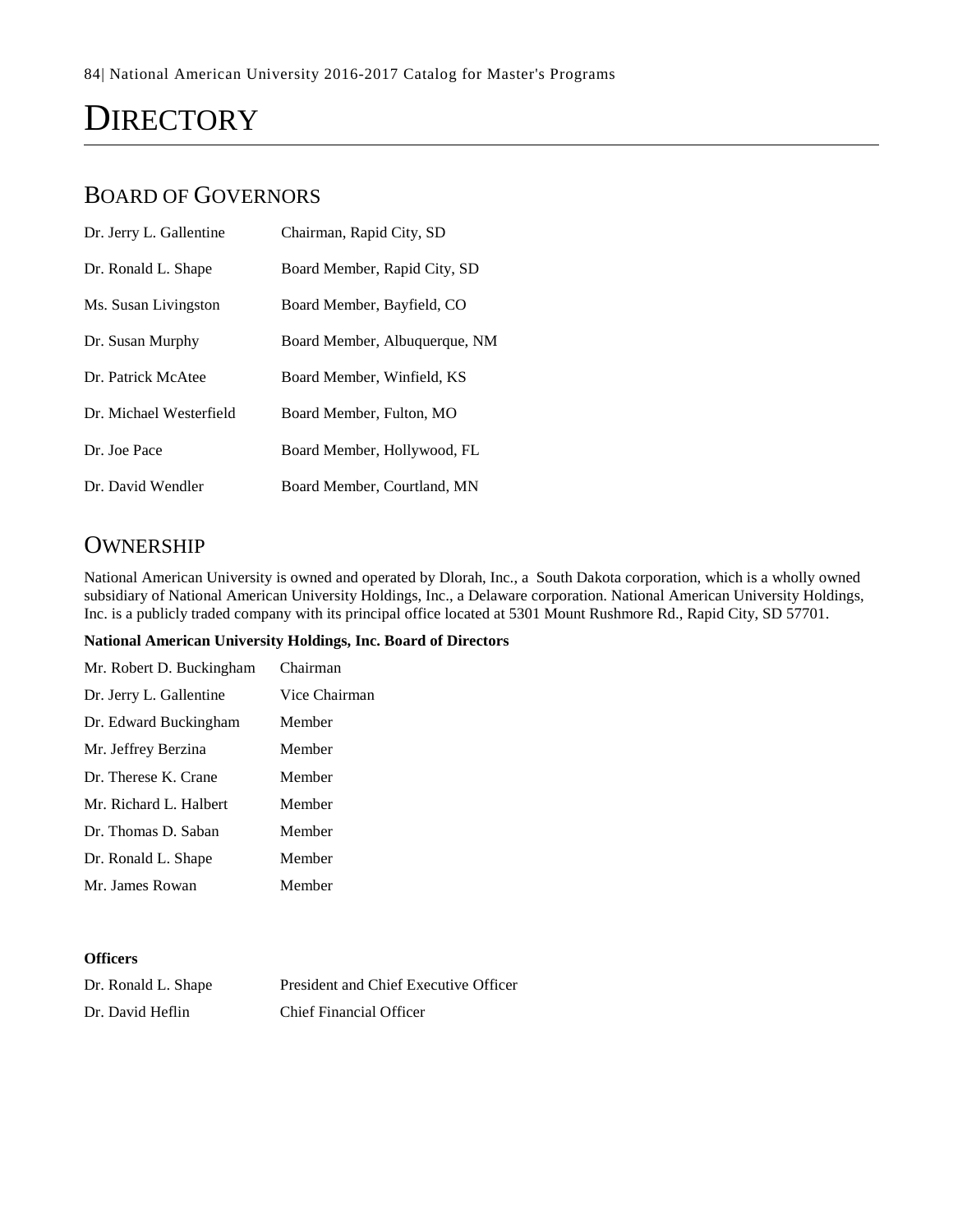## CENTRAL ADMINISTRATION

#### **University President and Chief Executive Officer**

Ronald Shape, BA, Dakota Wesleyan (1991); MBA, University of South Dakota (1996); EdD, University of South Dakota (2001).

#### **Provost**

Lynn Priddy, BA, State University of New York (1982); MA, University of Minnesota-Twin Cities (1992); PhD, Capella University (2002).

#### **Chief Financial Officer**

David K. Heflin, BPA Mississippi State University (1983), MA Mississippi State University (1991), EdD University of Saint Thomas (MN) (2007), CPA – Mississippi (1983)

#### **Chief Information Officer**

Anthony De Angelis, BS, University of Arizona (1988)

#### **President of External Relations and Strategic Initiatives**

Bob Paxton, BS, Nebraska Christian College (1978); MS, Fort Hays State University (1979); PhD, University of Texas (1989).

#### **General Counsel**

Paul Sedlacek, BS, Business Administration, University of Nebraska (1977); JD, University of Nebraska (1980).

#### **Associate Provost, Dean of Faculty**

Manuel Gomez, BS, University of Arizona (1994); MA, University of Arizona (1995); PhD, University of Arizona (2004).

#### **Associate Provost, Curriculum and Assessment**

Marilyn Holmgren, BA, College of St. Scholastica (1976); MS, The Tri-College University (1990); PhD, University of Nebraska (2008).

#### **Associate Provost and Dean of Student Success**

Christine Beischel, BA, University of Maryland (1973); MS Houston Baptist University (1984); MS, Michigan State University (1988), PhD, Michigan State University (1992).

#### **Dean, College of Business, Accounting, and Technology**

Todd Herseth, BA, Dakota Wesleyan University (1995); MBA, University of South Dakota (2004); Ed.D, University of South Dakota (2016).

#### **Acting Dean, College of Health and Sciences**

Marilyn Holmgren, BA, College of St. Scholastica (1976); MS, The Tri-College University (1990); PhD, University of Nebraska (2008).

#### **Dean, College of Legal Studies**

Michael Trump, BS, Black Hills State University (1990); MA, University of Wyoming (1994); JD, University of South Dakota (1999).

#### **Dean, School of Nursing and Graduate Nursing Studies**

Lisa Hawthorne, ASN, Arizona Western College (1995); BSN, University of Phoenix (1999); MSN, University of Phoenix (2002); PhD, University of San Diego (2013).

#### **University Registrar, VP of Academic Records and Information Integrity**

Ann Larsen, BS, North Dakota State (2000); MBA; MM, University of St. Mary (2003); Ed.D, University of South Dakota (2008).

#### **System Vice President of Accreditation Services, and Associate Dean, Academic Training and Professional Development**

Sue Darby, BSE, Emporia State University (1970); MA, Wichita State University (1984); EdD, University of Texas-Austin (1996).

#### **System Vice President of Enrollment and Marketing**  Joseph Sallustio, BS, SUNY Oneonta (2000); MSOL, Regis University (2012).

#### **System Vice President of Human Resources**

John Woolsey, BS, Averett College (1993); MA, National University (1996).

## **System Director of Financial Aid**

Cheryl Bullinger

**System Director of Student Accounts** Linda Pottorff, BS, National American University (1995).

#### **System Director of the Center for Student**

**Achievement/System General Education Chair** Allison Stuhlsatz, BS, Emporia State University (2007); MA, Wichita State University (2008).

**System Director of Alumni and Foundation Services** Tamie Hopp, BS, University of Wisconsin (1991); JD, Texas Tech School of Law (1994).

#### **System Director of the Office for Dispute Resolution, Title IX Coordinator**

Karen Hoffman, BS, South Dakota School of Mines and Technology (2001); MM, National American University (2009).

#### **System Director of Institutional Effectiveness, Research, and Evaluation** Vacant

#### **University Librarian and Associate Dean of Faculty and Student Support Services**

Pat Hamilton, BA, University of South Dakota (1974); MLS, University of Washington-Seattle (1979).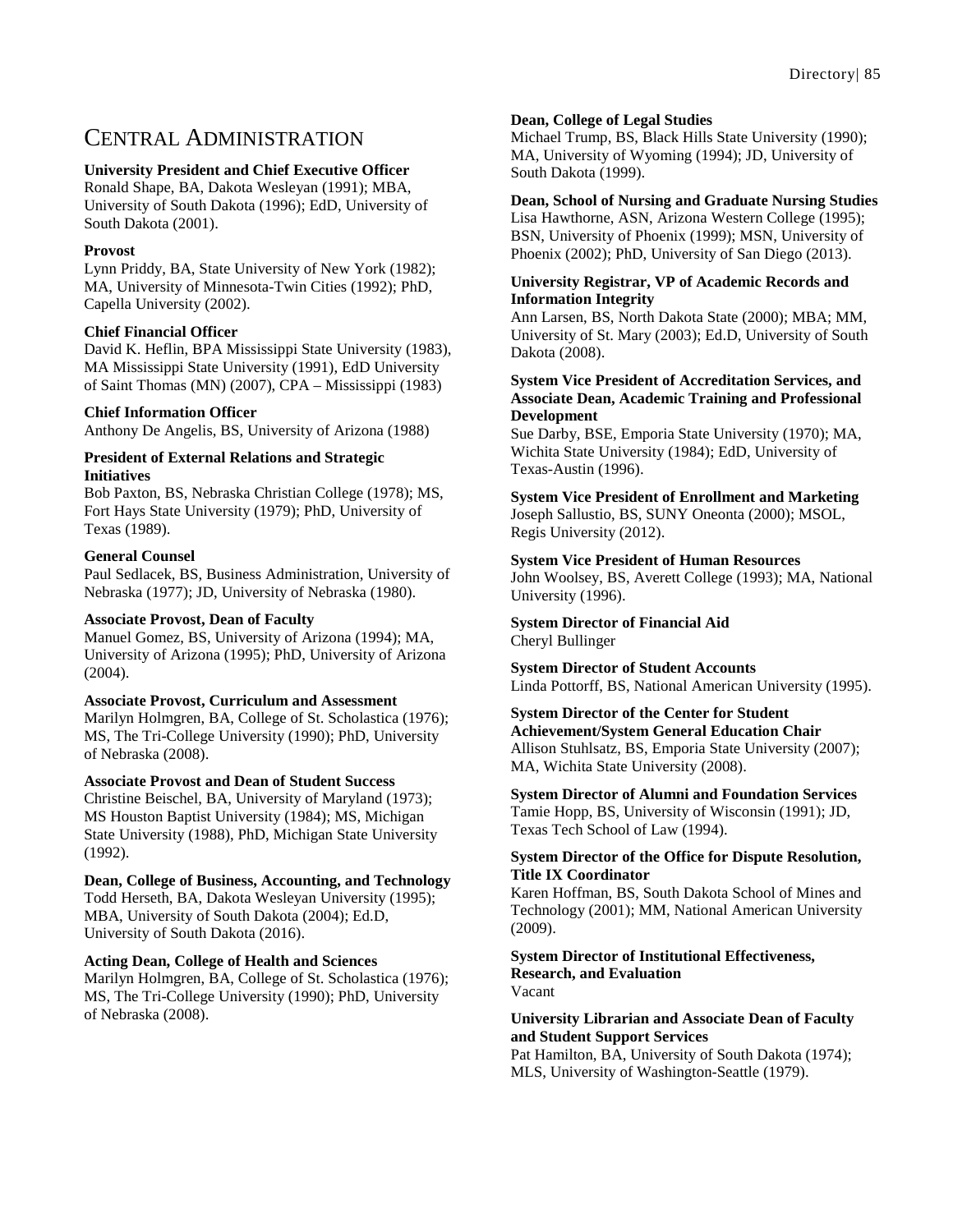86| National American University 2016-2017 Catalog for Master's Programs

#### **Controller**

Amy Gusso, BS, South Dakota State University (1991); Certified Public Accountant (1996), Certified Global Management Accountant (2012).

#### **System Director Military Services**

Michael G. Johnson, BS, University of Nebraska (1994), MA, Franciscan University of Steubenville (1996), MA, University of Nebraska (2007), MMOAS, Air Command and Staff College (2012)

**Associate Vice President of Academics and International Relations, Non- Credit Division** Marcie Cudmore, BS, Black Hills State University (2003); MBA, National American University (2007).

## HAROLD D. BUCKINGHAM GRADUATE SCHOOL AT THE ROUECHE GRADUATE CENTER

#### **President**

John E. Roueche, AA, Mitchell Community College; BA, Lenoir-Rhyne University; MA, Appalachian State University; PhD, Florida State University; DH Letters, Lenoir-Rhyne University.

#### **Senior Vice President and Dean, Master's and Doctoral Programming, Professor**

Margaretta B. Mathis, BA, Ohio Wesleyan University; Executive MBA in International Management, Thunderbird School of Global Management; PhD, The University of Texas at Austin.

#### **Interim Vice President and Dean**

Bob Paxton, BS, Nebraska Christian College; MS, Fort Hays State University; PhD, University of Texas.

#### **Chair of the Graduate Faculty, Distinguished Professor**

Terry O'Banion, MEd, University of Florida; PhD, Florida State University.

#### **Vice President and Dean of Graduate Faculty and Professor**

Martha Ellis, BA, American Cristian College; MS, University of Texas at Dallas; PhD, University of North Texas.

#### **Dean of Graduate Students and Academic Support**

Tammi R. Cooper, BS, Southwest Texas State University; MS, University of Mary Hardin-Baylor; Ph.D., Capella University.

#### **Assistant Dean of Doctoral Academic Operations**

Cynthia Tanner, BFA, University of Florida; MPA, South University.

#### **Academic Dean of Master's Programs** Vacant

#### **Graduate Librarian**

Sarah Stohr, BA, Lewis & Clark College; MSLS, University of Kentucky.

#### Master's Curriculum and Persistence **Committee**

Ben Straight (Chair), Professor, Undergraduate, Graduate, and Legal Studies

David Mitchell, Associate Professor Missouri State University, and Online Master's Faculty

Jim Rairdon, Online Master's Faculty

Janet Smith, Consultant, and Online Master's Faculty

#### Graduate Assessment and Curriculum Council

Vacant, System Director for Institutional Effectiveness, Regulation, and Evaluation

David Mitchell, Associate Professor Missouri State University, and Online Master's Faculty

Bob Paxton, Interim Vice President and Dean

Janet Smith, Consultant, and Online Master's Faculty

Vacant, Academic Dean of Master's Programs

#### Graduate Council

Terry O'Banion (Interim Chair), Distinguished Professor and Chair of Graduate Faculty

Tammi Cooper, Dean of Graduate Students and Academic Support

Martha Ellis, Vice President and Dean of Graduate Faculty and Professor

Lisa Hawthorne (ex-officio), Dean, NAU School of Nursing

Todd Herseth (ex-officio), Dean, College of Business and Technology

Marilyn Holmgren, (ex-officio) Associate Provost and Vice President, Curriculum

Margaretta B. Mathis, Senior Vice President and Dean, Master's and Doctoral Programming and Professor

Cristina McKee, Instructional Coordinator and Interim Academic Dean

Bob Paxton, Interim Vice President and Dean

Lynn Priddy (ex-officio), Provost

John E. Roueche (ex-officio), President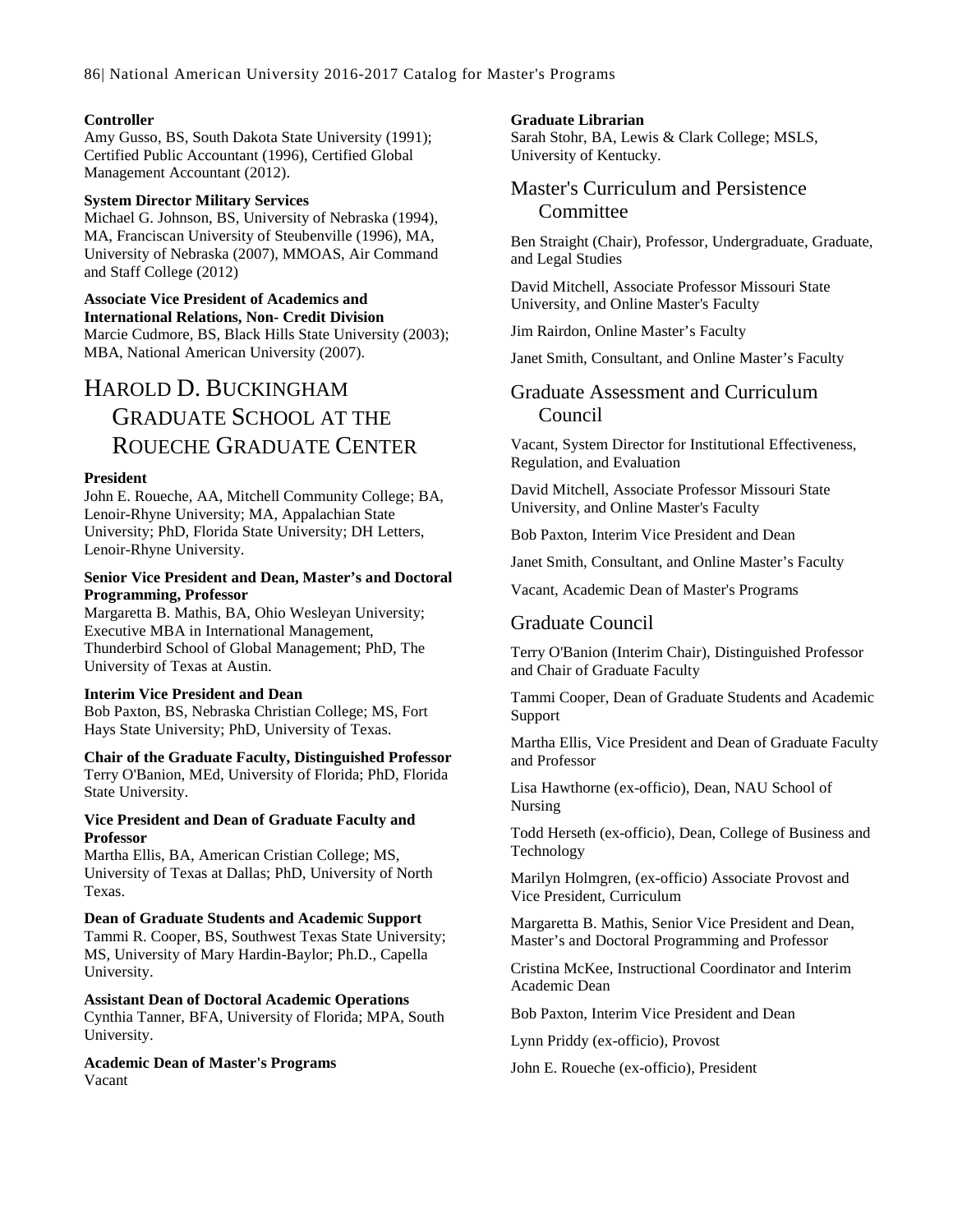## NAU BUSINESS ADVISORY **COMMITTEE**

Matthew Painter, Director of Leadership Development, Berkshire Health Systems, Pittsfield, MA.

Deb Reynolds, Business Faculty Member, Stevens High School, Rapid City, SD.

Leslie Welch, PhD, SON Online Learning Program Chair, National American University, Goldsboro, NC

Patrick Wolff, Financial Advisor, Ameriprise Financial, Rapid City, SD.

# MSN PROGRAM ADVISORY

### **COMMITTEE**

Lori Bork, PhD, Adjunct Faculty, National American University, Mitchell, SD.

Burneta Burley, MSN, Director of Clinical Operations, Gentiva Health Services, Mount Holly, NC.

Lisa Davies, MSN Graduate, Practical Nursing Faculty, Hutchinson Community College, Hutchinson, KS.

Audria Denker, DNP, Adjunct Faculty, National American University, Louisville, KY.

Jennie Denker, EdD, Associate Dean of School of Nursing, National American University, Louisville, KY.

Kimberly Hammonds, MSN Graduate, Charge Nurse, Mercy Hospital, Neosho, MO.

Lisa Hawthorne, PhD, Dean, School of Nursing and Graduate Nursing Studies, National American University, Arlington, TX.

April Magoteaux, PhD, Adjunct Faculty, National American University, Hilliard, OH.

Kimberly McKinley, Regional Clinical Informaticist, Apex Consulting, Franklin, TN.

Bob Paxton, Interim Vice President and Dean, Harold D. Buckingham Graduate School, Roueche Graduate Center, Rapid City, SD.

Augustine Rios, MD, Senior Project Coordinator for Screening and Education, Colorado Asian Health Education Project, Denver, CO.

Carol Roehrs, Associate Professor, School of Nursing, College of Natural and Health Sciences, University of Northern Colorado, Greeley, CO.

Dodie Serafini, PhD(c), MSN, RN, CNE, Nurse Educator, Phoenix, AZ.

Beverley Turner, Senior Staff Development Specialist, Sharp Rees-Stealy Medical Centers, San Diego, CA.

Leslie Welch, PhD, SON Online Nursing Program Chair, National American University, Goldsboro, NC.

Doris Williams, MSN, Nurse Manager, Hebrew HealthCare, West Hartford, CT.

Chad Zandi, Quality Risk Coordinator, HealthSouth Rehabilitation Hospital, Arlington, TX.

## MASTER'S FACULTY

Ahmed Al-Asfour, BS, Business Administration, New York Institute of Technology (2004); MS, Administrative Studies, University of South Dakota (2006); EdD, Educational Leadership, University of Wyoming (2014).

Shelly Baker, BS, Business Administration, Colorado Technical University (2003); MS, Business Management, Colorado Technical University (2005); PhD, Business Administration, Northcentral University (2009).

Lillian Bruckner, BS, Elementary Education MeD, Counseling and Human Resource Development, South Dakota State University (2014), EdD, Educational Administration, University of South Dakota (2014).

Rufina Butler, AAS, Business, Denver Technical College (1989); BA, Business, University of Phoenix (1991); MA, Communications, Regis University (1998); PhD, Higher Education Leadership, Northcentral University (2013).

Susan Dunlap, BA, Business, Metropolitan State University (1987); MM, Management and Leadership, Metropolitan State University (1995); DBA, Marketing, Argosy University (2012).

Jimmie Flores, BBA, Corporate Financial Management, St. Mary's University (1990); MBA, Finance, University of St. Thomas (1992); MS, Educational Technology, DeVry University (2008); MEd, Curriculum Instruction and Assessment, Regis University (2009).

Ruben Flores, BS, Criminal Justice, University of Texas Pan American (1988), MPA, University of Texas Pan American (2008), MBA, Our Lady of the Lake University (2016), PhD, Leadership Studies, Our Lady of the Lake University (2016).

Samia Friesen, BA, History and Political Science, American University and College for Women (1967); MSW, Social Work, University of Manitoba (1970); PhD, International Business, Capella University (2005).

Tonia Fulton, BS, Applied Learning and Development, University of Texas at Austin (1999), MA, IT Management, Webster University (2008), PhD, IT, Capella University (2015).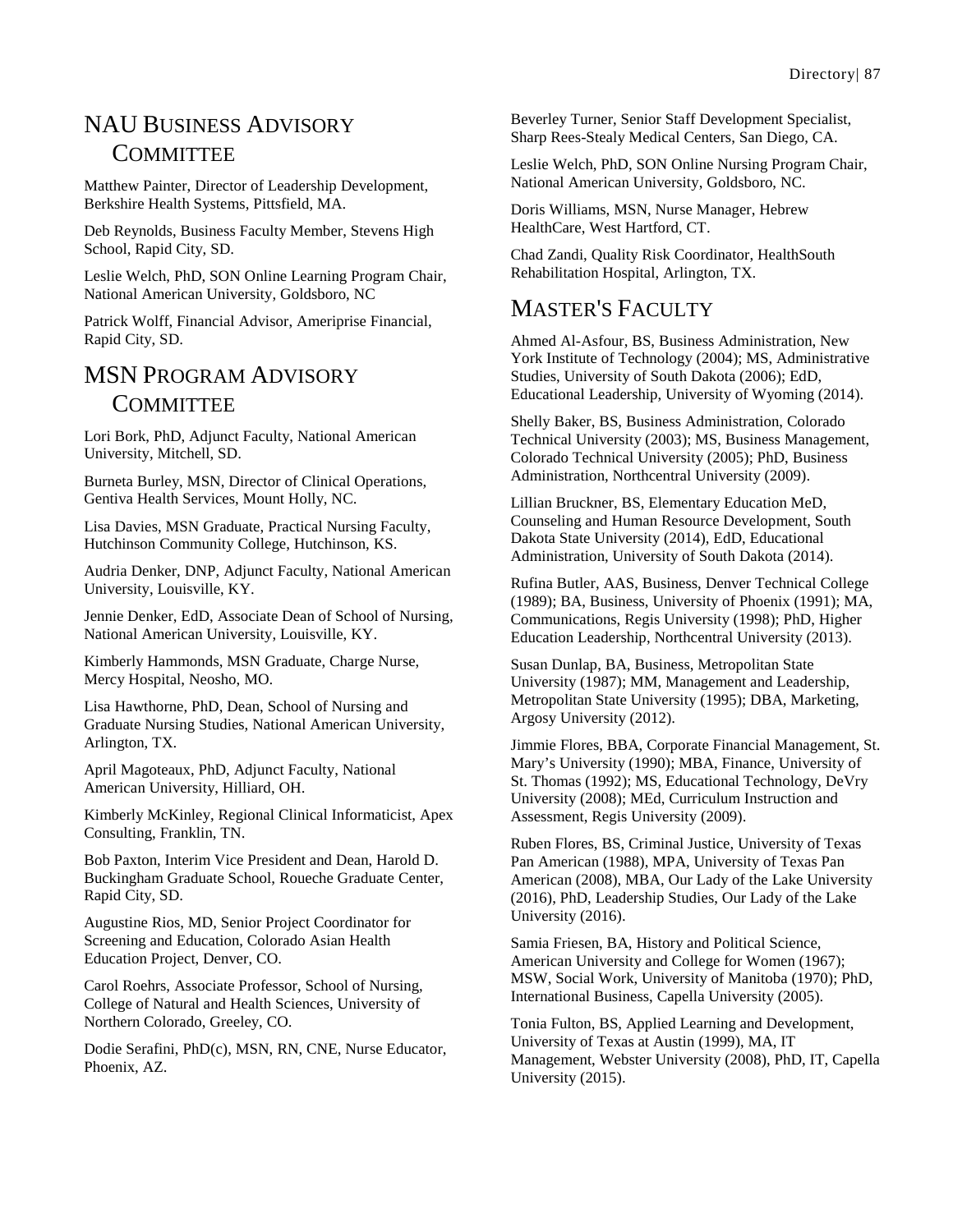Angela Jones, BS, Accounting, Liberty University (2003), MBA, Webster University (2004), DBA, Argosy University (2013).

Jill Kissinger, BS, Finance, University of Colorado (1985); JD, Law, University of Denver (1990).

April Magoteaux, BSN, University of Cincinnati (1978); MSN, University of Cincinnati (1982); PhD, Education, Capella University (2013).

David Mitchell, BS, Economics, Truman State University (1994); MA, Economics, Central Missouri State University (1996); PhD, Economics, Oklahoma State University (2001).

Edward Paluch, BA, Biology, New York University (1974); MA, Pathology, Columbia University (1976); PhD, Pathology, Columbia University (1978).

Angela Raber, BS, Communications, Black Hills State University (2003); MPPA, Public Policy and Administration, Walden University (2008); EdD, Adult Higher Education, University of South Dakota, (2011).

James Rairdon, BA, International Studies, Ohio State University (1976); MA, Management, Webster University (1993); DM, Management, Colorado Technical University (2006).

Sunil Ramlall, BA, Business Administration, University of St. Thomas (1994); MBA, Human Resource Management, University of St. Thomas (1997); MEd, Human Resource Development, University of Minnesota (1998); PhD, Human Resource Development, University of Minnesota, (2001).

Anne Rich, BS, Accounting, Queens College (1966); MBA, University of Bridgeport (1974); PhD, Accounting, University of Massachusetts (1978).

Christi Sanders, BS, Communications, Tarleton State University (2000); MS, HR Management, Tarleton State University (2009); DBA, Business Administration, Walden University (2011).

Andrea Serna, AA, General Education, North Iowa Area Community College (1998); BSS, Psychology and Physical Education, Cornell College (2001); MBA, Management, Southwest Minnesota State University (2004); EdD, Adult and Higher Education, University of South Dakota (2011).

Janet Smith, BS, Construction Management, University of Central Missouri (1989); MBA, Business Administration, Colorado State University (1993); PhD, Industrial Education and Curriculum Development, University of Missouri (1999).

Daniel Soodjinda, BA, Social Sciences, University of California Irvine (2001), MA, Teaching and Instruction in Elementary Education, National University (2003), EdD, Educational Leadership, University of Southern California (2009).

Benjamin Straight, BA, Spanish, Radford University (2001); MA, Sociology, University of South Florida (2003); JD, Law, University of Florida (2008).

Adam Sullivan, BA, Business and Finance, Liberty University (2003), MS, Business Administration, Liberty University (2004), MS, Accounting, Strayer University (2006), PhD, Philosophy in Applied Management and Decision Sciences, Walden University (2007).

Robyn Swinehart, BAS, Accounting, Mount Mercy University (1984), MBA, Nova Southeastern University (1987), PhD, Management, Colorado Technical University (2014).

Jennifer Utter, BS, Business Administration, Augustana College (1986); JD, Law, University of Minnesota Law School (1991).

Leslie Welch, BS, Biology, Virginia Commonwealth University (1982); BSN, Virginia Commonwealth University (1984); MSN, Bowie State University (2001); PhD, Education, Capella University (2013).

Gary White, BA, Environmental Sciences, LaSalle College (1977); MS, Organizational Dynamics, University of Pennsylvania (1992); PhD, Educational Leadership, Union Institute and University (2009).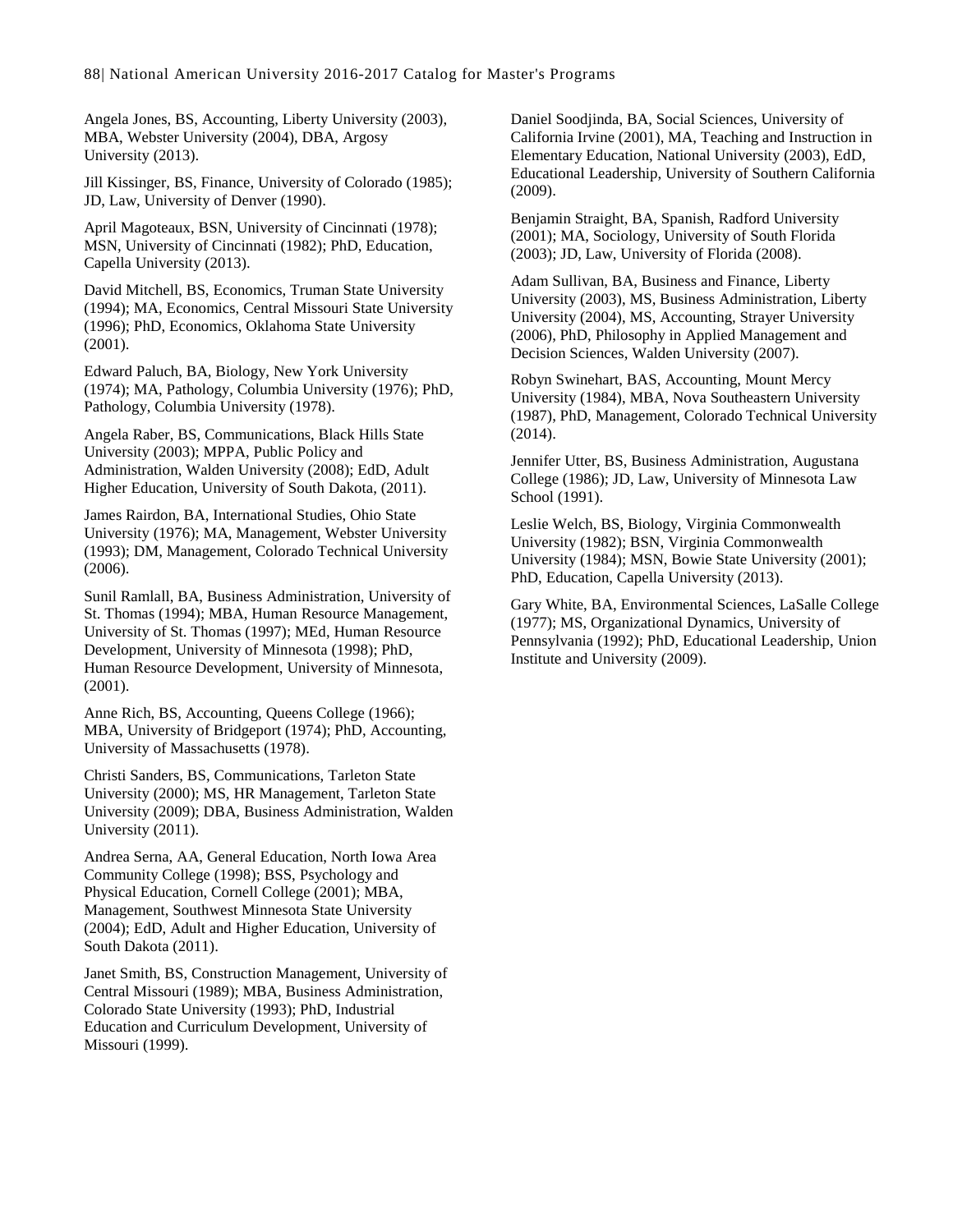# INDEX

| Academic Relief for U.S. Military Service/Absence59 |  |
|-----------------------------------------------------|--|
|                                                     |  |
|                                                     |  |
|                                                     |  |
|                                                     |  |
| Admission Requirements - MBA and MM13               |  |
| Admission Requirements - MSN - School of Nursing 13 |  |
|                                                     |  |
|                                                     |  |
|                                                     |  |
| Admissions Requirements - Executive MBA13           |  |
|                                                     |  |
|                                                     |  |
|                                                     |  |
| Americans with Disabilities Act Policy -            |  |
|                                                     |  |
|                                                     |  |
| Attendance and Participation Policy31               |  |
|                                                     |  |
|                                                     |  |
|                                                     |  |
|                                                     |  |
|                                                     |  |
|                                                     |  |
|                                                     |  |
|                                                     |  |
|                                                     |  |
|                                                     |  |
|                                                     |  |
|                                                     |  |
|                                                     |  |
|                                                     |  |
|                                                     |  |
|                                                     |  |
|                                                     |  |
|                                                     |  |
|                                                     |  |
|                                                     |  |
|                                                     |  |
| <b>Educational Philosophy of National American</b>  |  |
|                                                     |  |
| Enrollment Dates and Quarter System - MBA, MM,      |  |
|                                                     |  |
| Enrollment Dates and Trimester System - Executive   |  |
|                                                     |  |
|                                                     |  |
|                                                     |  |
| Executive Master of Business Administration21       |  |
| Executive MBA Financial Aid and Scholarship         |  |
|                                                     |  |

| Expectation of Master's Students32                      |  |
|---------------------------------------------------------|--|
|                                                         |  |
|                                                         |  |
|                                                         |  |
|                                                         |  |
|                                                         |  |
|                                                         |  |
|                                                         |  |
|                                                         |  |
| Graduate Assessment and Curriculum Council 86           |  |
|                                                         |  |
|                                                         |  |
|                                                         |  |
| Graduation Requirements - Executive MBA33               |  |
| Graduation Requirements - MBA and MM 33                 |  |
| Graduation Requirements - MSN 34                        |  |
|                                                         |  |
|                                                         |  |
| Harassment and Non-discriminatory Policy 75             |  |
|                                                         |  |
| Harold D. Buckingham Graduate School at the             |  |
|                                                         |  |
|                                                         |  |
|                                                         |  |
|                                                         |  |
|                                                         |  |
| <b>International Student Admission Requirements  14</b> |  |
|                                                         |  |
|                                                         |  |
|                                                         |  |
|                                                         |  |
|                                                         |  |
| Master of Business Administration 17                    |  |
|                                                         |  |
| Master's Curriculum and Persistence Committee86         |  |
|                                                         |  |
|                                                         |  |
| MBA, MM, and MSN - Fall 2016 - Summer 2017.78           |  |
| MBA, MM, and MSN - Fall 2017 - Summer 2018 .79          |  |
| MBA, MM, and MSN - Fall 2018 - Summer 2019 .80          |  |
| MBA, MM, and MSN - Fall 2019 - Summer 2020 .82          |  |
|                                                         |  |
|                                                         |  |
|                                                         |  |
|                                                         |  |
|                                                         |  |
| National American University Locations 4                |  |
|                                                         |  |
| NAU Foundation Academic Excellence Award76              |  |
| Non-Native English Speaking Students15                  |  |
|                                                         |  |
|                                                         |  |